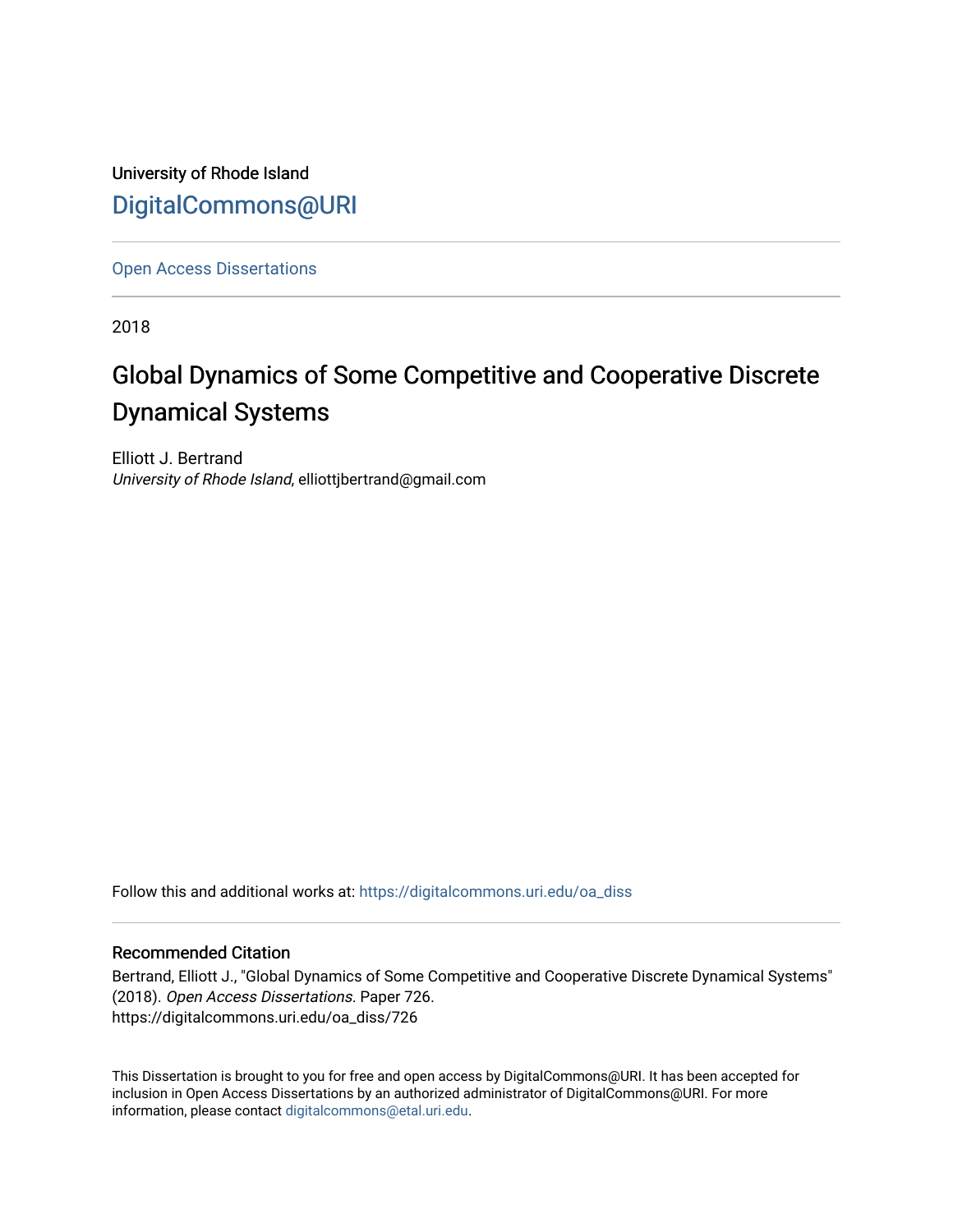# GLOBAL DYNAMICS OF SOME COMPETITIVE AND COOPERATIVE DISCRETE DYNAMICAL SYSTEMS

BY

ELLIOTT J. BERTRAND

# A DISSERTATION SUBMITTED IN PARTIAL FULFILLMENT OF THE REQUIREMENTS FOR THE DEGREE OF DOCTOR OF PHILOSOPHY IN

**MATHEMATICS** 

UNIVERSITY OF RHODE ISLAND

2018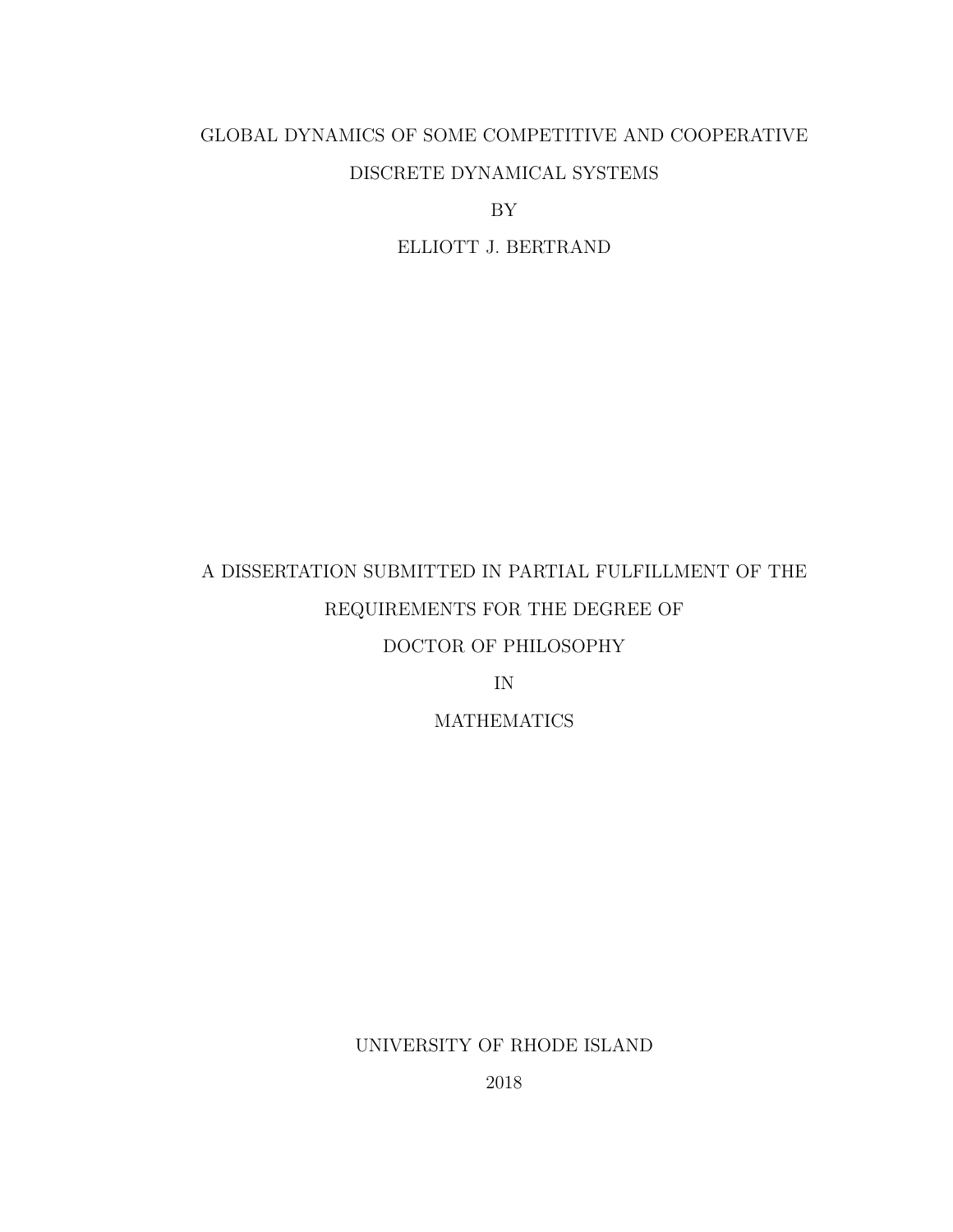## DOCTOR OF PHILOSOPHY DISSERTATION

OF

ELLIOTT J. BERTRAND

## APPROVED:

Dissertation Committee:

Major Professor Mustafa Kulenović Orlando Merino Richard Vaccaro Nasser H. Zawia DEAN OF THE GRADUATE SCHOOL

## UNIVERSITY OF RHODE ISLAND

2018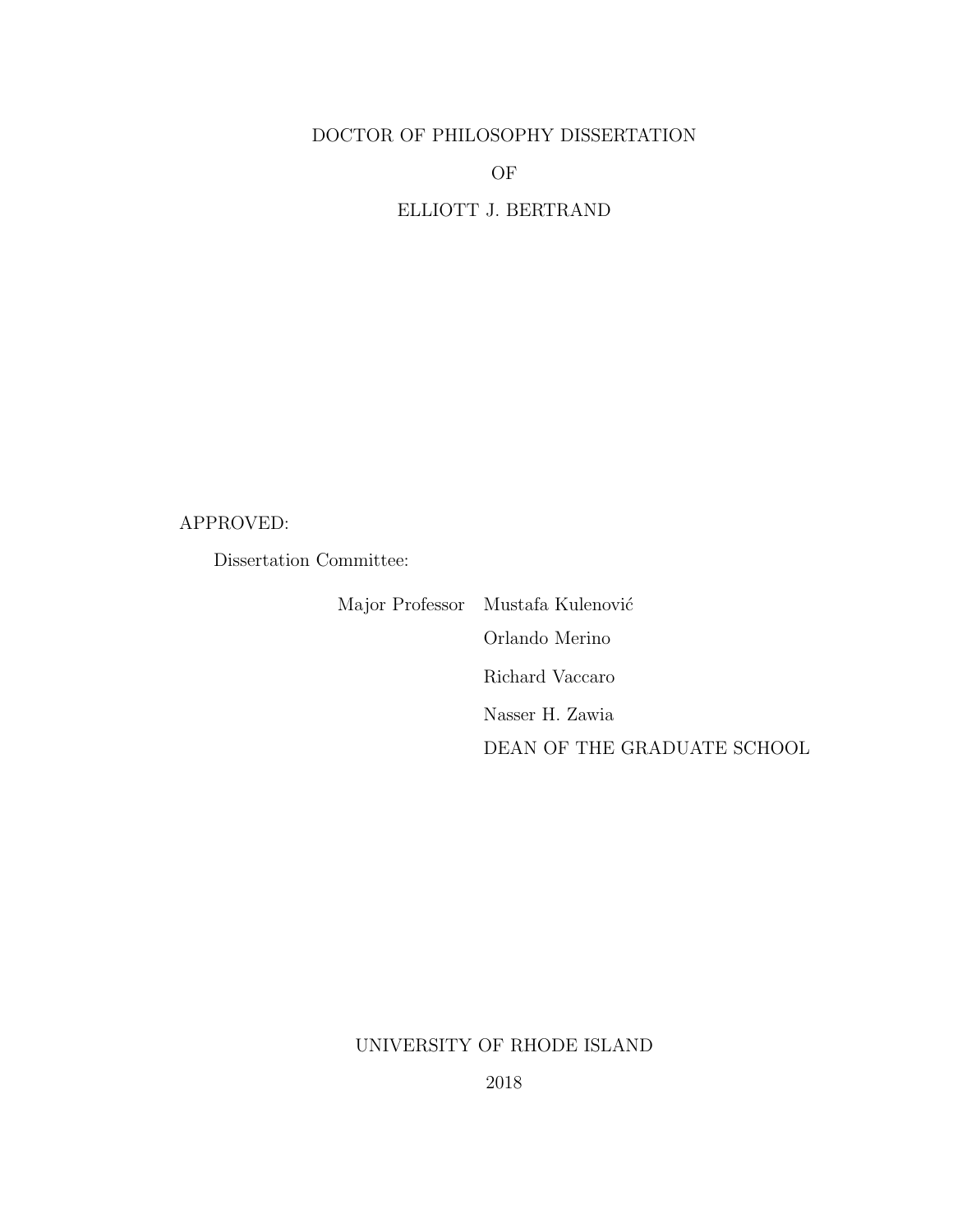#### ABSTRACT

<span id="page-3-2"></span>This dissertation investigates the dynamics of some second-order difference equations and systems of difference equations whose defining functions satisfy certain monotonicity properties. In each study we utilize the theory for specific classes of monotone difference equations to establish local and global dynamics.

Manuscript 1 is an introduction that provides fundamental definitions and important results for difference equations that are used throughout the rest of the thesis.

Manuscript 2 presents some potential global dynamic scenarios for competitive systems of difference equations in the plane. These results are extended to apply to the class of second-order difference equations whose transition functions are decreasing in the first variable and increasing in the second. In particular, these results are applied to investigate the following equation as a case study:

<span id="page-3-0"></span>
$$
x_{n+1} = \frac{Cx_{n-1}^2 + Ex_{n-1}}{ax_n^2 + dx_n + f}, \quad n = 0, 1, ...,
$$
 (1)

where the initial conditions  $x_{-1}$  and  $x_0$  are arbitrary nonnegative numbers such that the solution is defined and the parameters satisfy  $C, E, a, d, f \geq 0, C+E > 0$ ,  $a + C > 0$ , and  $a + d > 0$ . A rich collection of additional dynamical behaviors for Equation [\(1\)](#page-3-0) are established to provide a nearly complete characterization of its global dynamics with the basins of attraction of equilibria and periodic solutions.

Manuscript 3 considers the following second-order generalization of the classical Beverton-Holt equation:

<span id="page-3-1"></span>
$$
x_{n+1} = \frac{af(x_n, x_{n-1})}{1 + f(x_n, x_{n-1})}, \quad n = 0, 1, ....
$$
 (2)

Here  $f$  is a continuous function nondecreasing in both arguments, the parameter a is a positive real number, and the initial conditions  $x_{-1}$  and  $x_0$  are arbitrary nonnegative numbers such that the solution is defined. Local and global dynamics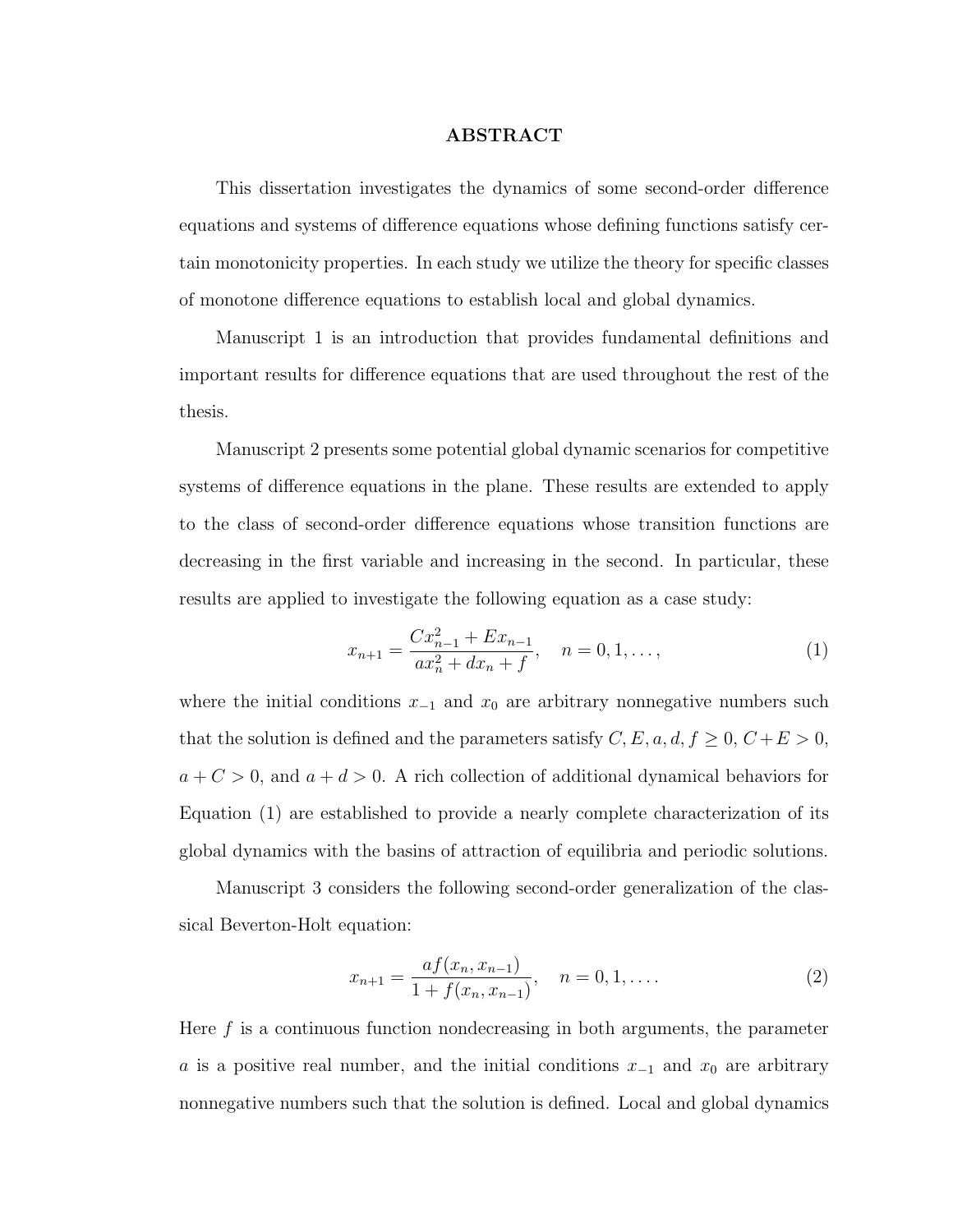of Equation [\(2\)](#page-3-1) are presented in the event f is chosen to be a certain type of linear or quadratic polynomial. Particular consideration is given to the existence problem of period-two solutions.

Manuscript 4 presents an order- $k$  generalization of Equation  $(2)$ ,

<span id="page-4-0"></span>
$$
x_{n+1} = \frac{af(x_n, x_{n-1}, \dots, x_{n+1-k})}{1 + f(x_n, x_{n-1}, \dots, x_{n+1-k})}, \quad n = 0, 1, \dots, k \ge 1,
$$
 (3)

where f remains a function nondecreasing in all of its arguments,  $a > 0$ , and  $x_0, x_{-1}, \ldots, x_{1-k} \geq 0$ . We examine several interesting examples in which f is a transcendental function. This manuscript establishes conditions under which Equation [\(3\)](#page-4-0) possesses a unique positive equilibrium that is a global attractor of all solutions with positive initial conditions. In particular, results are presented for the special case in which  $f(x, \ldots, x)$  is chosen to be a concave function.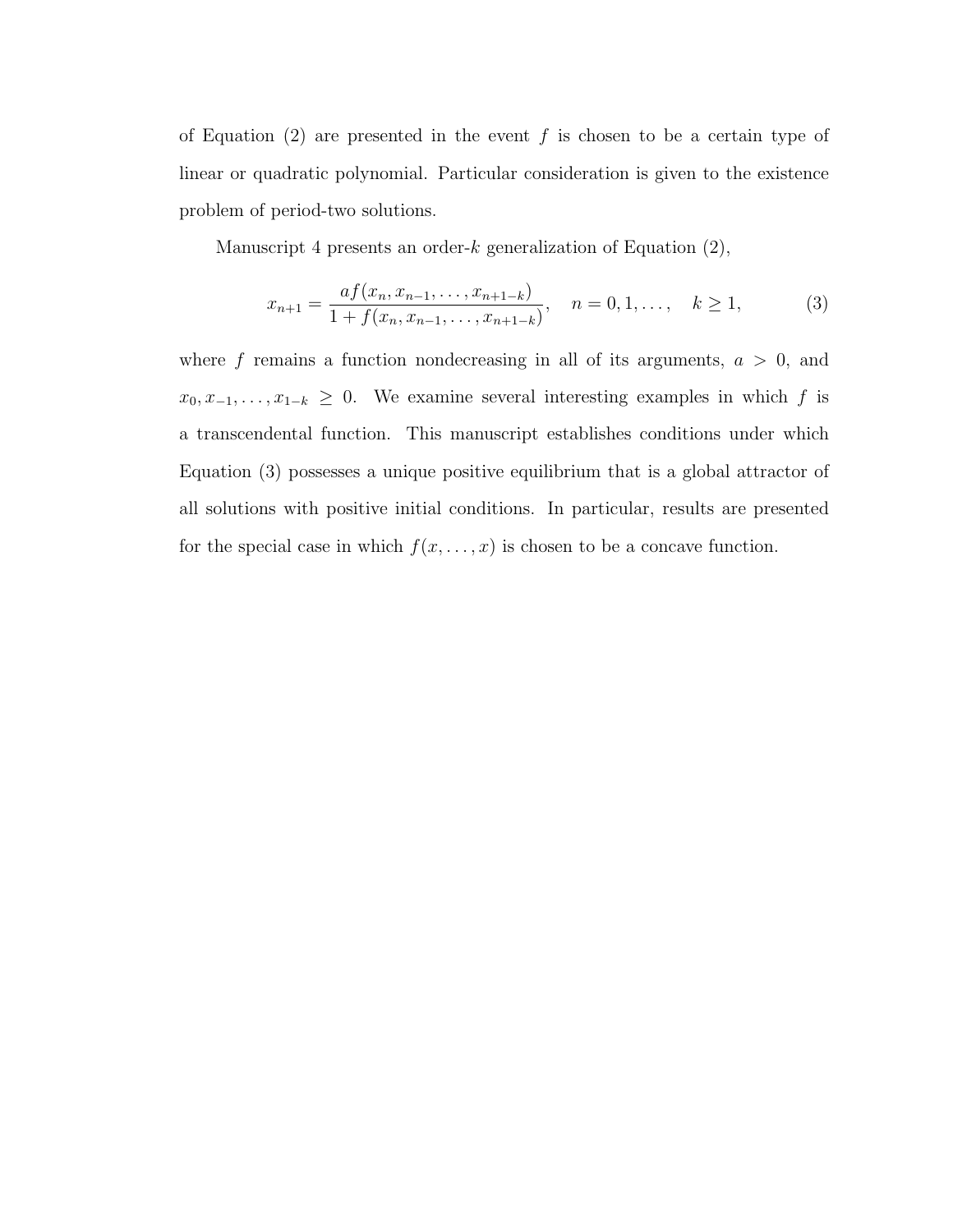#### ACKNOWLEDGMENTS

<span id="page-5-0"></span>This dissertation and the accompanying educational endeavors have been the culmination of work that was supported and improved by the efforts – both direct and indirect – of many colleagues and friends.

I first would like to thank my advisor, Dr. Mustafa Kulenović. Dr. Kulenović is a true Renaissance man, and I have been fortunate to learn so much from him during my undergraduate and graduate studies at URI. He is a mathematician of inspiring intelligence and experience, yet he has made himself and his work so accessible to me over the past several years. Dr. Kulenović is an enthusiastic mentor and the best possible advocate for the utility and beauty of mathematics. I am humbled to be his student and collaborator.

I also owe an enormous debt of gratitude to Dr. Orlando Merino, the inside member on my defense committee, who first introduced me to difference equations in a fascinating undergraduate course many years ago. I have greatly admired Dr. Merino's unique blend of intellect and humility that makes him so effective as a university professor, and I have been the beneficiary of his work and guidance over the past several years.

I would also like to thank Dr. Richard Vaccaro and Dr. David Chelidze for volunteering their time to serve on my defense committee. I am sincerely grateful that they were willing to offer their expertise and time during this process.

I have enjoyed the warm hospitality of the URI Department of Mathematics and have been privileged to have there completed my entire college education and begun my own teaching career. Each member of the faculty has improved my education and teaching ability in some way. In particular, I would like to thank Dr. Tom Bella, Dr. Li Wu, Dr. James Baglama, and Laura Barnes for offering their mentorship and for involving me in several departmental service projects. From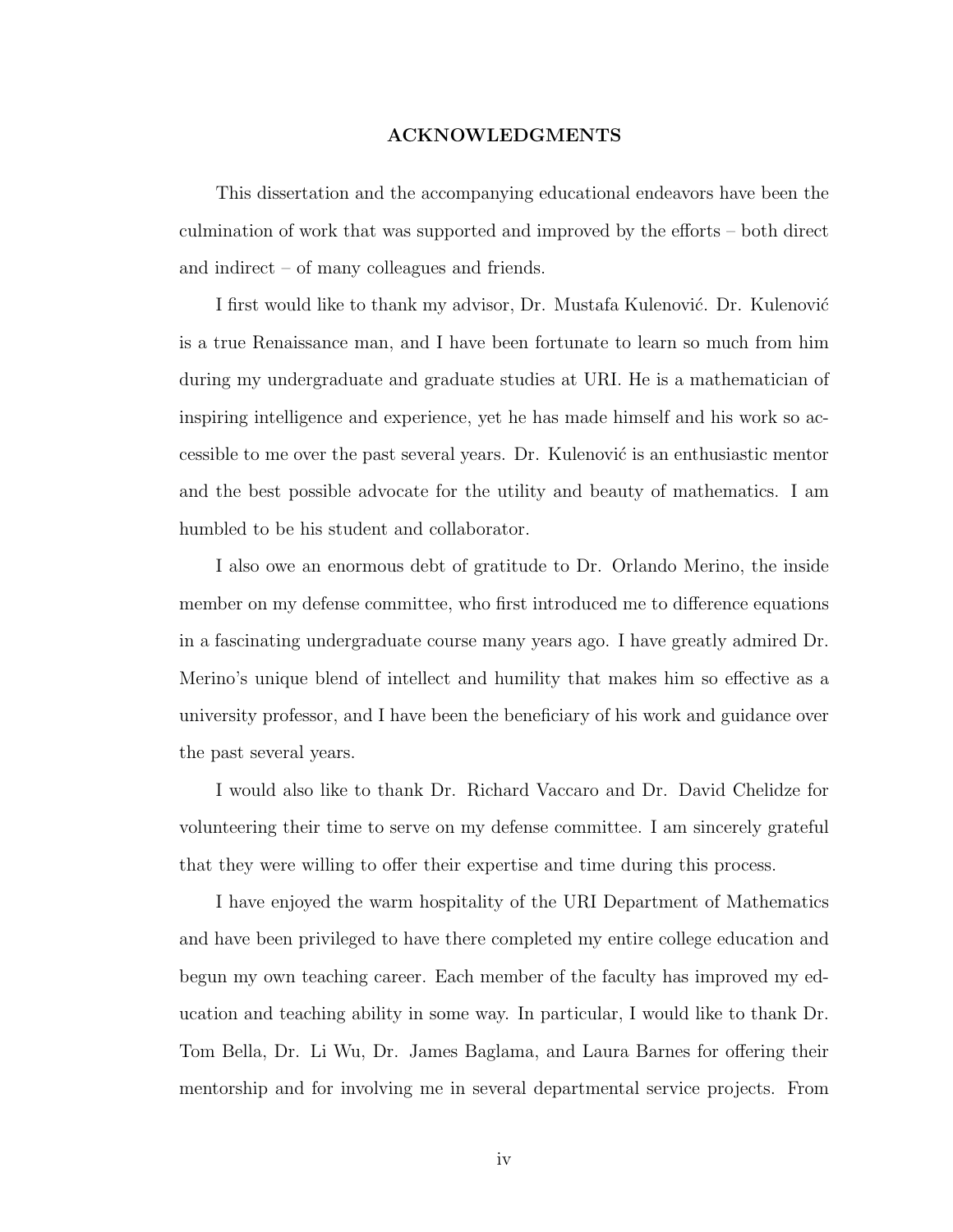each of them I learned unique skills and was engaged in work dedicated to student success that motivated me to continue in the pursuit of my degree. I would also like to thank Deborah Beagan, our department administrator, who has provided considerable assistance and support every step of the way.

I am grateful to all of my fellow graduate students, past and present, who have helped me finish this journey. I have made many lifelong friends in the department and look forward to continuing to collaborate with several of them. In particular, I would like to thank the "upperclassmen" who showed me the ropes by providing emotional support, helping with classes and – perhaps most importantly – teaching me how to teach. I am eternally grateful to Dr. David McArdle, Dr. Erin Denette, and Dr. Addie Armstrong for their guidance and friendship; I also owe a special thanks to Chris Staniszewski and Chad Estabrooks for their assistance and empathy as we all completed this process together.

I am incredibly grateful to Professor Ann Danis of the URI Department of Music for offering her mentorship as my violin teacher for several years. I immensely enjoyed my six years under her baton in the URI Symphony Orchestra, and I continue to learn so much from her. I would also like to thank Catherine Gagnon, Music Director of the Warwick Symphony Orchestra, for welcoming me into her ensemble and for giving me a musical home for the past few years.

Many friends have lent their support and encouragement during my graduate education, especially my "poker buddies" and fellow musicians who have provided consistent and much-needed distraction from my studies. I would like to thank Troy Crawford, Gus Cantwell, Ben Scott, Brandon Kaplan, Paul Knott, Emily Johnston, and Mike Nagy for their true friendship.

I am fortunate to have had the unwavering support of so many family members, and I am deeply grateful for all of their assistance and optimism. I would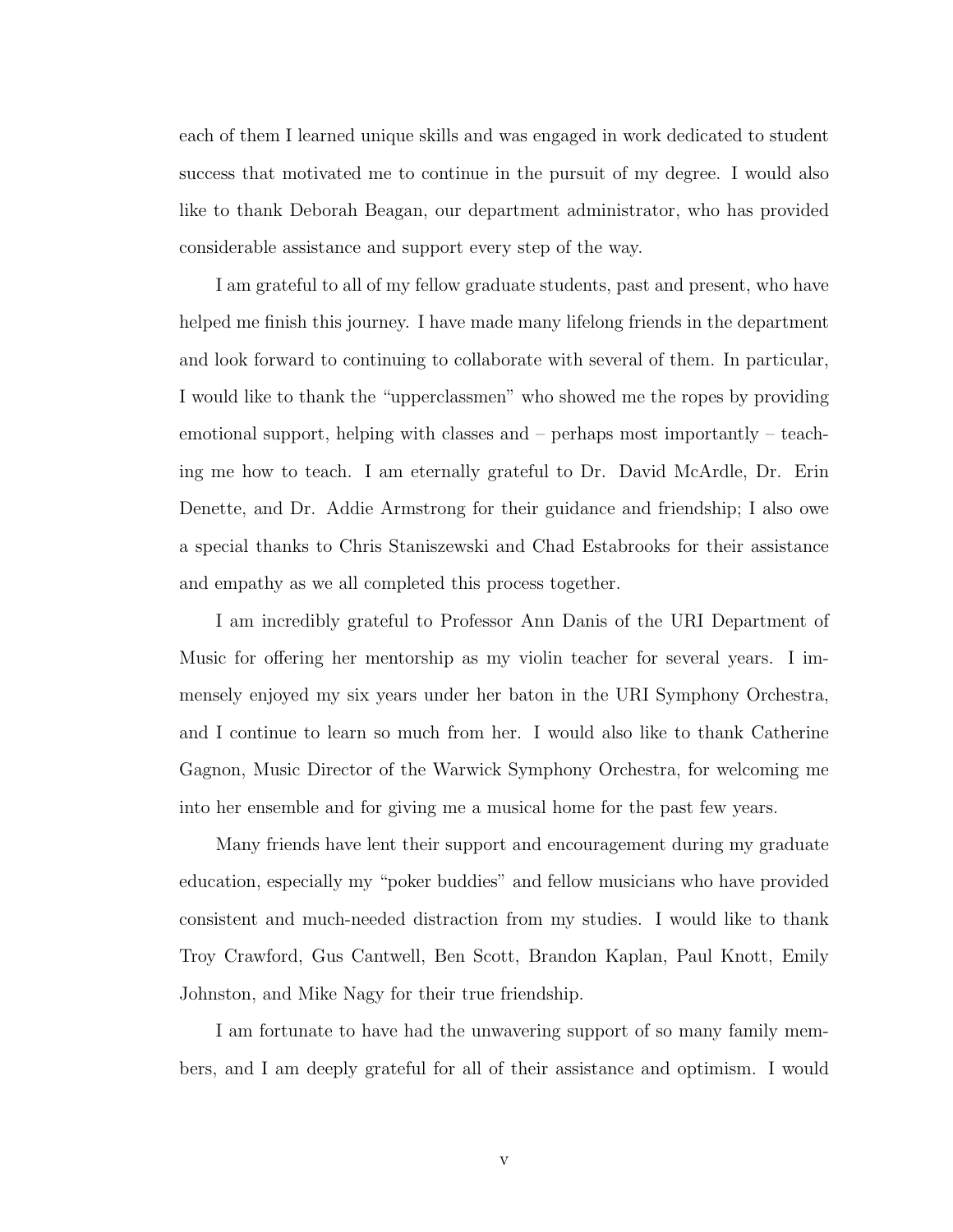like to thank my in-laws, Tim and Deb, for welcoming me into their family and for being enthusiastic supporters since day one. I am especially indebted to my brother Sean, who has been my most supportive advocate but also my personal role model for my entire existence. I would like to thank my parents, Bert and Diane, for believing in me even when I did not. They remain the best teachers I have ever had. Special thanks must go out to my dog, Ruby, who always managed to put a smile on my face.

Finally, I want to thank my loving wife, Hannah. I cannot sufficiently put into words how grateful I am for all she has done to support and encourage me over the past decade. She is my best friend, and the promise of a continued bright future with her has motivated this entire journey.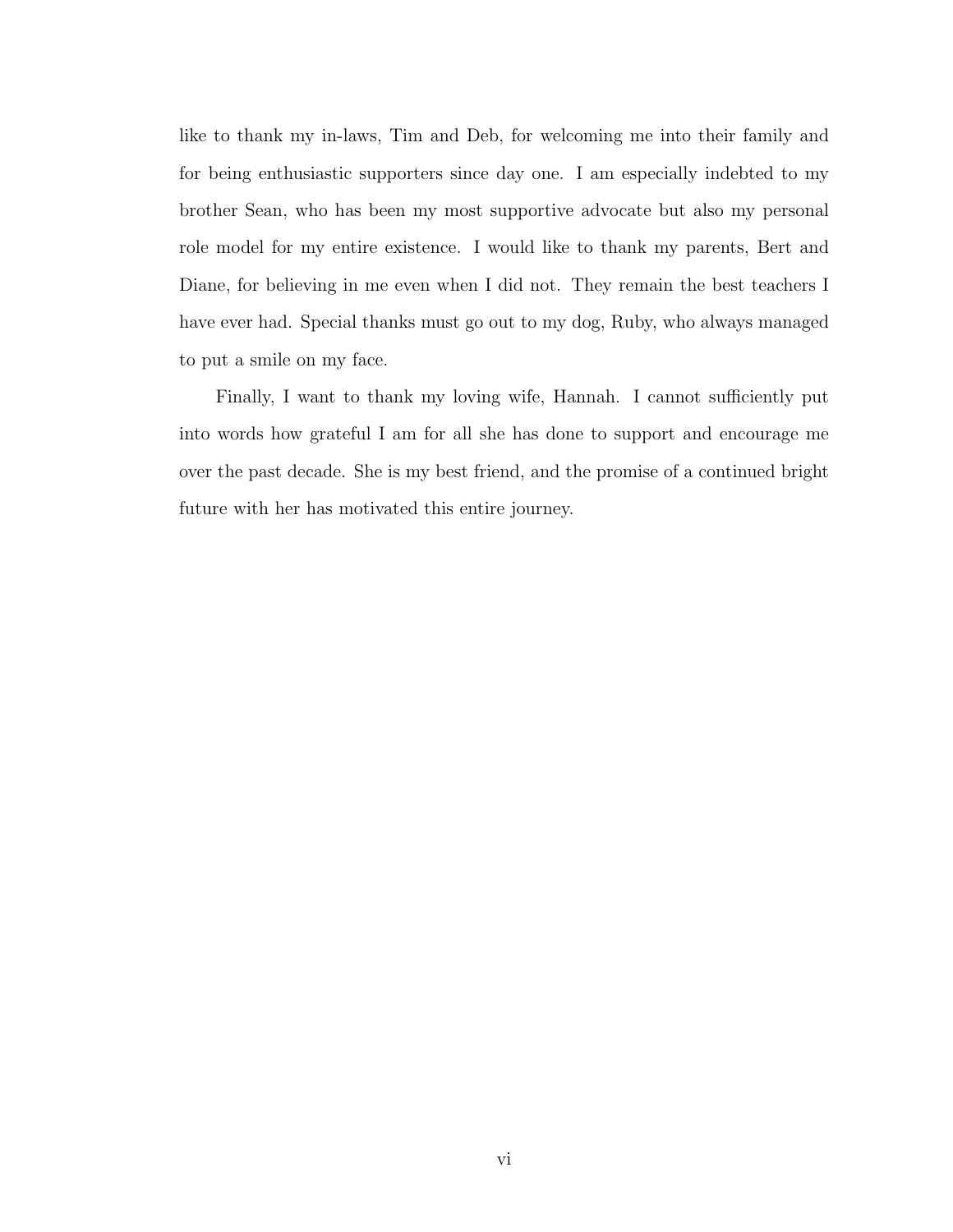## <span id="page-8-0"></span>DEDICATION

To the man who inspired me to become a mathematician in the first place: Professor Lewis Pakula, URI Department of Mathematics  $\left( November~8,~1946-October~1,~2012\right)$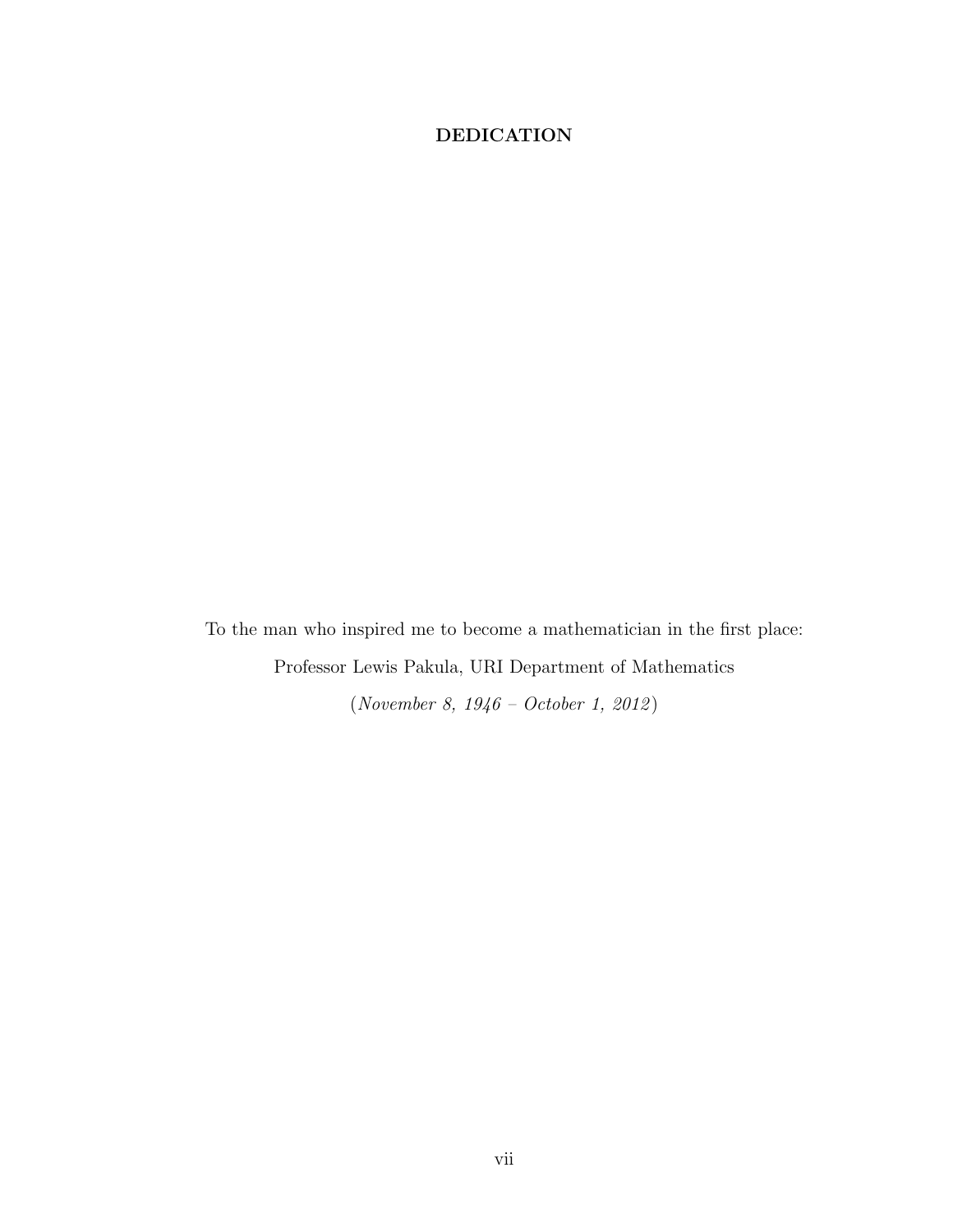#### PREFACE

<span id="page-9-0"></span>This thesis has been prepared in manuscript form. The main content of the thesis is made up of three research papers: Manuscripts 2, 3, and 4. Manuscript 2 was submitted for publication on March 25, 2018 to Advances in Difference Equations, and Manuscripts 3 and 4 will be submitted for publication in the near future.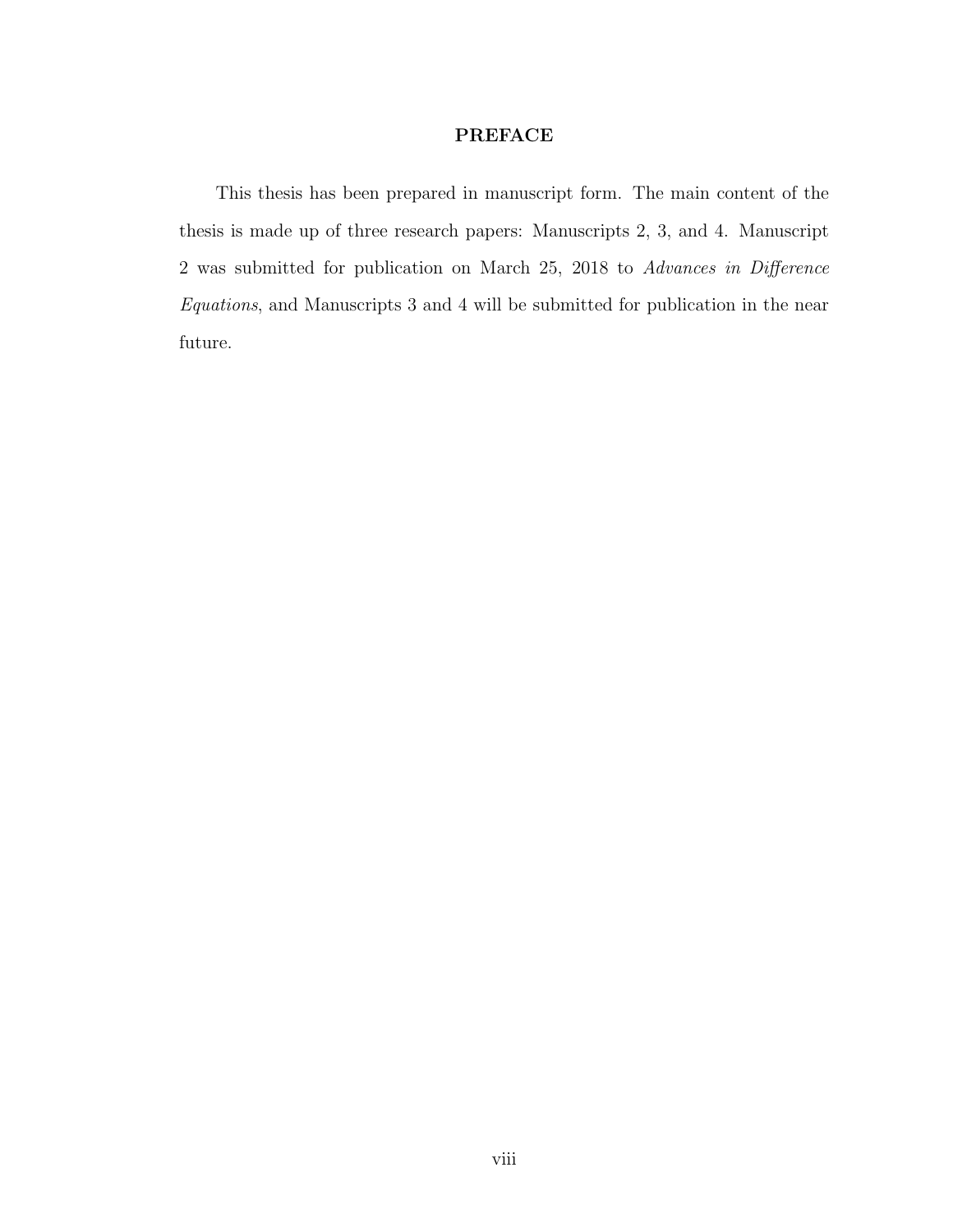# TABLE OF CONTENTS

<span id="page-10-0"></span>

|              |     | MANUSCRIPT                                                                        |  |
|--------------|-----|-----------------------------------------------------------------------------------|--|
| $\mathbf{1}$ |     |                                                                                   |  |
|              | 1.1 | Second-Order Difference Equations<br>$\mathbf{1}$                                 |  |
|              | 1.2 | $\mathbf{1}$                                                                      |  |
|              | 1.3 | Monotone Systems of Difference Equations<br>$\overline{4}$                        |  |
| $\mathbf{2}$ |     | Global Dynamic Scenarios for Competitive Maps in the Plane<br>9                   |  |
|              | 2.1 | 10                                                                                |  |
|              | 2.2 | -13                                                                               |  |
|              |     | 19                                                                                |  |
|              | 2.4 | 31                                                                                |  |
|              |     | Equilibrium Solutions of Equation $(1)$<br>2.4.1<br>31                            |  |
|              |     | Local Stability Analysis of the Equilibrium Solutions $\hfill\Box$<br>2.4.2<br>34 |  |
|              |     | 2.4.3<br>38                                                                       |  |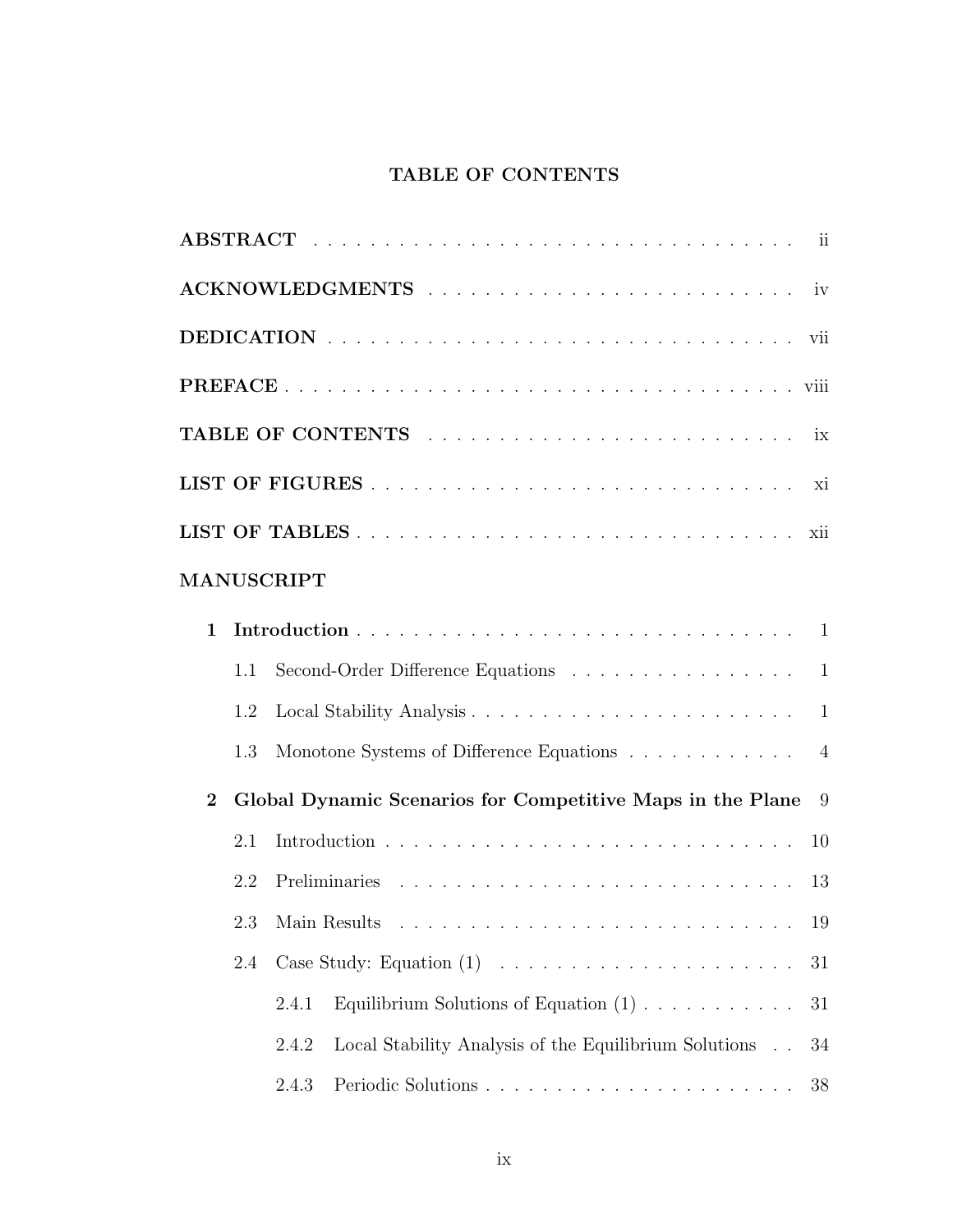## Page

|                |     | 2.4.4    | Local Stability Analysis of the Period-Two Solution             | 40     |
|----------------|-----|----------|-----------------------------------------------------------------|--------|
|                |     | 2.4.5    | Global Dynamics of Equation $(1)$                               | 42     |
| 3              |     |          | Generalized Second-Order Beverton-Holt Equations of Lin-        | 53     |
|                | 3.1 |          |                                                                 | 54     |
|                | 3.2 |          |                                                                 | 59     |
|                | 3.3 |          |                                                                 | 61     |
|                |     | 3.3.1    | Linear-Linear: $f(u, v) = cu + dv$                              | 61     |
|                |     | 3.3.2    | Translated Linear-Linear: $f(u, v) = cu + dv + k$               | 63     |
|                |     | 3.3.3    | Quadratic-Linear: $f(u, v) = cu^2 + dv$                         | 64     |
|                |     | 3.3.4    | Linear-Quadratic: $f(u, v) = cu + dv^2$                         | 70     |
|                |     |          |                                                                 |        |
| $\overline{4}$ |     |          | Higher-Order and Transcendental-Type Generalized                | 80     |
|                | 4.1 |          |                                                                 | 81     |
|                | 4.2 |          | General Stability Results and Global Attractivity               | 84     |
|                |     | 4.2.1    | Local Stability of an Equilibrium $\ldots \ldots \ldots \ldots$ | 84     |
|                |     | 4.2.2    | Existence and Global Attractivity of a Unique Positive          | 85     |
|                | 4.3 | Examples |                                                                 | 90     |
|                |     | 4.3.1    | Exponential: $f(u, v) = p(1 - e^{-u}) + q(1 - e^{-v}) \dots$    | $90\,$ |
|                |     | 4.3.2    | Inverse Tangent: $f(u, v) = p \arctan(u) + q \arctan(v) \dots$  | 92     |
|                |     | 4.3.3    | Trigonometric: $f(u, v) = p(u + \sin(u)) + q(v + \sin(v))$ .    | 92     |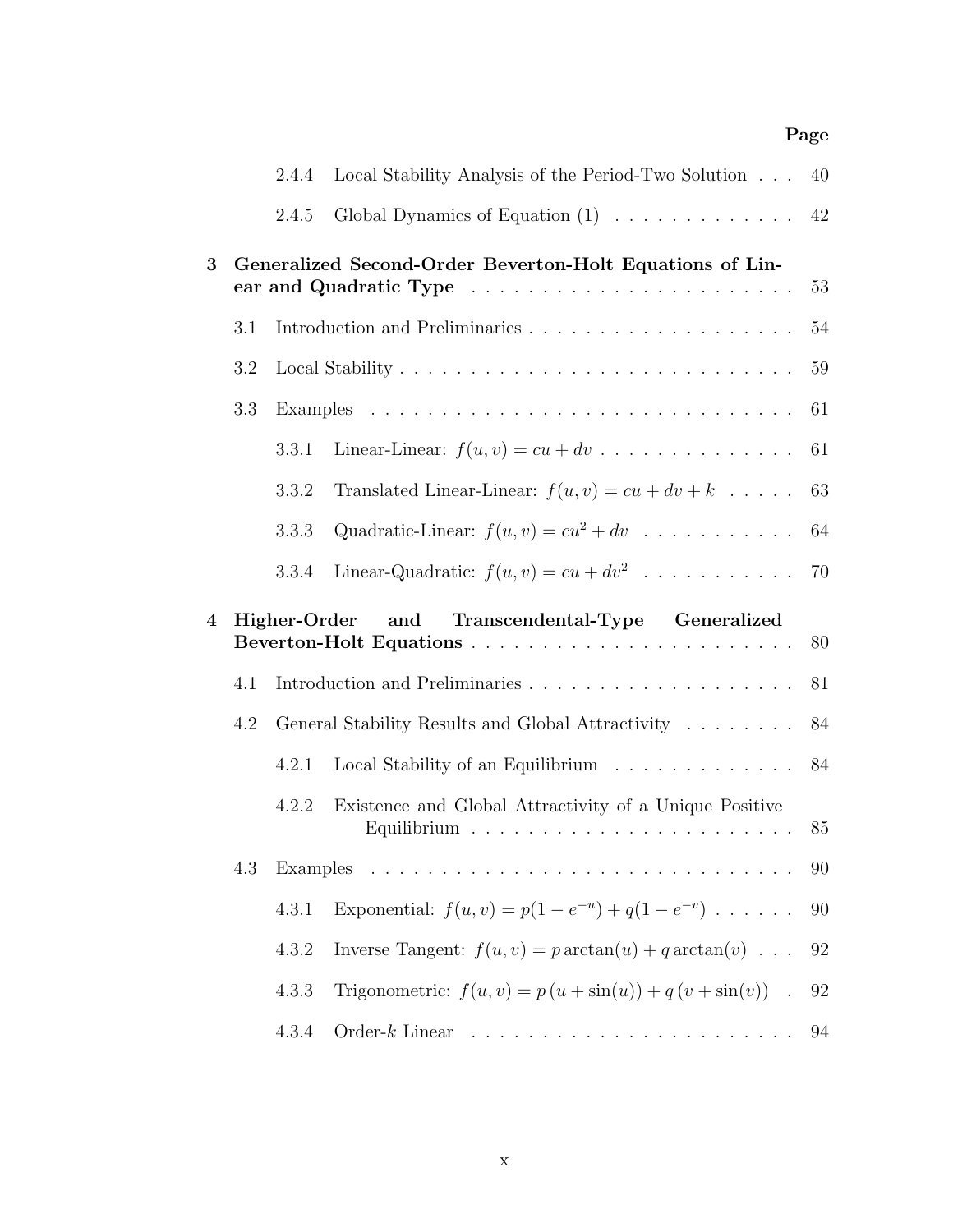# LIST OF FIGURES

<span id="page-12-0"></span>

| Figure         |                                                    | Page |
|----------------|----------------------------------------------------|------|
| 1              | Visual illustration of part (a) of Theorem 7. 25   |      |
| $\overline{2}$ | Visual illustration of part (b) of Theorem 7. 26   |      |
| 3              | Visual illustration of part (c) of Theorem 7. 26   |      |
| 4              | Visual illustration of part (d) of Theorem 7. 26   |      |
| 5              | Visual illustration of part (e) of Theorem 7. 27   |      |
| 6              |                                                    |      |
|                | Illustration of Lemma 2, where $G'(0) \leq 1$ . 87 |      |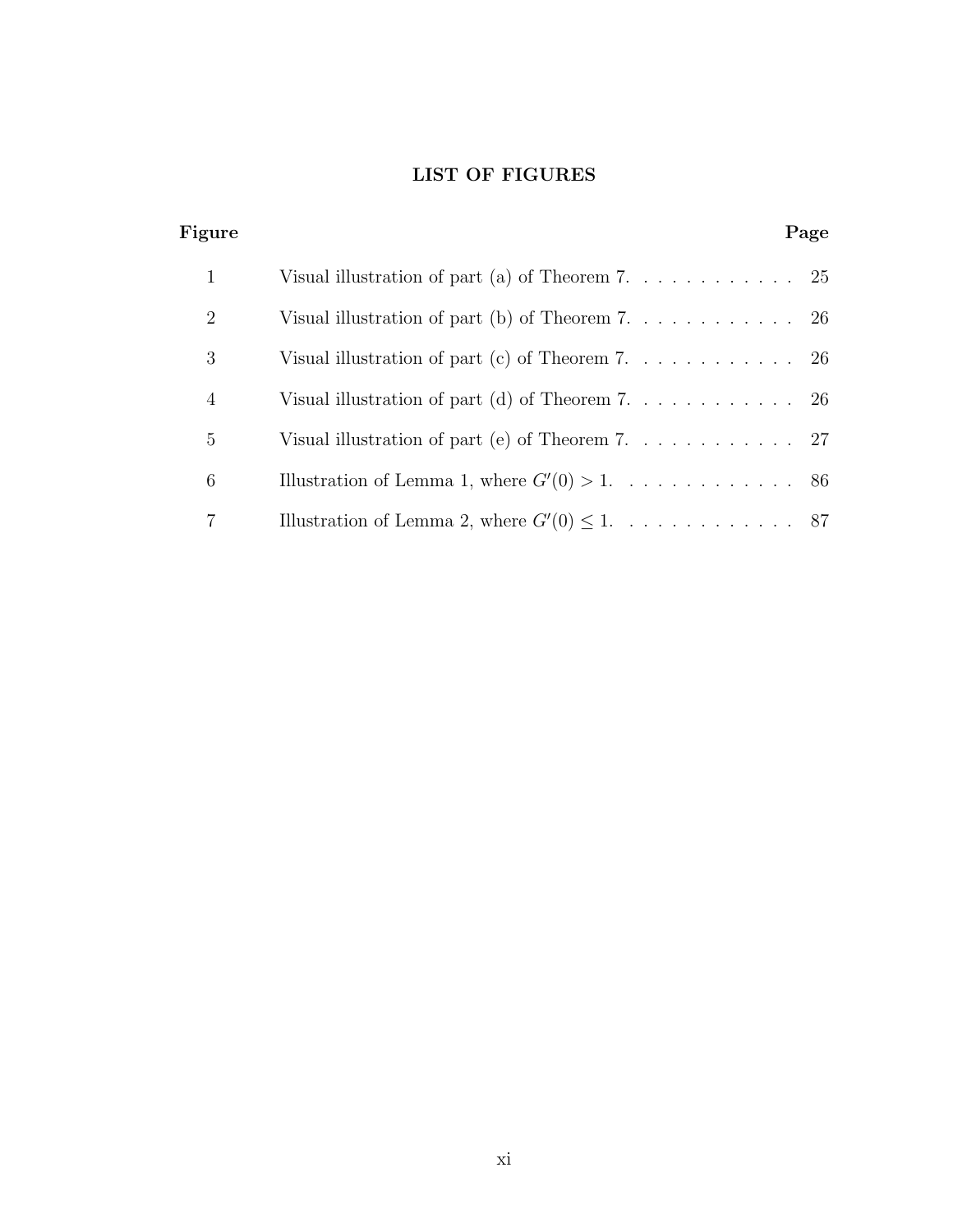# LIST OF TABLES

<span id="page-13-0"></span>

| Table          | Page                                                                          |
|----------------|-------------------------------------------------------------------------------|
|                | Existence of equilibria and period-two solutions for $a > 0$ , $f >$          |
| $\overline{2}$ | Existence of equilibria and period-two solutions for $a > 0$ , $f >$          |
| 3              | Existence of equilibria and period-two solutions for $a = 0, f > 0$ . 33      |
| $\overline{4}$ | Existence of equilibria for $a > 0$ , $f = 0$ . 33                            |
| 5              | Existence of equilibria for $a = 0, f = 0, \ldots, \ldots, \ldots, \ldots$ 34 |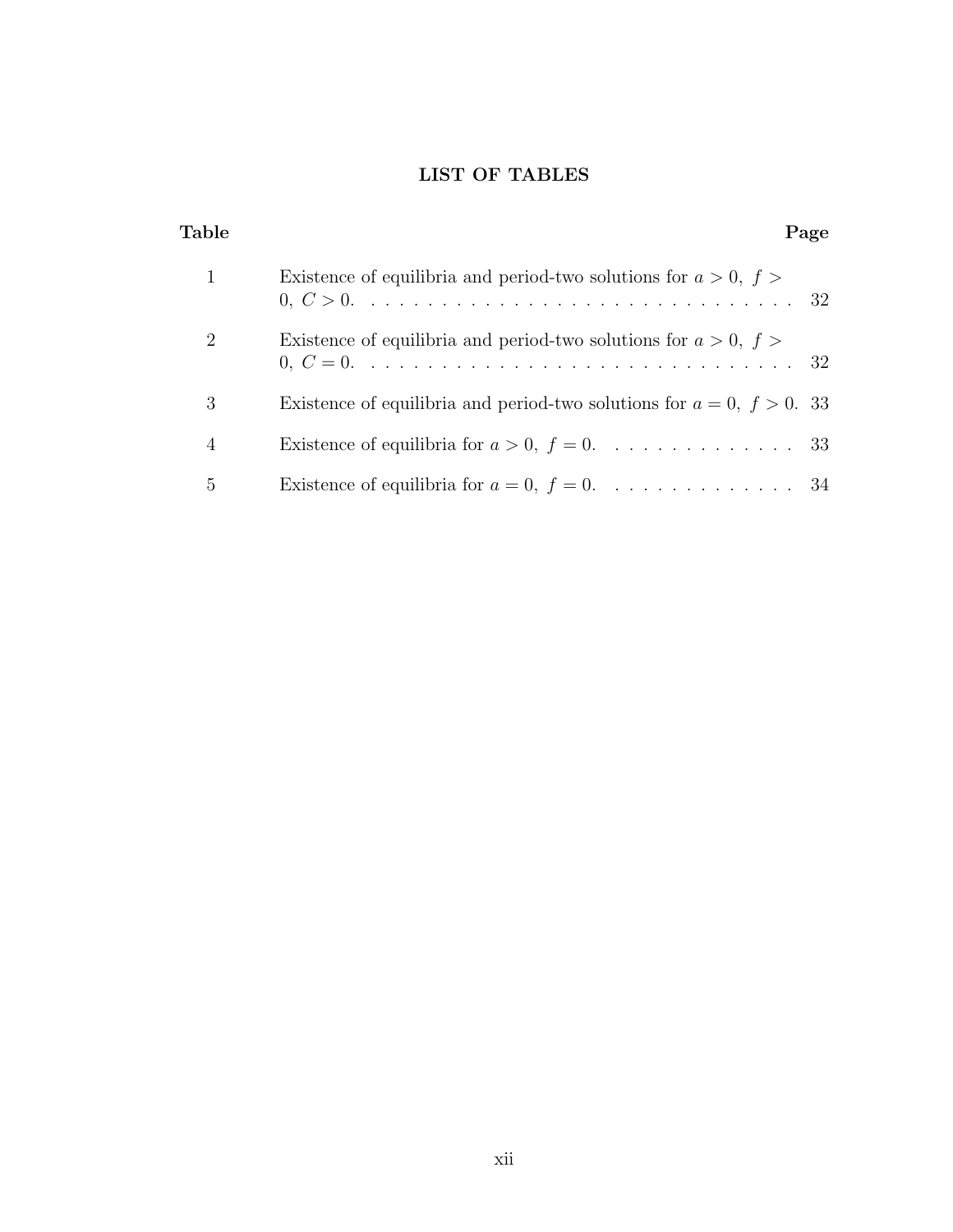#### MANUSCRIPT 1

#### Introduction

#### <span id="page-14-1"></span><span id="page-14-0"></span>1.1 Second-Order Difference Equations

Discrete dynamical systems describe the evolution of a quantity or population whose changes are measured over discrete time intervals. Difference equations may be thought of more specifically as recurrence relations that describe a discrete dynamical system by relating the size of the next state (or generation), often denoted  $x_{n+1}$ , to some function of the sizes of several past states  $x_n, x_{n-1}, \ldots$ . For example, a second-order autonomous difference equation may take the form

<span id="page-14-3"></span>
$$
x_{n+1} = f(x_n, x_{n-1}), \quad n = 0, 1, \dots,
$$
\n(1)

where  $f : I \times I \to I$  with  $I \subseteq \mathbb{R}$ , and the initial conditions  $x_0$  and  $x_{-1}$  are arbitrary elements from  $I$ . For each choice of initial conditions, Equation  $(1)$  has a unique solution  $\{x_n\}_{n=-1}^{\infty}$ . Much initial investigation in this field of research focuses on describing the local dynamics of such difference equations by examining the short-term trajectory of solutions for different choices of initial conditions. The paramount goal is to determine the *global dynamics* of a difference equation by analytically characterizing the end behavior of all solutions as  $n \to \infty$ .

#### <span id="page-14-2"></span>1.2 Local Stability Analysis

To develop the necessary vocabulary we will utilize to study second-order difference equations, we will first reference some fundamental definitions provided in [\[5\]](#page-21-0). All definitions will accommodate the second-order Equation [\(1\)](#page-14-3), but analogous statements will hold for equations of higher order or systems of difference equations. In particular, related preliminary material may be found in [\[6\]](#page-21-1).

**Definition 1** A number  $\overline{x} \in I$  satisfying  $\overline{x} = f(\overline{x}, \overline{x})$  is called an equilibrium, or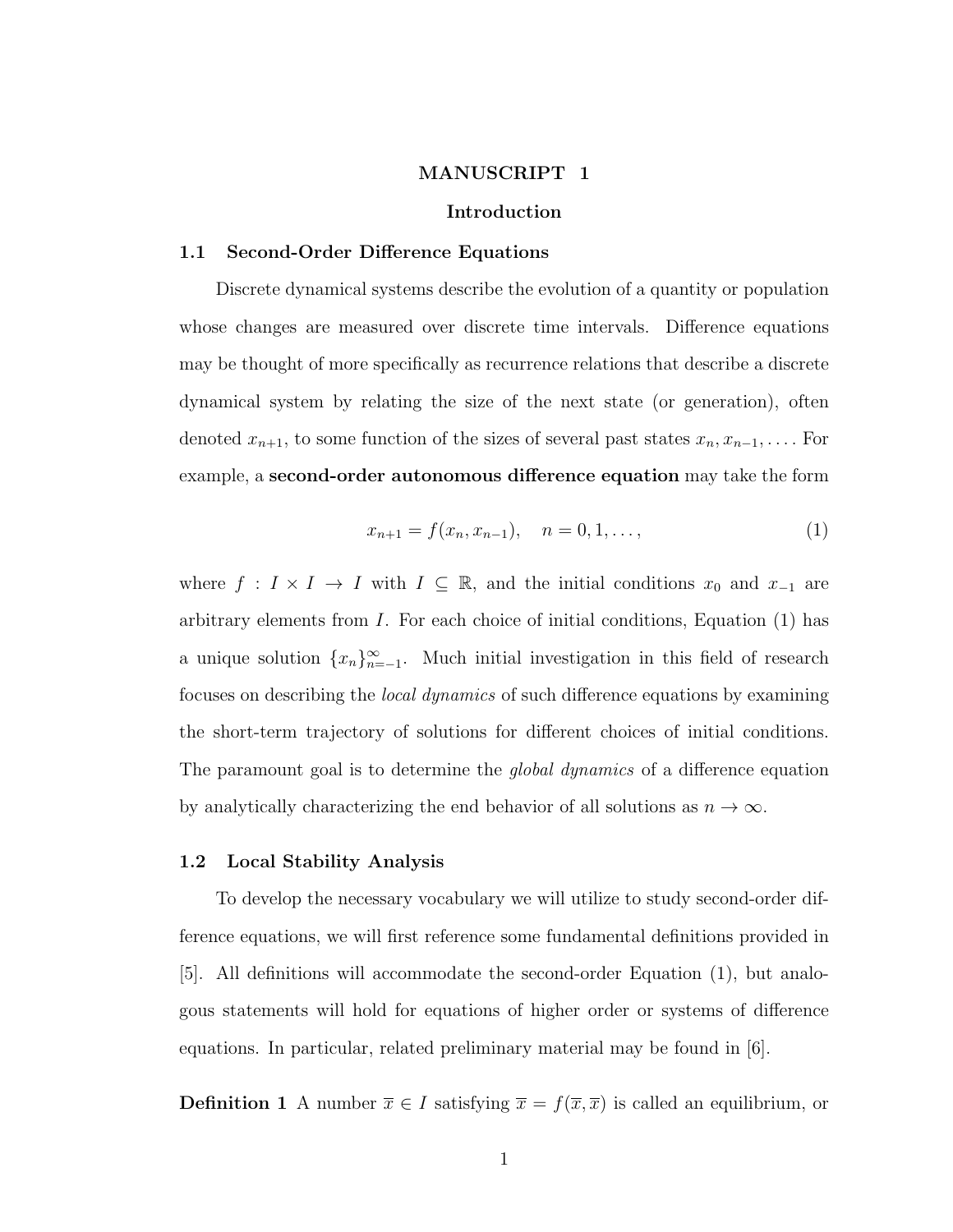fixed point, of Equation [\(1\)](#page-14-3).

**Definition 2** Let  $\bar{x}$  be an equilibrium of Equation [\(1\)](#page-14-3).

(i)  $\bar{x}$  is called **locally stable** if for every  $\varepsilon > 0$ , there exists  $\delta > 0$  such that for all  $x_0, x_{-1} \in I$  with  $|x_0 - \overline{x}| + |x_{-1} - \overline{x}| < \delta$ , we have

$$
|x_n - \overline{x}| < \varepsilon \text{ for all } n \ge -1.
$$

(ii)  $\bar{x}$  is called **locally asymptotically stable** if it is locally stable and if there exists  $\gamma > 0$  such that for all  $x_0, x_{-1} \in I$  with  $|x_0 - \overline{x}| + |x_{-1} - \overline{x}| < \gamma$ , we have

$$
\lim_{n \to \infty} x_n = \overline{x}.
$$

(iii)  $\bar{x}$  is called a **global attractor** if for every  $x_0, x_{-1} \in I$  we have

$$
\lim_{n \to \infty} x_n = \overline{x}.
$$

(iv)  $\bar{x}$  is called globally asymptotically stable if it is locally stable and a global attractor.

(v)  $\bar{x}$  is called **unstable** if it is not stable.

(vi)  $\bar{x}$  is called a **repeller** if there exists  $r > 0$  such that for all  $x_0, x_{-1} \in I$  with  $0 < |x_0 - \overline{x}| + |x_{-1} - \overline{x}| < r$ , there exists  $N \ge 1$  such that

$$
|x_N - \overline{x}| \ge r.
$$

A repeller is an unstable equilibrium.

Let

$$
P = \frac{\partial f}{\partial u}(\overline{x}, \overline{x}) \quad \text{and} \quad Q = \frac{\partial f}{\partial v}(\overline{x}, \overline{x})
$$

denote the partial derivatives of the function  $f(u, v)$  used in Equation [\(1\)](#page-14-3) evaluated at an equilibrium  $\bar{x}$ . The equation

<span id="page-15-0"></span>
$$
y_{n+1} = Py_n + Qy_{n-1}, \quad n = 0, 1, \dots
$$
\n(2)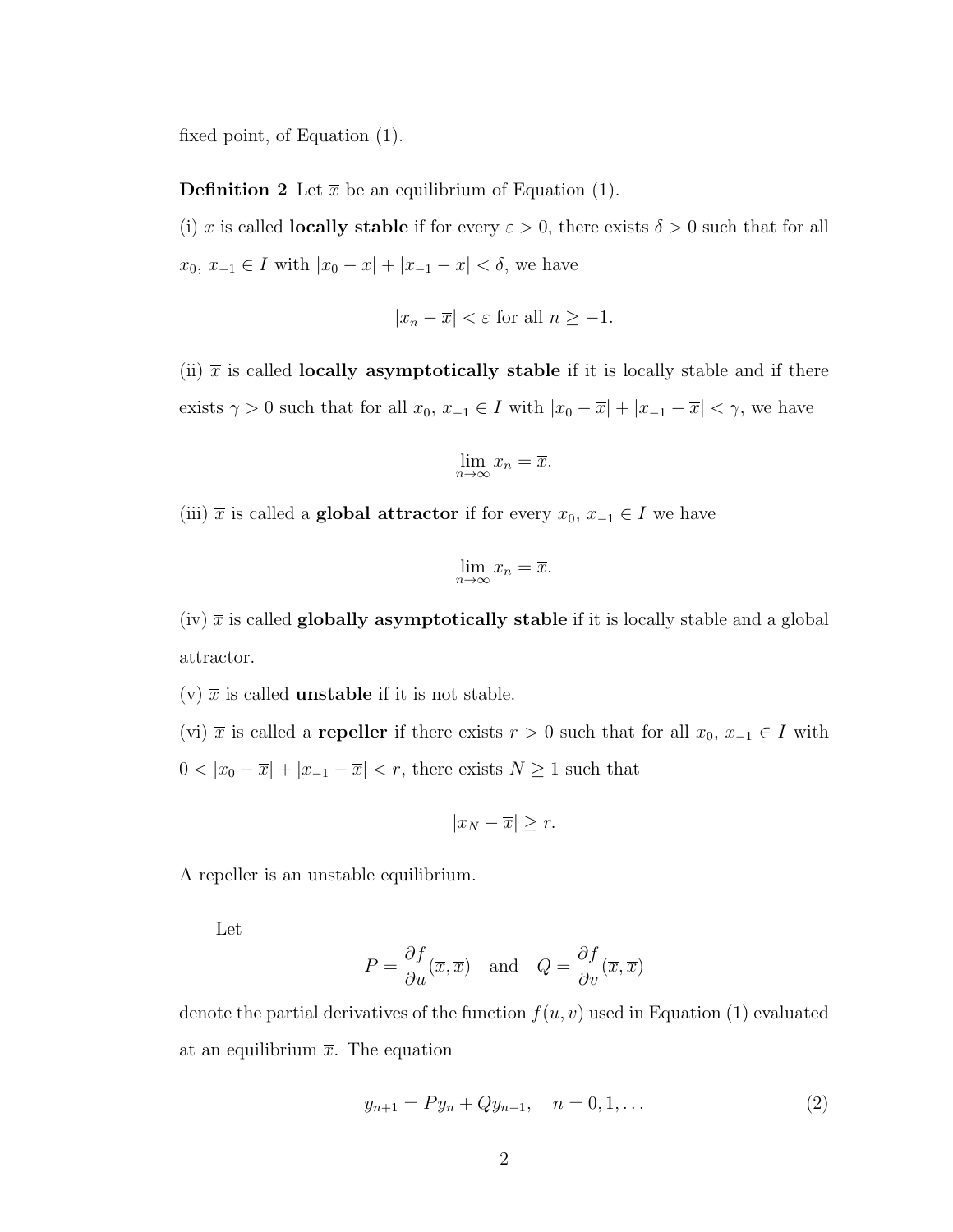is called the linearized equation associated with Equation [\(1\)](#page-14-3) about  $\bar{x}$ . The quadratic equation

<span id="page-16-0"></span>
$$
\lambda^2 - P\lambda - Q = 0\tag{3}
$$

is called the characteristic equation of the linearized equation [\(2\)](#page-15-0) associated with Equation [\(1\)](#page-14-3). The nature of the solutions of Equation [\(3\)](#page-16-0) provide a classification of the local character of an equilibrium  $\bar{x}$ . The following result (Theorem 2.13 of [\[6\]](#page-21-1) or Theorem 1.1.1 of [\[5\]](#page-21-0)) summarizes the potential cases that will be used to classify the local stability of equilibria.

**Theorem 1** Consider an equilibrium  $\bar{x}$  of Equation [\(1\)](#page-14-3).

(i)  $\bar{x}$  is **locally asymptotically stable** if and only if every solution of Equation [\(3\)](#page-16-0) lies inside the unit circle, which is true if and only if

$$
|P| < 1 - Q < 2.
$$

(ii)  $\bar{x}$  is a repeller if and only if every solution of Equation [\(3\)](#page-16-0) lies outside the unit circle, which is true if and only if

$$
|P| < |1 - Q| \quad \text{and} \quad |Q| > 1.
$$

(iii)  $\bar{x}$  is a **saddle point** if and only if Equation [\(3\)](#page-16-0) has one root that lies inside the unit circle and one root that lies outside the unit circle, which is true if and only if

$$
|P| > |1 - Q|.
$$

(iv)  $\bar{x}$  is nonhyperbolic if and only if Equation [\(3\)](#page-16-0) has at least one root that lies on the unit circle, which is true if and only if

$$
|P| = |1 - Q| \quad or \quad (Q = -1 \quad and \quad |P| \le 2).
$$

Much of our work will investigate the existence of periodic solutions of prime period two. The general definition of a periodic solution is given below.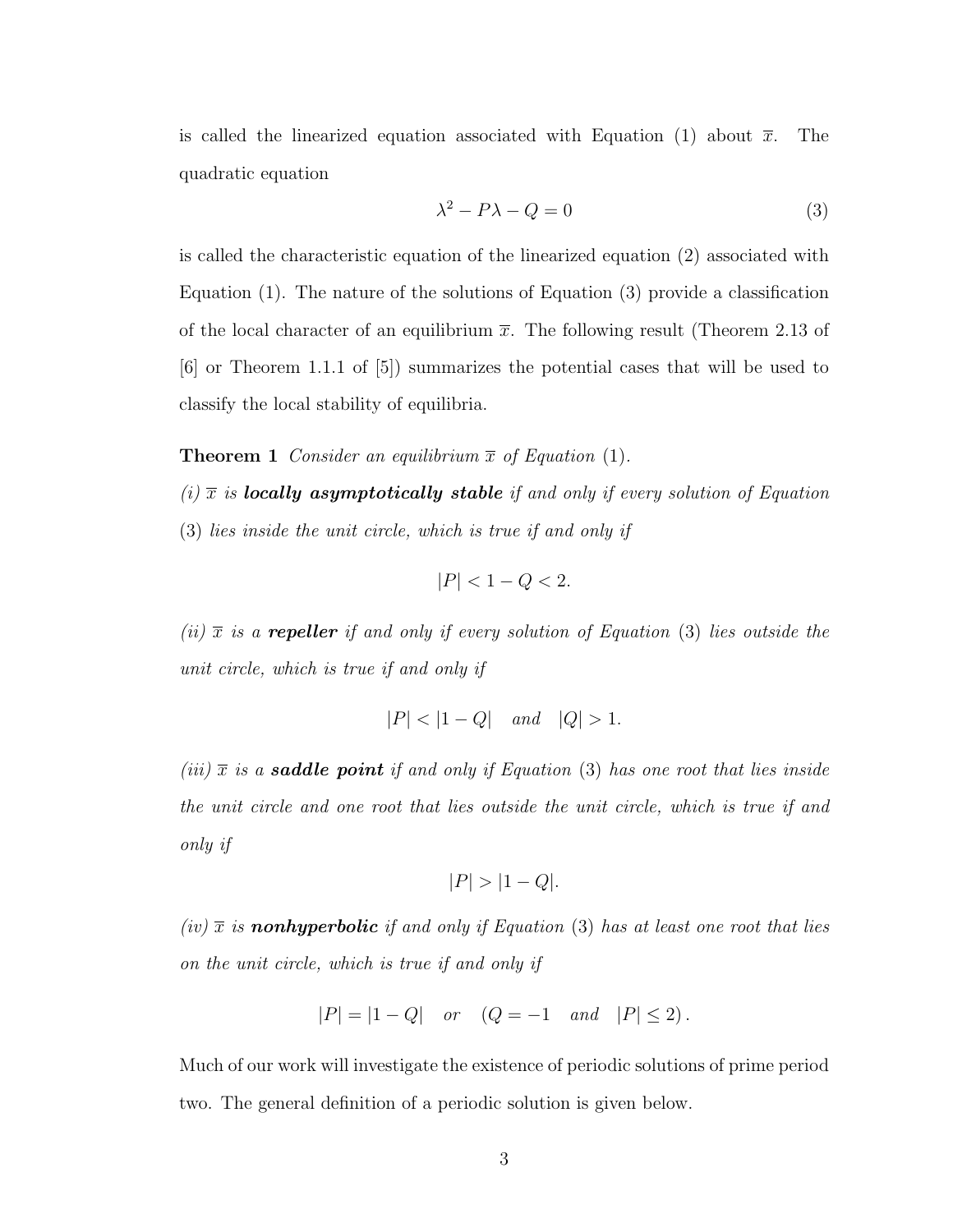**Definition 3** A solution  $\{x_n\}$  of Equation [\(1\)](#page-14-3) is said to be **periodic** with period p if

<span id="page-17-1"></span>
$$
x_{n+p} = x_n \text{ for all } n \ge -1. \tag{4}
$$

A solution  $\{x_n\}$  is said to be **periodic with prime period** p, or a **minimal period-**p solution, if it is periodic with period p and p is the least positive integer for which Equation [\(4\)](#page-17-1) holds.

#### <span id="page-17-0"></span>1.3 Monotone Systems of Difference Equations

One can also consider systems of difference equations of the form

<span id="page-17-2"></span>
$$
\begin{cases}\n x_{n+1} = g(x_n, y_n) \\
y_{n+1} = h(x_n, y_n)\n\end{cases}, \quad n = 0, 1, \ldots,\n\tag{5}
$$

where g and h are given functions and the initial condition  $(x_0, y_0)$  comes from some considered set in the intersection of the domains of  $g$  and  $h$ . A great deal of theory has been established for such systems in the event the defining functions obey certain monotonicity restrictions.

**Definition 4** Let R be a subset of  $\mathbb{R}^2$  with nonempty interior, and let  $T: R \to R$ be a continuous map. Set  $T(x, y) = (g(x, y), h(x, y))$ . The map T is **competitive** if  $g(x, y)$  is nondecreasing in x and nonincreasing in y while  $h(x, y)$  is nonincreasing in x and nondecreasing in y. If both g and h are nondecreasing in x and y, we say that T is **cooperative**. If T is competitive (resp. cooperative), the associated system of difference equations [\(5\)](#page-17-2) is said to be competitive (resp. cooperative). The map  $T$  and the associated system of difference equations are said to be **strongly** competitive (resp. strongly cooperative) if the adjectives nondecreasing and nonincreasing are replaced by increasing and decreasing, respectively.

Competitive and cooperative systems have been widely studied, largely due to their applicability to biological modeling. These monotone systems rank among the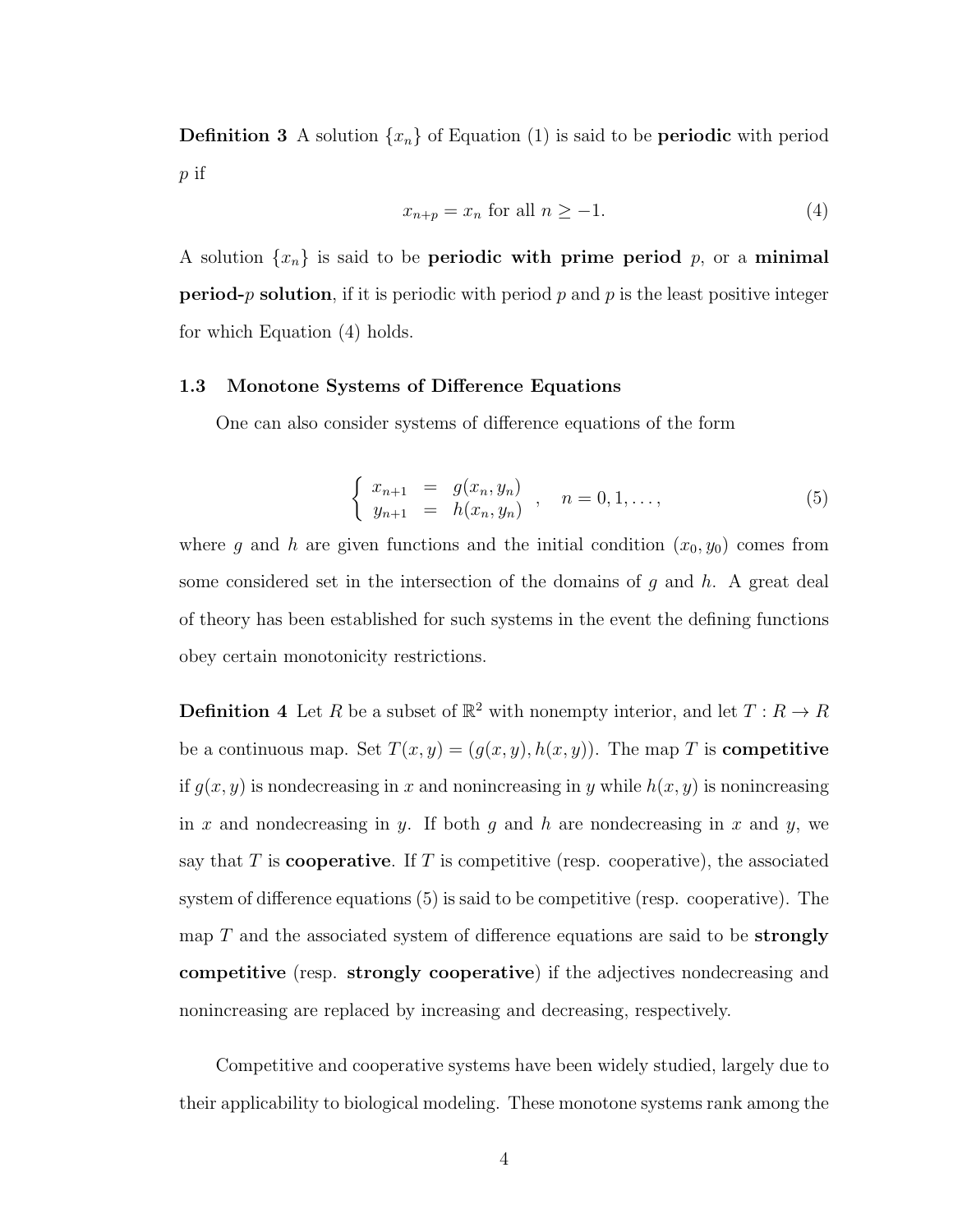most important classes of systems that model interspecies relationships. Relevant research in evolutionary biology may be found in [\[2,](#page-20-0) [4\]](#page-21-2). The theory developed for such systems provides useful insight into the global dynamics of difference equations such as Equation  $(1)$  above.

Difference equations defined by Equation [\(1\)](#page-14-3) are of particular interest when the function  $f$  is monotone in each of its variables. Such difference equations have direct applications to the study of two-generation population dynamics. In particular, this dissertation examines two main classes of difference equations that satisfy prescribed monotonicity characteristics, and we may now elucidate their connection to competitive and cooperative systems. In general, Equation [\(1\)](#page-14-3) may always be transformed via a suitable change of coordinates to a corresponding system of difference equations. Set  $x_{n-1} = u_n$  and  $x_n = v_n$  to obtain the equivalent system

$$
u_{n+1} = v_n v_{n+1} = f(v_n, u_n) , \quad n = 0, 1, ....
$$

Let  $T(u, v) = (v, f(v, u))$ . The second iterate  $T^2$  is given by

$$
T^{2}(u, v) = (f(v, u), f(f(v, u), v)).
$$

If  $f$  is a function nonincreasing in the first argument and nondecreasing in the second, the second iterate of its corresponding map,  $T^2$ , is competitive; see [\[8\]](#page-21-3). General dynamic scenarios for Equation  $(1)$  when f exhibits this monotonic character (and, more generally, for competitive systems) will be presented in Manuscript 2. If f is a function nondecreasing in both arguments, then  $T^2$  is cooperative. Indeed, Manuscripts 3 and 4 will investigate Equation [\(1\)](#page-14-3) for a class of functions that are always nondecreasing in both arguments.

We now present some general results discussed in [\[3,](#page-20-1) [8\]](#page-21-3) for order-preserving maps that provide an essential foundation for many consequential results established for competitive and cooperative systems. More specific background material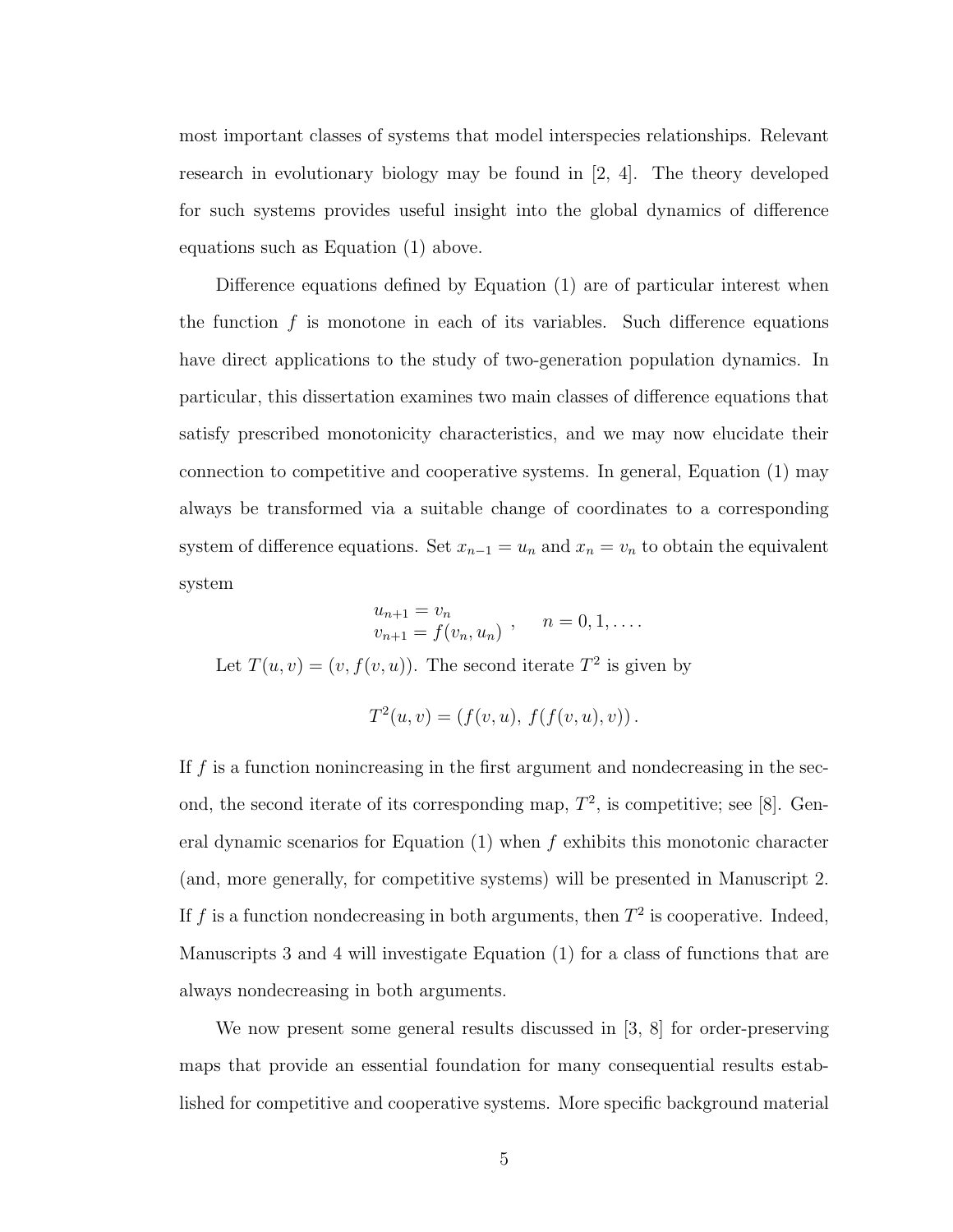is presented in Manuscript 2 that is tailored to competitive systems.

Let  $\leq$  be a partial order on  $\mathbb{R}^n$  with nonnegative cone P. For  $\vec{x}, \vec{y} \in \mathbb{R}^n$  the order interval  $\llbracket \vec{x}, \vec{y} \rrbracket$  is the set of all  $\vec{z}$  such that  $\vec{x} \preceq \vec{z} \preceq \vec{y}$ . We say  $\vec{x} \prec \vec{y}$  if  $\vec{x} \preceq \vec{y}$  and  $\vec{x} \neq \vec{y}$ , and  $\vec{x} \ll \vec{y}$  if  $\vec{y} - \vec{x} \in int P$ . A map T on a subset of  $\mathbb{R}^n$  is order-preserving if  $T(\vec{x}) \preceq T(\vec{y})$  whenever  $\vec{x} \prec \vec{y}$ , strictly order-preserving if  $T(\vec{x}) \prec T(\vec{y})$  whenever  $\vec{x} \prec \vec{y}$ , and **strongly order-preserving** if  $T(\vec{x}) \ll T(\vec{y})$ whenever  $\vec{x} \prec \vec{y}$ . The next result is stated for order-preserving maps on  $\mathbb{R}^n$ .

**Theorem 2** For a nonempty set  $R \subseteq \mathbb{R}^n$  and a partial order  $\preceq$  on  $\mathbb{R}^n$ , let  $T : R \to$ R be an order-preserving map, and let  $\vec{a}, \vec{b} \in R$  be such that  $\vec{a} \prec \vec{b}$  and  $[\![\vec{a}, \vec{b}]\!] \subseteq R$ . If  $\vec{a} \preceq T(\vec{a})$  and  $T(\vec{b}) \preceq \vec{b}$ , then  $[\![\vec{a}, \vec{b}]\!]$  is invariant and:

(i) There exists a fixed point of T in  $[\![\vec{a},\vec{b}]\!]$ .

(ii) If T is strongly order-preserving, then there exists a fixed point in  $\lbrack\!\lbrack\bar{a},\bar{b}\rbrack\!\rbrack$  which is stable relative to  $\lbrack \! \lbrack \vec{a}, \vec{b} \rbrack \! \rbrack$ .

(iii) If there is only one fixed point in  $\[\vec{a}, \vec{b}\]$ , then it is a global attractor in  $\[\vec{a}, \vec{b}\]$ and therefore asymptotically stable relative to  $\lbrack \! \lbrack \bar{a},\bar{b}\rbrack \! \rbrack$ .

We say that  $\{\vec{x}_n\}_{n\in\mathbb{Z}}$  is an entire orbit of a map  $T : A \to A, A \subseteq \mathbb{R}^n$  if  $\vec{x}_{n+1} = T(\vec{x}_n)$  for all  $n \in \mathbb{Z}$ . This orbit is said to join  $\vec{u}_1$  to  $\vec{u}_2$  if  $\vec{x}_n \to \vec{u}_1$  as  $n \to -\infty$  and  $\vec{x}_n \to \vec{u}_2$  as  $n \to \infty$ . The following result is for strictly orderpreserving maps.

Theorem 3 (Order Interval Trichotomy of Dancer and Hess) Let  $\vec{u}_1 \preceq$  $\vec{u}_2$  be distinct fixed points of a strictly order-preserving map  $T : A \rightarrow A$ , where  $A \subseteq \mathbb{R}^n$ , and let  $I = [\![\vec{u}_1, \vec{u}_2]\!] \subseteq A$ . Then at least one of the following holds.

(a) T has a fixed point in I distinct from  $\vec{u}_1$  and  $\vec{u}_2$ .

(b) There exists an entire orbit  $\{\vec{x}_n\}_{n\in\mathbb{Z}}$  of T in I joining  $\vec{u}_1$  to  $\vec{u}_2$  and satisfying  $\vec{x}_n \preceq \vec{x}_{n+1}.$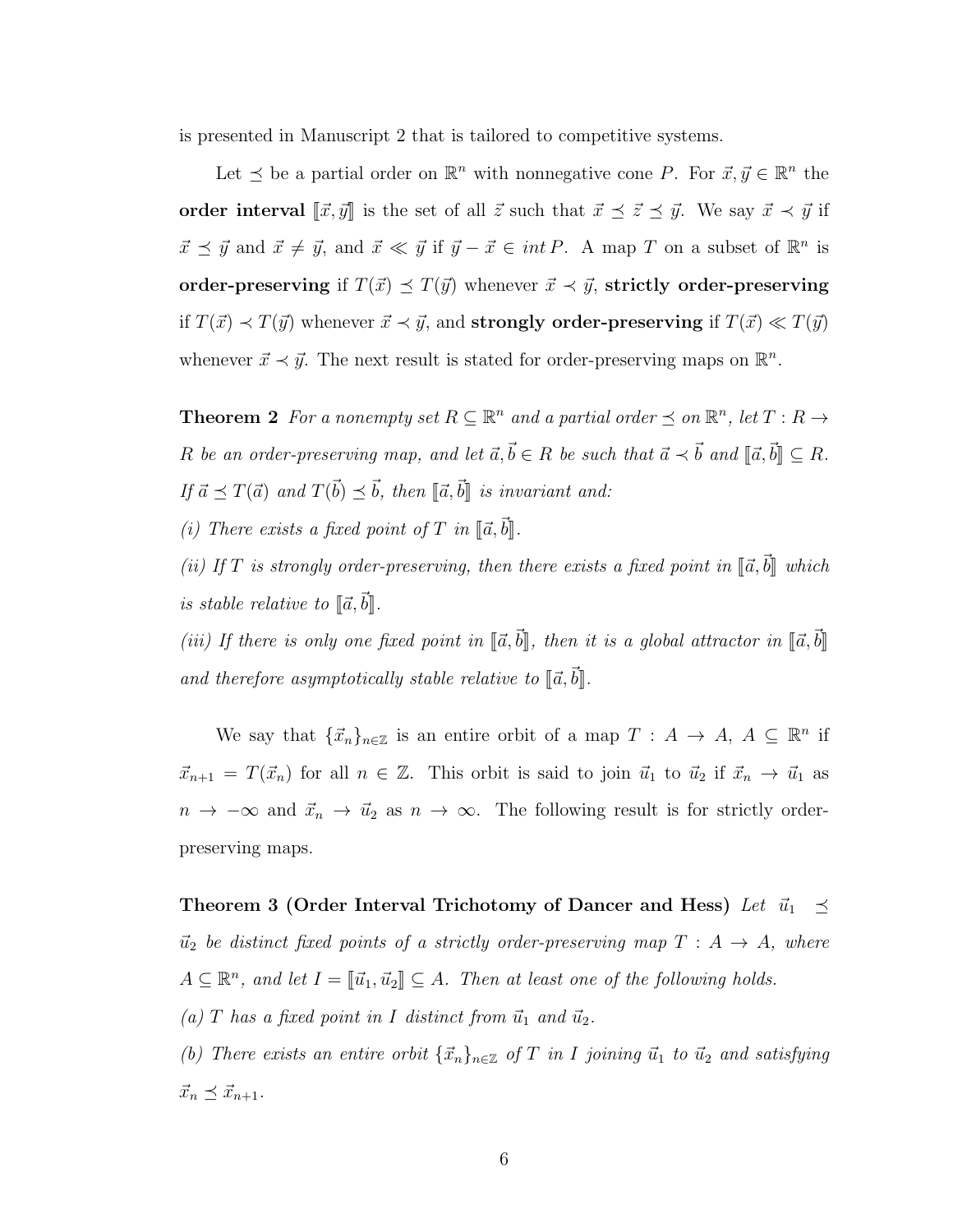(c) There exists an entire orbit  $\{\vec{x}_n\}_{n\in\mathbb{Z}}$  of T in I joining  $\vec{u}_2$  to  $\vec{u}_1$  and satisfying  $\vec{x}_{n+1} \preceq \vec{x}_n$ .

We also have the following powerful corollaries.

**Corollary 1** If  $\vec{a}$  and  $\vec{b}$  are stable fixed points, then there exists a third fixed point in  $\lbrack\!\lbrack\vec{a},\vec{b}\rbrack\!\rbrack$ .

**Corollary 2** If the nonnegative cone of  $\preceq$  is a generalized quadrant in  $\mathbb{R}^n$ , and if T has no fixed points in  $[\![\vec{u}_1, \vec{u}_2]\!]$  other than  $\vec{u}_1$  and  $\vec{u}_2$ , then the interior of  $[\![\vec{u}_1, \vec{u}_2]\!]$  is either a subset of the basin of attraction of  $\vec{u}_1$  or a subset of the basin of attraction of  $\vec{u}_2$ .

These results have been utilized in papers such as [\[1\]](#page-20-2) to determine the basins of attraction of certain fixed points; moreover, they provide a theoretical foundation for the investigation of the dynamics of competitive and cooperative systems. In particular, Kulenović and Merino have proven general results for monotone systems in [\[7,](#page-21-4) [8,](#page-21-3) [9,](#page-21-5) [10\]](#page-21-6) that establish the existence of certain invariant curves that may separate regions of different dynamical behaviors for special cases of System [\(5\)](#page-17-2). In many cases such curves will be classified as the stable or unstable manifolds for saddle-point equilibria. We will utilize such results to establish the global dynamics of several monotone difference equations in Manuscripts 2 and 3.

#### List of References

- <span id="page-20-2"></span>[1] A. Bilgin, M. R. S. Kulenović and E. Pilav, Basins of Attraction of Period-Two Solutions of Monotone Difference Equations. Adv. Difference Equ., (2016), 2016: 74.
- <span id="page-20-0"></span>[2] J. Brown and T. Vincent. Evolutionary Game Theory, Natural Selection, and Darwinian Dynamics. Cambridge University Press, NYC, NY, 2005.
- <span id="page-20-1"></span>[3] E. Dancer and P. Hess, Stability of fixed points for order preserving discretetime dynamical systems, J. Reine Angew Math., 419 (1991), 125139.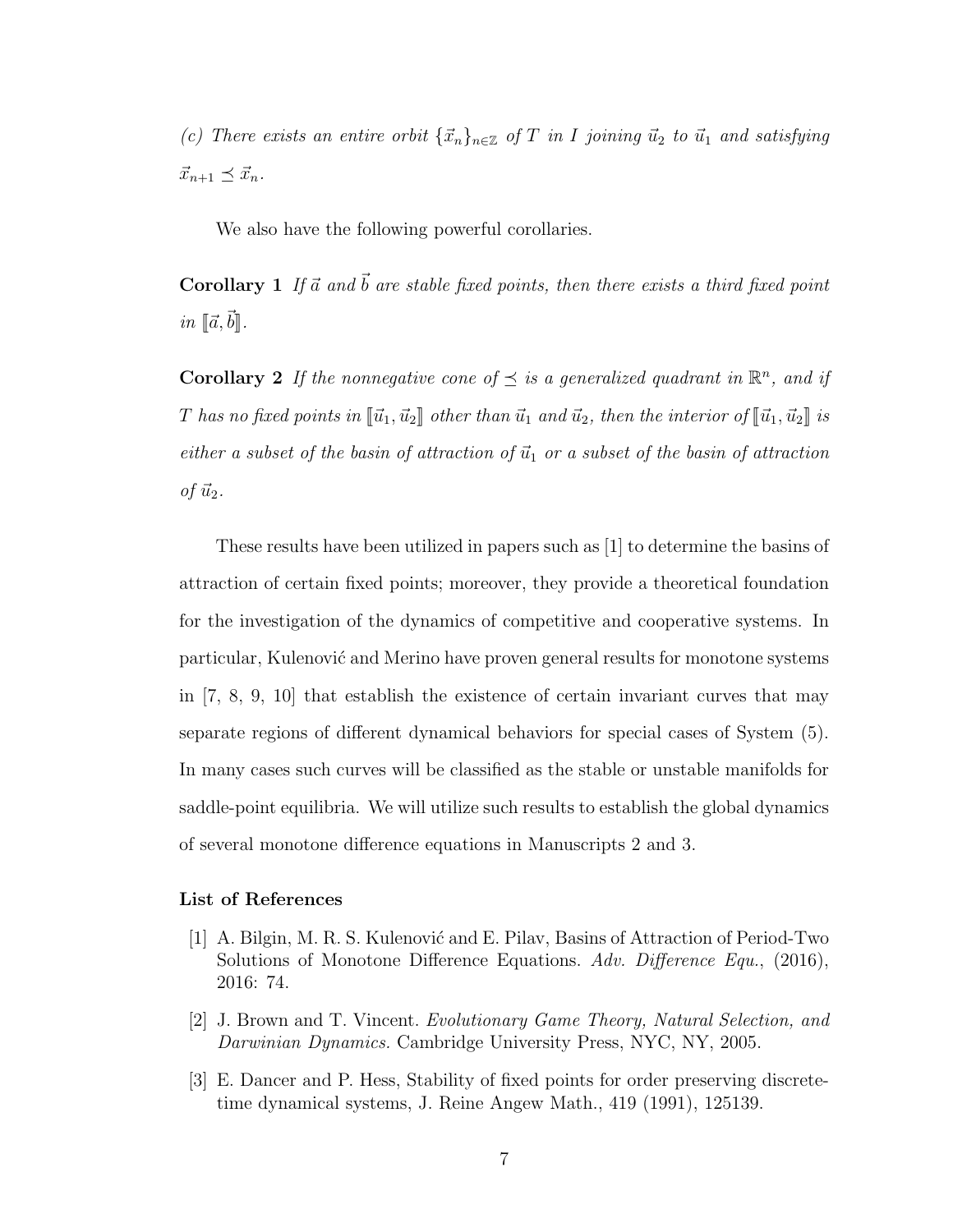- <span id="page-21-2"></span>[4] J. Hofbauer and K. Sigmund. Evolutionary Games and Population Dynamics. Cambridge University Press, NYC, NY, 1998.
- <span id="page-21-0"></span>[5] M. R. S. Kulenović and G. Ladas. Dynamics of Second Order Rational Difference Equations. Chapman & Hall/CRC, Boca Raton, FL, 2002.
- <span id="page-21-1"></span>[6] M. R. S. Kulenović and O. Merino. Discrete Dynamical Systems and Difference Equations with Mathematica. Chapman & Hall/CRC, Boca Raton, FL, 2002.
- <span id="page-21-4"></span>[7] M. R. S. Kulenović and O. Merino, Competitive-exclusion versus competitivecoexistence for systems in the plane. Discrete Contin. Dyn. Syst. Ser. B 6 (2006), 1141–1156.
- <span id="page-21-3"></span>[8] M. R. S. Kulenović and O. Merino, Global bifurcations for competitive system in the plane. Discrete Contin. Dyn. Syst. Ser. B, 12 (2009), 133-149.
- <span id="page-21-5"></span>[9] M. R. S. Kulenović and O. Merino, Invariant manifolds for competitive discrete systems in the plane, Int. J. Bifur. Chaos, 20 (2010), 2471-2486.
- <span id="page-21-6"></span>[10] M. R. S. Kulenović and O. Merino, Invariant curves for planar competitive discrete systems, J. Difference Equ. Appl. 24 (2018), 19 p.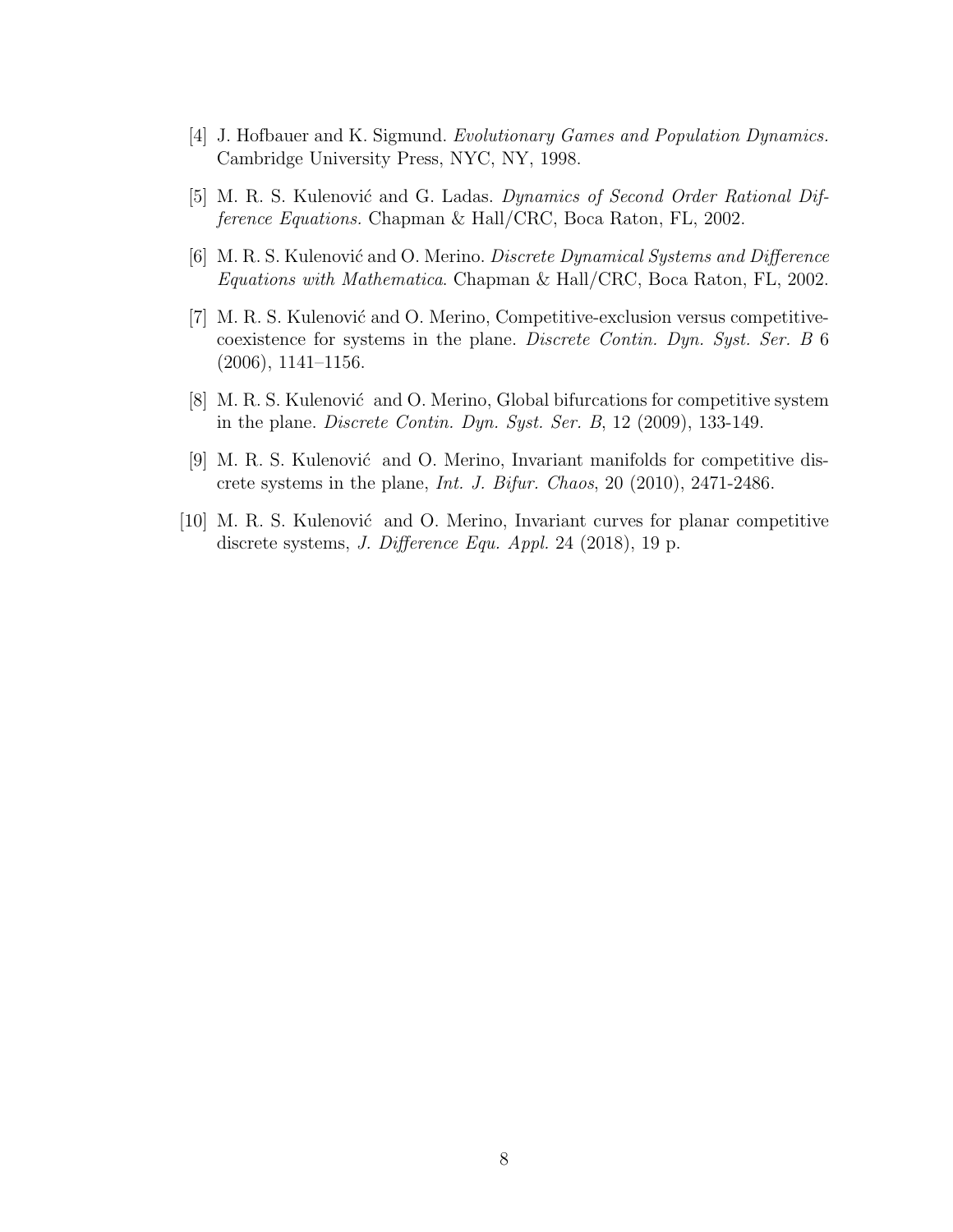## MANUSCRIPT 2

### <span id="page-22-0"></span>Global Dynamic Scenarios for Competitive Maps in the Plane

M.R.S. Kulenović and Elliott J. Bertrand

Publication Status:

Submitted on March 25, 2018 to Advances in Difference Equations

Keywords: competitive, asymptotic stability, attractivity, difference equation, global, local stability

AMS 2010 Mathematics Subject Classification: 39A20, 39A30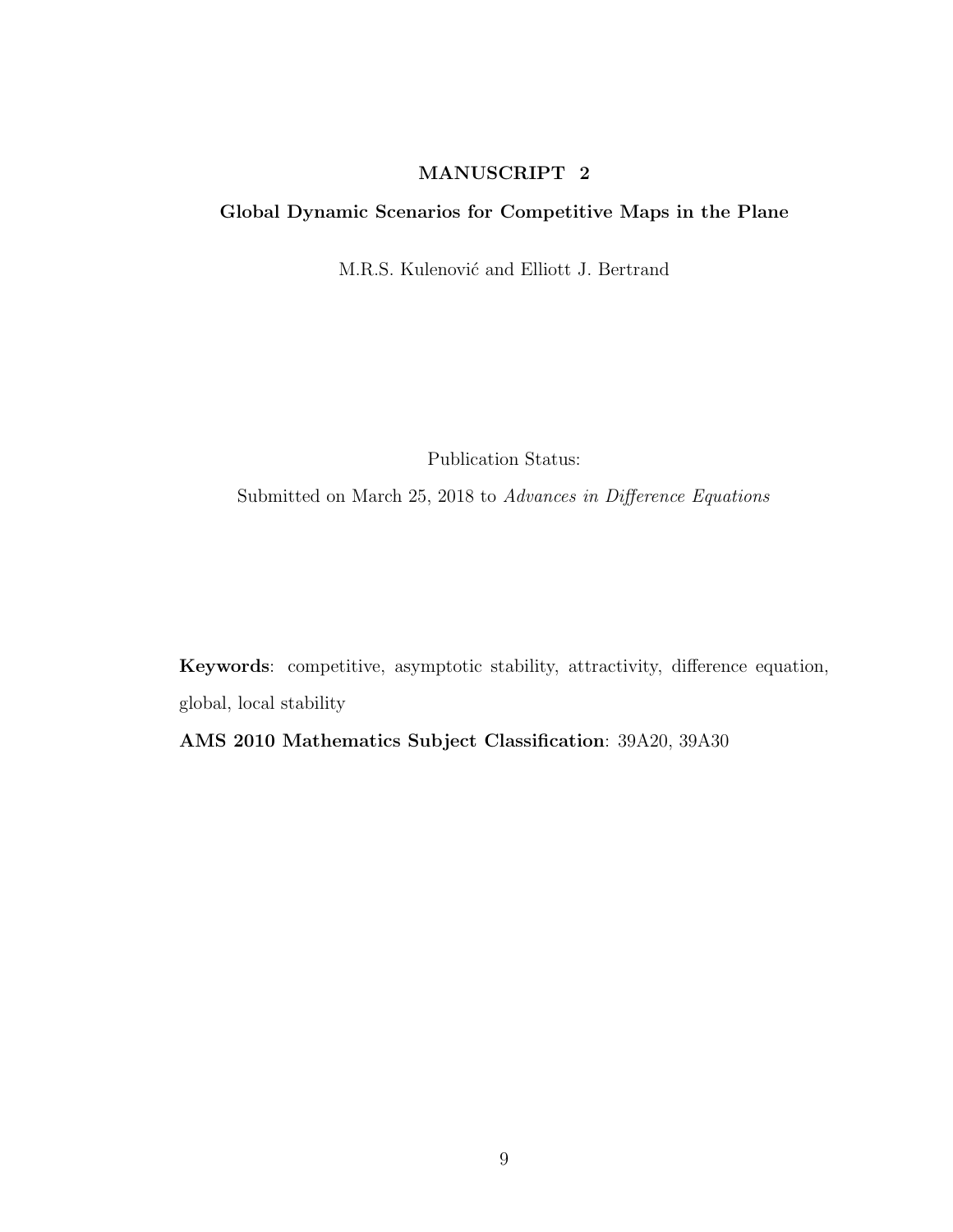#### Abstract

In this paper we present some global dynamic scenarios for general competitive maps in the plane. We apply these results to the class of second-order autonomous difference equations whose transition functions are decreasing in the variable  $x_n$ and increasing in the variable  $x_{n-1}$ . We illustrate our results with the application to the difference equation

$$
x_{n+1} = \frac{Cx_{n-1}^2 + Ex_{n-1}}{ax_n^2 + dx_n + f}, \quad n = 0, 1, \dots,
$$

where the initial conditions  $x_{-1}$  and  $x_0$  are arbitrary nonnegative numbers such that the solution is defined and the parameters satisfy  $C, E, a, d, f \ge 0, C+E > 0$ ,  $a + C > 0$ , and  $a + d > 0$ . We characterize the global dynamics of this equation with the basins of attraction of its equilibria and periodic solutions.

#### <span id="page-23-0"></span>2.1 Introduction

Consider the second-order quadratic-fractional difference equation

<span id="page-23-1"></span>
$$
x_{n+1} = \frac{Cx_{n-1}^2 + Ex_{n-1}}{ax_n^2 + dx_n + f}, \quad n = 0, 1, ...,
$$
 (1)

where the parameters satisfy  $C, E, a, d, f \ge 0$ ,  $C + E > 0$ , and  $a + C > 0$ , and the initial conditions  $x_{-1}$  and  $x_0$  are arbitrary nonnegative numbers such that  $x_{-1}x_0 > 0$  when  $f = 0$ . We also stipulate that  $a + d > 0$  to avoid overlap with the study of quadratic difference equations in [\[1\]](#page-63-0). Notice that Equation [\(1\)](#page-23-1) is a special case of the equation

<span id="page-23-2"></span>
$$
x_{n+1} = \frac{Cx_{n-1}^2 + Ex_{n-1} + F}{ax_n^2 + dx_n + f}, \quad n = 0, 1, ...,
$$
 (2)

where  $F = 0$ . For Equation [\(1\)](#page-23-1) we will precisely define the basins of attraction of all attractors, which consist of the equilibrium points, period-two solutions, and points at infinity. Our investigation of the global character of Equation [\(1\)](#page-23-1) will be based on the theory of competitive systems.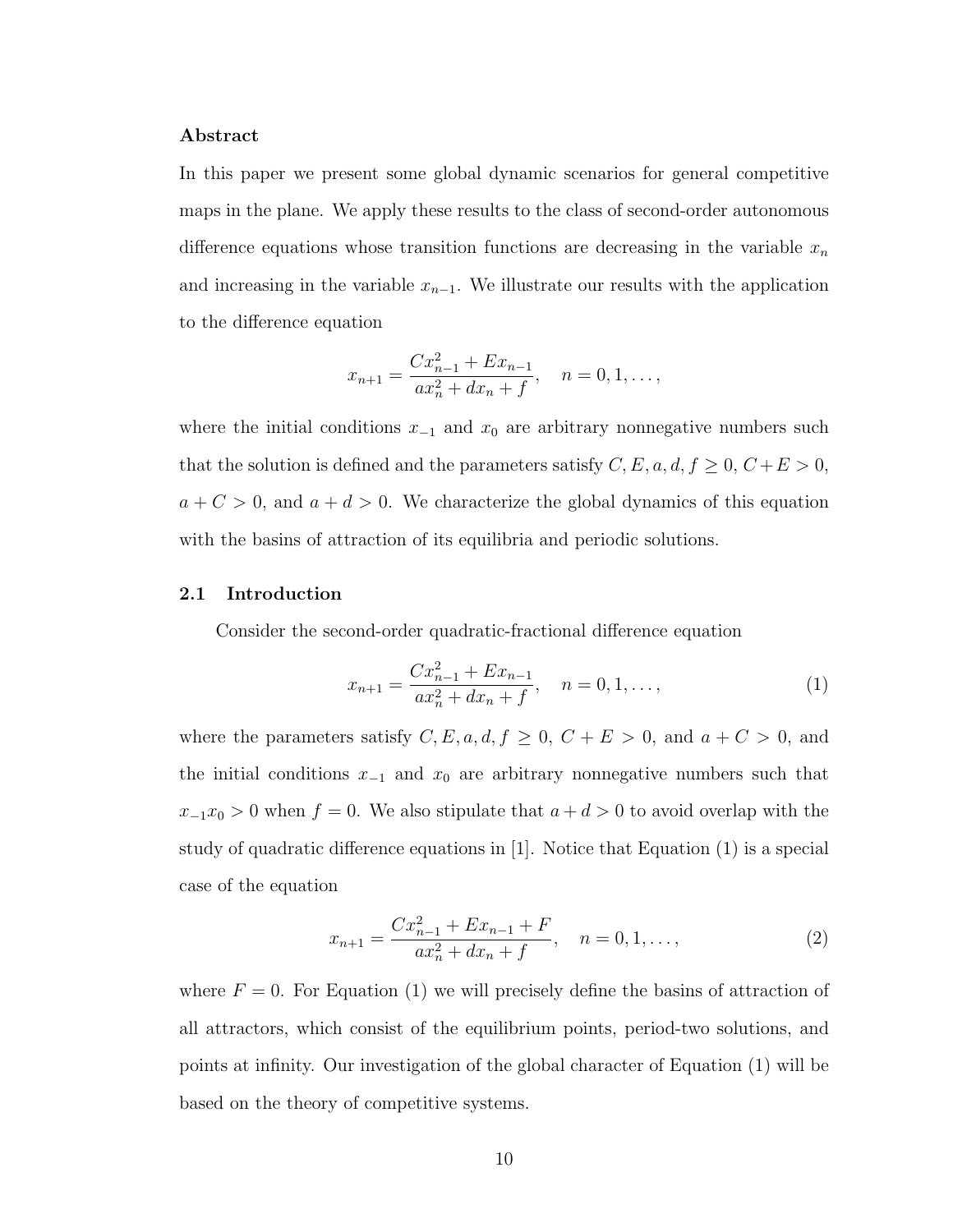The special case of Equation [\(1\)](#page-23-1) where  $C = a = 0$  is one of the semi-implicit discretizations of the logistic differential equation

$$
\frac{dy}{dt} = ry(t)\left(1 - \frac{y(t)}{K}\right),\,
$$

where  $r$  and  $K$  are positive constants that represent the growth rate and sustainable population level, respectively. The more general logistic differential equation

$$
\frac{dy}{dt} = ry(t)\left(1 - \frac{y(t)}{K} - \frac{y(t)^2}{M}\right),\,
$$

where  $r, K, M$  are positive constants, will have Equation [\(1\)](#page-23-1) as one of its discretizations. Thus Equation [\(1\)](#page-23-1) has potential applications in population dynamics. In particular, the special case of Equation [\(2\)](#page-23-2) with  $C = a = 0$  and  $d = 1$ , or

$$
x_{n+1} = \frac{Ex_{n-1} + F}{x_n + f}, \quad n = 0, 1, \dots,
$$

was thoroughly studied in [\[12\]](#page-64-0) and led to the formulation of the global period-doubling bifurcation result in [\[18\]](#page-65-0). We thus exclude the case when both  $C$  and  $a$ are zero to avoid overlap with previously studied results.

Both Equations [\(1\)](#page-23-1) and [\(2\)](#page-23-2) are special cases of the general second-order quadratic-fractional difference equation

<span id="page-24-0"></span>
$$
x_{n+1} = \frac{Ax_n^2 + Bx_nx_{n-1} + Cx_{n-1}^2 + Dx_n + Ex_{n-1} + F}{ax_n^2 + bx_nx_{n-1} + cx_{n-1}^2 + dx_n + ex_{n-1} + f}, \quad n = 0, 1, ..., \quad (3)
$$

where all parameters are nonnegative numbers and the initial conditions  $x_{-1}$  and  $x_0$  are arbitrary nonnegative numbers such that the solution is defined. A great deal of special cases of Equation [\(3\)](#page-24-0) have been studied in [\[2,](#page-63-1) [11,](#page-64-1) [13,](#page-64-2) [14,](#page-64-3) [21,](#page-65-1) [22\]](#page-65-2) that may engender various different dynamical phenomena. For example, the equation

$$
x_{n+1} = \frac{x_{n-1}^2}{ax_n^2 + bx_nx_{n-1} + cx_{n-1}^2}, \quad n = 0, 1, \dots,
$$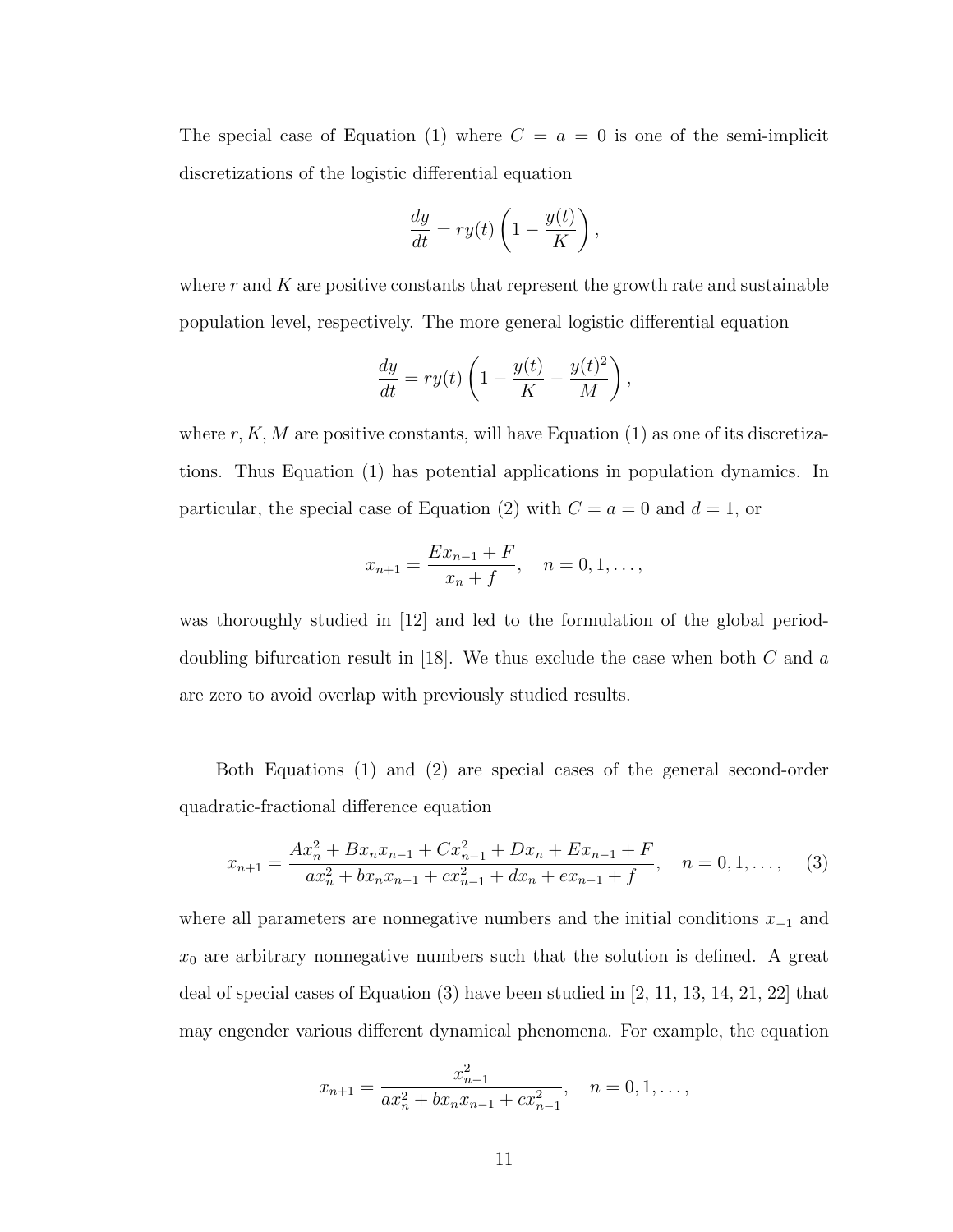was studied in [\[11\]](#page-64-1) and also uses the theory of monotone maps given in [\[18,](#page-65-0) [19\]](#page-65-3). However, the global dynamics of this equation is vastly dissimilar to that of Equation [\(1\)](#page-23-1). Indeed, the authors in [\[11\]](#page-64-1) reveal the coexistence of a sole locally asymptotically stable equilibrium point and a locally asymptotically stable minimal period-two solution. Equation [\(1\)](#page-23-1), on the other hand, can have as many as three isolated fixed points with a saddle-point period-two solution. The possible dynamic scenarios for Equation [\(1\)](#page-23-1) will provide motivation for obtaining corresponding results for general second-order difference equations in Section [2.3.](#page-32-0)

Many other interesting special cases of Equation [\(3\)](#page-24-0) have been studied in [\[13,](#page-64-2) [21,](#page-65-1) [22,](#page-65-2) [23\]](#page-65-4) and exhibit rich dynamical behaviors that include the Allee effect, period-doubling bifurcation, Neimark-Sacker bifurcation, and chaos. More special cases in which the numerator of Equation [\(3\)](#page-24-0) is quadratic and the denominator is linear are treated in [\[7,](#page-64-4) [8,](#page-64-5) [14\]](#page-64-3).

The following theorem from [\[5\]](#page-64-6) applies to Equation [\(1\)](#page-23-1):

**Theorem 1** Let I be a set of real numbers and  $f : I \times I \rightarrow I$  be a function which is nonincreasing in the first variable and nondecreasing in the second variable. Then, for every solution  $\{x_n\}_{n=1}^{\infty}$  $\sum_{n=-1}^{\infty}$  of the equation

<span id="page-25-1"></span><span id="page-25-0"></span>
$$
x_{n+1} = f(x_n, x_{n-1}), \quad x_{-1}, x_0 \in I, \quad n = 0, 1, \dots,
$$
\n<sup>(4)</sup>

the subsequences  ${x_{2n}}_{n=0}^{\infty}$  and  ${x_{2n-1}}_{n=0}^{\infty}$  of even and odd terms of the solution are eventually monotonic.

The consequence of Theorem [1](#page-25-0) is that every bounded solution of Equation [\(4\)](#page-25-1) converges to either an equilibrium, a period-two solution, or a singular point on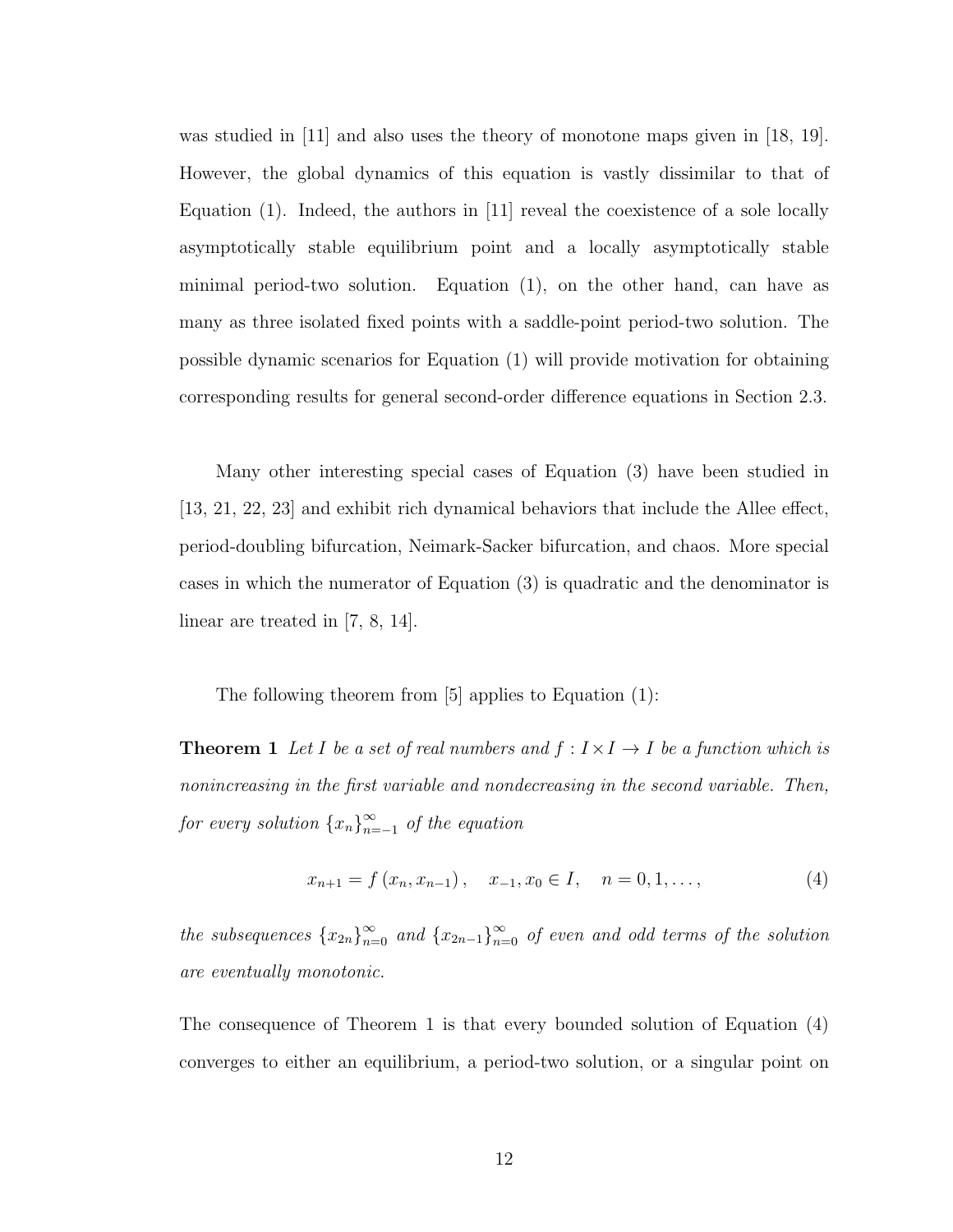the boundary, as in the case of the difference equation

$$
x_{n+1} = \frac{ax_{n-1}^2}{x_n + x_{n-1}}, \quad n = 0, 1, \dots, \quad a \in (0, 1),
$$

where  $x_{-1}, x_0 > 0$  and all solutions converge to 0. Thus we aim to determine the basins of attraction for both bounded and unbounded solutions. Herein lies the utility of the theory of monotone systems, of which several important results are introduced in the Preliminaries.

This paper is organized as follows. Section [2.2](#page-26-0) gives some preliminary results about monotone maps in the plane which will be used in Section [2.3](#page-32-0) to give some global dynamic scenarios for such maps and for Equation [\(4\)](#page-25-1), where the transition function f is nonincreasing in the first variable and nondecreasing in the second variable. Section [2.4](#page-44-0) will apply the results of Section [2.3](#page-32-0) to the study of the global dynamics of Equation [\(1\)](#page-23-1). The global dynamics of Equation [\(1\)](#page-23-1) is interesting and includes five major dynamic scenarios described in Theorem [9](#page-57-0) as well as several additional scenarios that include the existence of an infinite number of equilibrium solutions in Theorem [10,](#page-58-0) an infinite number of period-two solutions in Theorem [11,](#page-61-0) and a case when the solution is explicitly exhibited in Theorem [10.](#page-58-0)

#### <span id="page-26-0"></span>2.2 Preliminaries

In this section we provide some basic facts about competitive maps and systems of difference equations in the plane from [\[18,](#page-65-0) [19,](#page-65-3) [20\]](#page-65-5).

**Definition 1** Let R be a subset of  $\mathbb{R}^2$  with nonempty interior, and let  $T: R \to R$ be a continuous map. Set  $T(x, y) = (f(x, y), g(x, y))$ . The map T is *competitive* if  $f(x, y)$  is nondecreasing in x and nonincreasing in y while  $g(x, y)$  is nonincreasing in x and nondecreasing in y. If both f and q are nondecreasing in x and y, we say that  $T$  is *cooperative*. If  $T$  is competitive (resp. cooperative), the associated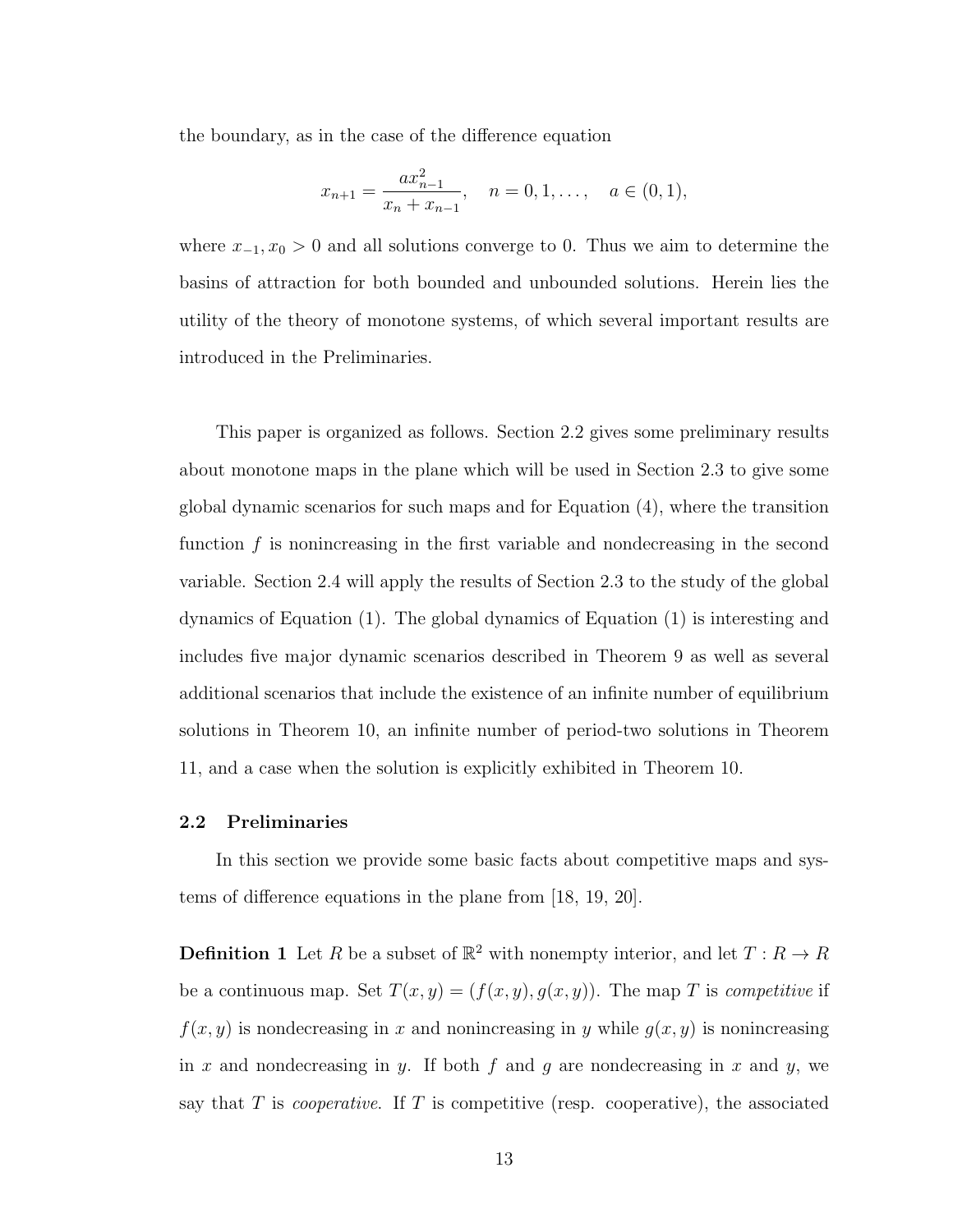system of difference equations

<span id="page-27-0"></span>
$$
\begin{cases}\n x_{n+1} = f(x_n, y_n) \\
y_{n+1} = g(x_n, y_n)\n\end{cases}, \quad n = 0, 1, \ldots, \quad (x_{-1}, x_0) \in R\n\tag{5}
$$

is said to be competitive (resp. cooperative). The map  $T$  and the associated system of difference equations are said to be strongly competitive (resp. strongly cooperative) if the adjectives nondecreasing and nonincreasing are replaced by increasing and decreasing, respectively.

**Definition 2** A fixed point  $\bar{x}$  of the map T is hyperbolic if no root of the characteristic equation evaluated at  $\bar{x}$  is on the unit circle. A fixed point  $\bar{x}$  of T is nonhyperbolic of stable (resp. unstable) type if one root of the characteristic equation evaluated at  $\bar{x}$  is on the unit circle and the other one is inside (resp. outside) the unit circle. Finally the fixed point  $\bar{x}$  of the map T is nonly perbolic of resonant type if both roots of the characteristic equation evaluated at  $\bar{x}$  are on the unit circle.

**Definition 3** The *southeast partial order* on  $\mathbb{R}^2$  is defined such that  $(x_1, y_1) \leq_{se}$  $(x_2, y_2)$  if  $x_1 \le x_2$  and  $y_1 \ge y_2$ . A strict inequality between points may be defined such that  $(x_1, y_1) \prec_{se} (x_2, y_2)$  if  $(x_1, y_1) \preceq_{se} (x_2, y_2)$  and  $(x_1, y_1) \neq (x_2, y_2)$ . An even stronger inequality may be defined such that  $(x_1, y_1) \ll_{se} (x_2, y_2)$  if  $x_1 < x_2$ and  $y_1 > y_2$ . (Similar orderings may be defined for the *northeast partial order* defined such that  $(x_1, y_1) \preceq_{ne} (x_2, y_2)$  if  $x_1 \leq x_2$  and  $y_1 \leq y_2$ .

**Remark 1** A competitive map  $T : R \to R$  is monotone with respect to the southeast order; that is,  $\vec{x} \preceq_{se} \vec{y}$  implies that  $T(\vec{x}) \preceq_{se} T(\vec{y})$  for all  $\vec{x}$  and  $\vec{y}$  in R. A strongly competitive map T satisfies the property that, for all  $\vec{x}$  and  $\vec{y}$  in R, if  $\vec{x} \prec_{se} \vec{y}$ , then  $T(\vec{x}) \ll_{se} T(\vec{y})$ .

The following definition comes from [\[25\]](#page-65-6).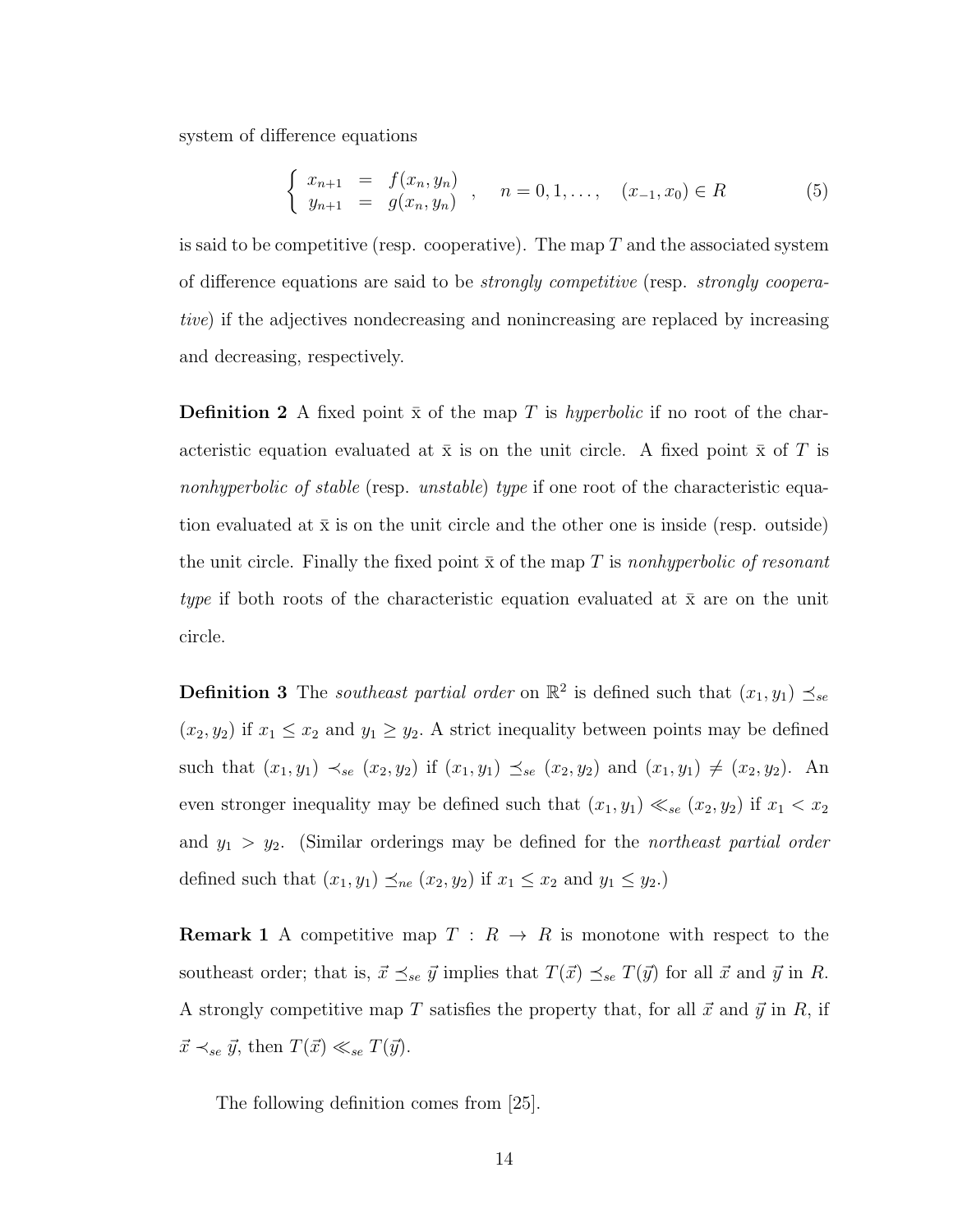**Definition 4** A competitive map  $T: R \to R$  is said to satisfy condition  $(O+)$  if for every  $\vec{x}, \vec{y} \in R, T(\vec{x}) \preceq_{ne} T(\vec{y})$  implies  $\vec{x} \preceq_{ne} \vec{y}$ .

A result of deMottoni-Schiaffino [\[9\]](#page-64-7) generalized by Smith [\[25\]](#page-65-6) yields that all bounded solutions of a competitive map satisfying condition  $(O+)$  must converge.

Now we provide some theorems from [\[18,](#page-65-0) [19,](#page-65-3) [20\]](#page-65-5) that will be of particular importance in our investigation of the global dynamics of Equation [\(1\)](#page-23-1). The first two results hold for any kind of unstable fixed points of competitive maps; see [\[20\]](#page-65-5).

<span id="page-28-0"></span>**Theorem 2** Let  $\mathcal{R} = (a_1, a_2) \times (b_1, b_2)$ , and let  $T : \mathcal{R} \to \mathcal{R}$  be a strongly competitive map with a unique fixed point  $\bar{x} \in \mathcal{R}$ , and such that T is twice continuously differentiable in a neighborhood of  $\bar{x}$ . Assume further that at the point  $\bar{x}$  the map T has associated characteristic values  $\mu$  and  $\nu$  satisfying  $1 < \mu$  and  $-\mu < \nu < \mu$ , with  $\nu \neq 0$ , and that no standard basis vector is an eigenvector associated to one of the characteristic values.

Then there exist curves  $C_1$ ,  $C_2$  in R and there exist  $p_1, p_2 \in \partial \mathcal{R}$  with  $p_1 \ll_{se} \bar{x} <$  $\lt_{se}$   $p_2$  such that

- (i) For  $\ell = 1, 2, \mathcal{C}_\ell$  is invariant, north-east strongly linearly ordered, such that  $\bar{x} \in \mathcal{C}_{\ell}$  and  $\mathcal{C}_{\ell} \subset \mathcal{Q}_{3}(\bar{x}) \cup \mathcal{Q}_{1}(\bar{x});$  the endpoints  $q_{\ell}, r_{\ell}$  of  $\mathcal{C}_{\ell}$ , where  $q_{\ell} \preceq_{ne} r_{\ell}$ , belong to the boundary of R. For  $\ell, j \in \{1, 2\}$  with  $\ell \neq j$ ,  $C_{\ell}$  is a subset of the closure of one of the components of  $\mathcal{R} \backslash \mathcal{C}_j$ . Both  $\mathcal{C}_1$  and  $\mathcal{C}_2$  are tangential at  $\bar{x}$  to the eigenspace associated with  $\nu$ .
- (ii) For  $\ell = 1, 2$ , let  $\mathcal{B}_\ell$  be the component of  $\mathcal{R} \setminus \mathcal{C}_\ell$  whose closure contains  $p_\ell$ . Then  $\mathcal{B}_\ell$  is invariant. Also, for  $x \in \mathcal{B}_1$ ,  $T^n(x)$  accumulates on  $\mathcal{Q}_2(p_1) \cap \partial \mathcal{R}$ , and for  $x \in \mathcal{B}_2$ ,  $T^n(x)$  accumulates on  $\mathcal{Q}_4(p_2) \cap \partial \mathcal{R}$ .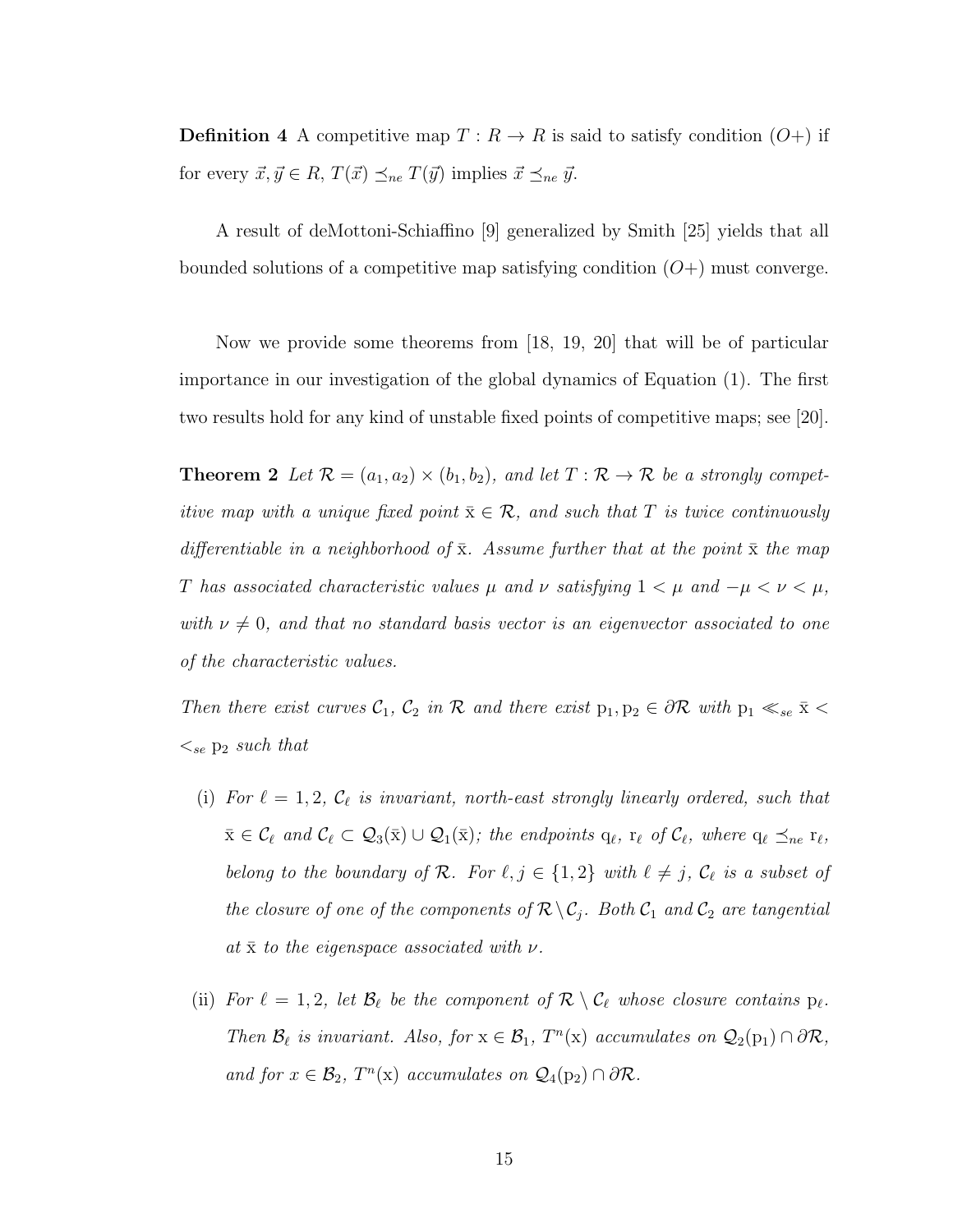(iii) Let 
$$
\mathcal{D}_1 := \mathcal{Q}_1(\bar{x}) \cap \mathcal{R} \setminus (\mathcal{B}_1 \cup \mathcal{B}_2)
$$
 and  $\mathcal{D}_2 := \mathcal{Q}_3(\bar{x}) \cap \mathcal{R} \setminus (\mathcal{B}_1 \cup \mathcal{B}_2)$ .  
\nThen  $\mathcal{D}_1 \cup \mathcal{D}_2$  is invariant.

**Corollary 1** Let a map T with fixed point  $\bar{x}$  be as in Theorem [2.](#page-28-0) Let  $\mathcal{D}_1$ ,  $\mathcal{D}_2$  be the sets as in Theorem [2.](#page-28-0) If T satisfies  $(O+)$ , then for  $\ell = 1, 2, \mathcal{D}_\ell$  is invariant, and for every  $x \in \mathcal{D}_{\ell}$ , the iterates  $T^{n}(x)$  converge to  $\bar{x}$  or to a point of  $\partial \mathcal{R}$ . If T satisfies  $(O-)$ , then  $T(\mathcal{D}_1) \subset \mathcal{D}_2$  and  $T(\mathcal{D}_2) \subset \mathcal{D}_1$ . For every  $x \in \mathcal{D}_1 \cup \mathcal{D}_2$ , the iterates  $T^n(x)$  either converge to  $\bar{x}$ , or converge to a period-two point, or to a point of  $\partial \mathcal{R}$ .

In the case of a saddle point or nonhyperbolic fixed point of stable type we have more precise results given in [\[18,](#page-65-0) [19\]](#page-65-3).

<span id="page-29-0"></span>**Theorem 3** Let T be a competitive map on a rectangular region  $\mathcal{R} \subset \mathbb{R}^2$ . Let  $\bar{x} \in \mathcal{R}$  be a fixed point of T such that  $\Delta := \mathcal{R} \cap int(Q_1(\bar{x}) \cup Q_3(\bar{x}))$  is nonempty (i.e.,  $\bar{x}$  is not the NW or SE vertex of R), and T is strongly competitive on  $\Delta$ . Suppose that the following statements are true.

a. The map T has a  $C^1$  extension to a neighborhood of  $\overline{x}$ .

b. The Jacobian  $J_T(\bar{x})$  of T at  $\bar{x}$  has real eigenvalues  $\lambda$ ,  $\mu$  such that  $0 < |\lambda|$  $\mu$ , where  $|\lambda| < 1$ , and the eigenspace  $E^{\lambda}$  associated with  $\lambda$  is not a coordinate axis.

Then there exists a curve  $\mathcal{C} \subset \mathcal{R}$  through  $\bar{x}$  that is invariant and a subset of the basin of attraction of  $\bar{x}$ , such that C is tangential to the eigenspace  $E^{\lambda}$  at  $\bar{x}$ , and  $\mathcal C$  is the graph of a strictly increasing continuous function of the first coordinate on an interval. Any endpoints of C in the interior of R are either fixed points or minimal period-two points. In the latter case, the set of endpoints of  $\mathcal C$  is a minimal period-two orbit of T.

<span id="page-29-1"></span>We shall see in Theorem [5](#page-30-0) that the situation where the endpoints of  $\mathcal C$  are boundary points of  $\mathcal R$  is of interest. The following result gives a sufficient condition for this case.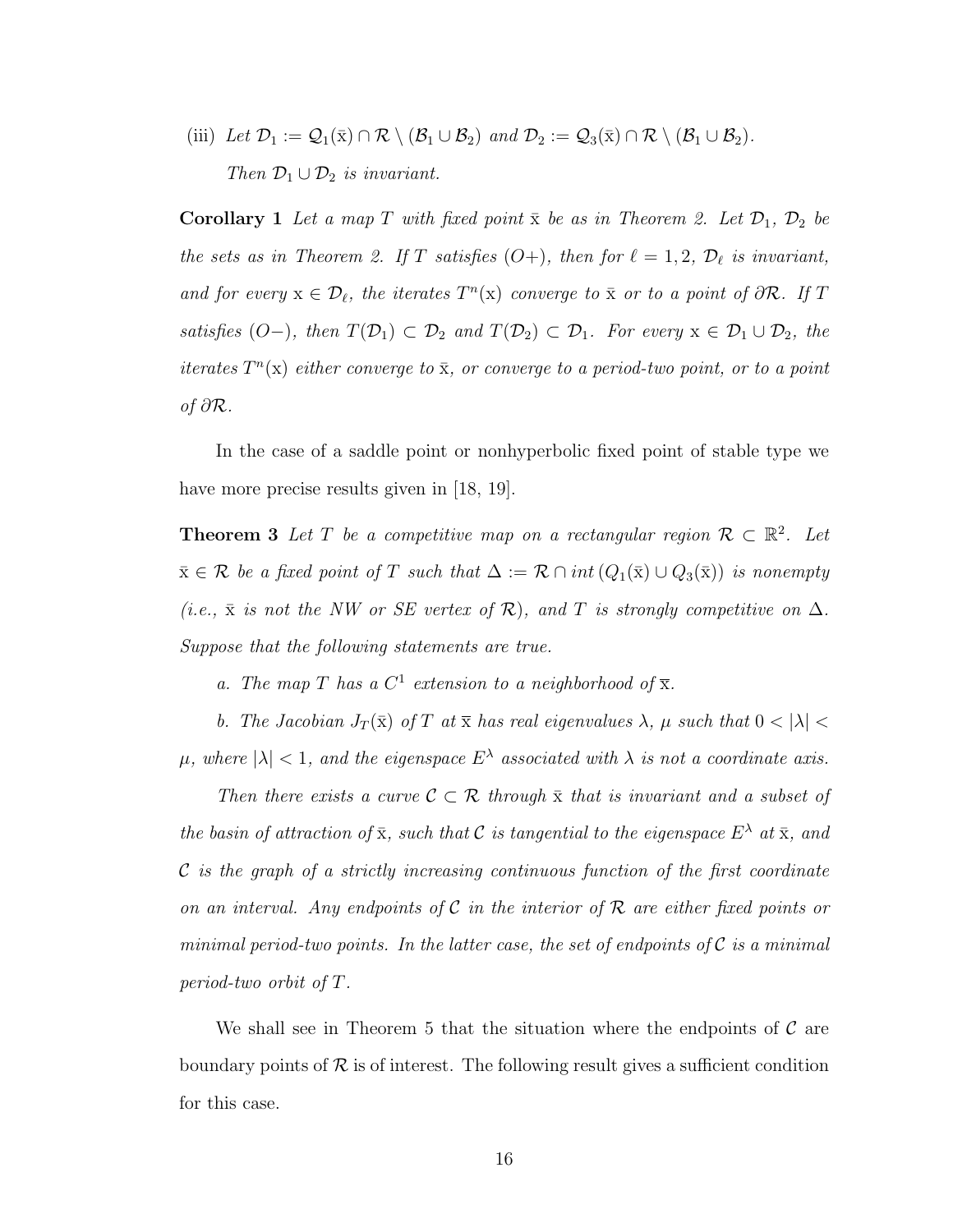**Theorem 4** For the curve C of Theorem [3](#page-29-0) to have endpoints in  $\partial \mathcal{R}$ , it is sufficient that at least one of the following conditions is satisfied.

i. The map T has no fixed points nor periodic points of minimal period two in  $\Delta$ .

ii. The map T has no fixed points in  $\Delta$ , det  $J_T(\bar{x}) > 0$ , and  $T(x) = \bar{x}$  has no solutions  $x \in \Delta$ .

iii. The map T has no points of minimal period-two in  $\Delta$ , det  $J_T(\bar{x}) < 0$ , and  $T(x) = \bar{x}$  has no solutions  $x \in \Delta$ .

For maps that are strongly competitive near the fixed point, hypothesis b. of Theorem [3](#page-29-0) reduces just to  $|\lambda| < 1$ . This follows from a change of variables that allows the Perron-Frobenius Theorem to be applied. Also, one can show that in such case no associated eigenvector is aligned with a coordinate axis. The next result is useful for determining basins of attraction of fixed points of competitive maps.

<span id="page-30-0"></span>**Theorem 5** (A) Assume the hypotheses of Theorem [3,](#page-29-0) and let C be the curve whose existence is guaranteed by Theorem [3.](#page-29-0) If the endpoints of C belong to  $\partial \mathcal{R}$ , then  $\mathcal C$  separates  $\mathcal R$  into two connected components, namely

> $\mathcal{W}_- := \{x \in \mathcal{R} \setminus \mathcal{C} : \exists y \in \mathcal{C} \text{ with } x \preceq_{se} y\} \text{ and }$  $\mathcal{W}_+ := \{x \in \mathcal{R} \setminus \mathcal{C} : \exists y \in \mathcal{C} \text{ with } y \preceq_{se} x\},\$

such that the following statements are true.

(i)  $W_$  is invariant, and  $dist(T^n(x), Q_2(\bar{x})) \to 0$  as  $n \to \infty$  for every  $x \in W_$ .

(ii)  $W_+$  is invariant, and  $dist(T^n(x), Q_4(\bar{x})) \to 0$  as  $n \to \infty$  for every  $x \in W_+$ .

(B) If, in addition to the hypotheses of part  $(A)$ ,  $\bar{x}$  is an interior point of  $\mathcal R$ and T is  $C^2$  and strongly competitive in a neighborhood of  $\bar{x}$ , then T has no periodic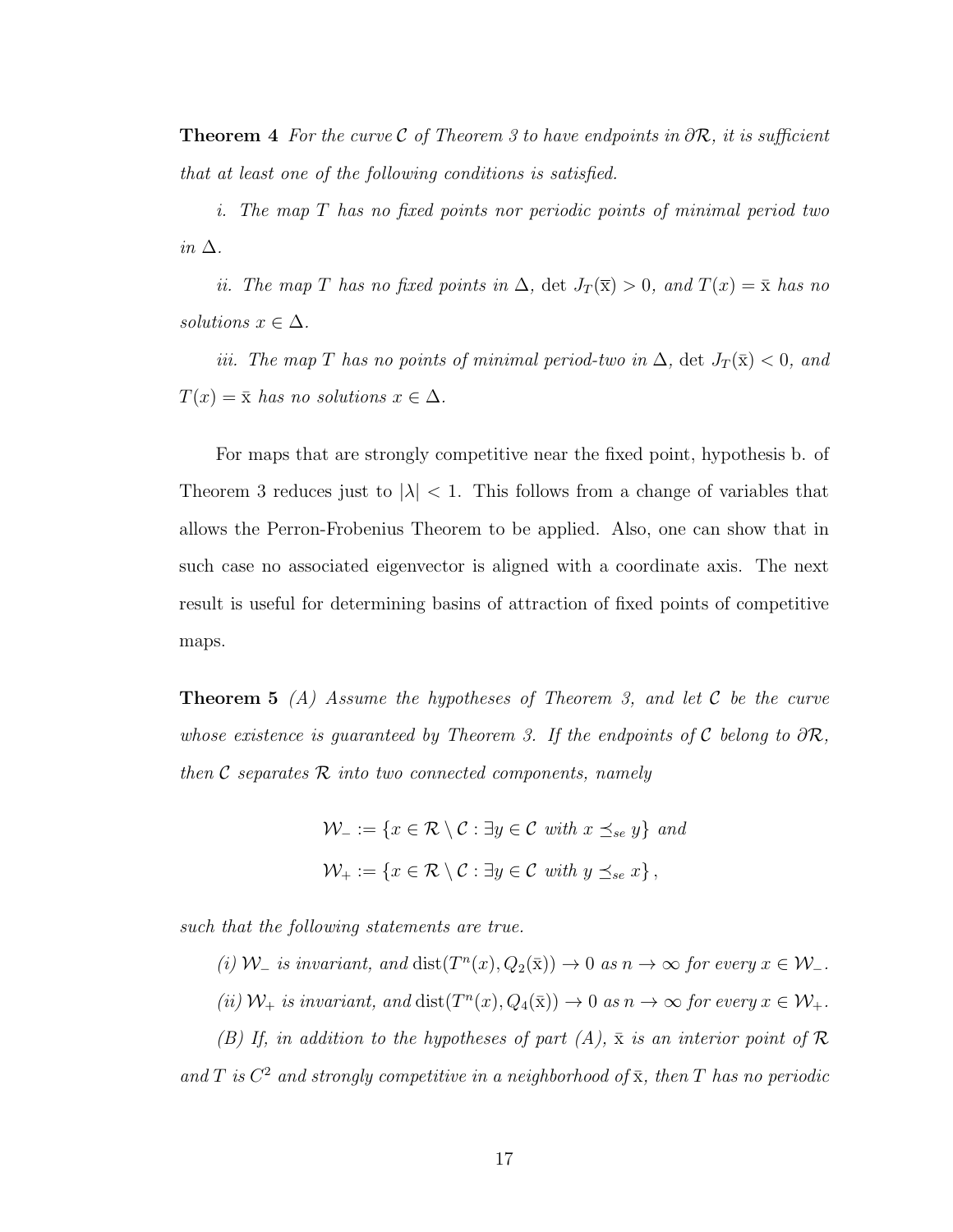points in the boundary of  $Q_1(\bar{x}) \cup Q_3(\bar{x})$  except for  $\bar{x}$ , and the following statements are true.

(iii) For every  $x \in \mathcal{W}_-$  there exists  $n_0 \in \mathbb{N}$  such that  $T^n(x) \in int Q_2(\bar{x})$  for  $n \geq n_0$ .

(iv) For every  $x \in \mathcal{W}_+$  there exists  $n_0 \in \mathbb{N}$  such that  $T^n(x) \in int Q_4(\bar{x})$  for  $n \geq n_0$ .

If T is a map on a set R and if  $\bar{x}$  is a fixed point of T, the stable set  $W^s(\bar{x})$ of  $\bar{x}$  is the set  $\{x \in \mathcal{R} : T^n(x) \to \bar{x}\}\$  and the unstable set  $\mathcal{W}^u(\bar{x})$  of  $\bar{x}$  is the set

$$
\left\{ x \in \mathcal{R} : \exists \{x_n\}_{n=-\infty}^0 \subset \mathcal{R} \text{ s.t. } T(x_n) = x_{n+1}, x_0 = x, \text{ and } \lim_{n \to -\infty} x_n = \overline{x} \right\}
$$

When T is non-invertible, the set  $W^s(\bar{x})$  may not be connected and be made up of infinitely many curves, or  $\mathcal{W}^u(\bar{x})$  may not be a manifold. The following result gives a description of the stable and unstable sets of a saddle point of a competitive map. If the map is a diffeomorphism on  $\mathcal{R}$ , the sets  $\mathcal{W}^s(\bar{x})$  and  $\mathcal{W}^u(\bar{x})$  are the stable and unstable manifolds of  $\bar{x}$ .

<span id="page-31-0"></span>**Theorem 6** In addition to the hypotheses of part  $(B)$  of Theorem [5,](#page-30-0) suppose that  $\mu > 1$  and that the eigenspace  $E^{\mu}$  associated with  $\mu$  is not a coordinate axis. If the curve C of Theorem [3](#page-29-0) has endpoints in  $\partial \mathcal{R}$ , then C is the stable set  $\mathcal{W}^s(\bar{x})$  of  $\bar{x}$ , and the unstable set  $\mathcal{W}^u(\bar{x})$  of  $\bar{x}$  is a curve in  $\mathcal R$  that is tangential to  $E^{\mu}$  at  $\bar{x}$  and such that it is the graph of a strictly decreasing function of the first coordinate on an interval. Any endpoints of  $\mathcal{W}^u(\bar{x})$  in  $\mathcal R$  are fixed points of  $T$ .

**Remark 2** We say that  $f(u, v)$  is strongly decreasing in the first argument and strongly increasing in the second argument if it is differentiable and has first partial derivative  $D_1f$  negative and second partial derivative  $D_2f$  positive in a considered set. The connection between the theory of monotone maps and the asymptotic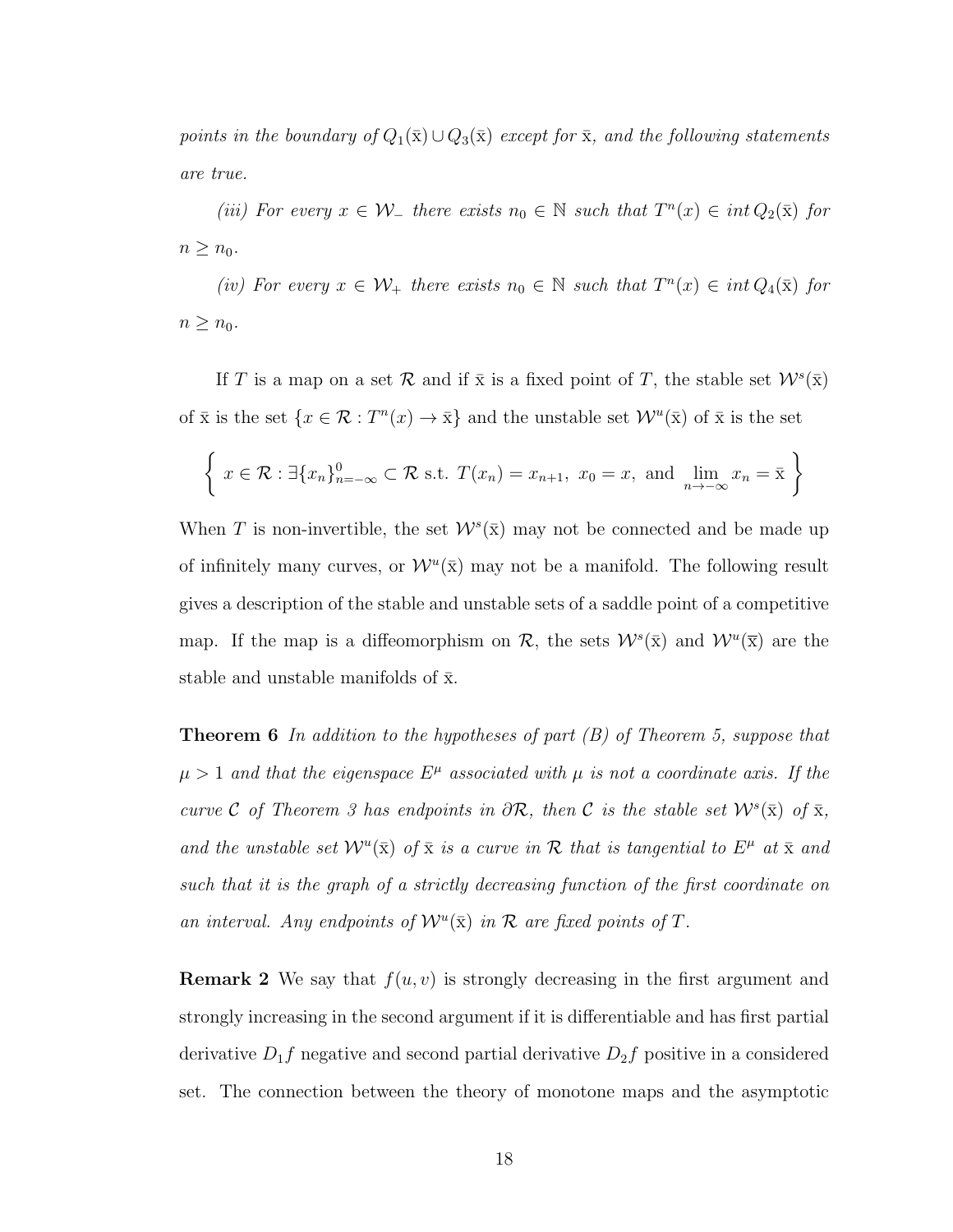behavior of Equation  $(4)$  follows from the fact that if f is strongly decreasing in the first argument and strongly increasing in the second argument, then the second iterate of a map associated to Equation [\(4\)](#page-25-1) is a strongly competitive map on  $I \times I$ .

Set  $x_{n-1} = u_n$  and  $x_n = v_n$  in Equation [\(4\)](#page-25-1) to obtain the equivalent system

$$
u_{n+1} = v_n v_{n+1} = f(v_n, u_n) , \quad n = 0, 1, ....
$$

Let  $T(u, v) = (v, f(v, u))$ . The second iterate  $T^2$  is given by

$$
T^{2}(u, v) = (f(v, u), f(f(v, u), v)),
$$

which is strongly competitive on  $I \times I$ ; see [\[18,](#page-65-0) [19\]](#page-65-3).

Remark 3 The characteristic equation of Equation [\(4\)](#page-25-1) at an equilibrium point  $(\overline{x}, \overline{x}),$ 

$$
\lambda^2 - D_1 f(\overline{x}, \overline{x}) \lambda - D_2 f(\overline{x}, \overline{x}) = 0,
$$

has two real roots  $\lambda, \mu$  which satisfy  $\mu < 0 < \lambda$  and  $|\lambda| < \mu$  whenever f is strongly decreasing in the first variable and strongly increasing in the second variable. Thus the applicability of Theorems [3-](#page-29-0)[6](#page-31-0) depends on the existence and nonexistence of a minimal period-two solution.

#### <span id="page-32-0"></span>2.3 Main Results

In this section we present some global dynamic scenarios for competitive maps which are motivated by some dynamic scenarios for Equation [\(1\)](#page-23-1). Thus different global dynamic scenarios for Equation [\(1\)](#page-23-1) will be examples of general global results for competitive maps.

<span id="page-32-1"></span>**Theorem 7** Consider the competitive map T generated by system  $(5)$  on a rectangular region  $\mathcal{R}$ . Suppose T has no minimal period-two solutions in  $\mathcal{R}$ , is strongly competitive on int  $\mathcal{R}$ , and is  $C^2$  in a neighborhood of any fixed point.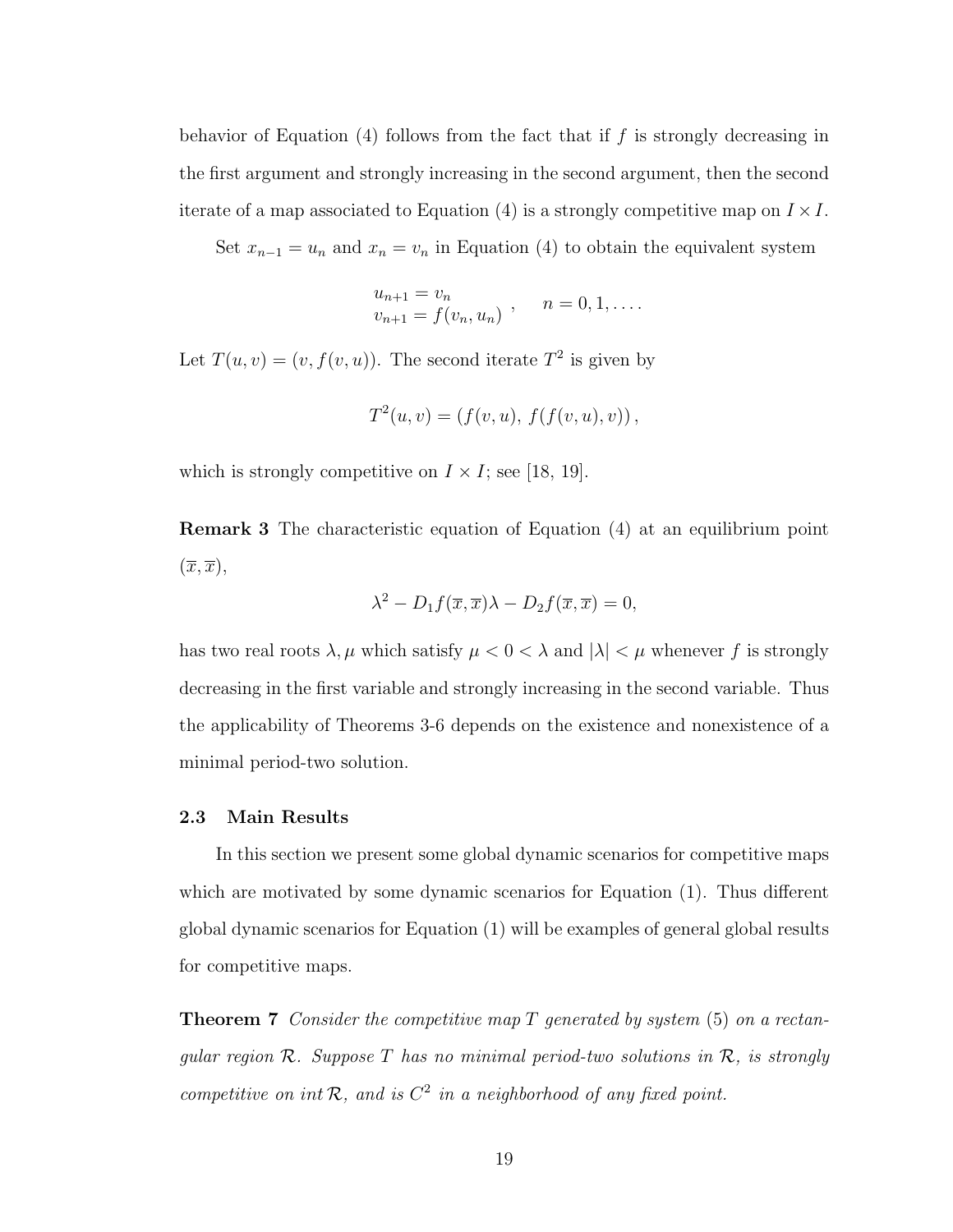(a) Assume T has a saddle fixed point  $E_2$  and either a singular point or another fixed point  $E_1, E_1 \ll_{ne} E_2$ , where  $E_1$  is the southwest corner of the region  $\mathcal{R}.$  If  $E_1$  is a fixed point, assume it is a repeller or nonhyperbolic. Then every nonconstant solution which starts off the stable manifold  $W<sup>s</sup>(E<sub>2</sub>)$  will approach the boundary of the region  $\mathcal{R}$ . See Figure [1](#page-38-0) for visual illustration.

In Cases (b)–(e), assume T has at least three fixed points  $E_1, E_2, E_3$ , where  $E_1 \prec_{se} E_2 \prec_{se} E_3$ ,  $E_1, E_3$  are saddle points, and  $E_2$  is locally asymptotically stable and is the southwest corner of the region R. Assume that the Jacobian  $J_T(\bar{x})$  of T evaluated at both  $E_1$  and  $E_3$  has real eigenvalues  $\lambda$ ,  $\mu$  such that  $0 < |\lambda| < 1 < \mu$  and the eigenspace  $E^{\lambda}$  associated with  $\lambda$  is not a coordinate axis. Finally, suppose that the left vertical (resp. bottom horizontal) boundary of  $\mathcal R$  without  $E_2$  is  $\mathcal W^u(E_1)$  (resp.  $\mathcal W^u(E_3)$ ).

- (b) In addition to the hypotheses listed above, suppose  $T$  has two additional fixed points  $E_4$  and  $E_5$  such that  $E_i \ll_{ne} E_4 \ll_{ne} E_5$  for  $i = 1, 2, 3, E_4$  is a repeller, and  $E_5$  is a saddle point. Then every solution which starts below (resp. above) the union of the stable manifolds  $W^s(E_3) \cup W^s(E_5)$  (resp.  $W^s(E_1) \cup W^s(E_5)$ ) will approach the boundary of the region R. Every solution which starts between the stable manifolds  $W^s(E_1)$  and  $W^s(E_3)$  converges to  $E_2$ . See Figure [2](#page-39-0) for visual illustration.
- (c) Assume exactly the hypotheses listed above. Then every solution which starts below (resp. above) the manifold  $W^s(E_3)$  (resp.  $W^s(E_1)$ ) will approach the boundary of the region  $\mathcal{R}$ . Every solution which starts between the stable manifolds  $W^s(E_1)$  and  $W^s(E_3)$  converges to  $E_2$ . See Figure [3](#page-39-1) for visual illustration.
- (d) In addition to the hypotheses listed above, suppose T has an additional fixed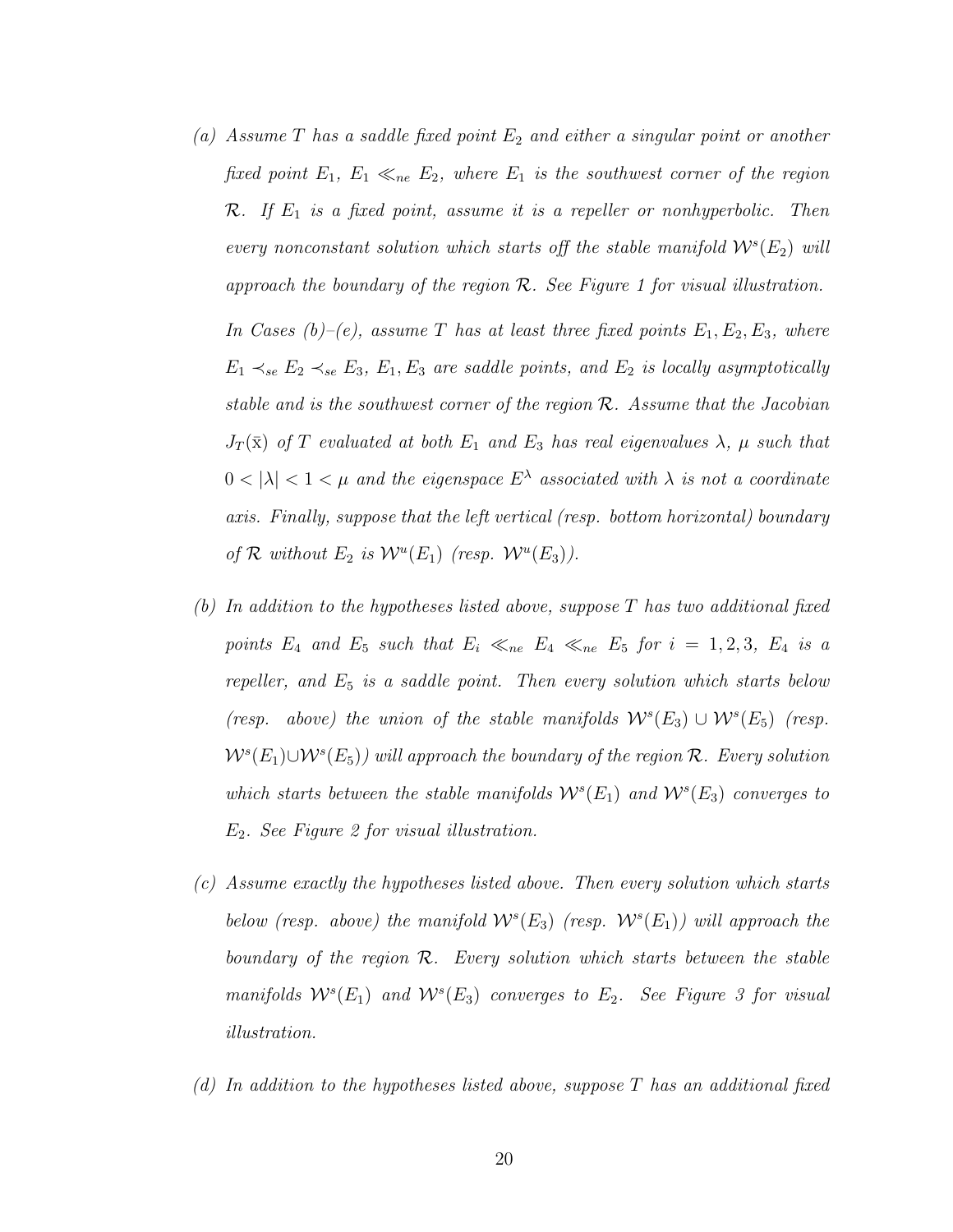point  $E_4$  such that  $E_i \ll_{ne} E_4$  for  $i = 1, 2, 3$  and  $E_4$  is nonhyperbolic of unstable type. Assume that no standard basis vector is an eigenvector associated to either of the characteristic values of  $E_4$ . Then there exist continuous, nondecreasing, and invariant curves  $C_1, C_2$  (with  $C_1$  above  $C_2$ ) which emanate from  $E_4$  such that the region between the curves is invariant. The region below (resp. above) the union of invariant curves  $\mathcal{W}^s(E_3) \cup \mathcal{C}_2$  (resp.  $\mathcal{W}^s(E_1) \cup \mathcal{C}_1$ ) is invariant, and every solution which starts in either region will approach the boundary of  $\mathcal R$ . If T satisfies condition  $(O+)$ , for every initial point  $(x_0, y_0)$  between  $\mathcal{C}_1$  and  $\mathcal{C}_2$  the corresponding solution either converges to  $E_4$ or approaches the boundary of  $\mathcal{R}$ . See Figure [4](#page-39-2) for visual illustration.

(e) In addition to the hypotheses listed above, suppose  $T$  has an additional fixed point  $E_4$  such that  $E_i \ll_{ne} E_4$  for  $i = 1, 2, 3$  and  $E_4$  is a repeller. Assume that no standard basis vector is an eigenvector associated to either of the characteristic values of  $E_4$ . Then there exist continuous, nondecreasing, and invariant curves  $C_1, C_2$  (with  $C_1$  above  $C_2$ ) which emanate from  $E_4$  such that the region between the curves is invariant. The region below (resp. above) the union of invariant curves  $\mathcal{W}^s(E_3) \cup \mathcal{C}_2$  (resp.  $\mathcal{W}^s(E_1) \cup \mathcal{C}_1$ ) is invariant, and every solution which starts in either region will approach the boundary of R. If T satisfies condition  $(O+)$ , for every initial point  $(x_0, y_0)$  between  $C_1$ and  $C_2$  the corresponding solution approaches the boundary of  $R$ . See Figure [5](#page-40-0) for visual illustration.

#### Proof.

(a) The existence of the global stable and unstable manifolds of the saddle point equilibrium is guaranteed by Theorems [3](#page-29-0)[-6.](#page-31-0) In any case  $\mathcal{W}^s(E_2)$  has endpoints on the boundary of  $\mathcal{R}$ . In view of Theorem [5](#page-30-0) every solution which starts in  $W_-\$  eventually enters  $int Q_2(E_2)$  and every solution which starts in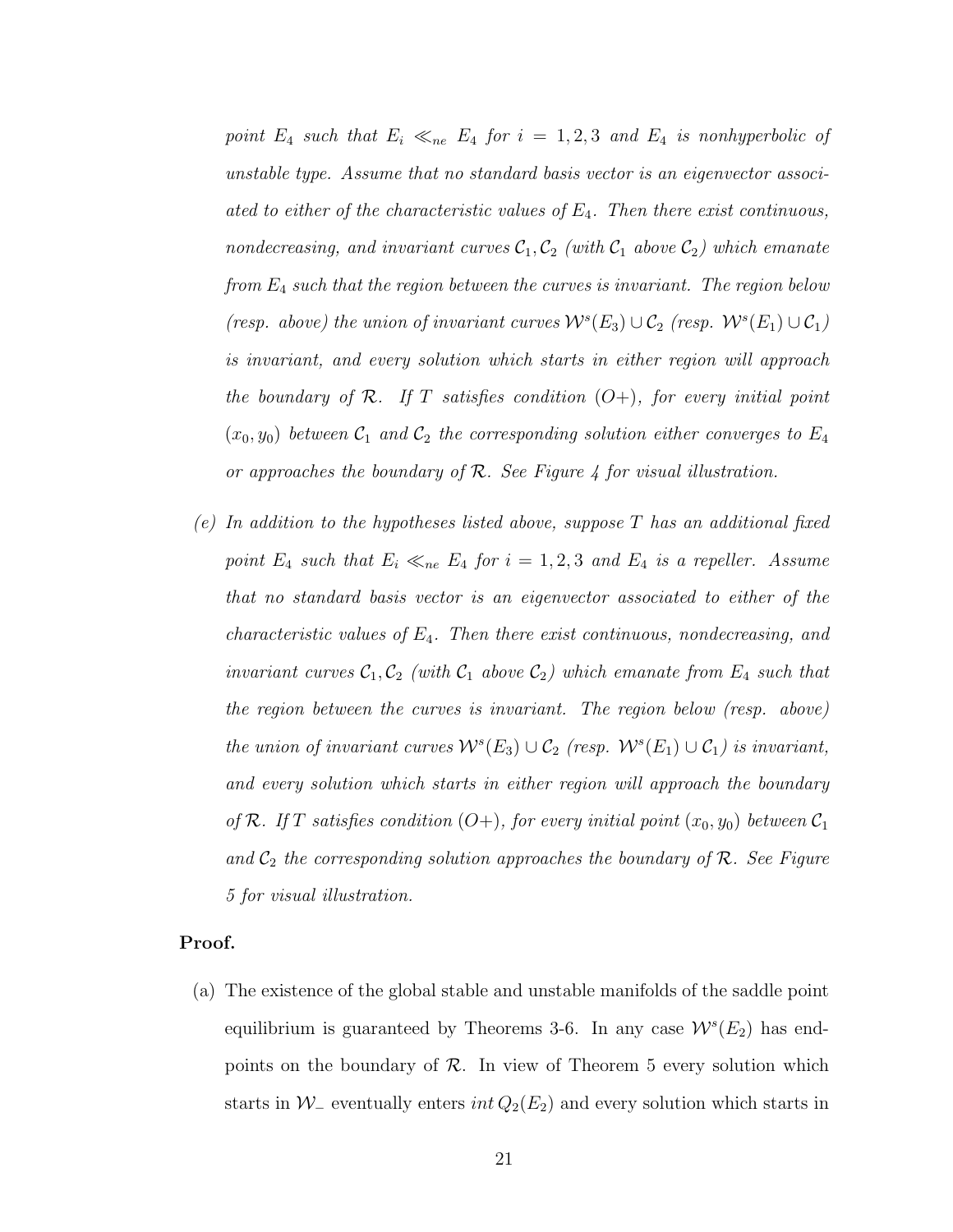$W_+$  eventually enters int  $Q_4(E_2)$ . If  $\vec{x}_0 = (x_0, y_0) \in W_+$ , then there exists  $m \in \mathbb{N}$  such that  $\vec{z} = T^m(\vec{x}_0) \in int Q_4(E_2)$ . Regardless of whether  $\vec{z}$  is above or below  $\mathcal{W}^u(E_2)$ , one can find  $\vec{u} \in \mathcal{W}^u(E_2)$  such that  $\vec{u} \preceq_{se} \vec{z}$ . By monotonicity of the map T, this implies that  $T^n(\vec{u}) \preceq_{se} T^n(\vec{z})$  for all  $n \in \mathbb{N}$ , and so

$$
\lim_{n \to \infty} T^n(\vec{u}) \preceq_{se} \lim_{n \to \infty} T^n(\vec{z}).
$$

In a similar way the case when the initial point  $\vec{x}_0 \in \mathcal{W}_-$  can be handled.

(b) The existence of the global stable manifolds of  $E_1$ ,  $E_3$ ,  $E_5$  and the global unstable manifold of  $E_5$  is guaranteed by Theorems [3-](#page-29-0)[6;](#page-31-0) see also [\[24\]](#page-65-7). Indeed, by Theorems [3](#page-29-0) and [4,](#page-29-1) both  $W<sup>s</sup>(E<sub>1</sub>)$  and  $W<sup>s</sup>(E<sub>3</sub>)$  have endpoints at  $E<sub>4</sub>$ , and  $W<sup>s</sup>(E<sub>5</sub>)$  has endpoints at  $E<sub>4</sub>$  and some point on the boundary of  $\mathcal{R}$ . Since no other equilibria exist in  $Q_2(E_5) \cup Q_4(E_5)$ ,  $\mathcal{W}^u(E_5)$  has endpoints on the boundary of  $\mathcal{R}$ . Furthermore, the left vertical boundary of the region  $\mathcal{R}$  with the exception of  $E_2$  is the unstable manifold of  $E_1$  and the bottom horizontal boundary of the region  $\mathcal R$  with the exception of  $E_2$  is the unstable manifold of  $E_3$ .

Let  $[\![\vec{a}, \vec{b}]\!]$  be the *order interval* consisting of all  $\vec{c} \in \mathbb{R}^2$  such that  $\vec{a} \preceq_{ne} \vec{c} \preceq_{ne}$  $\vec{b}$ . Consider an arbitrary initial point  $\vec{x}_0 = (x_0, y_0) \in int [[E_1, E_3]]$ . Then there exist some projections onto the unstable manifolds  $\mathcal{W}^u(E_1)$  and  $\mathcal{W}^u(E_3)$ ,  $P_y$ and  $P_x$ , respectively, such that  $P_y \preceq_{se} \vec{x}_0 \preceq_{se} P_x$ , which implies that

$$
T^n(P_y) \preceq_{se} T^n(\vec{x}_0) \preceq_{se} T^n(P_x)
$$

for each  $n \in \mathbb{N}$ . Since  $\lim_{n \to \infty} T^n(P_y) = \lim_{n \to \infty} T^n(P_x) = E_2$  we obtain that  $\lim_{n\to\infty} T^n(\vec{x}_0) = E_2$ . If  $\vec{x}_0 \in \partial (\llbracket E_1, E_3 \rrbracket) \setminus (\mathcal{W}^u(E_1) \cup \mathcal{W}^u(E_3) \cup E_2)$  then  $T(\vec{x}_0) \in int \llbracket E_1, E_3 \rrbracket$  and the result follows.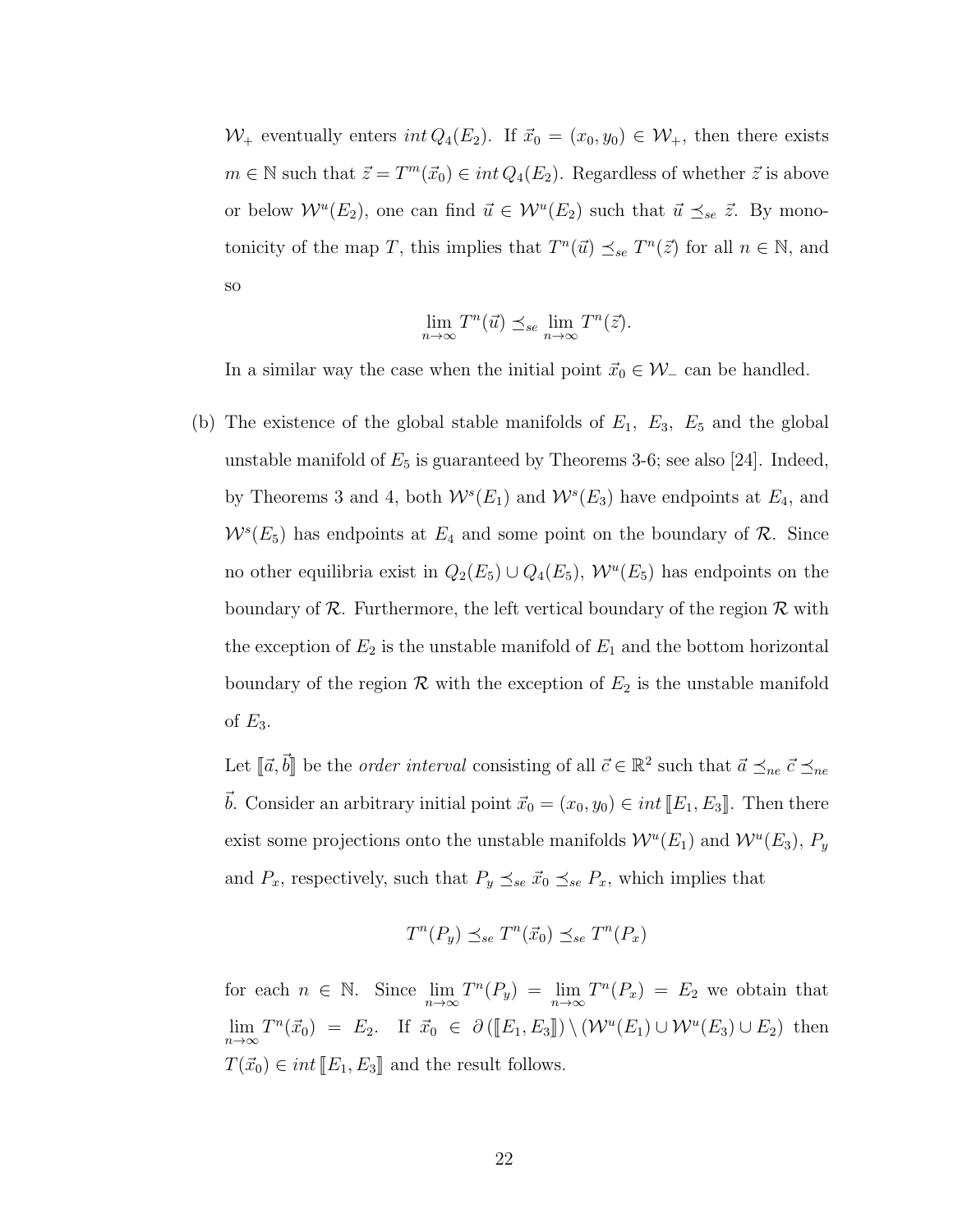Now suppose  $\vec{x}_0 \in \mathcal{B} \setminus [E_1, E_3]$ , where  $\mathcal{B}$  denotes the region between the stable manifolds  $W^s(E_1)$  and  $W^s(E_3)$ . Then there must exist  $\vec{s}_l \in W^s(E_1)$ and  $\vec{s}_u \in \mathcal{W}^s(E_3)$  such that  $\vec{s}_l \preceq_{se} \vec{x}_0 \preceq_{se} \vec{s}_u$ . But then

$$
T^n\left(\vec{s}_l\right) \preceq_{se} T^n\left(\vec{x_0}\right) \preceq_{se} T^n\left(\vec{s}_u\right),
$$

and thus  $T^n(\vec{x_0}) \in [E_1, E_3]$  for *n* sufficiently large, which implies that  $\lim_{n\to\infty} T^n(\vec{x_0}) = E_2.$ 

Now suppose  $\vec{x_0} \in int Q_4(E_5)$ . Then there exists  $\vec{u} \in \mathcal{W}^u(E_5)$  so that  $\vec{u} \preceq_{se}$  $\vec{x_0}$ , which implies

$$
T^n\left(\vec{u}\right) \preceq_{se} T^n\left(\vec{x}_0\right),
$$

and thus the solution approaches the boundary of the region  $\mathcal{R}$ . The treatment is similar for  $\vec{x}_0 \in int Q_2(E_5)$ .

Suppose  $\vec{x}_0 \in Q_1(E_5)$ . Without loss of generality suppose  $\vec{x}_0$  is to the right of  $W^s(E_5)$  (otherwise the treatment is analogous) so that there exists some  $\vec{p} \in \mathcal{W}^s(E_5)$  such that  $\vec{p} \preceq_{se} \vec{x}_0$ . We claim that there exists some n such that  $T^n(\vec{x}_0) \in int Q_4(E_5)$ . Certainly for any n it is the case that  $T^n(\vec{p}) \preceq_{se}$  $T^n(\vec{x}_0)$ . For a contradiction suppose  $T^n(\vec{x}_0) \to E_5$  as  $n \to \infty$ . But then for some  $n, T^{n}(\vec{x}_{0}) \in \mathcal{W}_{loc}^{s}(E_{5}),$  the local stable manifold tangential to the eigenspace  $E^{\lambda}$ . Since in a small neighborhood of  $E_5$  we have that  $\mathcal{W}_{\text{loc}}^s(E_5) \subseteq$  $W^{s}(E_5)$ , we now have the relation  $T^{n}(\vec{p}) \preceq_{se} T^{n}(\vec{x}_0)$ , but any points on this invariant curve are not comparable with respect to the southeast ordering. By continuity of  $T$  the only finite points to which any solution may converge are fixed points, and therefore it must be the case that eventually the solution enters *int*  $Q_4(E_5)$ .

Suppose  $\vec{x}_0 \in [E_2, E_5] \setminus [E_2, E_4]$ . In any case we can compare  $\vec{x}_0$  to a point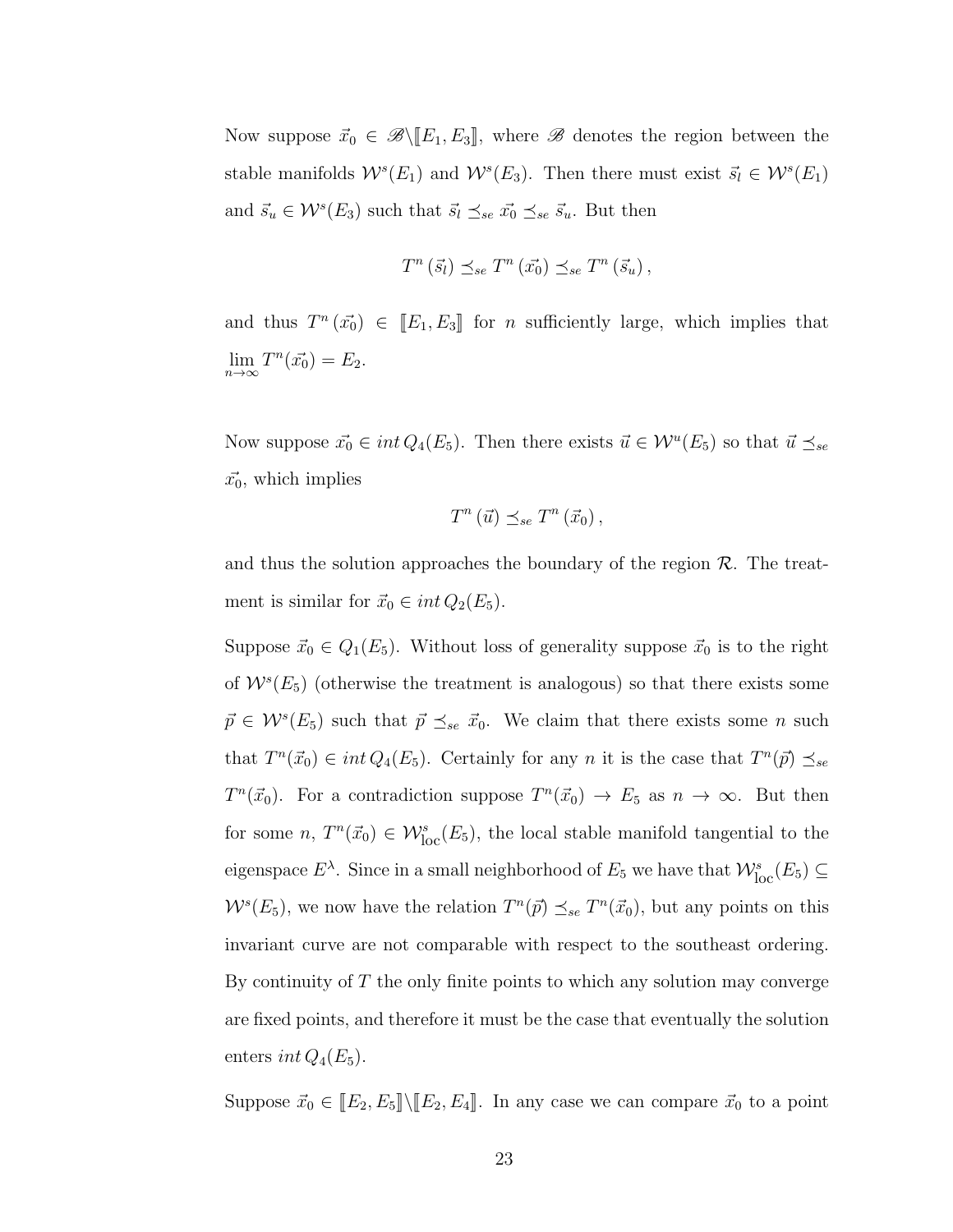on  $W<sup>s</sup>(E<sub>5</sub>)$  and show using a similar argument as that used above that the corresponding solution must enter either  $int Q_4(E_5)$  or  $int Q_2(E_5)$  (in which case we can apply the previous results to establish the long-term behavior of the solution).

Finally suppose  $\vec{x}_0 \in [\![E_2, E_4]\!] \setminus \overline{\mathscr{B}}$ . By comparing  $\vec{x}_0$  to some point on either  $W^{s}(E_3)$  or  $W^{s}(E_1)$  as appropriate, we may utilize a similar argument as before to deduce that the corresponding solution cannot converge to  $E_3$  or  $E_1$ . Thus there exists some  $n \in \mathbb{N}$  such that  $T^n(\vec{x}_0) \in int Q_4(E_5)$  (or  $T^n(\vec{x}_0) \in$  $int Q_2(E_5)$ , and we can apply the results of the previous case to complete the proof.

- (c) The proofs used to show that the region between the stable manifolds  $W<sup>s</sup>(E<sub>1</sub>)$ and  $W<sup>s</sup>(E<sub>3</sub>)$  is the basin of attraction of  $E<sub>2</sub>$  and that solutions with initial conditions starting outside this region will approach the boundary of the region are similar to those provided in case (b) and will be omitted.
- (d) The proof used to show that the region between the stable manifolds  $W<sup>s</sup>(E<sub>1</sub>)$ and  $W<sup>s</sup>(E<sub>3</sub>)$  is the basin of attraction of  $E<sub>2</sub>$  is the same as in case (b) and will be omitted. In view of the main result in [\[24\]](#page-65-0) there exists a most unstable manifold  $\mathcal{W}_{\max}^u(E_4)$ , which is the graph of a decreasing function passing through  $E_4$ , which at  $E_4$  is tangent to the eigenspace that corresponds to the largest (in absolute value) eigenvalue. The existence of the invariant curves  $C_1, C_2$  is guaranteed by Theorem [2](#page-28-0) applied to the open rectangular region  $\mathcal{R}' = int \mathcal{R}$ , in which T has only the interior fixed point  $E_4$ . The endpoints  $q_1$  and  $q_2$  of the full curves  $C_1$  and  $C_2$ , respectively, should coincide with the fixed points  $E_1$  and  $E_3$  on the boundary. The proofs that nth iterates of points which start in the invariant region below  $\mathcal{W}^s(E_3) \cup \mathcal{C}_2$ (resp. above  $W^s(E_1) \cup C_1$ ) are approaching the boundary of the region R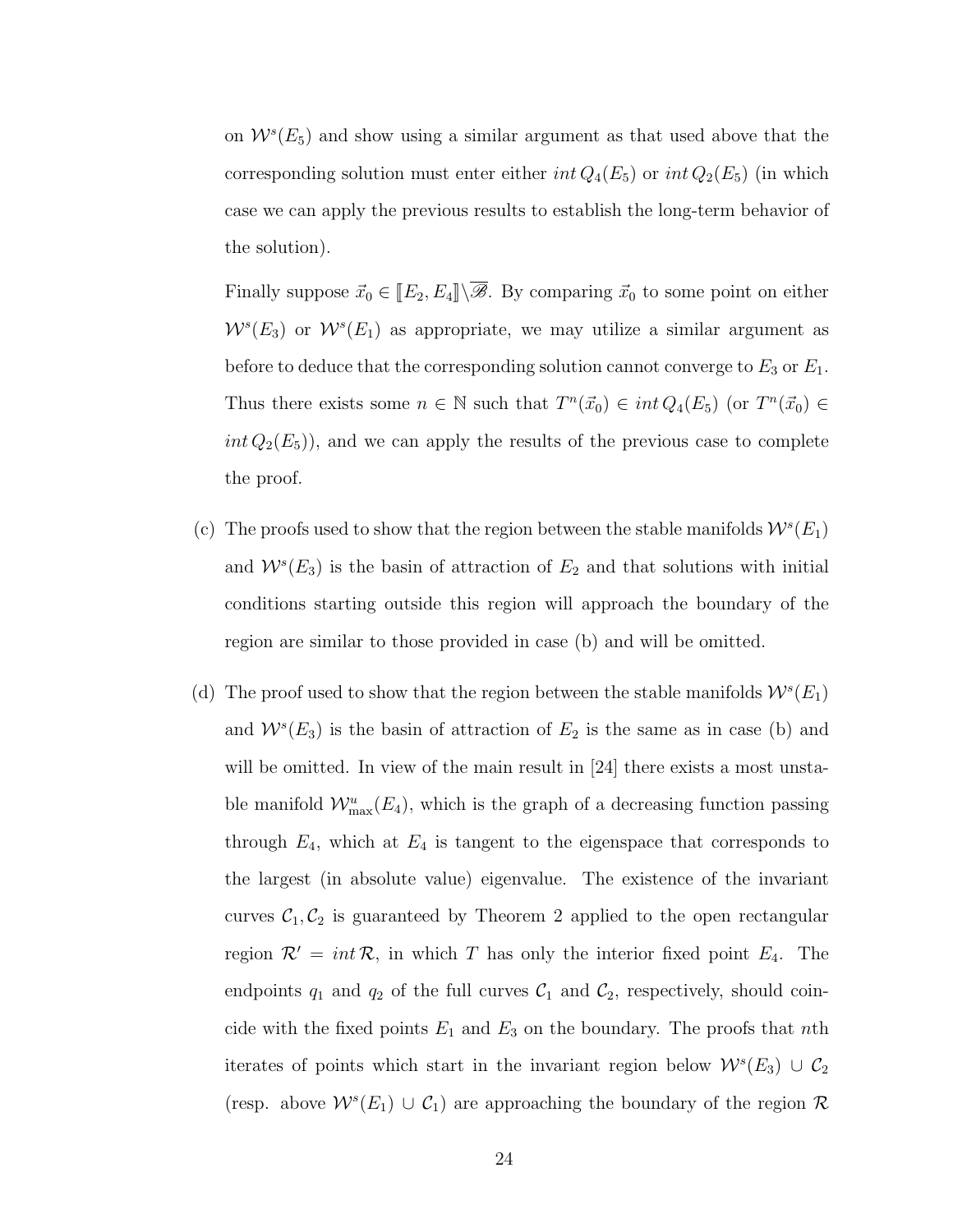are similar to those provided in case (b); also, see Theorem [2](#page-28-0) (ii). If an initial point  $\vec{x}_0 = (x_0, y_0) \in Q_1(E_4)$  is between  $C_1$  and  $C_2$ , then there exist points  $\vec{c}_i \in \mathcal{C}_i, i = 1, 2$  $\vec{c}_i \in \mathcal{C}_i, i = 1, 2$  $\vec{c}_i \in \mathcal{C}_i, i = 1, 2$ , such that  $\vec{c}_1 \preceq_{se} \vec{x}_0 \preceq_{se} \vec{c}_2$ . In view of Corollary 1, if T additionally satisfies condition  $(O+)$  then the solution approaches the boundary of the region or  $T^n(\vec{x}_0) \to E_4$  as  $n \to \infty$ .

(e) The proof for this case is analogous to that provided in case (d) and will be omitted. Note that if T satisfies condition  $(O+)$  then every solution with initial point  $\vec{x_0} = (x_0, y_0) \in Q_1(E_4)$  between the curves  $C_1$  and  $C_2$  must approach the boundary of the region since in this case  $E_4$  is a repeller and has trivial basin of attraction.



 $\Box$ 

<span id="page-38-0"></span>Figure 1. Visual illustration of part (a) of Theorem [7.](#page-32-0)

In the case of Equation [\(4\)](#page-25-0) we have the following results which are direct applications of Theorem [7.](#page-32-0) See [\[10\]](#page-64-0) for similar results.

**Theorem 8** Consider Equation [\(4\)](#page-25-0) on a rectangular region  $\mathcal{R} = [a, b) \times [a, b)$ , where  $b \leq \infty$ . Assume that f is decreasing in the first variable and increasing in the second variable on  $(a, b)^2$  such that f is  $C^2$  in a neighborhood of any fixed point.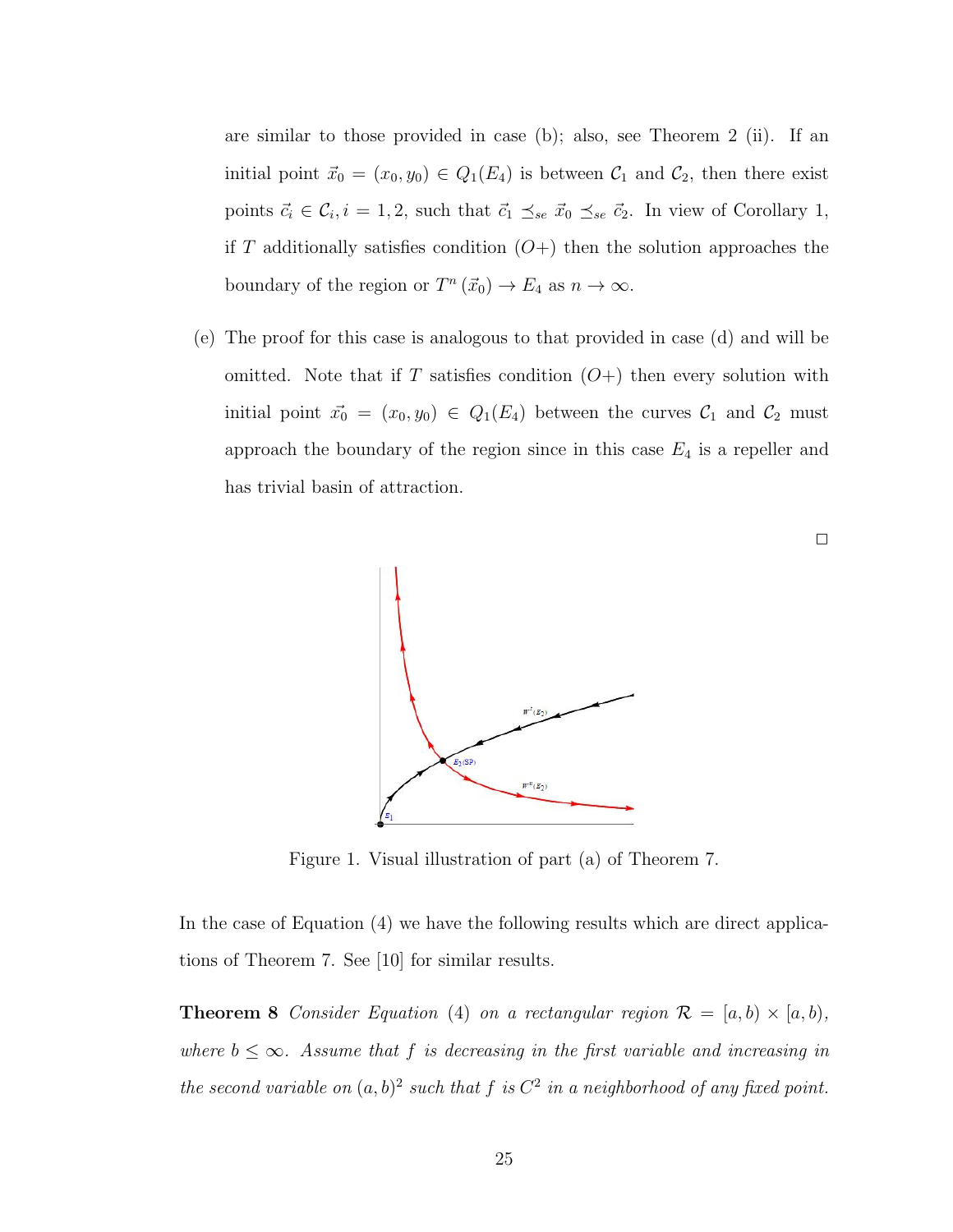

Figure 2. Visual illustration of part (b) of Theorem [7.](#page-32-0)



Figure 3. Visual illustration of part (c) of Theorem [7.](#page-32-0)



Figure 4. Visual illustration of part (d) of Theorem [7.](#page-32-0)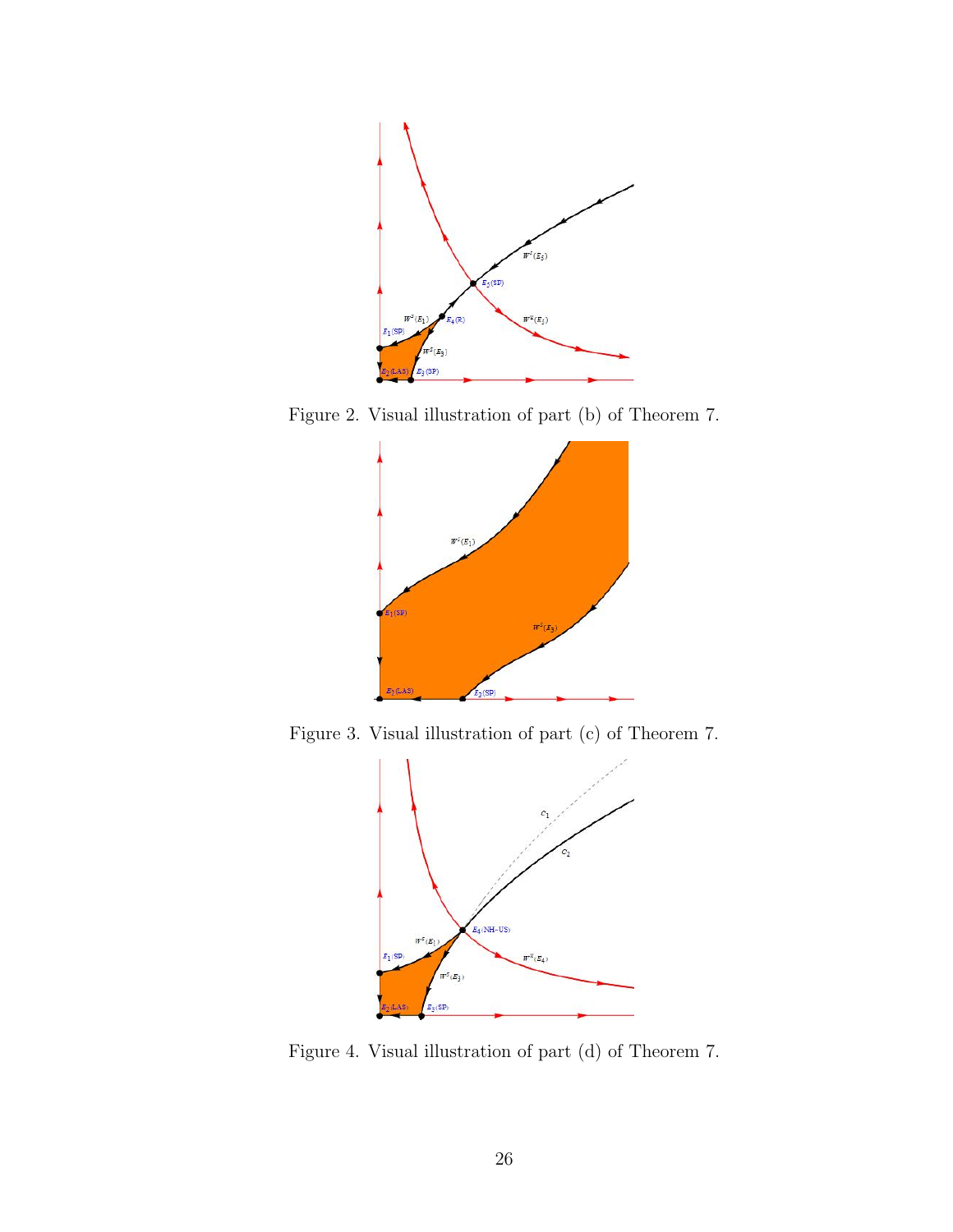

Figure 5. Visual illustration of part (e) of Theorem [7.](#page-32-0)

(a) Assume that Equation [\(4\)](#page-25-0) has one saddle equilibrium point  $\bar{x} > a$  and that a is either a repelling (or nonhyperbolic) equilibrium point or a singular point of R. If Equation [\(4\)](#page-25-0) has no minimal period-two solutions, then every nonconstant solution which starts off the stable manifold  $W^s((\overline{x}, \overline{x}))$  will approach the boundary of the region R.

In Cases  $(b)-(e)$ , assume that Equation  $(4)$  has a locally asymptotically stable equilibrium point a and the unique minimal period-two solution  ${a, p, a, p, \ldots}$ , with  $p > a$ , such that  $P_1 = (a, p)$  and  $P_2 = (p, a)$  are saddle points. Assume further that the Jacobian  $J_{T^2}(\bar{x})$  of  $T^2$ , where T is the map corresponding to Equation  $(4)$ , evaluated at both  $P_1$  and  $P_2$  has real eigenvalues  $\lambda$ ,  $\mu$  such that  $0 < |\lambda| < 1 < \mu$  and the eigenspace  $E^{\lambda}$  associated with  $\lambda$  is not a coordinate axis. Finally, suppose that  $\mathcal{W}^u(P_1) = \{(x, y) : x = a, y \neq a\}$ and  $W^u(P_2) = \{(x, y) : y = a, x \neq a\}.$ 

(b) In addition to the hypotheses listed above, assume that Equation [\(4\)](#page-25-0) has two additional equilibrium points  $\overline{x}_2, \overline{x}_1$  such that  $\overline{x}_2 > \overline{x}_1 > a$ ,  $\overline{x}_1$  is a repeller, and  $\overline{x}_2$  is a saddle point. Then every solution which starts between the stable manifolds  $\mathcal{W}^s(P_1)$  and  $\mathcal{W}^s(P_2)$  converges to  $(a, a)$  while every solution which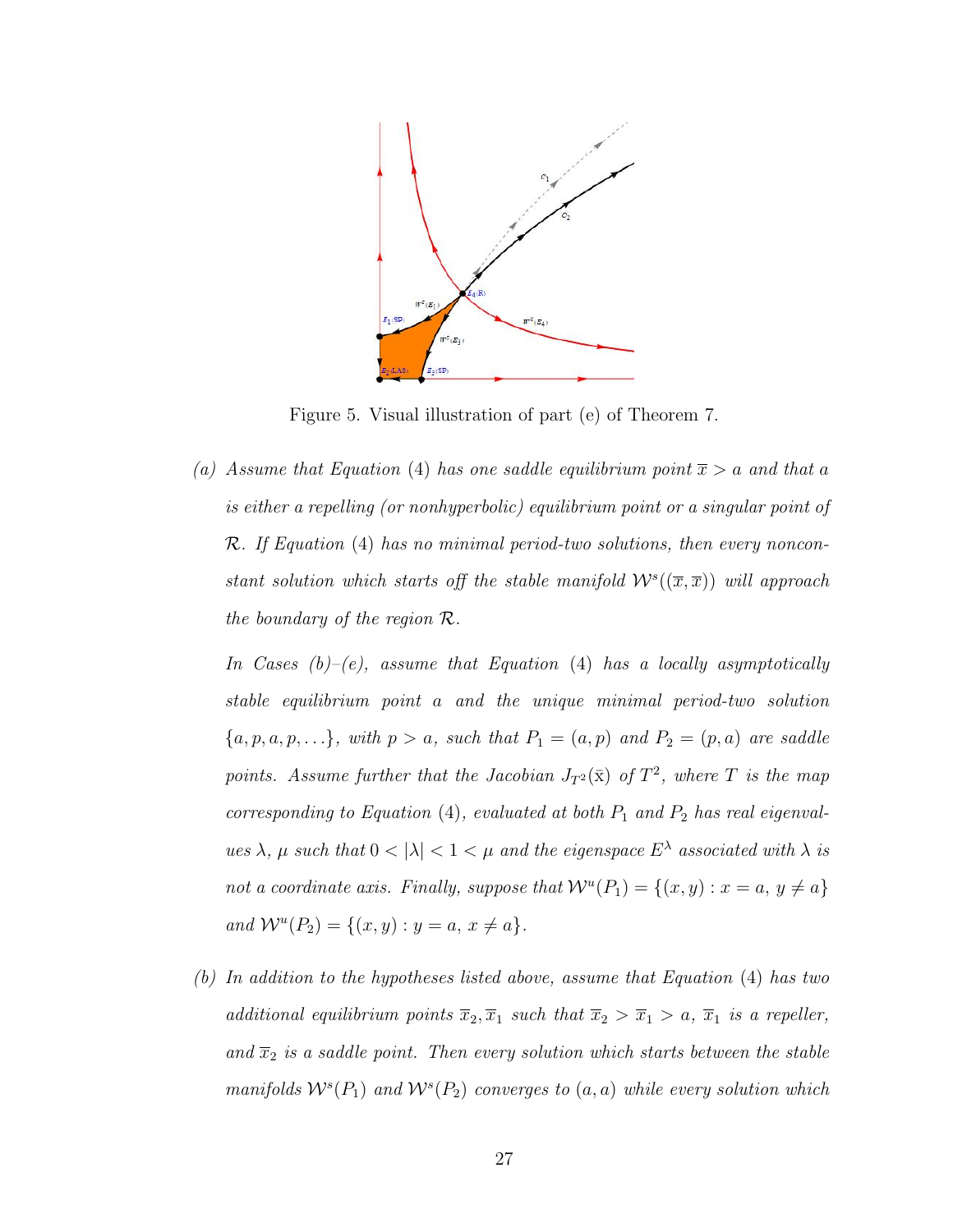starts below  $W^s((\overline{x}_2, \overline{x}_2)) \cup W^s(P_2)$  (resp. above  $W^s((\overline{x}_2, \overline{x}_2)) \cup W^s(P_1)$ ) is approaching the boundary of the region  $\mathcal{R}$ .

- (c) Assume exactly the hypotheses listed above. Then every solution which starts between the stable manifolds  $W^{s}(P_1)$  and  $W^{s}(P_2)$  converges to  $(a, a)$  while every solution which starts below  $\mathcal{W}^s(P_2)$  (resp. above  $\mathcal{W}^s(P_1)$ ) is approaching the boundary of the region R.
- (d) In addition to the hypotheses listed above, assume that Equation [\(4\)](#page-25-0) has an additional equilibrium point  $\bar{x}$  such that  $\bar{x} > a$  and  $\bar{x}$  is nonhyperbolic of unstable type. Assume that no standard basis vector is an eigenvector associated to either of the eigenvalues of the Jacobian  $J_{T^2}(\bar{x})$  evaluated at  $(\overline{x}, \overline{x})$ . Then there exist two continuous and nondecreasing curves  $\mathcal{C}_1$  and  $C_2$  (with  $C_1$  above  $C_2$ ) which start at  $(\overline{x}, \overline{x})$  and serve as the boundary of the region containing the basin of attraction of  $(\overline{x}, \overline{x})$ . Every solution which starts between the stable manifolds  $W^{s}(P_1)$  and  $W^{s}(P_2)$  converges to  $(a, a)$ , while every solution which starts below  $W^{s}(P_2) \cup C_2$  (resp. above  $W^{s}(P_1) \cup C_1$ ) is approaching the boundary of the region  $\mathcal{R}$ . Every solution which starts between  $C_1$  and  $C_2$  converges to  $(\overline{x}, \overline{x})$  or approaches the boundary of the region.
- (e) In addition to the hypotheses listed above, assume that Equation [\(4\)](#page-25-0) has an additional equilibrium point  $\overline{x}$  such that  $\overline{x} > a$  and  $\overline{x}$  is a repeller. Assume that no standard basis vector is an eigenvector associated to either of the eigenvalues of the Jacobian  $J_{T^2}(\bar{x})$  evaluated at  $(\bar{x}, \bar{x})$ . Then there exist two continuous and nondecreasing curves  $C_1$  and  $C_2$  (with  $C_1$  above  $C_2$ ) which start at  $(\overline{x}, \overline{x})$ . Every solution which starts between the stable manifolds  $W^{s}(P_1)$  and  $W^{s}(P_2)$  converges to  $(a, a)$ , while every solution which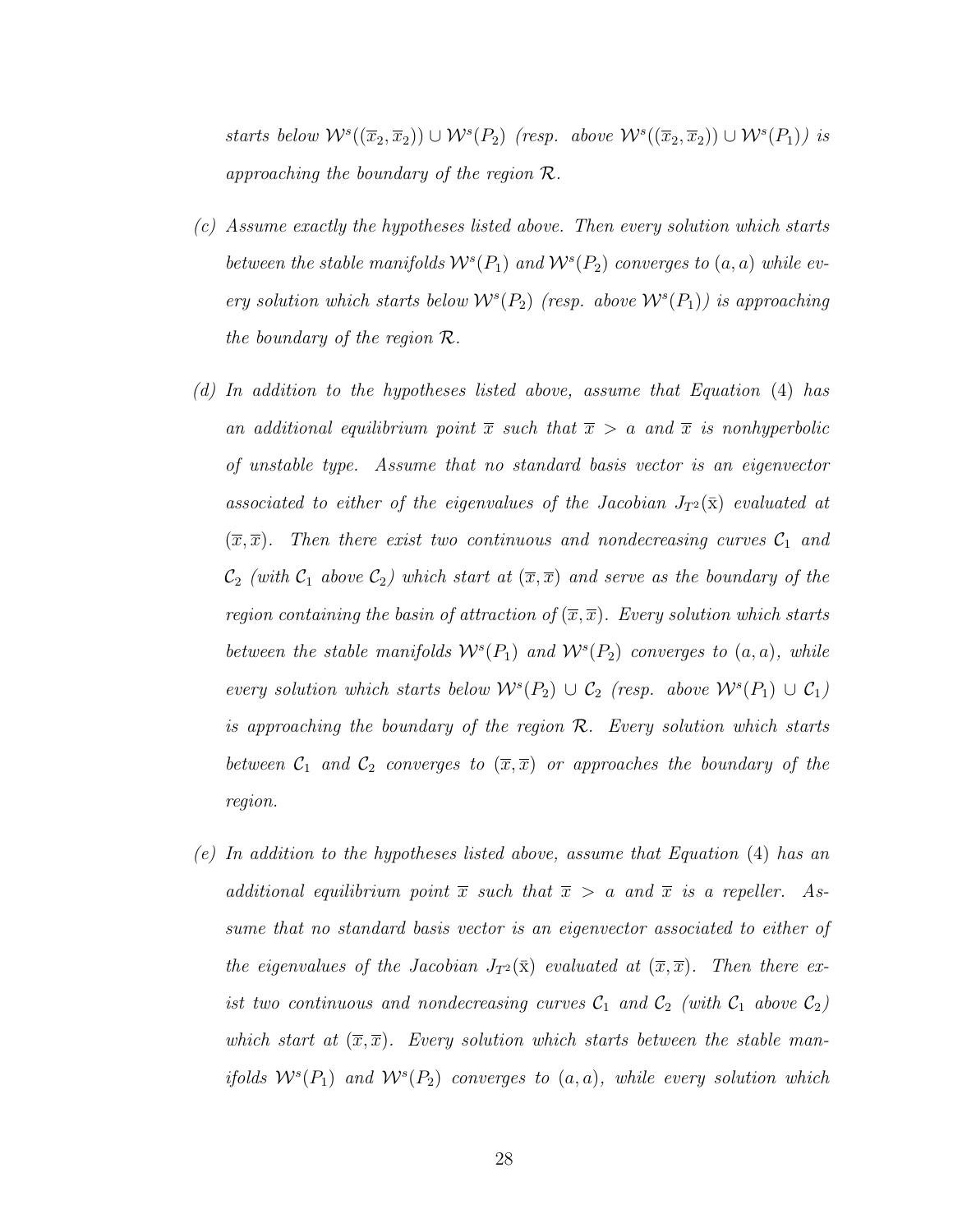starts below  $\mathcal{W}^s(P_2) \cup \mathcal{C}_2$  (resp. above  $\mathcal{W}^s(P_1) \cup \mathcal{C}_1$ ) is approaching the boundary of the region  $\mathcal{R}$ . Every solution which starts between  $\mathcal{C}_1$  and  $\mathcal{C}_2$ approaches the boundary of the region.

### Proof.

In all cases recall that the applicability of Theorem  $7$  to a map  $T$  requires the nonexistence of minimal period-two solutions. Since we seek to apply the results of this theorem to  $T^2$ , where T is the map corresponding to Equation [\(4\)](#page-25-0), we must rule out the possibility of minimal period-four solutions for Equation [\(4\)](#page-25-0). However, realize that Theorem [1](#page-25-1) specifically precludes the existence of periodic solutions of prime period greater than two.

- (a) In view of Remark [2](#page-31-0) the second iterate  $T^2$  of the map T associated with Equation [\(4\)](#page-25-0) is strongly competitive on  $(a, b)^2$ . Applying Theorem [7](#page-32-0) part (a) to  $T^2$  we complete the proof.
- (b) In view of Remark [2](#page-31-0) the second iterate  $T^2$  of the map T associated with Equation [\(4\)](#page-25-0) is strongly competitive and has five equilibrium points  $E_1 =$  $P_1, E_2 = (a, a), E_3 = P_2, E_4 = (\overline{x}_1, \overline{x}_1), \text{ and } E_5 = (\overline{x}_2, \overline{x}_2).$  Applying Theo-rem [7](#page-32-0) part (b) to  $T^2$  we conclude that

$$
\lim_{n \to \infty} T^{2n}((x_0, y_0)) = E_2
$$

for every  $(x_0, y_0)$  between the stable manifolds  $\mathcal{W}^s(P_1)$  and  $\mathcal{W}^s(P_2)$ . Furthermore, we also have that

$$
\lim_{n \to \infty} T^{2n+1}((x_0, y_0)) = \lim_{n \to \infty} T(T^{2n}((x_0, y_0)))
$$

$$
= T(\lim_{n \to \infty} T^{2n}((x_0, y_0)))
$$

$$
= T(E_2) = E_2,
$$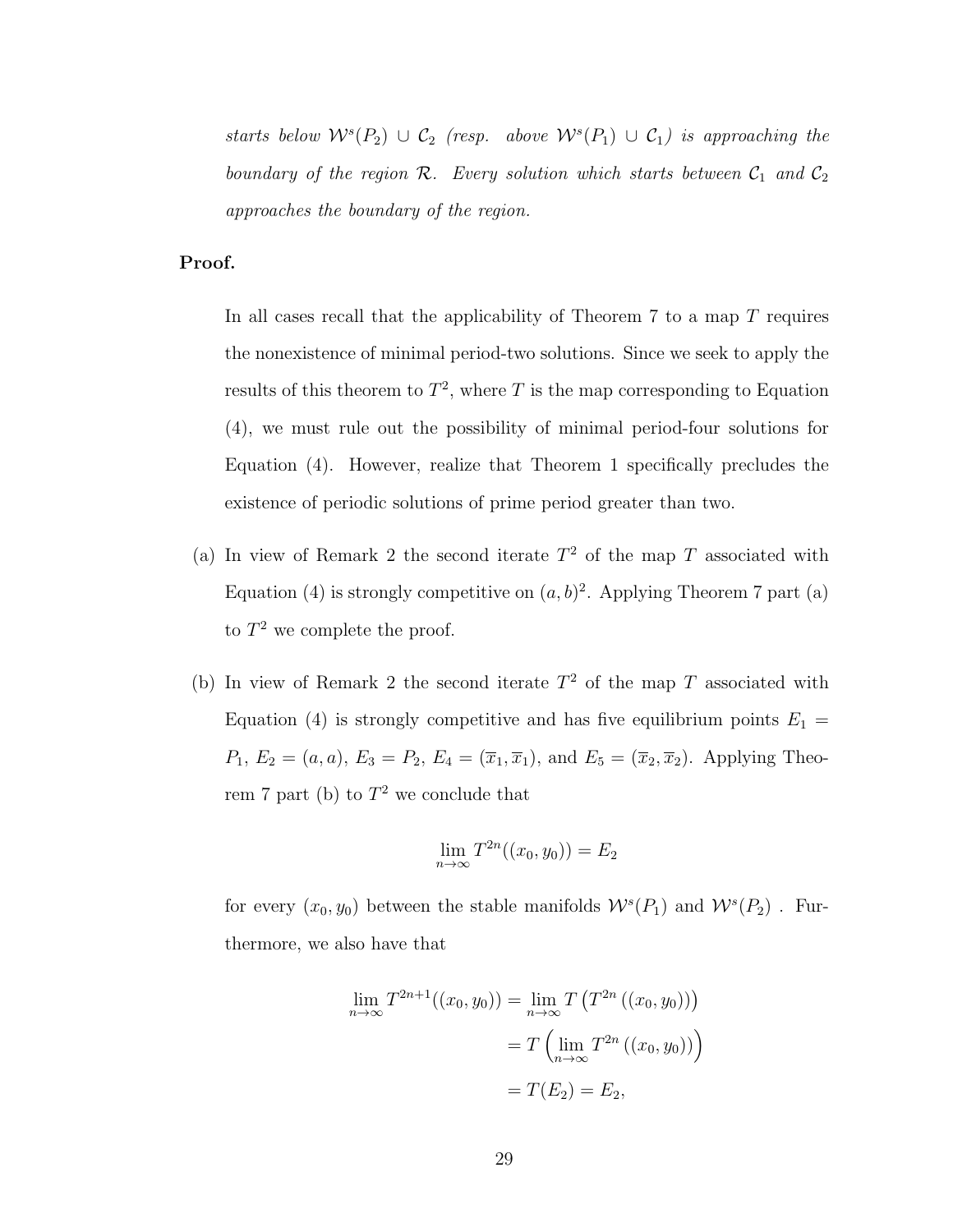where we utilize continuity of the map T. Consequently  $\lim_{n\to\infty} T^n((x_0, y_0)) =$  $E_2$ . The remaining conclusions follow from Theorem [7](#page-32-0) part (b).

 $(c)$ – $(e)$  The proofs of parts  $(c)$ ,  $(d)$ , and  $(e)$  follow in a similar way by using the same reasoning as in parts (a) and (b). For parts (d) and (e), make the observation that condition  $(O^+)$  is automatically satisfied for the second iterate of the map T corresponding to Equation  $(4)$ ; see [\[18,](#page-65-1) [19\]](#page-65-2).

 $\Box$ 

**Remark 4** As shown in [\[20\]](#page-65-3), the curves  $C_1$  and  $C_2$  may coincide on one or both sides of the fixed point. Different global dynamic scenarios for competitive or cooperative maps and corresponding difference equations were established in the cases when these maps have a finite or infinite number of period-two solutions in [\[2,](#page-63-0) [4,](#page-63-1) [20\]](#page-65-3).

Remark 5 Some special cases of Theorems [7](#page-32-0) and [8](#page-38-0) have appeared in a number of papers. For example, the global dynamics of the system

$$
x_{n+1} = \frac{x_n}{a+y_n}, \quad y_{n+1} = \frac{y_n}{b+x_n}, \quad n = 0, 1, \ldots,
$$

where  $a, b \in (0, 1)$  and  $x_0, y_0 \in [0, \infty)$ , as studied in [\[6\]](#page-64-1), follows from Theorem [7](#page-32-0) case (a). Furthermore, several cases of the global dynamics of the system

$$
x_{n+1} = \frac{ax_n^2}{1 + x_n^2 + cy_n}, \quad y_{n+1} = \frac{by_n^2}{1 + dx_n + y_n^2}, \quad n = 0, 1, \dots,
$$

where  $a, b, c, d \in (0, \infty)$  and  $x_0, y_0 \in [0, \infty)$ , as studied in [\[3\]](#page-63-2), follow from Theorem [7](#page-32-0) cases  $(a)–(d)$ .

The global dynamics of the difference equations

$$
x_{n+1} = \frac{x_{n-1}(x_n + \gamma)}{x_n(x_n + Bx_{n-1})}, \quad n = 0, 1, \dots,
$$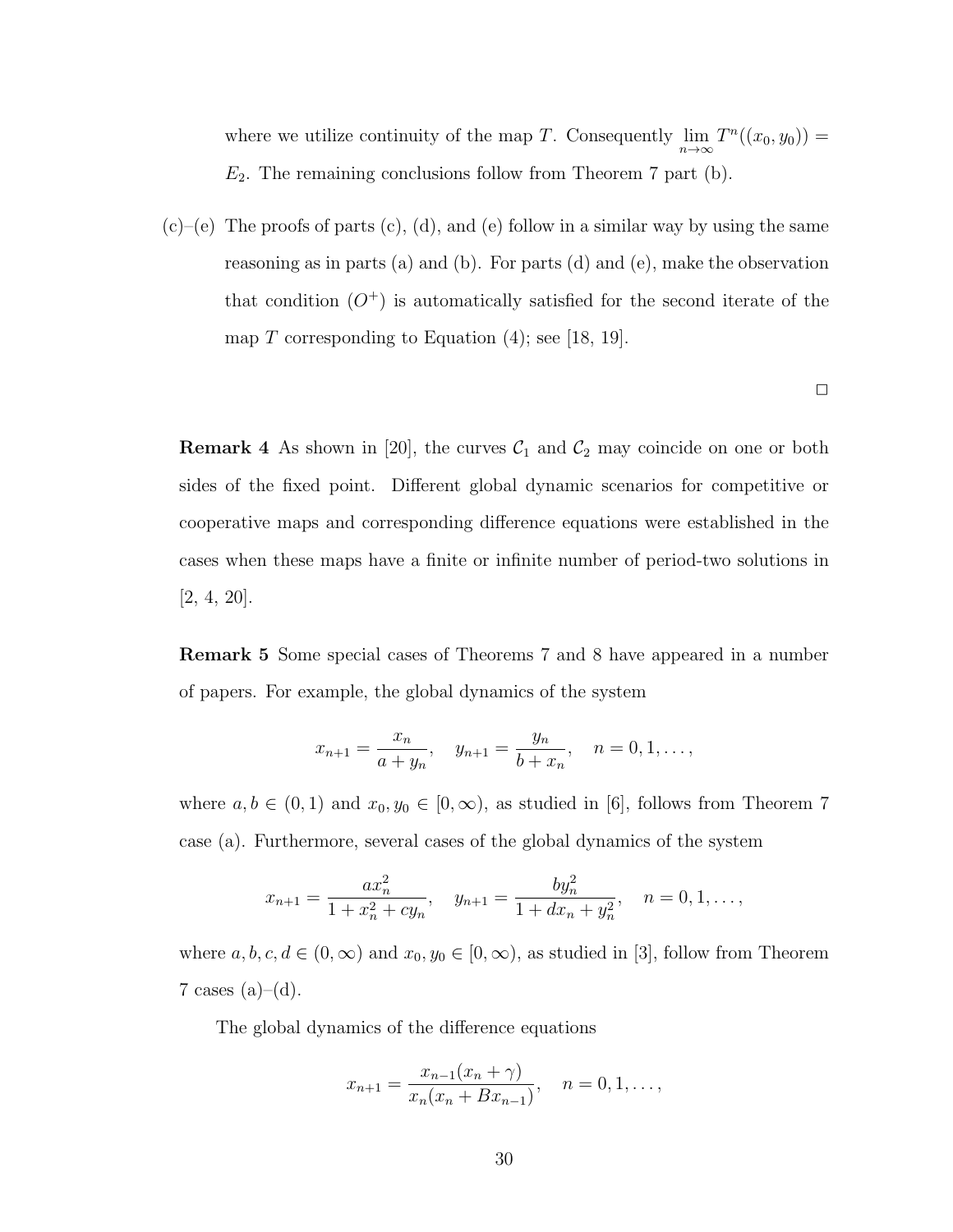where  $B, \gamma > 0$  and  $B < 4\gamma + 1$ , and

$$
x_{n+1} = \frac{x_n^2 + \beta x_n x_{n-1} + \gamma x_{n-1}}{x_n^2}, \quad n = 0, 1, \dots,
$$

where  $\beta, \gamma > 0, \beta + \gamma \geq 1, 4\gamma + 2\beta + \beta^2 > 3$ , is described by Theorem [8](#page-38-0) case (a).

The global dynamics of the difference equation

$$
x_{n+1} = \frac{x_{n-1}^2}{bx_nx_n + cx_{n-1}^2 + f}, \quad n = 0, 1, \dots,
$$

where  $b, c, f \ge 0$  and  $b + c + f > 0$ , is described by Theorem [8](#page-38-0) cases (a)–(d) for several regions of parameters.

Finally, the global dynamics of the well-known difference equations

$$
x_{n+1} = a + \frac{x_{n-1}}{x_n}, \quad n = 0, 1, \ldots,
$$

where  $a \in (0,1)$ , and

$$
x_{n+1} = \frac{p + qx_{n-1}}{1 + x_n}, \quad n = 0, 1, \dots,
$$

where  $p > 0, q > 1$ , is described by Theorem [8](#page-38-0) case (a). See [\[12\]](#page-64-2) as well as [\[15\]](#page-64-3), pp. 60-64 and pp. 89-91, and references therein.

It is worth noticing that case (e) in both Theorems [7](#page-32-0) and [8](#page-38-0) has been identified for the first time in the case of Equation [\(1\)](#page-23-0).

#### 2.4 Case Study: Equation [\(1\)](#page-23-0)

In this section we apply the results of Theorem [8](#page-38-0) to the study of the global dynamics of Equation [\(1\)](#page-23-0). We begin by investigating the existence and local stability of equilibria and periodic solutions.

### 2.4.1 Equilibrium Solutions of Equation [\(1\)](#page-23-0)

An equilibrium point  $\bar{x}$  of Equation [\(1\)](#page-23-0) satisfies

<span id="page-44-0"></span>
$$
a\overline{x}^{3} + (d - C)\overline{x}^{2} + (f - E)\overline{x} = 0.
$$
 (6)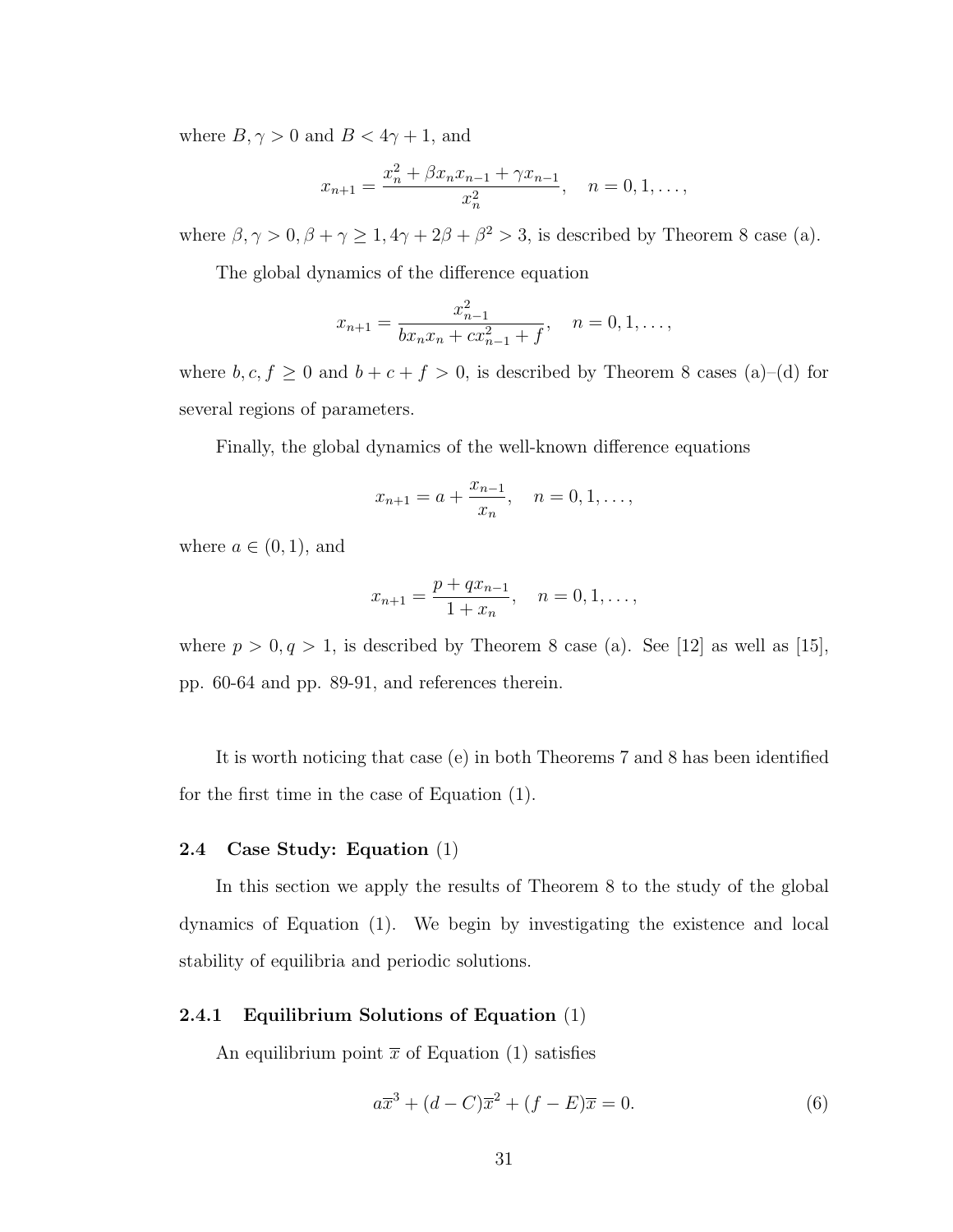In the case when  $f > 0$ , it is clear that Equation [\(1\)](#page-23-0) always has the zero equilibrium. The following cases will investigate the existence of any remaining positive equilibrium points.

# **Case 1**  $(af > 0)$ :

When  $f > 0$  and  $a > 0$ , denote by  $\overline{x}_+$  and  $\overline{x}_-$  the two possibly remaining positive equilibria:

<span id="page-45-2"></span>
$$
\overline{x}_{\pm} = \frac{(C-d) \pm \sqrt{(C-d)^2 - 4a(f-E)}}{2a}.
$$
\n(7)

Let  $R = (C-d)^2-4a(f-E)$ . A routine checking will find the parametric conditions under which the above solutions  $\overline{x}_+$  and  $\overline{x}_-$  are both real and nonnegative. Tables [1](#page-45-0) and [2](#page-45-1) summarize the values of parameters for which Equation [\(1\)](#page-23-0) has one, two, or three equilibrium points and possibly period-two solutions (the existence of which we will investigate in Section [2.4.3\)](#page-51-0).

|     | C, d       | f, E    | Equilibria                                                                  | Period-two solutions |
|-----|------------|---------|-----------------------------------------------------------------------------|----------------------|
|     | $C \leq d$ | $f = E$ | $\overline{x}_0 = 0$                                                        | none                 |
|     |            | f > E   | $\overline{x}_0 = 0$                                                        | one                  |
| C>0 | C > d      |         | $f = E   \overline{x}_0 = 0, \overline{x}_+ > 0$                            | none                 |
|     | arbitrary  |         | $f < E \mid \overline{x}_0 = 0, \overline{x}_+ > 0$                         | none                 |
|     |            |         | $R < 0   \bar{x}_0 = 0$                                                     | one                  |
|     |            |         | $C > d$   $f > E$   $R = 0$   $\overline{x}_0 = 0$ , $\overline{x}_\pm > 0$ | one                  |
|     |            |         | $R > 0$   $\overline{x}_0 = 0$ , $\overline{x}_-$ , $\overline{x}_+ > 0$    | one                  |

<span id="page-45-0"></span>Table 1. Existence of equilibria and period-two solutions for  $a > 0$ ,  $f > 0$ ,  $C > 0$ .

|            |                                              | f, $E$   Equilibria                                 | Period-two solutions |
|------------|----------------------------------------------|-----------------------------------------------------|----------------------|
| d>0        |                                              | $f = E \mid \overline{x}_0 = 0$                     | infinitely many      |
|            | $C = 0   d = 0   f = E   \overline{x}_0 = 0$ |                                                     | infinitely many      |
| $d \geq 0$ |                                              | $f > E \mid \overline{x}_0 = 0$                     | none                 |
|            |                                              | $\lt E \mid \overline{x}_0 = 0, \overline{x}_+ > 0$ | none                 |

<span id="page-45-1"></span>Table 2. Existence of equilibria and period-two solutions for  $a > 0$ ,  $f > 0$ ,  $C = 0$ .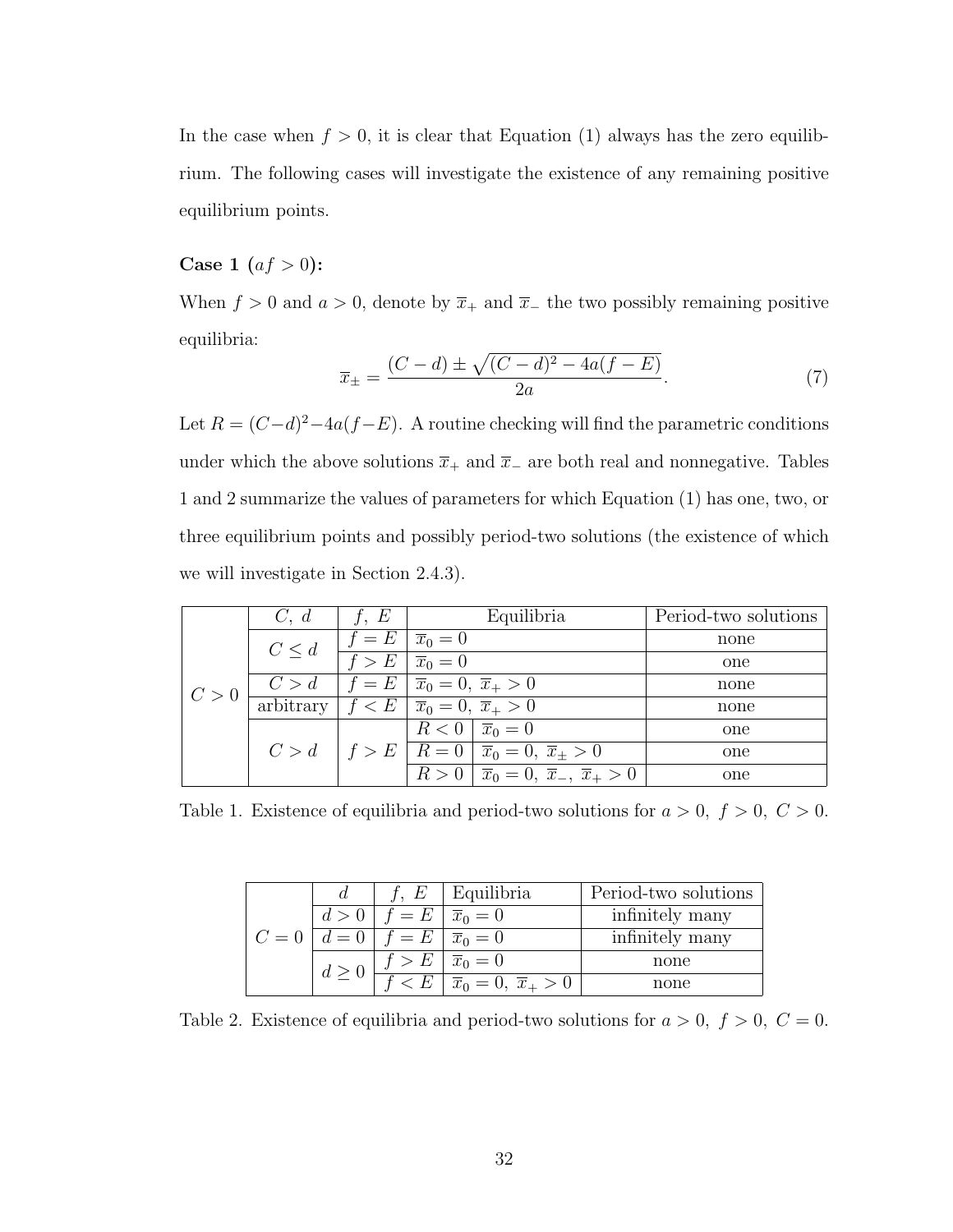**Case 2** ( $af = 0$ ):

When  $f > 0$  but  $a = 0$  notice that Equation [\(6\)](#page-44-0) reduces to

$$
\overline{x}\left((d-C)\overline{x}+(f-E)\right)=0,
$$

which has the isolated solutions  $\bar{x}_0 = 0$  and possibly  $\bar{x}_+$  =  $f - E$  $C - d$ . Existence of equilibria is summarized in Table [3.](#page-46-0)

|                                               | $C, d \mid f, E \mid$ Equilibria                                            | Period-two solutions |
|-----------------------------------------------|-----------------------------------------------------------------------------|----------------------|
| $C < d   f > E   \overline{x}_0 = 0$          |                                                                             | one                  |
| $C > d \mid f < E \mid \overline{x}_0 = 0$    |                                                                             | none                 |
| $C \neq d \mid f = E \mid \overline{x}_0 = 0$ |                                                                             | none                 |
|                                               | $C < d   f < E   \overline{x}_0 = 0, \overline{x}_+ > 0$                    | none                 |
|                                               | $C > d   f > E   \overline{x}_0 = 0, \overline{x}_+ > 0$                    | one                  |
|                                               | $C = d   f = E   \text{Any } \overline{x} \geq 0 \text{ is a fixed point.}$ | none                 |

<span id="page-46-0"></span>Table 3. Existence of equilibria and period-two solutions for  $a = 0, f > 0$ .

When  $a > 0$  and  $f = 0$ , Equation [\(6\)](#page-44-0) becomes

$$
\overline{x}\left(a\overline{x}^2 + (d-C)\overline{x} - E\right) = 0,
$$

and since necessarily  $\bar{x} \neq 0$  in this case, Descartes' Rule of Signs yields that there may exist at most one positive fixed point  $\overline{x}_+ > 0$ . See Table [4](#page-46-1) for a summary of the parametric conditions under which an equilibrium point exists.

| C, d       |       | Equilibria           |
|------------|-------|----------------------|
| $C \leq d$ | $E=0$ | No equilibria        |
| C > d      | $E=0$ | $\overline{x}_+ > 0$ |
| arbitrary  | E>0   | $\overline{x}_+ > 0$ |

<span id="page-46-1"></span>Table 4. Existence of equilibria for  $a > 0$ ,  $f = 0$ .

In the case  $a = f = 0$  the solutions of Equation [\(6\)](#page-44-0) must satisfy

$$
\overline{x}\left((d-C)\overline{x}-E\right)=0.
$$

Since we must have  $\bar{x} > 0$ , this equation has the isolated solution  $\bar{x}_+$  = E  $d - C$ only when  $d > C$  and  $E > 0$ . All remaining subcases may be summarized in Table [5.](#page-47-0)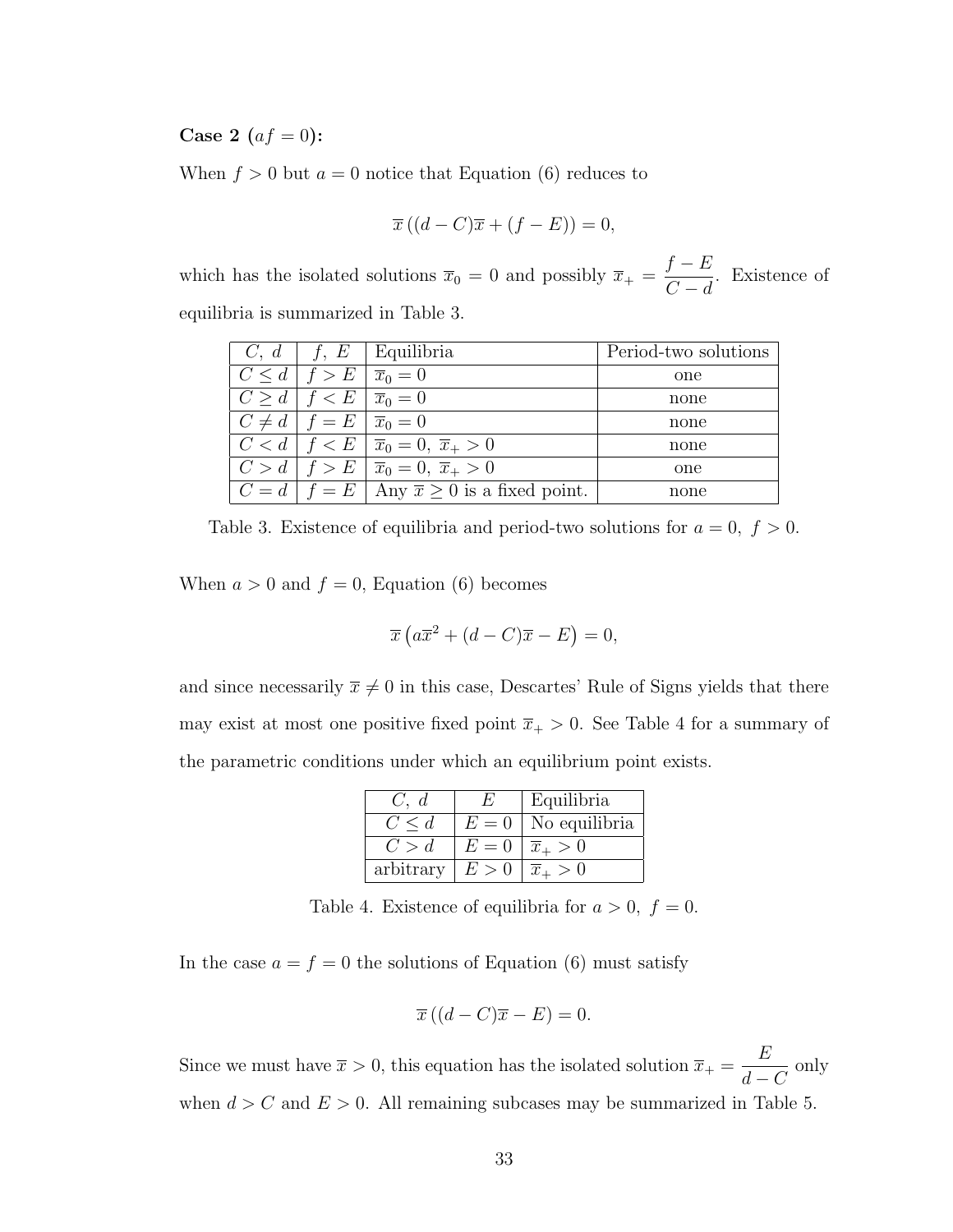| C, d                                  | $E_{\rm c}$ | Equilibria                                                                |
|---------------------------------------|-------------|---------------------------------------------------------------------------|
|                                       |             | $ C > d   E > 0  $ No equilibria                                          |
|                                       |             | $C \neq d \mid E = 0$ No equilibria                                       |
| $ C < d   E > 0   \overline{x}_+ > 0$ |             |                                                                           |
|                                       |             | $ C = d   E = 0   \text{Any } \overline{x} > 0 \text{ is a fixed point.}$ |

<span id="page-47-0"></span>Table 5. Existence of equilibria for  $a = 0, f = 0$ .

### 2.4.2 Local Stability Analysis of the Equilibrium Solutions

Define the function  $q$  such that

$$
g(u, v) = \frac{Cv^2 + Ev}{au^2 + du + f}
$$

so that Equation [\(1\)](#page-23-0) becomes  $x_{n+1} = g(x_n, x_{n-1})$ . The partial derivatives of g are given by

$$
g_u(u, v) = \frac{-(Cv^2 + Ev)(2au + d)}{(au^2 + du + f)^2}
$$
 and  $g_v(u, v) = \frac{2Cv + E}{au^2 + du + f}$ .

The characteristic equation of the linearization of Equation [\(1\)](#page-23-0) about  $\bar{x}$  is  $\lambda^2 =$  $P\lambda + Q$ , where  $P = g_u(\overline{x}, \overline{x})$  and  $Q = g_v(\overline{x}, \overline{x})$ . Using Equation [\(6\)](#page-44-0), this becomes

<span id="page-47-1"></span>
$$
\lambda^2 = \frac{-\overline{x}(2a\overline{x} + d)}{a\overline{x}^2 + d\overline{x} + f} \lambda + \frac{2C\overline{x} + E}{a\overline{x}^2 + d\overline{x} + f}.
$$
 (8)

<span id="page-47-2"></span>**Lemma 1** The zero equilibrium  $\overline{x}_0 = 0$ , which exists whenever  $f > 0$ , has the following stability:

$$
\overline{x}_0 = 0 \text{ is } \begin{cases} \text{ locally asymptotically stable} & \text{if } E < f \\ \text{a repeller} & \text{if } E > f \\ \text{nonhyperbolic (resonant (1, -1) type)} & \text{if } E = f \end{cases}.
$$

**Proof.** Notice that, evaluated at  $(\overline{x}_0, \overline{x}_0)$ ,  $P = 0$  and  $Q = \frac{E}{f}$  $\frac{E}{f}$ . Using Theorem 2.13 of [\[16\]](#page-64-4), the first two results of the claim are immediate by checking the necessary inequalities. If  $E = f$ , then the characteristic equation of the linearized equation of Equation [\(1\)](#page-23-0) (given in Equation [\(8\)](#page-47-1)) is  $\lambda^2 = 1$  and hence  $\lambda_1 = 1$ ,  $\lambda_2 = -1$  so that  $\overline{x}_0$  is nonhyperbolic of resonant type  $(1, -1)$ .  $\Box$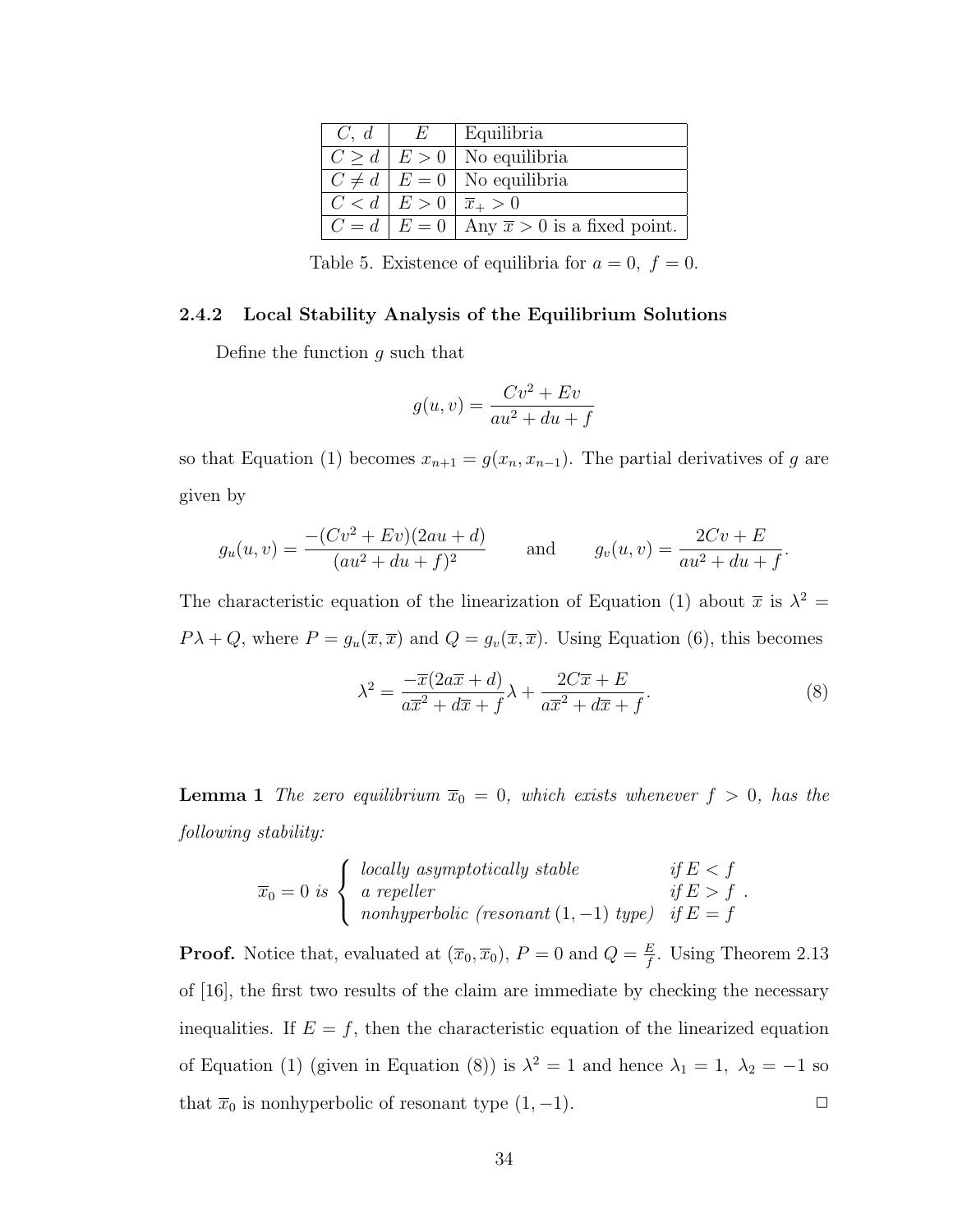**Case 1**  $(af > 0)$ :

**Lemma 2** Assume that  $af > 0$ .

- (a) If  $C > d$ ,  $f > E$ , and  $(C-d)^2 = 4a(f-E)$ , then  $\overline{x_{\pm}} = \frac{C-d}{2a}$  $\frac{z-d}{2a}$  is a nonhyperbolic equilibrium point of unstable type.
- (b) Suppose one of the following conditions holds:
	- 1.  $f < E$ 2.  $C > d$ ,  $f = E$ 3.  $C > d$ ,  $f > E$ ,  $(C - d)^2 > 4a(f - E)$ . Then the positive equilibrium  $\overline{x}_+$  is a saddle point.
	-
- (c) If  $C > d$ ,  $f > E$ , and  $(C d)^2 > 4a(f E)$ , then  $\overline{x}_{-}$  is a repeller.

# Proof.

(a) Notice that, for  $\bar{x} \neq 0$ , we have the following:

<span id="page-48-1"></span>
$$
|P| - 1 + Q = \frac{\overline{x}(2a\overline{x} + d) - (a\overline{x}^2 + d\overline{x} + f) + 2C\overline{x} + E}{a\overline{x}^2 + d\overline{x} + f}
$$
  
= 
$$
\frac{2a\overline{x}^2 + d\overline{x} - (a\overline{x}^2 + (d - C)\overline{x} + (f - E)) + C\overline{x}}{a\overline{x}^2 + d\overline{x} + f}
$$
  
= 
$$
\frac{2a\overline{x}^2 + d\overline{x} + C\overline{x}}{a\overline{x}^2 + d\overline{x} + f} > 0,
$$
 (9)

and

<span id="page-48-0"></span>
$$
|P| + 1 - Q = \frac{\overline{x}(2a\overline{x} + d) + (a\overline{x}^2 + d\overline{x} + f) - (2C\overline{x} + E)}{a\overline{x}^2 + d\overline{x} + f} = \frac{2a\overline{x}^2 + d\overline{x} + (a\overline{x}^2 + (d - C)\overline{x} + (f - E)) - C\overline{x}}{a\overline{x}^2 + d\overline{x} + f} = \frac{\overline{x}(2a\overline{x} + (d - C))}{a\overline{x}^2 + d\overline{x} + f}.
$$
(10)

From Equation [\(10\)](#page-48-0) it is clear that, for  $\overline{x}_{\pm} = \frac{C-d}{2a}$  $\frac{Z-d}{2a}$ ,  $|P|+1-Q=0$ , and hence this equilibrium is indeed nonhyperbolic. Using the equilibrium equation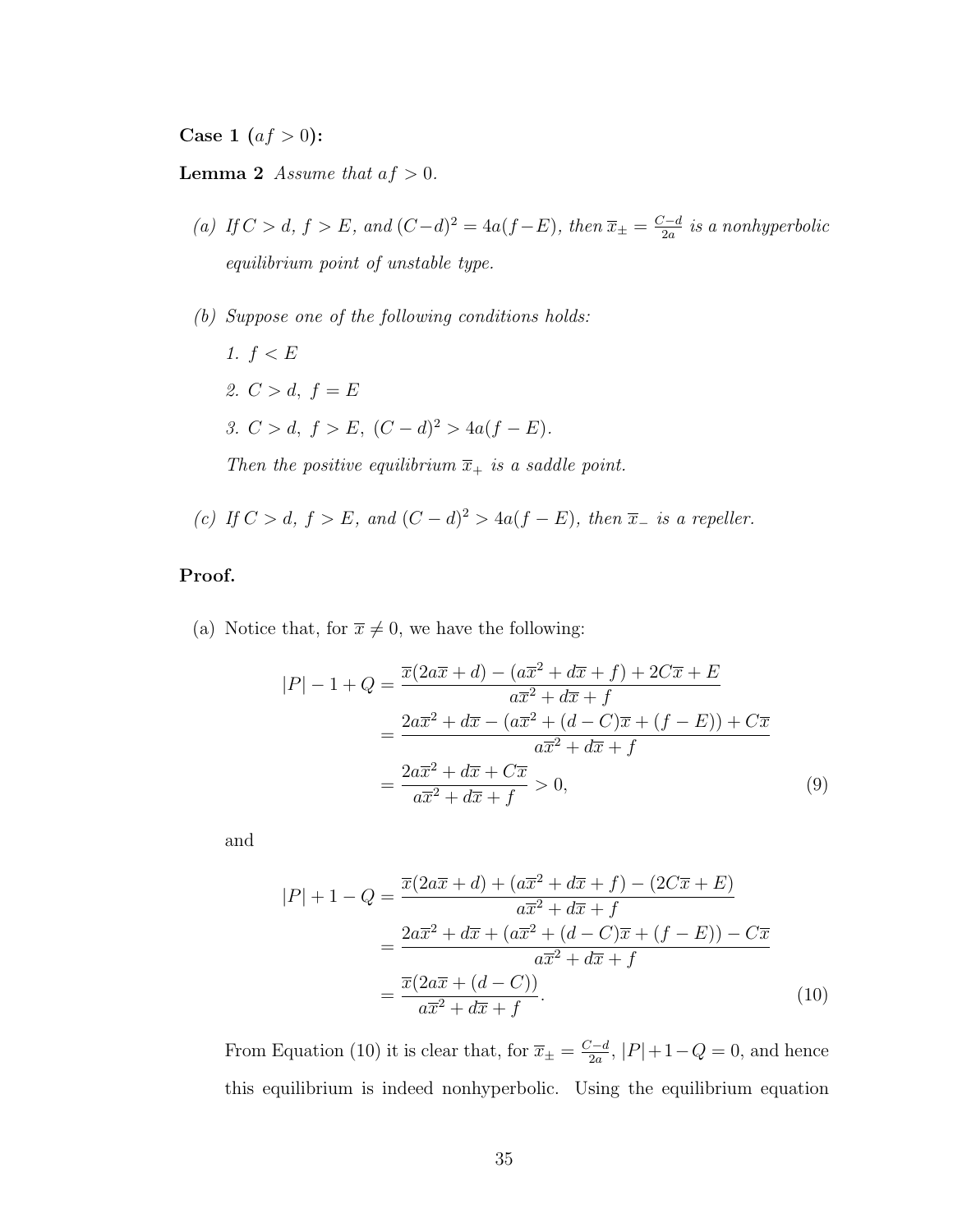and the fact that  $2a\overline{x}_{\pm} + d = C$ , notice that the characteristic equation [\(8\)](#page-47-1) becomes

$$
\lambda^{2} = \frac{-\overline{x}(2a\overline{x} + d)}{a\overline{x}^{2} + d\overline{x} + f} \lambda + \frac{2C\overline{x} + E}{a\overline{x}^{2} + d\overline{x} + f} \iff \lambda^{2} + \frac{C\overline{x}}{C\overline{x} + E} \lambda - \frac{2C\overline{x} + E}{C\overline{x} + E} = 0
$$

$$
\iff (\lambda - 1) \left(\lambda + \frac{2C\overline{x} + E}{C\overline{x} + E}\right) = 0.
$$

Since  $\lambda_1 = 1$  and  $\lambda_2 = -\frac{2C\overline{x} + E}{C\overline{x} + E}$  $C\overline{x} + E$  $<-1$ , this nonhyperbolic equilibrium point is of the unstable type.

(b) Note that in all but the last case  $\bar{x}_+$  is the unique positive equilibrium. It is clear from Equation [\(10\)](#page-48-0) that  $|P| + 1 - Q > 0$  if and only if  $2a\overline{x} > C - d$ . However, by definition in Equation [\(7\)](#page-45-2) we have that

$$
2a\overline{x}_{+} = (C - d) + \sqrt{(C - d)^{2} - 4a(f - E)} > (C - d).
$$

Therefore  $|P| > 1 - Q > -|P| \iff |1 - Q| < |P|$ , and thus by Theorem 2.13 of [\[16\]](#page-64-4),  $\bar{x}_+$  is a saddle point for all values of parameters for which it exists.

(c) Since

$$
2a\overline{x}_{-} = (C - d) - \sqrt{(C - d)^2 - 4a(f - E)} < C - d,
$$

by Equation [\(10\)](#page-48-0) we have that  $|P| + 1 - Q < 0$  and hence  $|P| < |1 - Q|$ . Now

$$
|Q| > 1 \iff 2C\overline{x}_{-} + E > a\overline{x}_{-}^{2} + d\overline{x}_{-} + f
$$

$$
\iff C\overline{x}_{-} > a\overline{x}_{-}^{2} + (d - C)\overline{x}_{-} + (f - E)
$$

$$
\iff C\overline{x}_{-}^{2} > 0,
$$

after we use Equation [\(6\)](#page-44-0). Thus by Theorem 2.13 of [\[16\]](#page-64-4),  $\bar{x}_-$  is indeed a repeller.

 $\Box$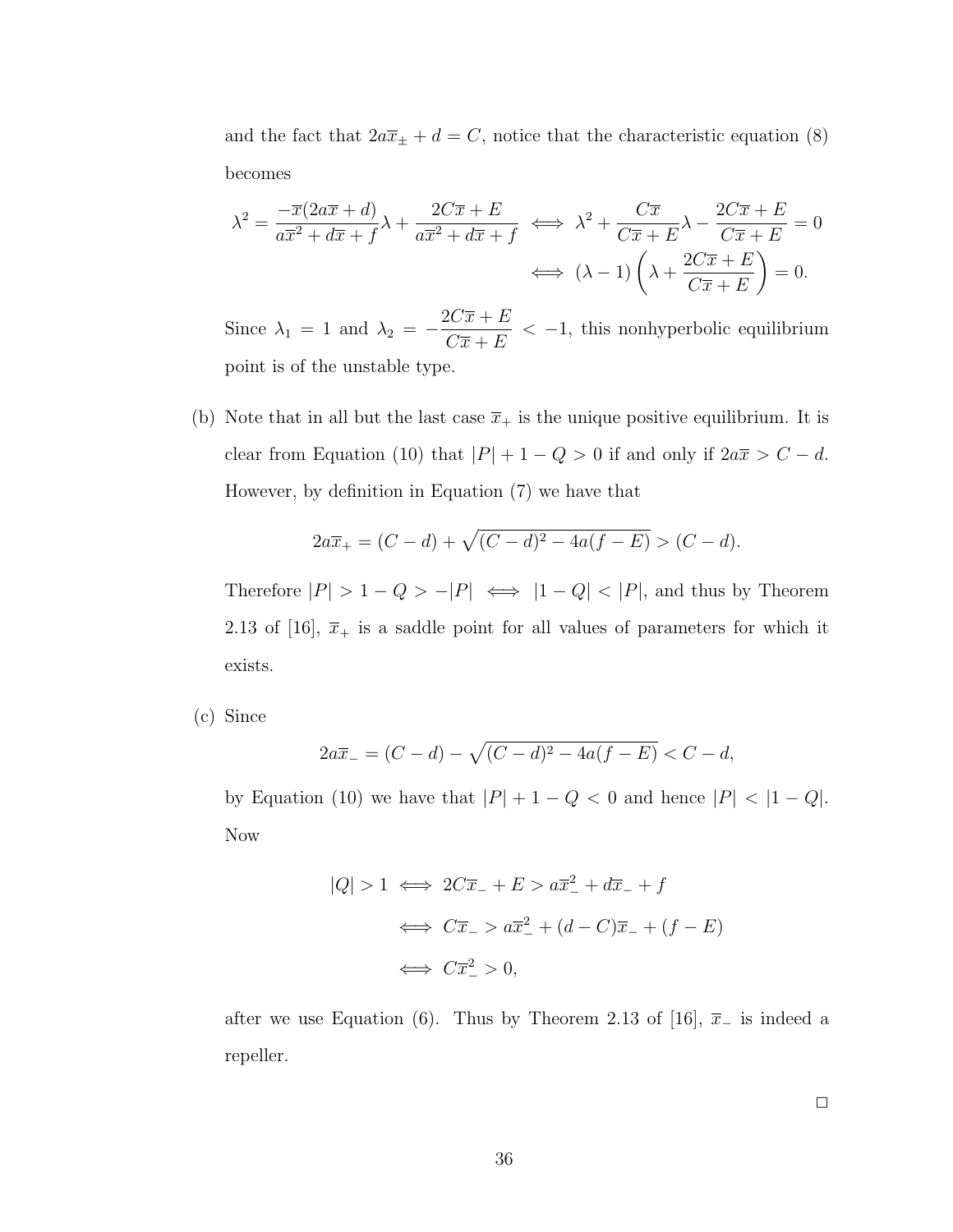**Case 2** ( $af = 0$ ):

**Lemma 3** (a) Suppose  $a = 0$  and  $f > 0$ .

- 1. If  $C < d$  and  $f < E$ , then  $\overline{x}_+$  is a saddle point. 2. If  $C > d$  and  $f > E$ , then  $\overline{x}_+$  is a repeller. 3. If  $C = d$  and  $f = E$ , then every point  $\overline{x} > 0$  is a nonhyperbolic equilibrium of unstable type.
- (b) If  $a > 0$ ,  $f = 0$ , and either  $E > 0$  or  $(C > d$  and  $E = 0)$ , then  $\overline{x}_+$  is a saddle point.

\n- (c) Suppose 
$$
a = f = 0
$$
.
\n- 1. If  $C < d$  and  $E > 0$ , then  $\overline{x}_+$  is a saddle point.
\n- 2. If  $C = d$  and  $E = 0$ , then any  $\overline{x} > 0$  is a nonhyperbolic equilibrium of unstable type.
\n

# Proof.

(a) By Equation [\(10\)](#page-48-0), we have that

$$
|P| + 1 - Q = \frac{\overline{x}(d - C)}{d\overline{x} + f} = \frac{E - f}{d\overline{x} + f} \begin{cases} > 0, \quad E > f \\ < 0, \quad E < f \\ = 0, \quad E = f. \end{cases}
$$

By Equation [\(9\)](#page-48-1) we have that  $|P| - 1 + Q > 0$ . In the case when  $C > d$ , we can also check immediately that  $|Q| > 1$ . Thus when  $E > f$  and  $C < d$ ,  $\overline{x}_+$  is a saddle point, and when  $E < f$  and  $C > d$ ,  $\overline{x}_+$  is a repeller, which establishes Cases 1 and 2. In the nonhyperbolic case when  $E = f$  and  $C = d$ , each point  $\bar{x} > 0$  is an equilibrium point and the characteristic equation [\(8\)](#page-47-1) reduces to

$$
\lambda^2 + \frac{d\overline{x}}{d\overline{x} + f} \lambda - \frac{2d\overline{x} + f}{d\overline{x} + f} = 0 \iff (\lambda - 1) \left( \lambda + \frac{2d\overline{x} + f}{d\overline{x} + f} \right) = 0.
$$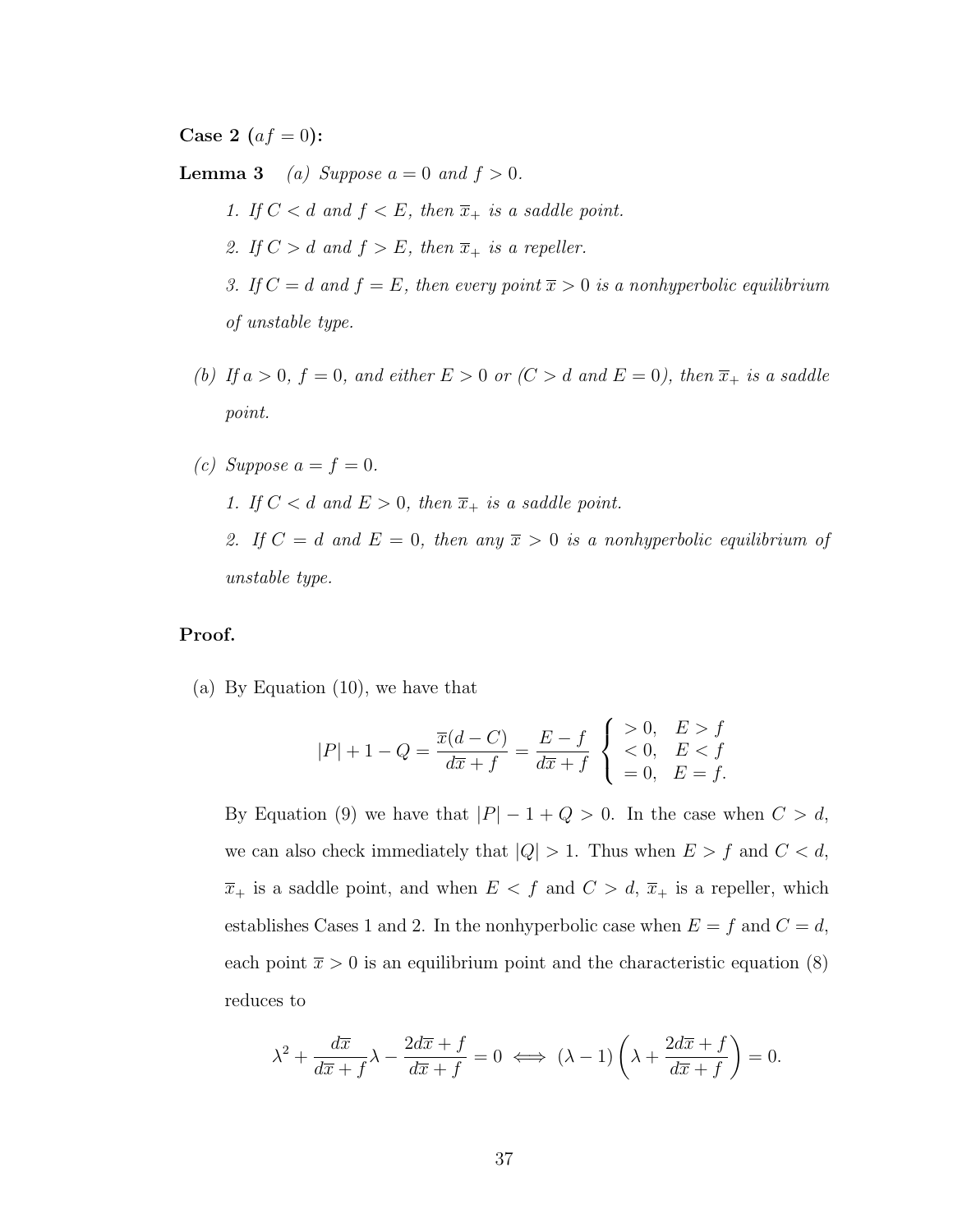But then  $\lambda_1 = 1$  and  $\lambda_2 < -1$  so that each nonhyperbolic equilibrium is of the unstable type.

Thus we have verified Case 3, and the proof is complete.

- (b) The result immediately follows from Equations [\(9\)](#page-48-1) and [\(10\)](#page-48-0).
- (c) 1. When  $d > C$  and  $E > 0$ , Equation [\(10\)](#page-48-0) reduces to

$$
|P| + 1 - Q = \frac{E}{d\overline{x}} > 0,
$$

and coupling this result with Equation [\(9\)](#page-48-1) shows that  $\bar{x}_+$  is a saddle point. 2. If  $d = C$  and  $E = 0$ , Equation [\(10\)](#page-48-0) implies that any  $\bar{x} > 0$  is nonhyperbolic. Equation [\(8\)](#page-47-1) reduces to

$$
\lambda^2 + \lambda - 2 = 0,
$$

whence we deduce that  $\lambda_1 = 1$  and  $\lambda_2 = -2$ , so a nonhyperbolic equilibrium  $\bar{x} > 0$  is of the unstable type in this case.

#### <span id="page-51-0"></span>2.4.3 Periodic Solutions

Lemma 4 Consider Equation [\(1\)](#page-23-0).

- (a) There exists no strictly positive minimal period-two solution to Equation [\(1\)](#page-23-0).
- (b) If  $f > E$  and  $C > 0$ , Equation [\(1\)](#page-23-0) possesses the minimal period-two solution  $\{0, \frac{f-E}{C}\}$  $\frac{-E}{C}, 0, \frac{f-E}{C}$  $\frac{-E}{C}, \ldots$ }. If  $C = 0$  and  $f = E$ , then every point on the positive x- or y-axis is a period-two point.

Proof.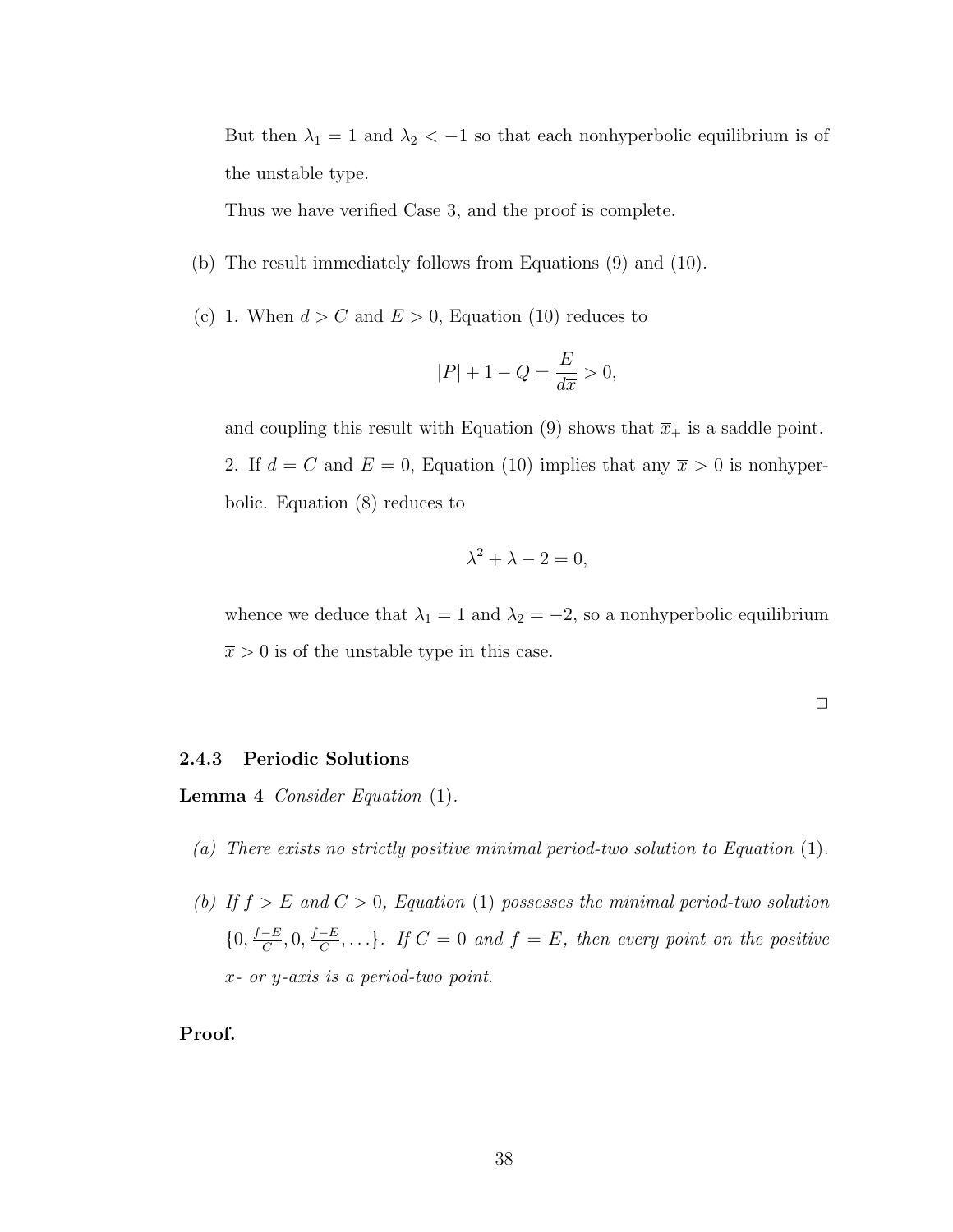(a) Suppose on the contrary that there exists a strictly positive periodic solution  ${\phi, \psi, \phi, \psi, \ldots}$  with  $\phi \neq \psi$ . Now  $\phi$  and  $\psi$  satisfy:

<span id="page-52-0"></span>
$$
\phi = g(\psi, \phi) = \frac{C\phi^2 + E\phi}{a\psi^2 + d\psi + f}
$$

$$
\psi = g(\phi, \psi) = \frac{C\psi^2 + E\psi}{a\phi^2 + d\phi + f},
$$

which together imply

$$
(C\psi + E)(a\psi^2 + d\psi + f) - (C\phi + E)(a\phi^2 + d\phi + f) = 0,
$$
  

$$
\iff (\psi - \phi)[aC(\psi^2 + \psi\phi + \phi^2) + (Cd + aE)(\psi + \phi) + (Cf + dE)] = 0.
$$
  
(11)

Since  $a + d > 0$ ,  $a + C > 0$ , and  $C + E > 0$ , it is clear that the latter factor of Equation [\(11\)](#page-52-0) is strictly positive in any case, so we deduce that  $\psi = \phi$ , a contradiction. Thus no positive minimal period-two solution exists to Equation [\(1\)](#page-23-0).

(b) In light of (a) there exists no interior period-two solution of Equation [\(1\)](#page-23-0). Therefore, suppose there exists a periodic solution  $\{\phi, \psi, \phi, \psi, \ldots\}$  with  $\phi \neq \psi$ and  $\phi + \psi > 0$ . Without loss of generality, we may set  $\phi = 0$ . Now

$$
\psi = g(0, \psi) = \frac{C\psi^2 + E\psi}{f} \iff f - E = C\psi,
$$

whence the result follows. Notice that if  $C = 0$  and  $f = E$ , then any  $\psi > 0$ will satisfy the above equation, establishing the second claim.

 $\Box$ 

The following result gives the relation between the equilibria and period-two solutions.

**Lemma 5** (a) If  $af > 0$ ,  $C > d$ ,  $f > E$ , and  $(C - d)^2 \ge 4a(f - E)$ ,  $\overline{x}$  (or  $\overline{x}$   $\pm$ ) is defined as in Equation [\(7\)](#page-45-2), and  $\psi = \frac{f-E}{C}$  $\frac{-E}{C}$ , then  $\psi < \overline{x}_{-}$  (or  $\psi < \overline{x}_{\pm}$ ).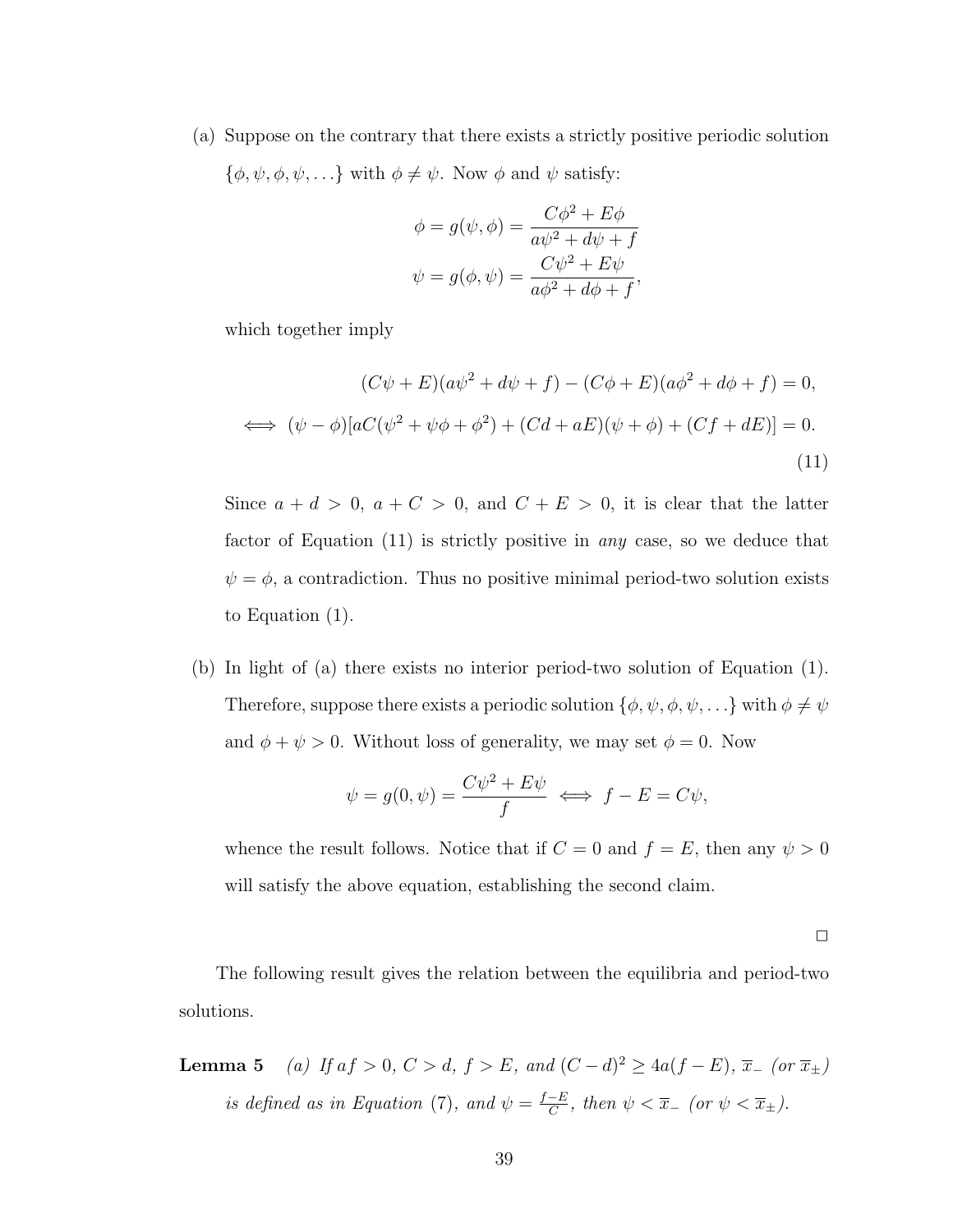(b) If  $a = 0$ ,  $f > 0$ ,  $C > d$ , and  $f > E$ , then  $\psi < \overline{x}_{+}$ .

### Proof.

(a) We need the check the following inequality:

$$
\frac{f-E}{C} < \frac{(C-d) - \sqrt{(C-d)^2 - 4a(f-E)}}{2a}
$$
\n
$$
\iff \sqrt{(C-d)^2 - 4a(f-E)} < (C-d) - \frac{2a(f-E)}{C}.\tag{12}
$$

Notice that the right-hand side of Inequality [\(12\)](#page-53-0) is positive since  $a > 0$ :

<span id="page-53-0"></span>
$$
\frac{C(C-d) - 2a(f-E)}{C} > \frac{(C-d)^2 - 4a(f-E)}{C} \ge 0.
$$

If  $(C-d)^2 = 4a(f-E)$  the result immediately follows. If  $(C-d)^2 > 4a(f-E)$ , we may square both sides of Inequality [\(12\)](#page-53-0) to obtain

$$
(C-d)^{2} - 4a(f-E) < ((C-d) - \frac{2a(f-E)}{C})^{2}
$$
  

$$
\iff 0 < C^{2} - C(C-d) + a(f-E) = dC + a(f-E),
$$

which is always true by assumption. Thus indeed  $\psi < \overline{x}$ .

(b) In this case  $\overline{x}_+ = \frac{f-E}{C-d}$  $\frac{f-E}{C-d}$ , so  $\psi < \overline{x}_+$  by definition since necessarily  $d > 0$ .

 $\Box$ 

#### <span id="page-53-1"></span>2.4.4 Local Stability Analysis of the Period-Two Solution

Lemma 6 Consider Equation [\(1\)](#page-23-0).

- (a) If  $f > E$  and  $C > 0$ , the period-two points  $\left(\frac{f-E}{C}\right)$  $\frac{-E}{C}$ , 0) and  $(0, \frac{f-E}{C})$  $\frac{-E}{C}$ ) are saddle points.
- (b) If  $C = 0$  and  $f = E$ , then each point on the positive x- or y-axis is a nonhyperbolic period-two point of stable type.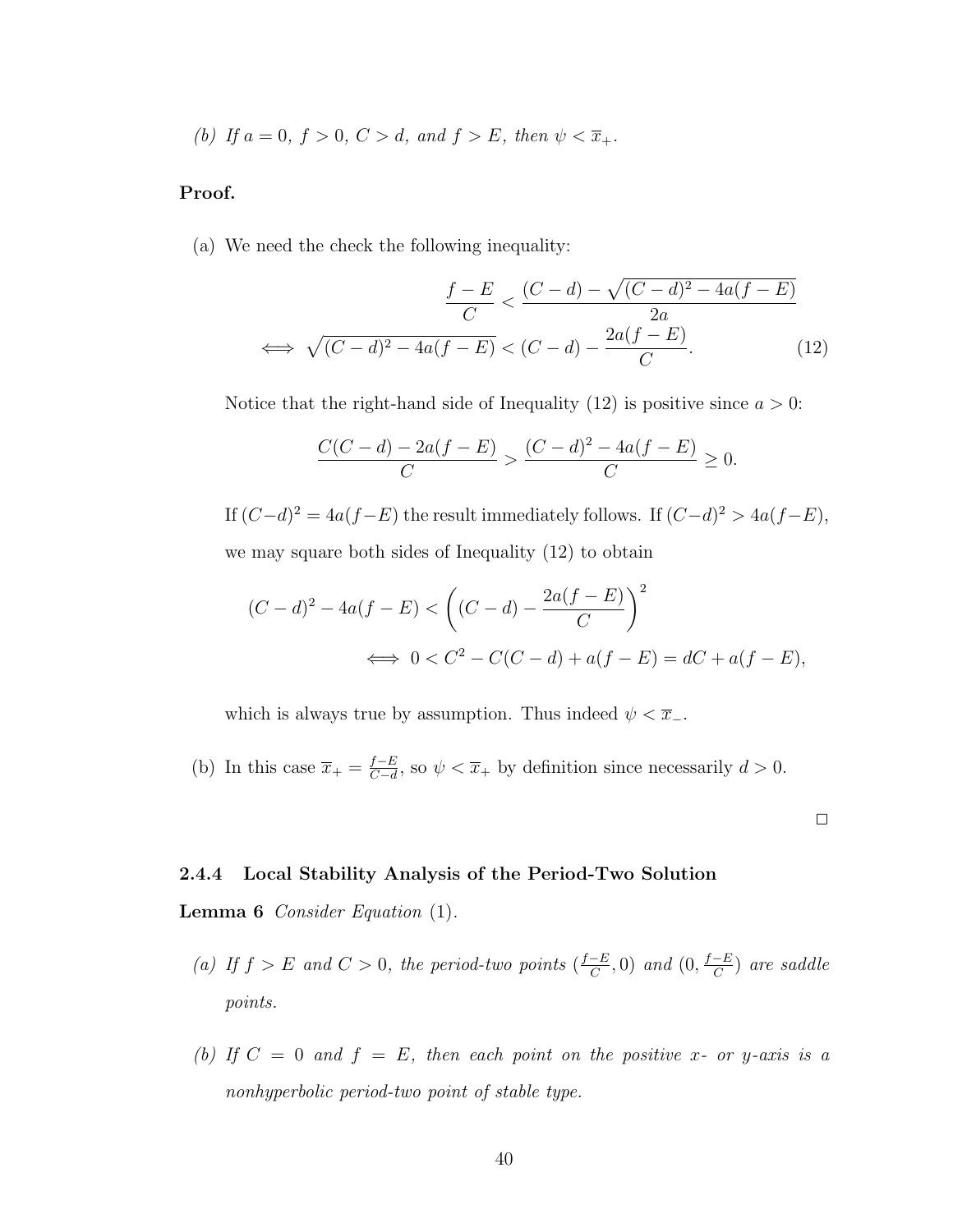**Proof.** Using the substitution  $x_{n-1} = u_n$ ,  $x_n = v_n$ , Equation [\(1\)](#page-23-0) becomes

$$
u_{n+1} = v_n
$$
  

$$
v_{n+1} = \frac{Cu_n^2 + Eu_n}{av_n^2 + dv_n + f}.
$$

The corresponding map  $T$  is thus given by

$$
T\left(\begin{array}{c}u\\v\end{array}\right)=\left(\begin{array}{c}v\\g(v,u)\end{array}\right).
$$

The second iteration  $T^2$  of the map is given by

$$
T^{2}\left(\begin{array}{c}u\\v\end{array}\right)=T\left(\begin{array}{c}v\\g(v,u)\end{array}\right)=\left(\begin{array}{c}g(v,u)\\g(g(v,u),v)\end{array}\right)\stackrel{\text{set}}{=}\left(\begin{array}{c}F(u,v)\\G(u,v)\end{array}\right),
$$

where

$$
F(u, v) = g(v, u) = \frac{Cu^2 + Eu}{av^2 + dv + f}, \quad G(u, v) = \frac{Cv^2 + Ev}{aF^2(u, v) + dF(u, v) + f}.
$$

Notice that the map  $T^2$  is strongly competitive. The Jacobian of  $T^2$  is given by

$$
\begin{pmatrix}\n\frac{\partial F}{\partial u} & \frac{\partial F}{\partial v} \\
\frac{\partial G}{\partial u} & \frac{\partial G}{\partial v}\n\end{pmatrix},
$$

where

$$
\begin{aligned}\n\frac{\partial F}{\partial u} &= \frac{2Cu + E}{av^2 + dv + f}, \\
\frac{\partial F}{\partial v} &= \frac{-(Cu^2 + Eu)(2av + d)}{(av^2 + dv + f)^2}, \\
\frac{\partial G}{\partial u} &= \frac{-(Cv^2 + Ev)(2aF(u, v) + d) \cdot \frac{\partial F}{\partial u}}{(aF^2(u, v) + dF(u, v) + f)^2}, \\
\frac{\partial G}{\partial v} &= \frac{(2Cu + E)(aF^2(u, v) + dF(u, v) + f) - (2aF(u, v) + d) \cdot \frac{\partial F}{\partial v} \cdot (Cv^2 + Ev)}{(aF^2(u, v) + dF(u, v) + f)^2}.\n\end{aligned}
$$

Notice that if Equation [\(1\)](#page-23-0) has the period-two solution  $\{0, \psi, 0, \psi, ...\}$  for  $\psi > 0$ , then  $(0, \psi)$  and  $(\psi, 0)$  are both fixed points of  $T^2$ . The Jacobian of  $T^2$  at the point  $(0, \psi)$  has the following form:

Jac<sub>T</sub><sup>2</sup> 
$$
\begin{pmatrix} 0 \\ \psi \end{pmatrix} = \begin{pmatrix} \frac{E}{a\psi^2 + d\psi + f} & 0 \\ -\frac{Ed\psi}{f(a\psi^2 + d\psi + f)} & \frac{2C\psi + E}{f} \end{pmatrix}
$$
,

which has eigenvalues  $\lambda_1 = \frac{E}{a v^2 + a}$  $\frac{E}{a\psi^2+d\psi+f}$  and  $\lambda_2=\frac{2C\psi+E}{f}$  $\frac{\psi+E}{f}$  .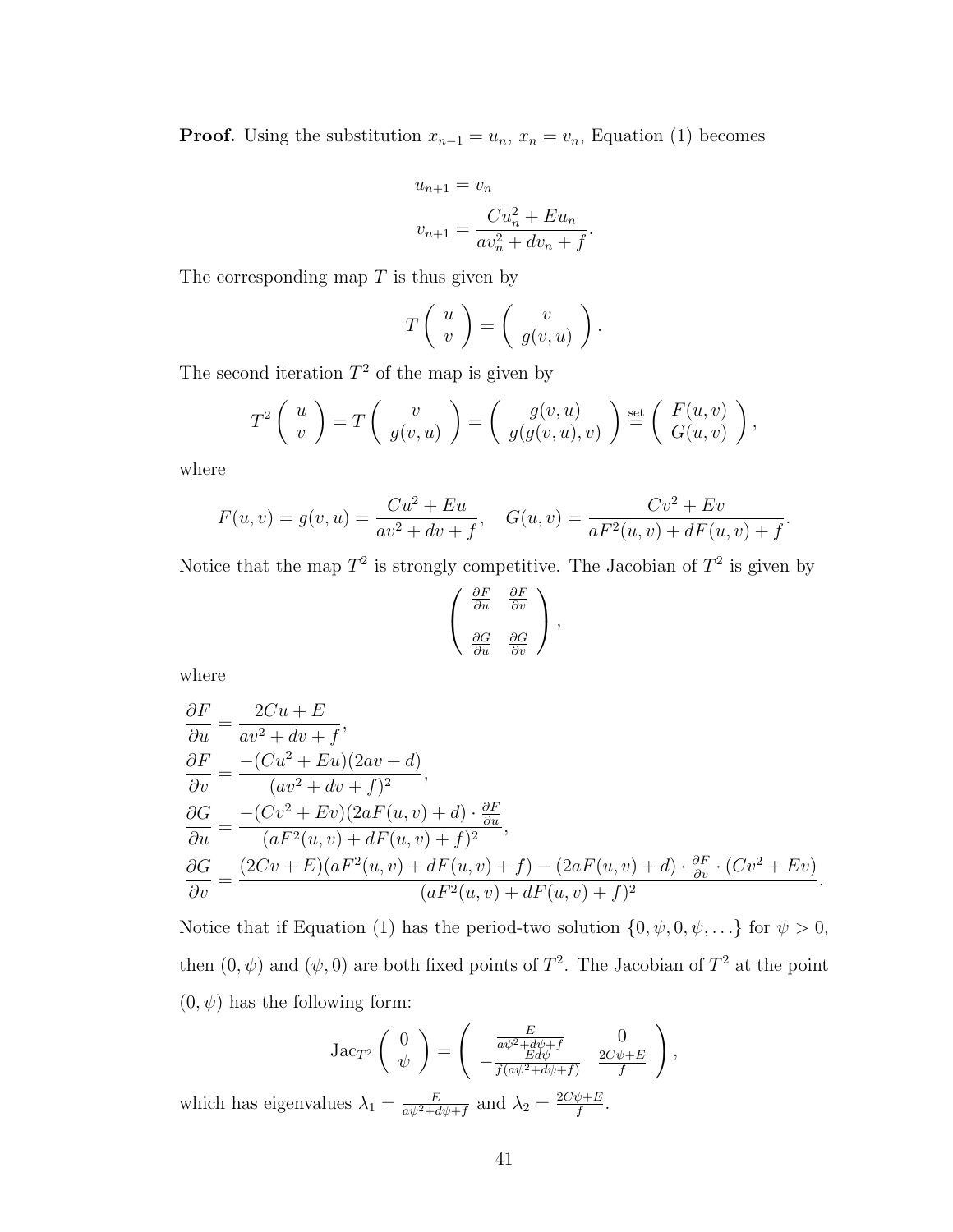(a) If  $f > E$  and  $C > 0$ , then  $\psi = \frac{f-E}{C}$  $\frac{-E}{C}$ . Therefore

$$
|\lambda_1| < 1 \iff E < a\psi^2 + d\psi + f, \text{ and}
$$
\n
$$
|\lambda_2| > 1 \iff 2C\psi + E > f \iff 2f - 2E + E > f \iff f > E.
$$

Moreover, one can check that no eigenvector corresponding to  $\lambda_1$  is aligned with a coordinate axis if  $E > 0$  and  $d > 0$ . A similar calculation will hold for  $(\frac{f-E}{C}, 0)$ . Thus the minimal period-two points are indeed saddle points.

(b) The eigenvalues of the Jacobian of  $T^2$  evaluated at the point  $(0, \psi)$  are given above for an arbitrary  $\psi > 0$ . But since  $\lambda_2 = \frac{2C\psi + E}{f}$  $\frac{\psi+E}{f}$ , by our hypothesis  $\lambda_2 = 1$  and  $\lambda_1 = \frac{E}{a\psi^2 + d\psi + f} < 1$ . Thus each minimal period-two solution is nonhyperbolic of stable type.

 $\Box$ 

#### 2.4.5 Global Dynamics of Equation [\(1\)](#page-23-0)

The following result will establish the axes as the unstable manifolds for the isolated period-two points on the axes and will establish the axes as a repelling set when the period-two solution does not exist.

Lemma 7 Consider Equation [\(1\)](#page-23-0).

(a) Suppose  $fC > 0$ .

<span id="page-55-0"></span>If  $f > E$ , then every solution with initial conditions  $x_{-1}x_0 = 0$  and  $x_{-1}$  +  $x_0 > 0$  will break into two subsequences of odd- and even-indexed terms. One subsequence will be identically zero, and the other will converge to 0 if  $x_i$  <  $f - E$  $\mathcal{C}_{0}^{(n)}$  $=\psi$  and will be monotonically increasing (and hence unbounded) if  $x_i > \psi$  for  $i = -1$  or  $i = 0$ .

If  $f \leq E$ , as above, one subsequence will be identically zero and the other will be unbounded.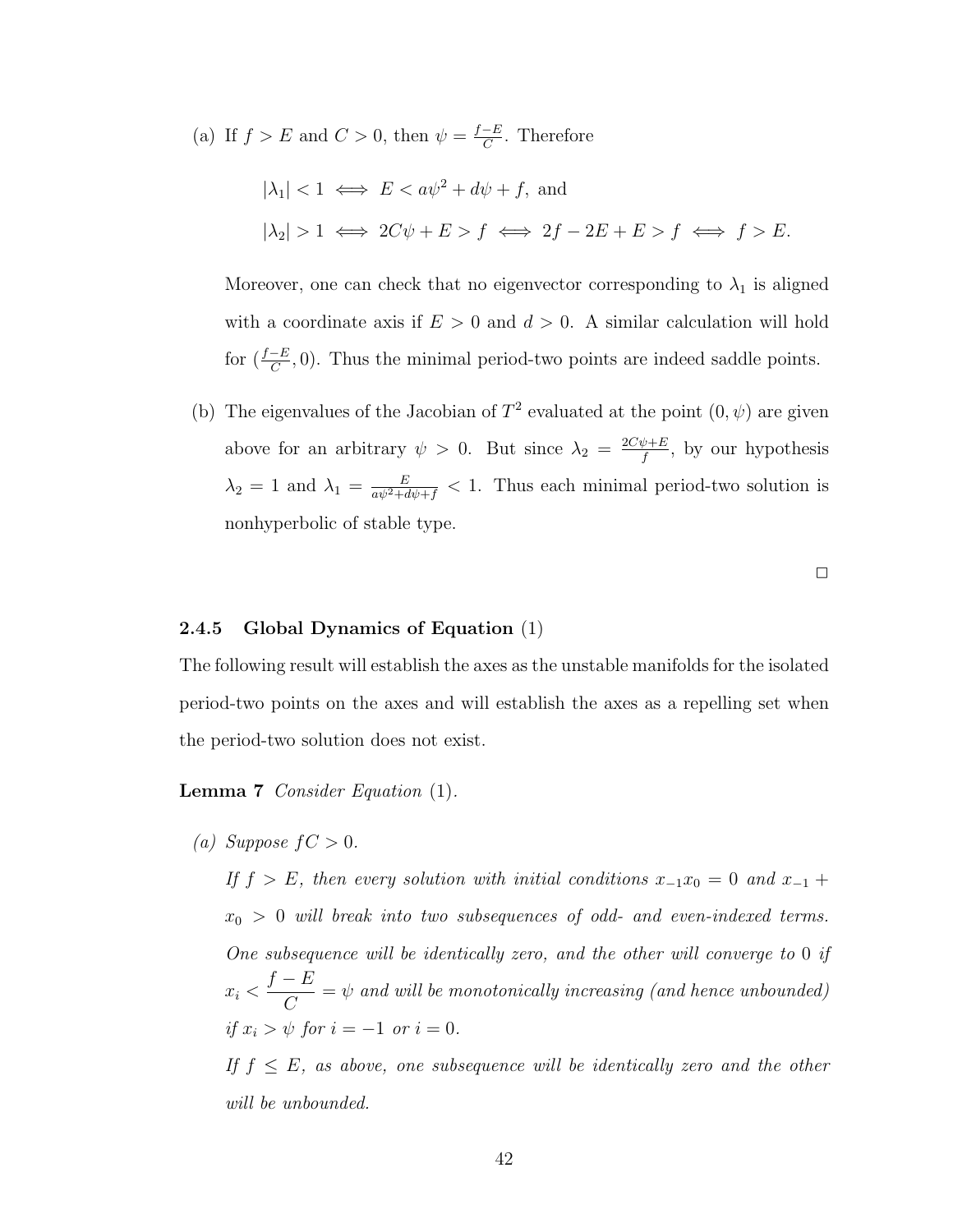(b) Suppose  $f > 0$  and  $C = 0$ .

Then every solution with initial conditions  $x_{-1}x_0 = 0$  and  $x_{-1} + x_0 > 0$  will break into two subsequences of odd- and even-indexed terms. One subsequence will be identically zero, and the other will converge to 0 if  $E < f$  and will be monotonically increasing (and hence unbounded) if  $E > f$ . Every point on the axes will be a period-two point if  $E = f$ .

# Proof.

(a) Suppose  $fC > 0$ . Without loss of generality suppose  $x_{-1} = 0$  and  $x_0 > 0$ . Then

$$
x_1 = 0
$$
, and  $x_2 = \frac{Cx_0^2 + Ex_0}{f}$ 
$$
\begin{cases} < x_0 & \text{if } x_0 < \frac{f - E}{C} \\ = x_0 & \text{if } x_0 = \frac{f - E}{C} \\ > x_0 & \text{if } x_0 > \frac{f - E}{C} .\end{cases}
$$

Since  $x_3 = 0$ , we may show a similar inequality as above for  $x_4$  and  $x_2$ . By induction we may establish the claim.

(b) Now suppose  $f > 0$  and  $C = 0$ . Again without loss of generality we may assume  $x_{-1} = 0$  and  $x_0 > 0$ . Now

$$
x_1 = 0
$$
 and  $x_2 = \frac{Ex_0}{f}$   $\begin{cases} < x_0 & \text{if } E < f \\ = x_0 & \text{if } E = f \\ > x_0 & \text{if } E > f, \end{cases}$ 

and we again use induction to establish the claim.

 $\Box$ 

If  $T$  is the map corresponding to Equation [\(1\)](#page-23-0), then the strongly competitive map  $T^2$  inherits as equilibria all corresponding fixed points and period-two points of Equation [\(1\)](#page-23-0). With this in mind, the map  $T^2$  may have as many as five isolated fixed points, listed below:

$$
E_0 = (0,0), E_1 = (\overline{x}_-,\overline{x}_-), E_2 = (\overline{x}_+,\overline{x}_+), P_1 = \left(\frac{f-E}{C},0\right), P_2 = \left(0,\frac{f-E}{C}\right).
$$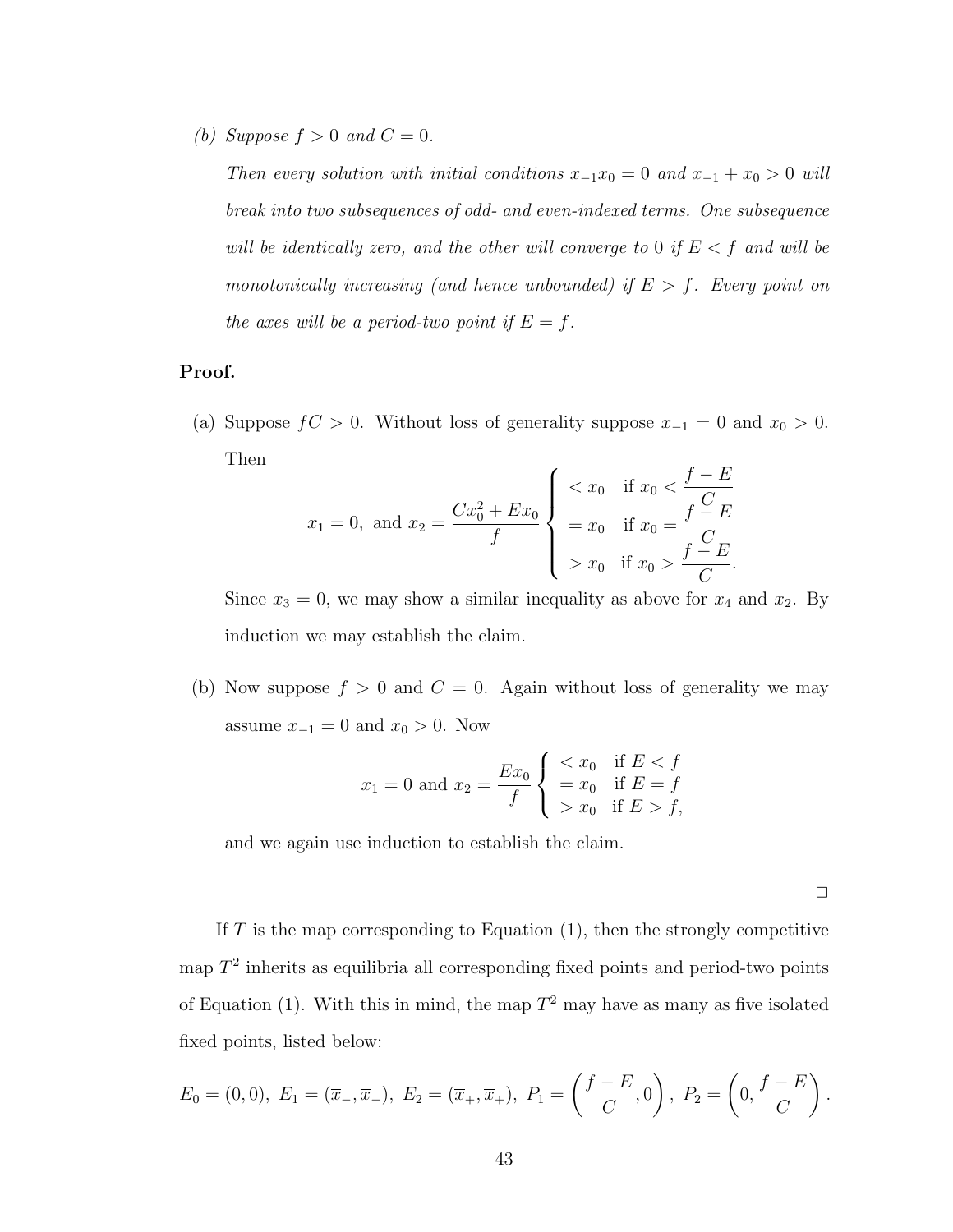One can verify that no eigenvector associated with either characteristic value of  $(\overline{x}_+,\overline{x}_+)$  (or  $(\overline{x}_\pm,\overline{x}_\pm)$ ) is aligned with a coordinate axis. Using Lemmas [1-](#page-47-2)[7](#page-55-0) and Theorem [8,](#page-38-0) we may now deduce the global dynamics of Equation [\(1\)](#page-23-0). Again, assume  $C + E > 0$ ,  $a + C > 0$ , and  $a + d > 0$ .

<span id="page-57-0"></span>Theorem 9 Consider Equation [\(1\)](#page-23-0).

(a) Suppose one of the following conditions holds: 1.  $f > 0$ ,  $a > 0$ ,  $C > d$ ,  $f = E$ 2.  $f > 0$ ,  $a > 0$ ,  $f < E$ 3.  $f > 0$ ,  $a = 0$ ,  $C < d$ ,  $f < E$ 4.  $f = 0, a > 0, C > d, E = 0$ 5.  $f = 0, a > 0, E > 0$ 6.  $f = 0, a = 0, C < d, E > 0.$ 

In Cases 1-3, Equation [\(1\)](#page-23-0) possesses the equilibrium point 0, which is nonhyperbolic of resonant type in Case 1 and a repeller in Cases 2 and 3. In Cases 4-6, 0 is an isolated point. In all cases, Equation [\(1\)](#page-23-0) also possesses the saddle-point equilibrium  $\overline{x}_+$ . The global dynamics of Equation [\(1\)](#page-23-0) is described by Theorem [8](#page-38-0) part  $(a)$ .

In the following cases, assume  $E > 0$  and  $d > 0$ .

- (b) Suppose  $f > 0$ ,  $a > 0$ ,  $C > d$ ,  $f > E$ , and  $(C d)^2 > 4a(f E)$ .
	- Then Equation [\(1\)](#page-23-0) has three equilibrium points: 0, which is locally asymptotically stable,  $\overline{x}_-$ , which is a repeller, and  $\overline{x}_+$ , which is a saddle point. Equation [\(1\)](#page-23-0) also has the minimal period-two solution  $\{0, \frac{f-E}{C}\}$  $\frac{-E}{C}, 0, \frac{f-E}{C}$  $\frac{-E}{C}, \ldots \},$ which is a saddle point. The global dynamics of Equation [\(1\)](#page-23-0) is described by Theorem [8](#page-38-0) part (b).
- (c) Suppose either  $f > 0$ ,  $a > 0$ ,  $C > 0$ , and one of the following conditions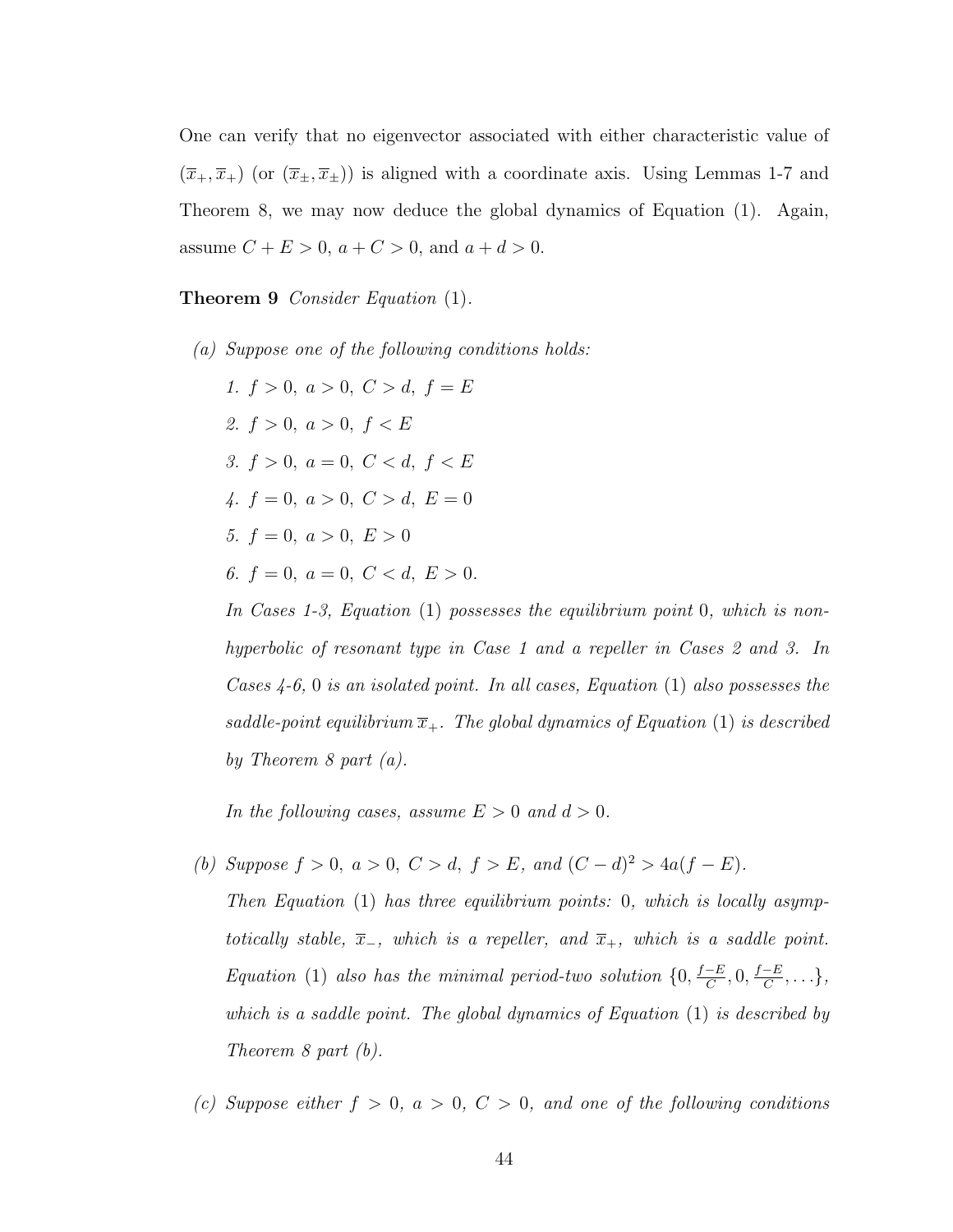holds:

- 1.  $C \leq d, f > E$ 2.  $C > d$ ,  $f > E$ ,  $(C - d)^2 < 4a(f - E)$ , or suppose  $f > 0$ ,  $a = 0$ ,  $C \le d$ , and  $f > E$ . Equation [\(1\)](#page-23-0) possesses the equilibrium point 0, which is locally asymptotically stable, and a saddlepoint minimal period-two solution. The global dynamics of Equation [\(1\)](#page-23-0) is described by Theorem [8](#page-38-0) part (c).
- (d) Suppose  $f > 0$ ,  $a > 0$ ,  $C > d$ ,  $f > E$ , and  $(C d)^2 = 4a(f E)$ .

Equation [\(1\)](#page-23-0) possesses the equilibrium point 0, which is locally asymptotically stable,  $\overline{x}_{\pm}$ , which is nonhyperbolic of unstable type, and a saddle-point minimal period-two solution. The global dynamics of Equation [\(1\)](#page-23-0) is described by Theorem [8](#page-38-0) part (d).

(e) Suppose  $f > 0$ ,  $a = 0$ ,  $C > d$ , and  $f > E$ . Equation  $(1)$  possesses the equilibrium point 0, which is locally asymptotically stable, and  $\overline{x}_+$ , which is a repeller. There also exists a saddle-point periodtwo solution. The global dynamics of Equation [\(1\)](#page-23-0) is described by Theorem [8](#page-38-0) part (e).

The following results are not covered by the more general dynamic scenarios from Theorem [8](#page-38-0) and require separate consideration.

Theorem 10 *Consider Equation* [\(1\)](#page-23-0).

- (a) Suppose  $f > 0$ ,  $a = 0$ ,  $C \ge d$ , and  $f < E$ . Then Equation [\(1\)](#page-23-0) possesses only the zero equilibrium, and it is a repeller. All nonzero solutions are unbounded.
- (b) Suppose  $a = 0$  and one of the following conditions holds: 1.  $f > 0$ ,  $C = d$ ,  $f = E$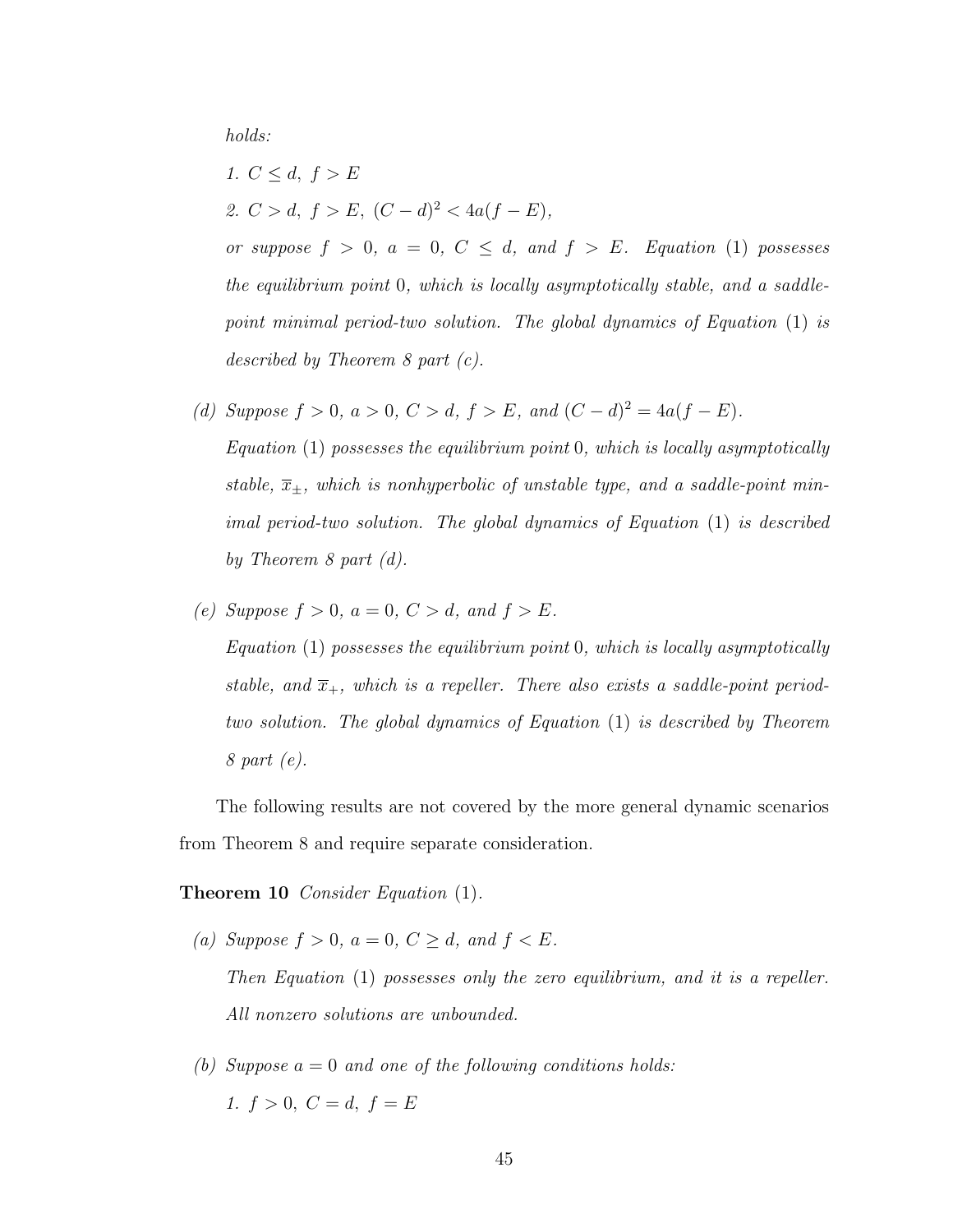2.  $f = 0$ ,  $C = d$ ,  $f = E$ .

In either case Equation [\(1\)](#page-23-0) possesses every positive number as an equilibrium. (In the first case,  $0$  is also an equilibrium.) All non-equilibrium solutions are unbounded and will oscillate between approaching 0 and  $\infty$ .

- (c) Suppose  $f = a = 0, C \ge d$ , and  $E > 0$ . Then Equation [\(1\)](#page-23-0) has no equilibrium points, and all solutions are unbounded.
- (d) Suppose  $f = a = E = 0$  and  $C \neq d$ . Equation [\(1\)](#page-23-0) is solvable in closed form. All solutions are unbounded and oscillate between approaching 0 and  $\infty$ .

### Proof.

- (a) By Theorem [1](#page-25-1) any bounded solution must converge to an equilibrium, a period-two solution, or a singular point on the boundary. Since the only member of the aforementioned set is a repelling fixed point, all solutions in this case must be unbounded.
- (b) The strongly competitive map  $T^2$  possesses an infinity of equilibria along the bisector in the first quadrant, where each equilibrium with positive coordinates is nonhyperbolic of unstable type. Through each fixed point  $E$  there exists a strictly decreasing curve  $\mathcal{W}^u(E)$  that serves as its unstable manifold, and the union of these manifolds foliate the first quadrant. (In the first case the union of the axes serve as the unstable manifold for the origin.) See [\[18,](#page-65-1) [24\]](#page-65-0) for the necessary results.
- (c) By Theorem [1](#page-25-1) any bounded solution must converge to an equilibrium, a period-two solution, or a singular point on the boundary. Since in this case no equilibria or period-two solutions exist, either the sequence is unbounded or it converges to a point on the boundary.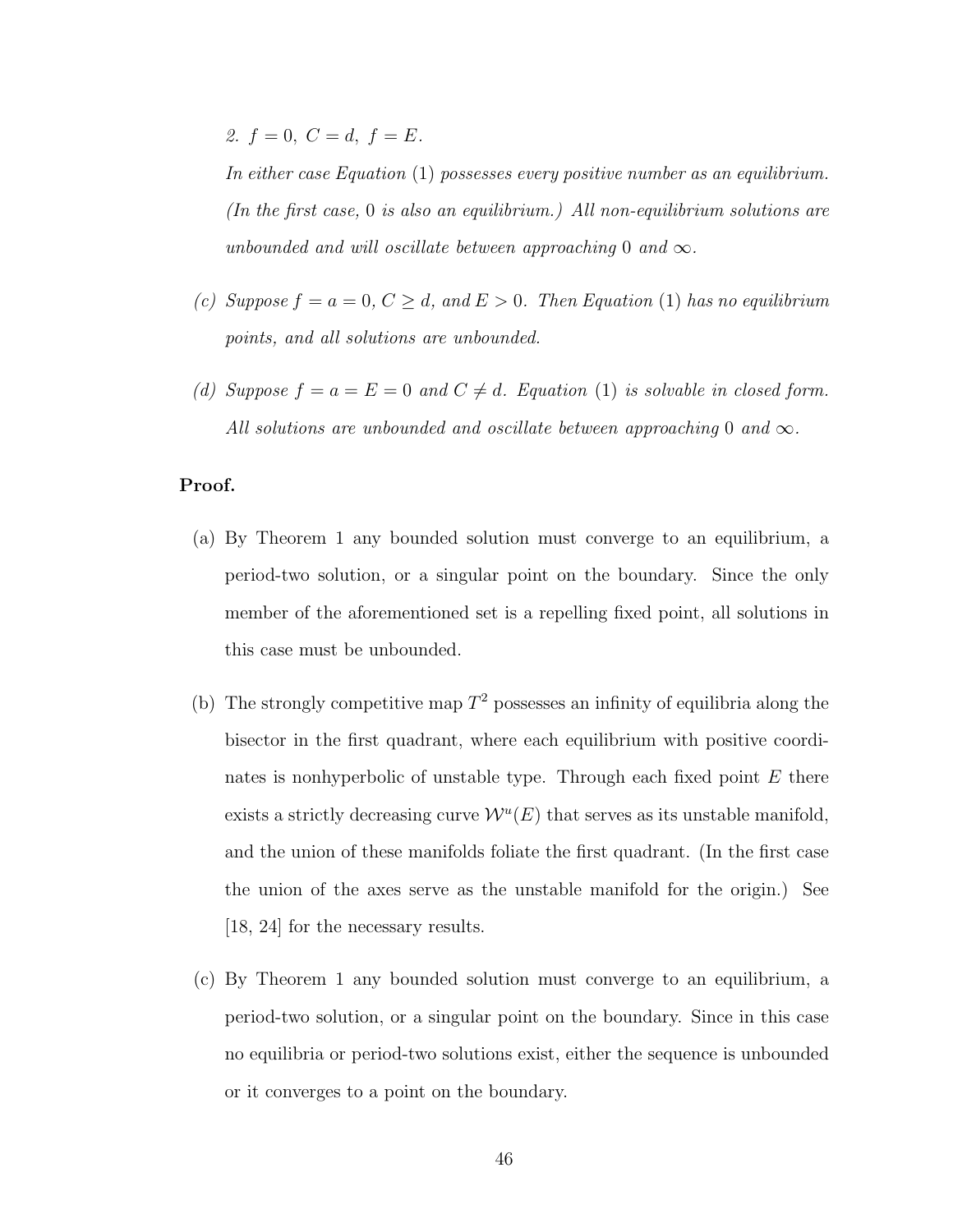First suppose  $\lim_{n\to\infty}x_n=0$ . Then subsequences of even- and odd-indexed terms are monotonically decreasing, so there must exist some  $k \in \mathbb{N}$  such that for all  $n > k$ , both  $x_{n+1} < x_{n-1}$  and  $x_{n+2} < x_n$ . Since  $C \geq d$ , we may use the first inequality to show that

$$
\frac{x_{n-1}(dx_{n-1} + E)}{dx_n} \le \frac{Cx_{n-1}^2 + Ex_{n-1}}{dx_n} < x_{n-1} \implies dx_{n-1} + E < dx_n.
$$

In a similar way, our second assumed inequality implies that  $dx_n+E < dx_{n+1}$ . But then

$$
x_{n+1} < x_{n-1} < x_n - \frac{E}{d} < x_{n+1} - \frac{2E}{d},
$$

and this is a contradiction. Thus no sequence may converge to the isolated point at the origin.

Now suppose there exists a sequence  $\{x_n\}$  such that, without loss of generality, the subsequence  $\{x_{2n}\}$  converges to some positive limit. If  $\lim_{n\to\infty}x_{2n}$  =  $L > 0$ , then

$$
\lim_{n \to \infty} x_{2n+1} = \lim_{n \to \infty} \left( \frac{Cx_{2n}^2 + Ex_{2n}}{dx_{2n+2}} \right) = \frac{CL^2 + EL}{d \lim_{n \to \infty} x_{2n+2}} = \frac{CL + E}{d} > 0.
$$

However, this contradicts the fact that Equation [\(1\)](#page-23-0) has no minimal periodtwo solution. Consequently, every solution has an unbounded subsequence.

(d) Notice that Equation [\(1\)](#page-23-0) reduces to

<span id="page-60-1"></span>
$$
x_{n+1} = \frac{Cx_{n-1}^2}{dx_n}.
$$
\n(13)

After taking the logarithm of both sides and seting  $u_n = \ln(x_n)$  and  $K =$  $\ln\left(\frac{C}{d}\right)$  $\frac{C}{d}$  we obtain the linear, second-order, nonhomogeneous equation

$$
u_{n+1} + u_n - 2u_{n-1} = K \iff (u_{n+1} - u_n) + 2(u_n - u_{n-1}) = K
$$

which, after the substitution  $v_n = u_n - u_{n-1}$ , reduces to

<span id="page-60-0"></span>
$$
v_{n+1} + 2v_n = K.\t\t(14)
$$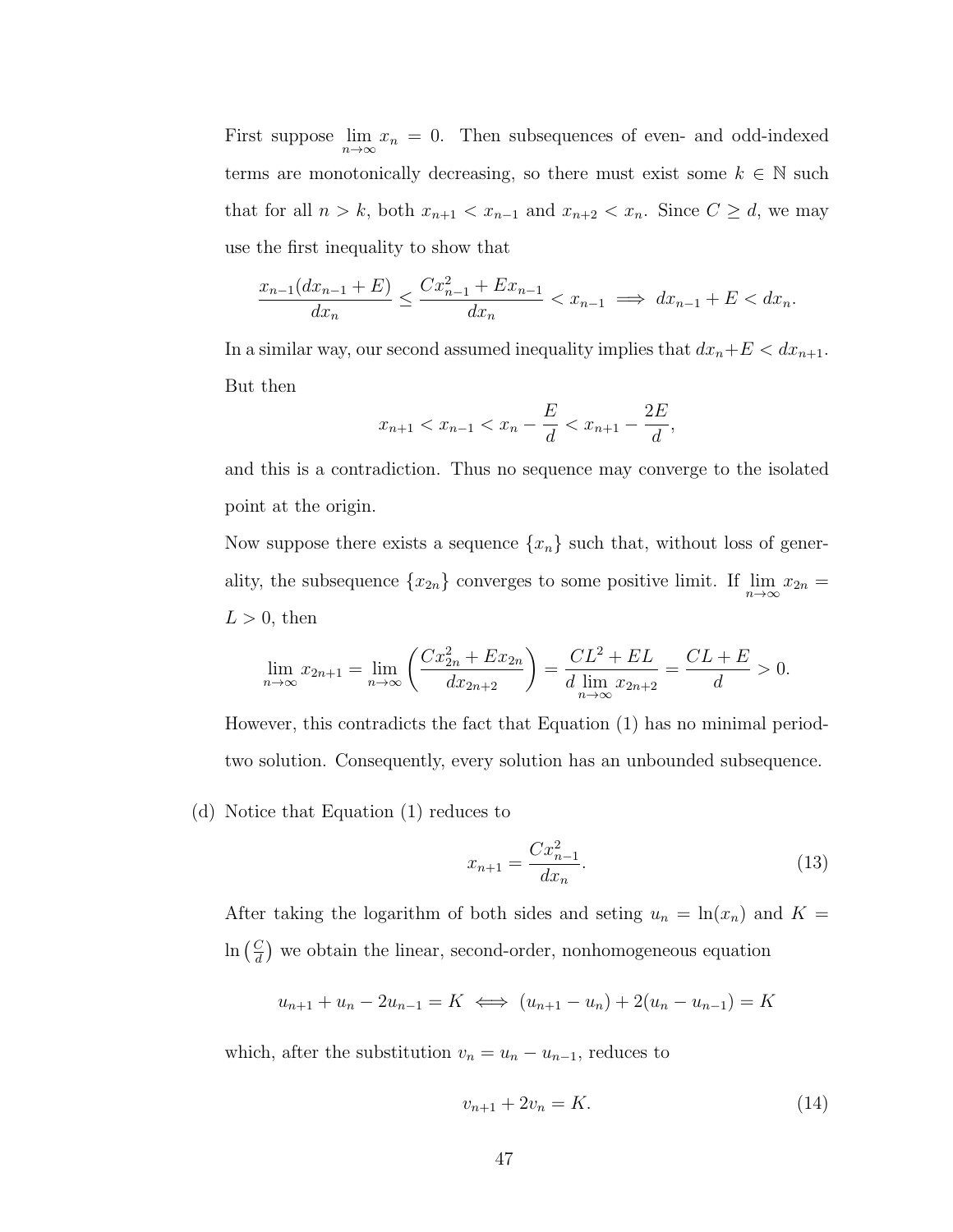Equation [\(14\)](#page-60-0) is of first order and has the general solution

$$
v_n = (-2)^n \left( v_0 - \frac{K}{3} \right) + \frac{K}{3},
$$

and hence

$$
u_n - u_{n-1} = (-2)^n \left( (u_0 - u_{-1}) - \frac{K}{3} \right) + \frac{K}{3}.
$$

This first-order nonautonomous equation now has solution

$$
u_n = u_{-1} + \sum_{i=0}^n \left( (-2)^i \left( u_0 - u_{-1} - \frac{K}{3} \right) + \frac{K}{3} \right)
$$
  
=  $u_{-1} + \frac{1 - (-2)^{n+1}}{3} \left( u_0 - u_{-1} - \frac{K}{3} \right) + \frac{(n+1)K}{3}.$ 

Finally, Equation [\(13\)](#page-60-1) has solution

$$
x_n = x_{-1} \left(\frac{C}{d}\right)^{\frac{n+1}{3}} \left(\frac{x_0}{x_{-1}} \left(\frac{d}{C}\right)^{\frac{1}{3}}\right)^{(1-(-2)^{n+1})/3}
$$

Thus we see that, as  $n \to \infty$ , every solution  $\{x_n\}$  will oscillate between approaching 0 and  $\infty$ . We should remark that the above solution is valid for Equation [\(13\)](#page-60-1) for all  $C, d > 0$ , even when  $C = d$ , the condition treated in part (b). If  $C = d$  the solution reduces to

$$
x_n = x_{-1} \left(\frac{x_0}{x_{-1}}\right)^{(1 - (-2)^{n+1})/3}
$$

| ٠   |  |  |
|-----|--|--|
|     |  |  |
| ___ |  |  |

.

.

## <span id="page-61-0"></span>**Theorem 11** Assume  $C = 0$ .

(a) Suppose  $f > 0$ ,  $a > 0$ ,  $d > C = 0$ , and  $f = E$ .

Then Equation [\(1\)](#page-23-0) possesses the zero equilibrium, which is nonhyperbolic of resonant type, and an infinity of minimal period-two solutions of the form  ${0, s, 0, s, \ldots}$  for  $s > 0$ , which are nonhyperbolic of stable type. All solutions converge to a (not necessarily prime) period-two solution on the axes.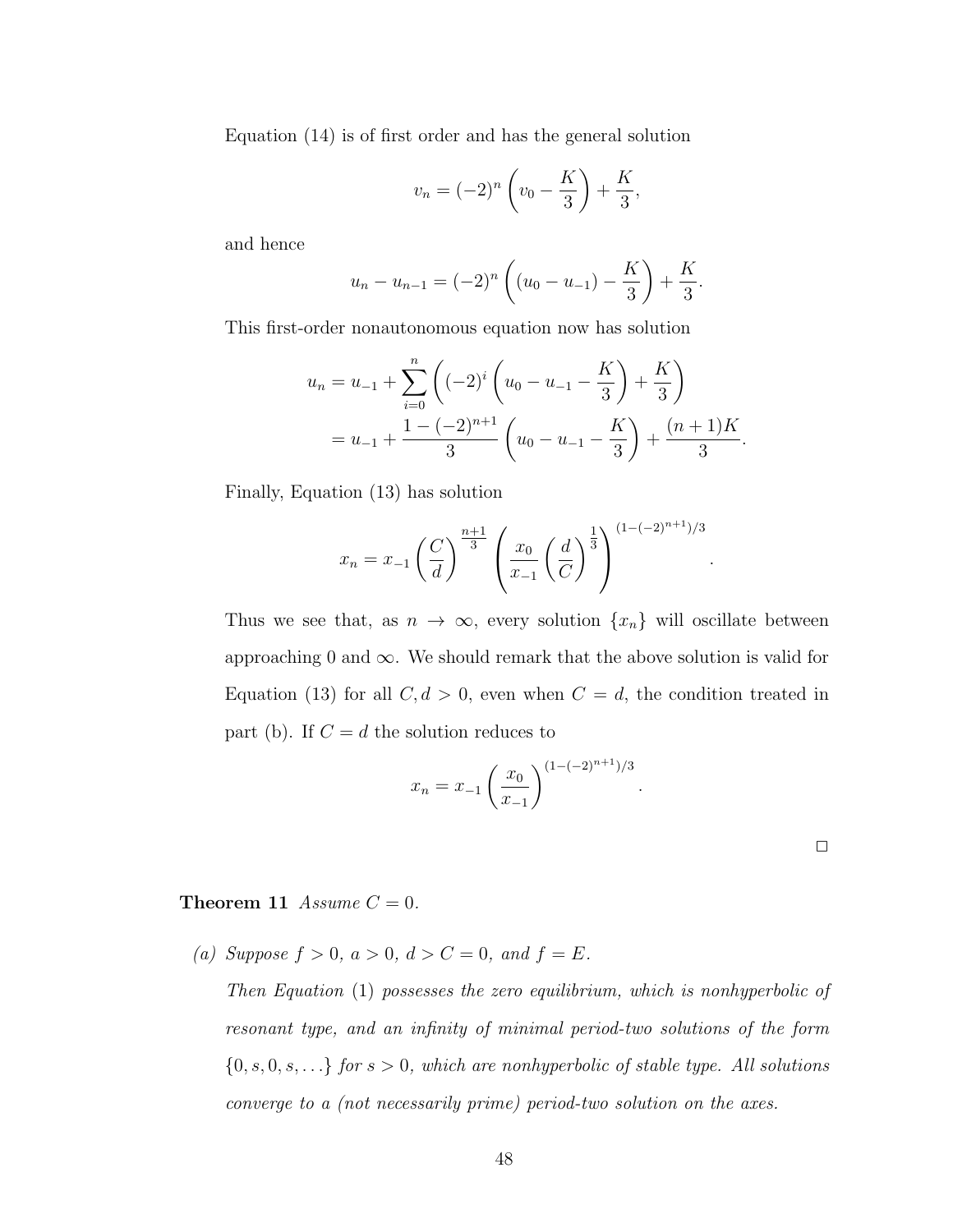(b) Suppose  $f > 0$ ,  $a > 0$ ,  $d \ge C = 0$ , and  $f > E$ .

Then Equation [\(1\)](#page-23-0) possesses only the zero equilibrium and it is globally asymptotically stable.

## Proof.

- (a) In view of Lemma [6](#page-53-1) the strongly competitive map  $T^2$  possesses the nonhyperbolic zero equilibrium as well as infinitely many equilibria along the continuum of the  $x$ - and  $y$ -axes (where each equilibrium is nonhyperbolic of stable type). Through each fixed point  $E$  there exists a strictly increasing curve  $W^{s}(E)$  that serves as its stable manifold and is the basin of attraction of E. The result follows from an application of Theorems [1-](#page-25-1)[4](#page-29-0) or Theorems 3.2 and 3.6 in [\[4\]](#page-63-1).
- (b) Suppose  $C = 0$ . In view of  $E < f$ , Equation [\(1\)](#page-23-0) implies:

<span id="page-62-0"></span>
$$
x_{n+1} = \frac{Cx_{n-1}^2 + Ex_{n-1}}{ax_n^2 + dx_n + f} < \frac{E}{f} x_{n-1} < x_{n-1}.\tag{15}
$$

By Inequality [\(15\)](#page-62-0) it is clear that the susbsequences of even- and odd-indexed terms of Equation [\(1\)](#page-23-0) are monotonically decreasing, which is consistent with Theorem [1.](#page-25-1) Since Equation [\(1\)](#page-23-0) is bounded below, all solutions must converge to  $\overline{x}_0$ .

 $\Box$ 

We leave the following conjectures for a few parametric situations not covered by the theorems above. First, we leave conjectures for the values of parameters for which zero is the sole equilibrium of Equation [\(1\)](#page-23-0) and is nonhyperbolic of resonant type or for which no equilibria exist. We conjecture in these cases that all solutions remain unbounded, but it remains to be seen if there exist any bounded solutions converging to either the sole fixed point or to a point on the boundary.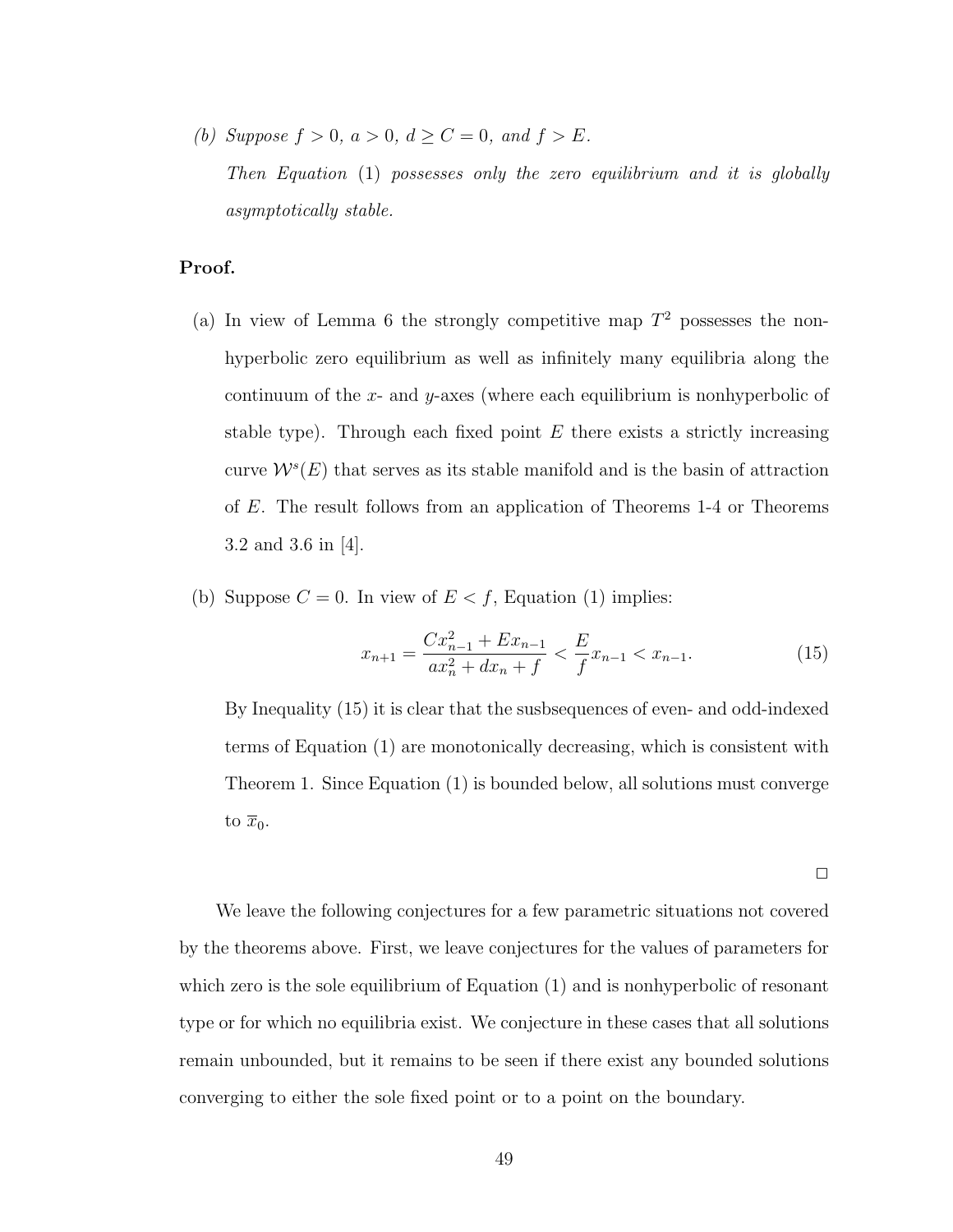**Conjecture 1** Suppose  $f > 0$ ,  $a > 0$ ,  $0 < C \le d$ , and  $f = E$ , or suppose  $f > 0$ ,  $a = 0, C \neq d, and f = E.$ 

Equation [\(1\)](#page-23-0) possesses only the zero equilibrium, which is nonhyperbolic of resonant type. All solutions are unbounded.

**Conjecture 2** Suppose  $f = E = 0$ ,  $a > 0$ , and  $C \le d$ .

Equation [\(1\)](#page-23-0) has no equilibrium points, and all solutions are unbounded.

Further, we have added the stipulation  $Ed > 0$  in parts (b) through (e) of Theorem [9](#page-57-0) to ensure the applicability of Theorem [3,](#page-29-1) which requires that the eigenspace associated with the eigenvalue  $\lambda_1$  does not align with a coordinate axis. We believe the established results for  $Ed > 0$  in which the period-two solution exists will still hold for  $Ed = 0$ , and thus we leave the following conjecture.

**Conjecture 3** (a) Suppose  $Ed = 0$ . Then the results of Theorem [9](#page-57-0) still hold in parts  $(b)-(e)$ .

(b) Suppose  $f > 0$ ,  $a > 0$ ,  $d = C = 0$ , and  $f = E$ . The global dynamics of Equation [\(1\)](#page-23-0) is described by the conclusions of Theorem [11](#page-61-0)  $(a)$ .

#### List of References

- [1] J. Bektešević, M. R. S. Kulenović, and E. Pilav, Global dynamics of quadratic second order difference equation in the first quadrant. Appl. Math. Comp., 227 (2014), 50-65.
- <span id="page-63-0"></span>[2] A. Bilgin, M. R. S. Kulenović, and E. Pilav, Basins of Attraction of Period-Two Solutions of Monotone Difference Equations, Adv. Difference Equ., Volume 2016 (2016), 25p.
- <span id="page-63-2"></span>[3] A. Brett and M. R. S. Kulenović, Two Species Competitive Model with the Allee Effect, Adv. Difference Equ., Volume 2014 (2014): 307, 28 p.
- <span id="page-63-1"></span>[4] Dž. Burgić, S. Kalabušic, and M. R. S. Kulenović, Non-hyperbolic Dynamics for Competitive Systems in the Plane and Global Period-doubling Bifurcations, Adv. Dyn. Syst. Appl. 3 (2008), 229-249.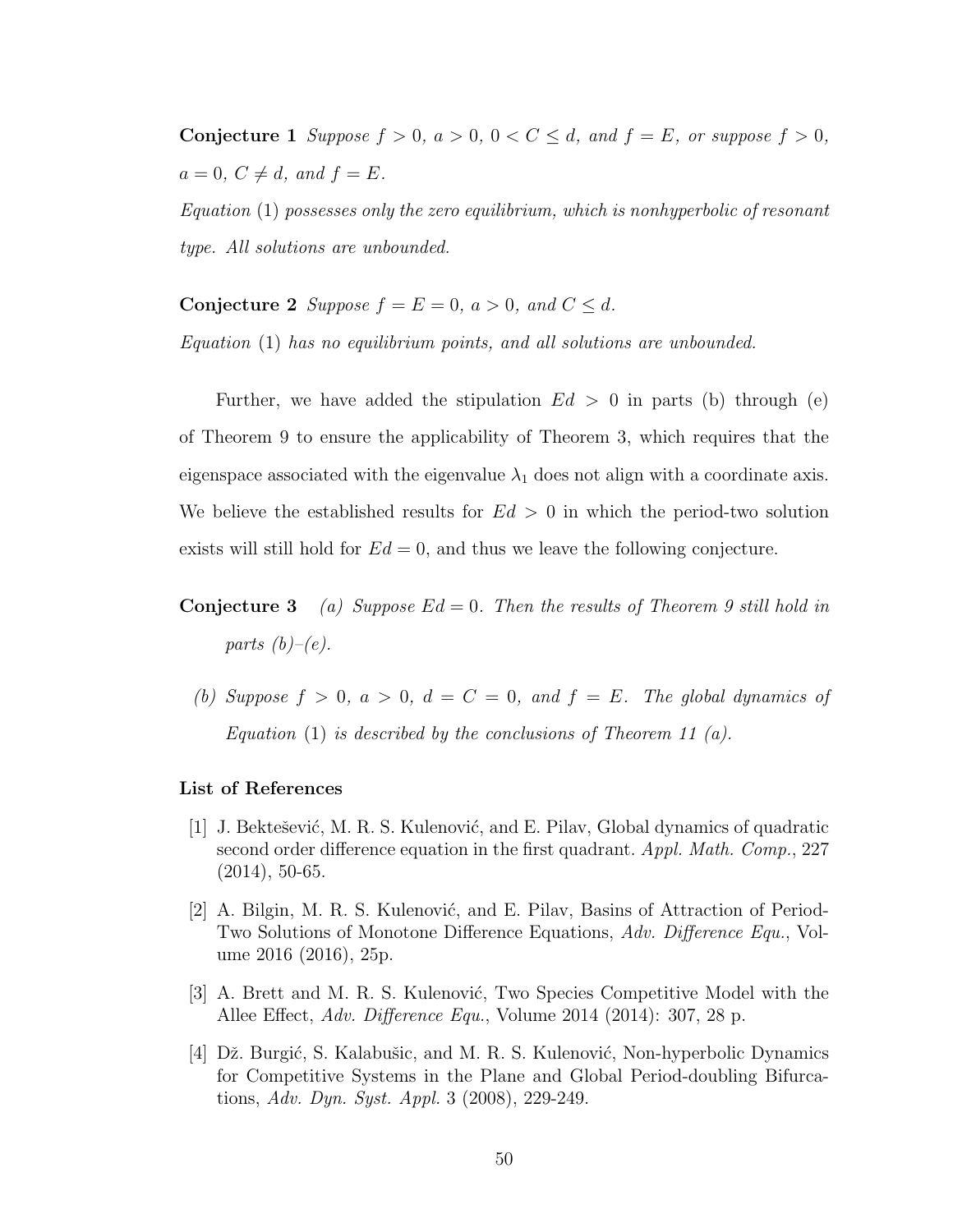- [5] E. Camouzis and G. Ladas, When does local asymptotic stability imply global attractivity in rational equations? J. Difference Equ. Appl., 12 (2006), 863– 885.
- <span id="page-64-1"></span>[6] D. Clark, M. R. S. Kulenović, and J.F. Selgrade, Global asymptotic behavior of a two dimensional difference equation modelling competition, Nonlinear Anal. TMA, 52 (2003), 1765-1776.
- [7] M. Dehghan, C. M. Kent, R. Mazrooei-Sebdani, N. L. Ortiz, and H. Sedaghat, Dynamics of rational difference equations containing quadratic terms. J. Difference Equ. Appl. 14 (2008), 191–208.
- [8] M. Dehghan, C. M. Kent, R. Mazrooei-Sebdani, N. L. Ortiz, and H. Sedaghat, Monotone and oscillatory solutions of a rational difference equation containing quadratic terms. J. Difference Equ. Appl. 14 (2008), 1045–1058.
- [9] P. deMottoni and A. Schiaffino, Competition systems with periodic coefficients: a geometric approach. J. Math. Biol. 11, 319-335 (1981).
- <span id="page-64-0"></span>[10] M. Garić-Demirović, M. R. S. Kulenović, and M. Nurkanović, Basins of attraction of equilibrium points of second order difference equations, Appl. Math. Lett., 25 (2012), 2110-2115.
- [11] M. Garić-Demirović, M. R. S. Kulenović, and M. Nurkanović, Global Dynamics of Certain Homogeneous Second-Order Quadratic Fractional Difference Equation. The Scientific World Journal, vol. 2013, Article ID 210846, 10 pages, 2013.
- <span id="page-64-2"></span>[12] C. Gibbons, M. R. S. Kulenović, and G. Ladas, On the Recursive Sequence  $x_{n+1} = (a + bx_{n-1})/(g + x_n)$ , Math. Sci. Res. Hot-Line 4(2) (2000), 1–11.
- [13] S. Kalabušić, M. R. S. Kulenović, and M. Mehuljić, Global dynamics and bifurcations of two quadratic fractional second order difference equations. J. Comput. Anal. Appl. 21 (2016), no. 1, 132143.
- [14] C. M. Kent and H. Sedaghat, Global attractivity in a quadratic-linear rational difference equation with delay. J. Difference Equ. Appl. (2009), 913-925.
- <span id="page-64-3"></span>[15] M. R. S. Kulenović and G. Ladas. Dynamics of Second Order Rational Difference Equations. Chapman & Hall/CRC, Boca Raton, FL, 2002.
- <span id="page-64-4"></span>[16] M. R. S. Kulenović and O. Merino. *Discrete Dynamical Systems and Difference* Equations with Mathematica. Chapman & Hall/CRC, Boca Raton, FL, 2002.
- [17] M. R. S. Kulenović and O. Merino, Competitive-exclusion versus competitivecoexistence for systems in the plane. Discrete Contin. Dyn. Syst. Ser. B 6  $(2006)$ , 1141–1156.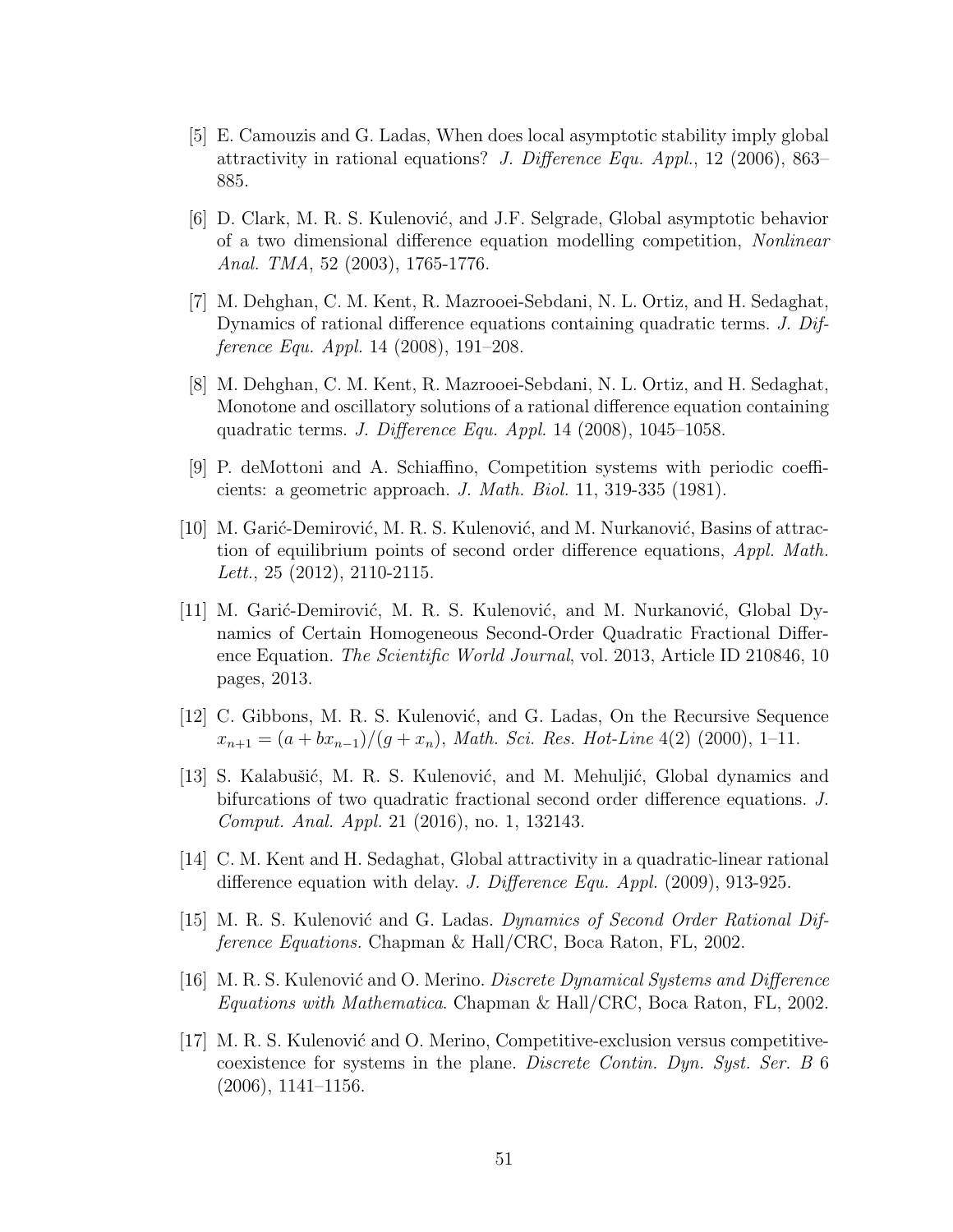- <span id="page-65-1"></span>[18] M. R. S. Kulenović and O. Merino, Global bifurcations for competitive systems in the plane. Discrete Contin. Dyn. Syst. Ser. B, 12 (2009), 133-149.
- <span id="page-65-2"></span>[19] M. R. S. Kulenović and O. Merino, Invariant manifolds for competitive discrete systems in the plane, Int. J. Bifur. Chaos, 20 (2010), 2471-2486.
- <span id="page-65-3"></span>[20] M. R. S. Kulenović and O. Merino, Invariant curves for planar competitive discrete systems, J. Difference Equ. Appl. 24 (2018), 19 p.
- [21] M. R. S. Kulenović, Z. Nurkanović, and S. Moranjkić, Global dynamics and bifurcation of a perturbed sigmoid Beverton-Holt difference equation. Math. Methods Appl. Sci. 39 (2016), no. 10, 26962715.
- [22] M. R. S. Kulenović, E. Pilav, and E. Silić, Local Dynamics and Global Attractivity of a Certain Second Order Quadratic Fractional Difference Equation. Adv. Difference Equ., Volume 2014 (2014): 68, 32p.
- [23] H. Sedaghat, Global behaviours of rational difference equations of orders two and three with quadratic terms. J. Difference Equ. Appl. 15 (2009), 215-224.
- <span id="page-65-0"></span>[24] H. L. Smith, Invariant curves for mappings, SIAM J. Math. Anal. 17 (1986), 1053-1067.
- [25] H. L. Smith, Planar competitive and cooperative difference equations. J. Difference Equ. Appl. 3 (1998), 335–357.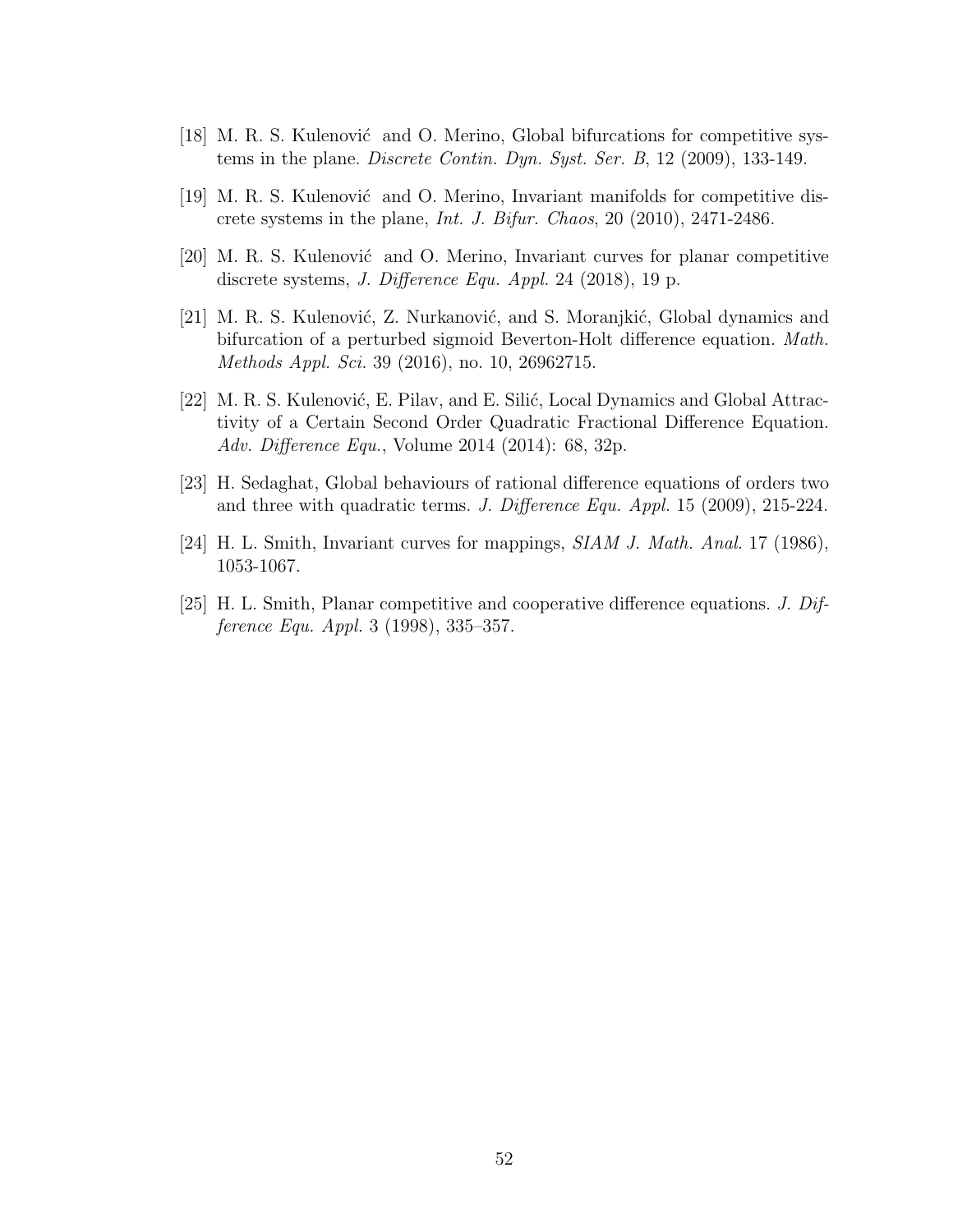# MANUSCRIPT 3

# Generalized Second-Order Beverton-Holt Equations of Linear and Quadratic Type

M.R.S. Kulenović and Elliott J. Bertrand

Publication Status:

To be submitted to Applied Mathematics and Computation

Keywords: Beverton-Holt, polynomial, attractivity, difference equation, global, local stability

AMS 2010 Mathematics Subject Classification: 39A20, 39A30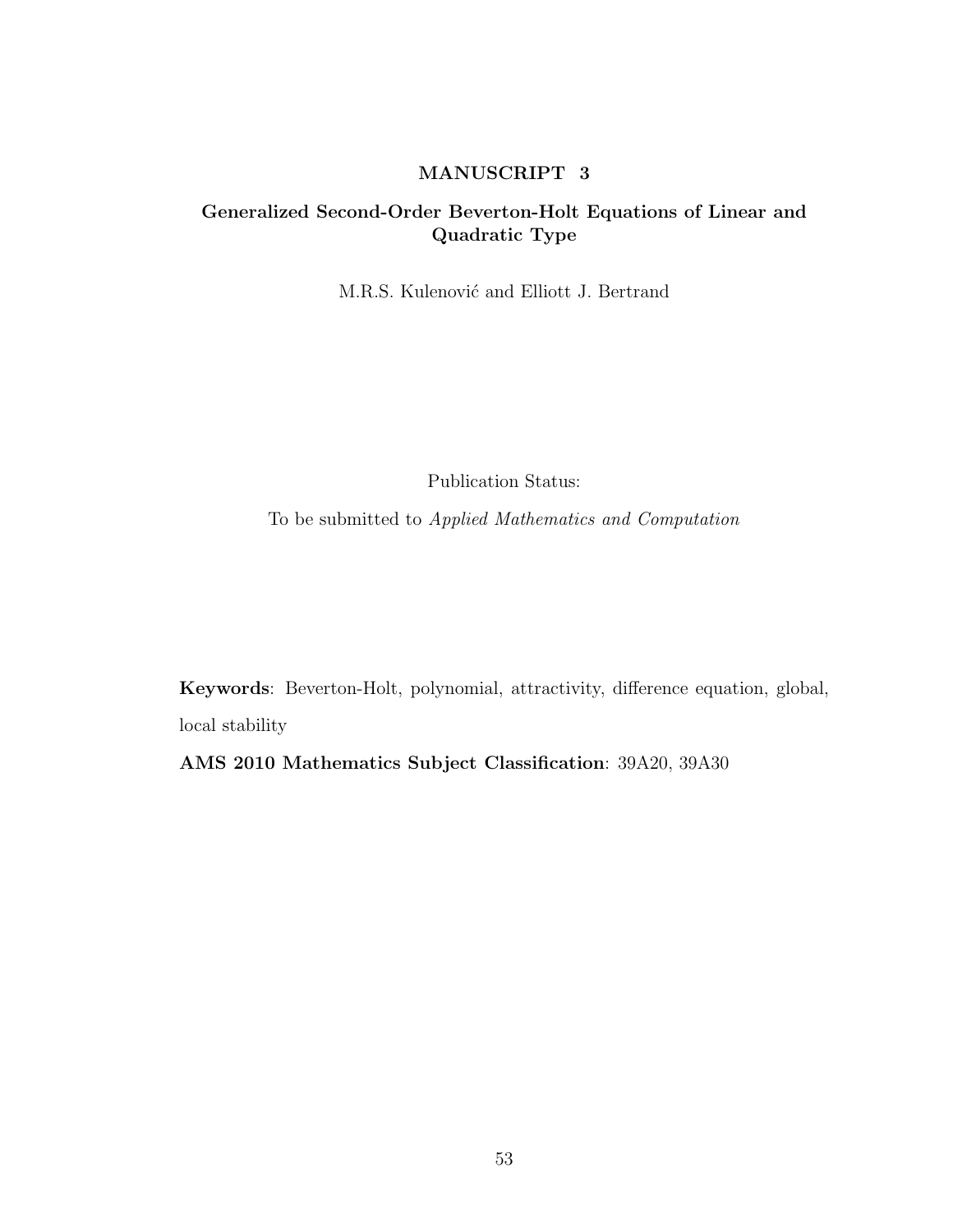# Abstract

We investigate second-order generalized Beverton-Holt difference equations of the form

$$
x_{n+1} = \frac{af(x_n, x_{n-1})}{1 + f(x_n, x_{n-1})}, \quad n = 0, 1, \dots,
$$

where  $f$  is a function nondecreasing in both arguments, the parameter  $a$  is a positive constant, and the initial conditions  $x_{-1}$  and  $x_0$  are arbitrary nonnegative numbers. We will discuss several interesting examples of such equations and present some general theory. In particular, we will investigate the local and global dynamics in the event  $f$  is a certain type of linear or quadratic polynomial, and we explore the existence problem of period-two solutions.

### 3.1 Introduction and Preliminaries

Consider the following second-order difference equation:

<span id="page-67-0"></span>
$$
x_{n+1} = \frac{af(x_n, x_{n-1})}{1 + f(x_n, x_{n-1})}, \quad n = 0, 1, ....
$$
 (1)

Here  $f$  is a continuous function nondecreasing in both arguments, the parameter a is a positive real number, and the initial conditions  $x_{-1}$  and  $x_0$  are arbitrary nonnegative numbers. Equation [\(1\)](#page-67-0) is a generalization of the first-order Beverton-Holt equation

<span id="page-67-1"></span>
$$
x_{n+1} = \frac{ax_n}{1+x_n}, \quad n = 0, 1, \dots,
$$
\n(2)

where  $a > 0$  and  $x_0 \geq 0$ . The global dynamics of Equation [\(2\)](#page-67-1) may be summarized as follows:

<span id="page-67-2"></span>
$$
\lim_{n \to \infty} x_n = \begin{cases} 0 & \text{if } a \le 1 \\ a - 1 & \text{if } a > 1 \text{ and } x_0 > 0. \end{cases}
$$
 (3)

Many variations of Equation [\(2\)](#page-67-1) have been studied. German biochemist Leonor Michaelis and Canadian physician Maud Menten used the model in their study of enzyme kinetics in 1913; see [\[18\]](#page-92-0). Additionally, Jacques Monod, a French biochemist, happened upon the model empirically in his study of microorganism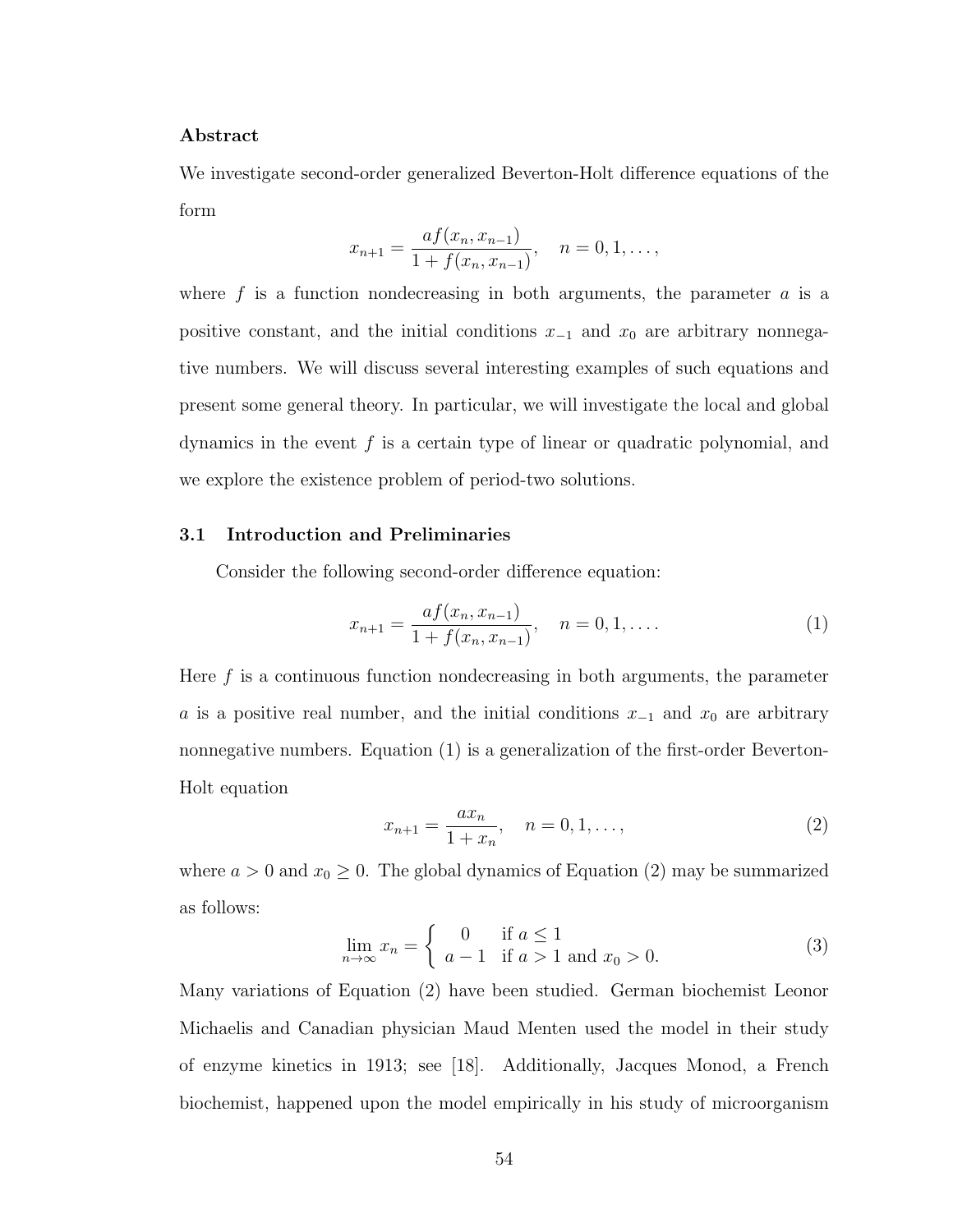growth around 1942; see [\[18\]](#page-92-0). It was not until 1957 that fisheries scientists Ray Beverton and Sidney Holt used the model in their study of population dynamics. The so-called Monod differential equation is given by

<span id="page-68-0"></span>
$$
\frac{1}{N} \cdot \frac{dN}{dt} = \frac{rS}{a+S},\tag{4}
$$

where  $N(t)$  is the concentration of bacteria at time t,  $\frac{dN}{dt}$  is the growth rate of the bacteria,  $S(t)$  is the concentration of the nutrient, r is the maximum growth rate of the bacteria, and a is a half-saturation constant (when  $S = a$ , the right-hand side of Equation [\(4\)](#page-68-0) equals  $r/2$ ). Based on experimental data, the following system of two differential equations for the nutrient  $S$  and bacteria  $N$ , as presented in [\[18\]](#page-92-0), is given by

<span id="page-68-1"></span>
$$
\frac{dS}{dt} = -\frac{1}{\gamma} N \frac{rS}{a+S}, \quad \frac{dN}{dt} = N \frac{rS}{a+S},\tag{5}
$$

where the constant  $\gamma$  is called the growth yield. Both Equation [\(4\)](#page-68-0) and System [\(5\)](#page-68-1) contain the function  $f(x) = rx/(a + x)$  known as the Monod function, Michaelis-Menten function, Beverton-Holt function, or Holling function of the first kind; see  $[4, 9]$  $[4, 9]$ .

One possible two-generation population model based on Equation [\(2\)](#page-67-1),

<span id="page-68-2"></span>
$$
x_{n+1} = \frac{a_1 x_n}{1 + x_n} + \frac{a_2 x_{n-1}}{1 + x_{n-1}}, \quad n = 0, 1, \dots,
$$
 (6)

where  $a_i > 0$  for  $i = 1, 2$  and  $x_{-1}, x_0 \ge 0$ , was considered in [\[16\]](#page-92-1). The global dynamics of Equation [\(6\)](#page-68-2) may be summarized as follows:

$$
\lim_{n \to \infty} x_n = \begin{cases} 0 & \text{if } a_1 + a_2 \le 1 \\ a_1 + a_2 - 1 & \text{if } a_1 + a_2 > 1 \text{ and } x_0 + x_{-1} > 0. \end{cases}
$$

This result was extended in  $[4]$  to the case of a k-generation population model based on Equation [\(2\)](#page-67-1) of the form

<span id="page-68-3"></span>
$$
x_{n+1} = \sum_{i=0}^{k-1} \frac{a_i x_{n-i}}{1 + x_{n-i}}, \quad n = 0, 1, \dots,
$$
 (7)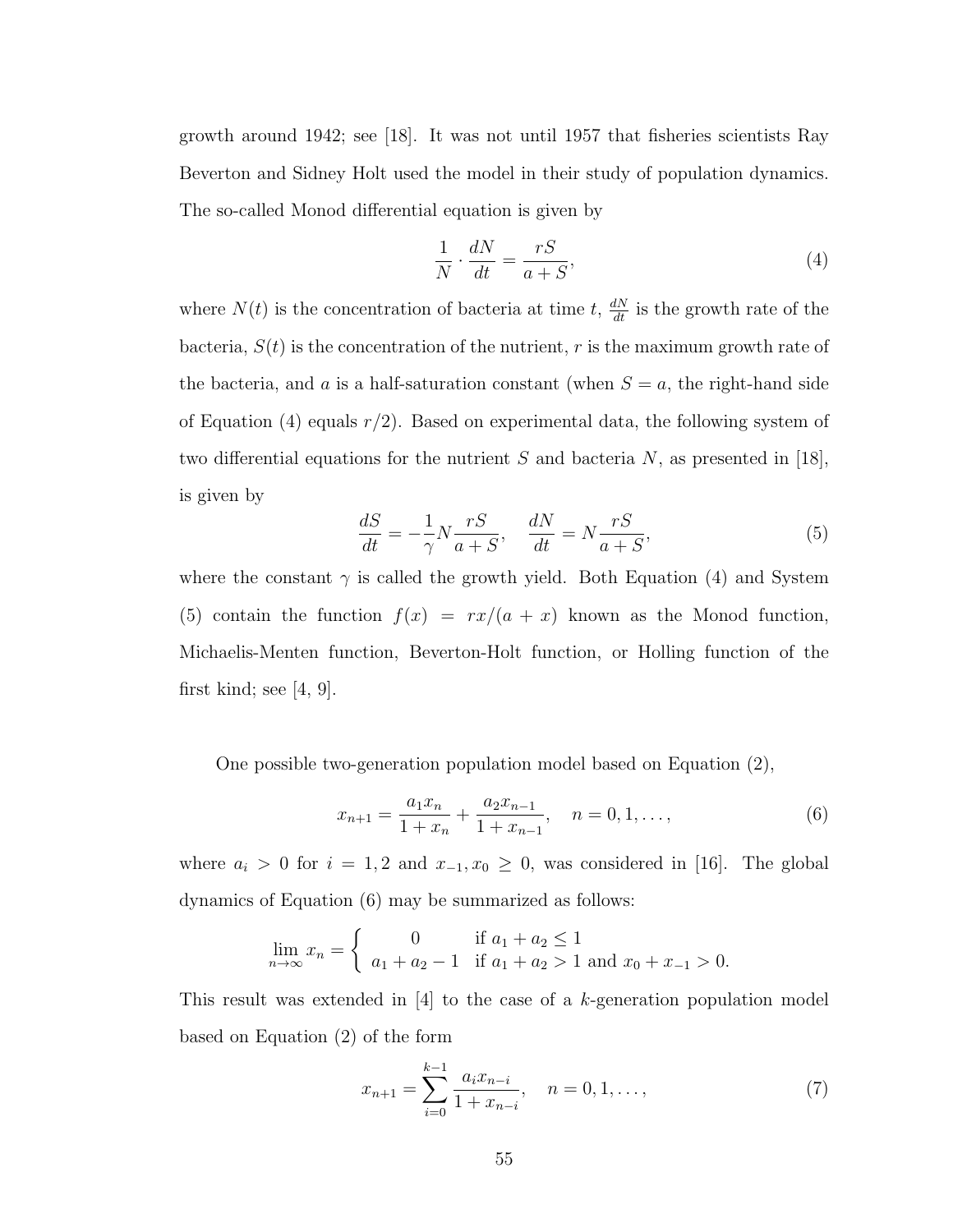where  $a_i \geq 0$  for  $i = 0, 1, ..., k - 1$ ,  $\sum_{i=0}^{k-1} a_i > 0$ , and  $x_{1-k}, ..., x_0 \geq 0$ . It was shown that the global dynamics of Equation [\(7\)](#page-68-3) is given precisely by [\(3\)](#page-67-2), where  $a = \sum_{i=0}^{k-1} a_i$  and we consider all initial conditions positive.

The simplest model of Beverton-Holt type which exhibits two coexisting attractors and the Allee effect is the sigmoid Beverton-Holt or (second-type Holling) difference equation

<span id="page-69-0"></span>
$$
x_{n+1} = \frac{ax_n^2}{1+x_n^2}, \quad n = 0, 1, \dots,
$$
\n(8)

where  $a > 0$  and  $x_0 \ge 0$ . The dynamics of Equation [\(8\)](#page-69-0) may be concisely summarized as follows:

<span id="page-69-2"></span>
$$
\lim_{n \to \infty} x_n = \begin{cases} 0 & \text{if } a < 2 \text{ or } (a \ge 2 \text{ and } x_0 < \overline{x}_-) \\ \overline{x}_+ & \text{if } a \ge 2 \text{ and } x_0 > \overline{x}_-, \end{cases} \tag{9}
$$

where  $\overline{x}_-$  and  $\overline{x}_+$  are the two positive equilibria when  $a \geq 2$ ; see [\[1,](#page-91-2) [4\]](#page-91-0). One possible two-generation population model based on Equation [\(8\)](#page-69-0),

<span id="page-69-1"></span>
$$
x_{n+1} = \frac{a_1 x_n^2}{1 + x_n^2} + \frac{a_2 x_{n-1}^2}{1 + x_{n-1}^2}, \quad n = 0, 1, \dots,
$$
 (10)

where  $a_i > 0$  for  $i = 1, 2$  and  $x_{-1}, x_0 \ge 0$ , was considered in [\[3\]](#page-91-3). However, the summary of the global dynamics of Equation [\(10\)](#page-69-1) is not an immediate extension of the global dynamics of Equation [\(8\)](#page-69-0) as given in [\(9\)](#page-69-2); see [\[3\]](#page-91-3). Equation [\(10\)](#page-69-1) can have up to three equilibrium solutions and up to three period-two solutions. In the case when Equation [\(10\)](#page-69-1) has three equilibrium solutions and three period-two solutions, the zero equilibrium, the larger positive equilibrium, and one periodtwo solution are attractors with substantial basins of attraction, which together with the remaining equilibrium and the global stable manifolds of the saddle-point period-two solutions exhaust the first quadrant of initial conditions. This behavior happens when the coefficient  $a_2$  is in some sense dominant to  $a_1$ ; see [\[3\]](#page-91-3). Such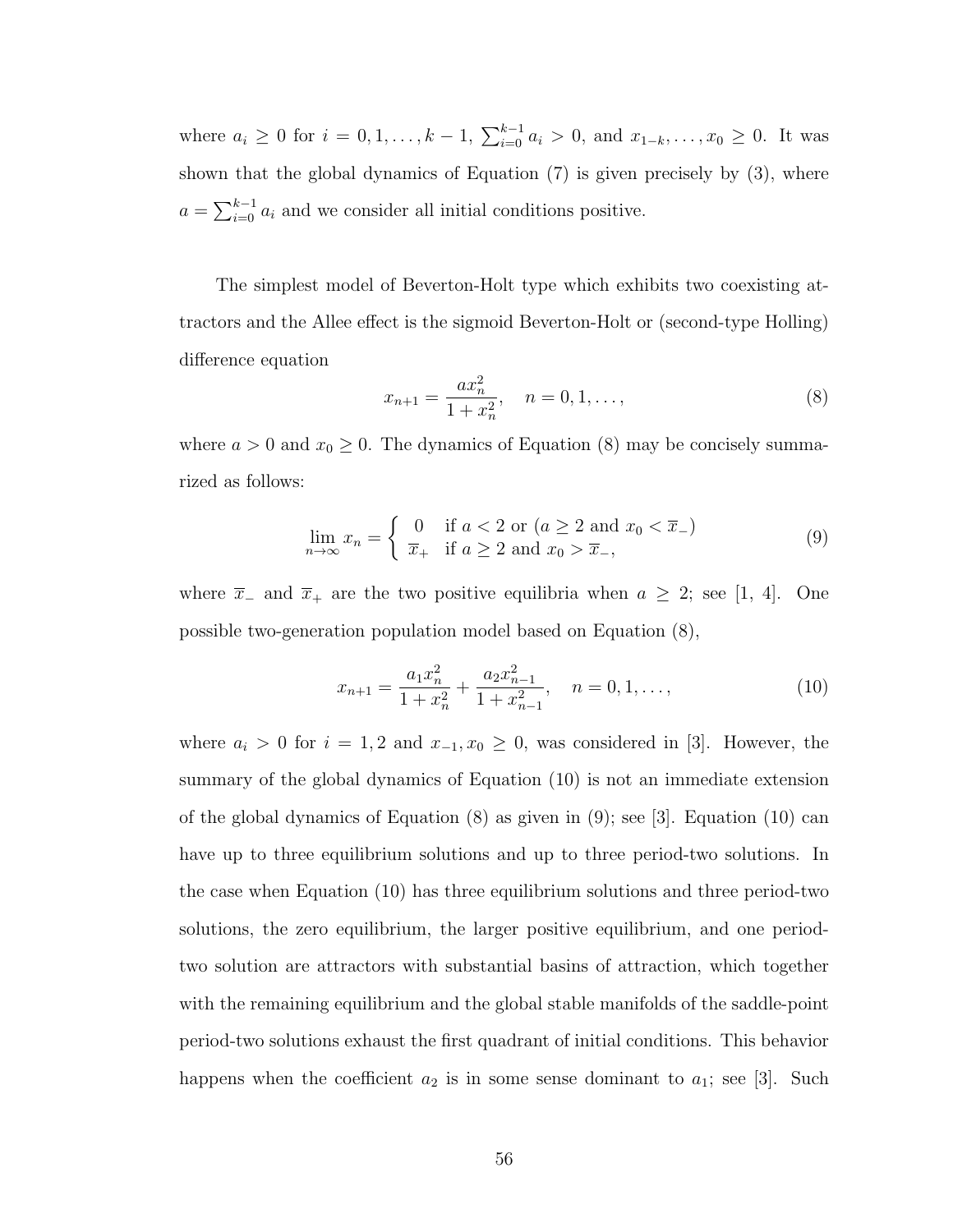behavior is typical for other models in population dynamics such as

$$
x_{n+1} = \frac{a_1 x_n}{1 + x_n} + \frac{a_2 x_{n-1}^2}{1 + x_{n-1}^2}, \quad n = 0, 1, \dots
$$

and

$$
x_{n+1} = a_1 x_n + \frac{a_2 x_{n-1}^2}{1 + x_{n-1}^2}, \quad n = 0, 1, \dots,
$$

which were also investigated in  $[3]$ . In the case of a k-generation population model based on the sigmoid Beverton-Holt difference equation with  $k > 2$ , one can expect to have attractive period-k solutions as well as chaos.

The first model of the form given in Equation  $(1)$ , where f is a linear function in both variables (that is,  $f(u, v) = cu + dv$  for  $c, d, u, v \ge 0$ ) was considered in [\[17\]](#page-92-2) and some global dynamics were described in part of the parametric space. Here we will extend the results from  $|17|$  to the whole parametric space. In this paper we will then restrict ourselves to the case when  $f(u, v)$  is a quadratic polynomial, which will give similar global dynamics to that presented for Equation [\(10\)](#page-69-1). The corresponding dynamic scenarios will be essentially the same for any polynomial function of the type  $f(u, v) = cu^k + du^m$  where  $c, d \ge 0$  and  $m, k$  are positive integers. Higher values of  $m$  and  $k$  may only create additional equilibria and period-two solutions but should replicate the global dynamics seen in the quadratic case presented in this paper.

Let the function  $F : [0, \infty)^2 \to [0, a)$  be defined as follows:

$$
F(u, v) = \frac{af(u, v)}{1 + f(u, v)}.
$$
\n(11)

Then Equation [\(1\)](#page-67-0) becomes  $x_{n+1} = F(x_n, x_{n-1})$  for all  $n = 0, 1, \ldots$ , where  $F(u, v)$ is nondecreasing in both of its arguments.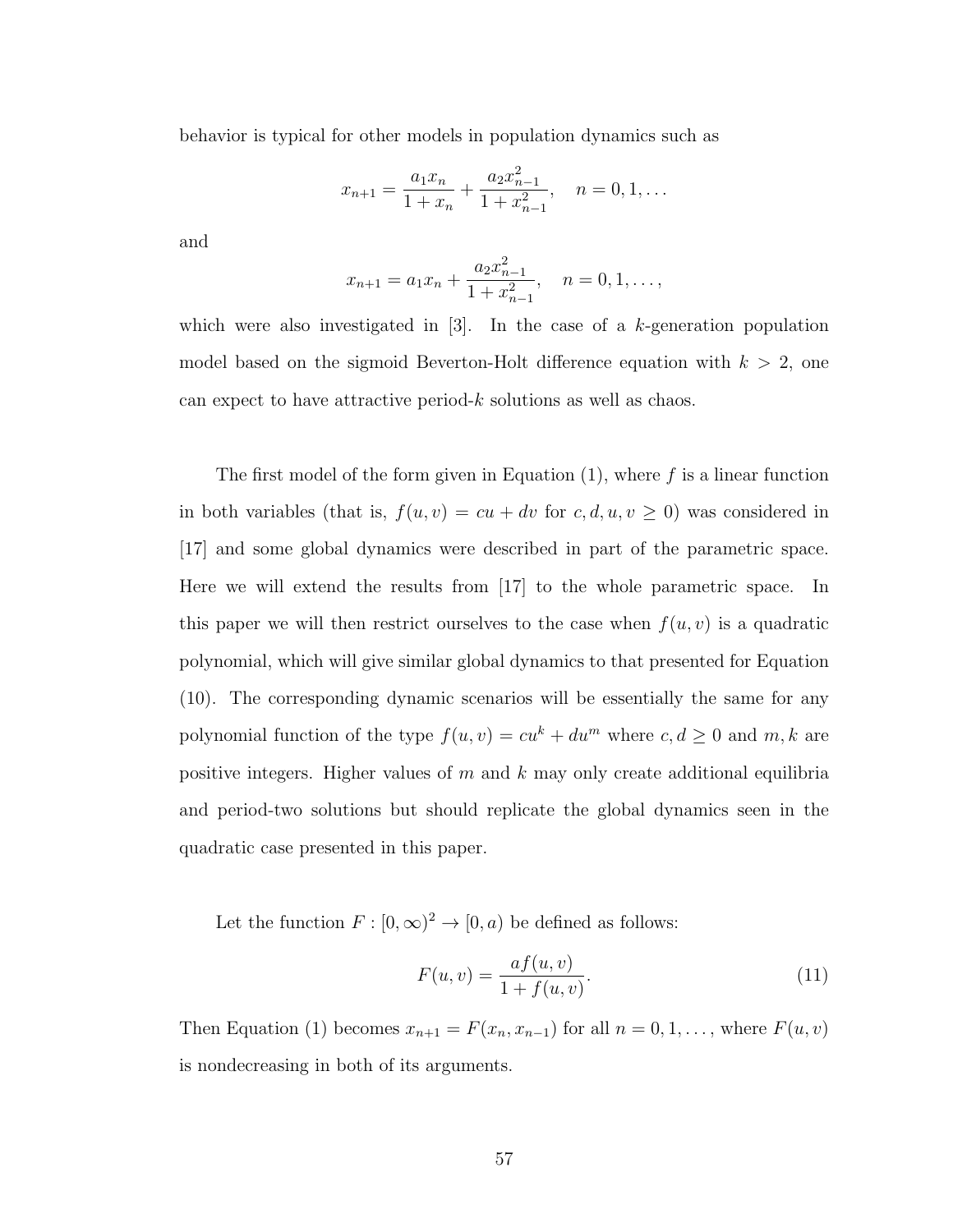The following theorem from [\[2\]](#page-91-4) immediately applies to Equation [\(1\)](#page-67-0).

**Theorem 1** Let I be a set of real numbers and  $F : I \times I \rightarrow I$  be a function which is nondecreasing in the first variable and nondecreasing in the second variable. Then, for every solution  $\{x_n\}_{n=1}^{\infty}$  $\sum_{n=-1}^{\infty}$  of the equation

<span id="page-71-1"></span><span id="page-71-0"></span>
$$
x_{n+1} = F(x_n, x_{n-1}), \quad x_{-1}, x_0 \in I, \quad n = 0, 1, \dots,
$$
 (12)

the subsequences  ${x_{2n}}_{n=0}^{\infty}$  and  ${x_{2n-1}}_{n=0}^{\infty}$  of even and odd terms of the solution are eventually monotonic.

The consequence of Theorem [1](#page-71-0) is that every bounded solution of Equation [\(12\)](#page-71-1) converges to either an equilibrium, a period-two solution, or to a singular point on the boundary. It should be noticed that Theorem [1](#page-71-0) is specific for secondorder difference equations and does not extend to difference equations of order higher than two. Furthermore, the powerful theory of monotone maps in the plane [\[14,](#page-92-3) [15\]](#page-92-4) can be applied to Equation [\(1\)](#page-67-0) to determine the boundaries of the basins of attraction of the equilibrium solutions and period-two solutions. Finally, when  $f(u, v)$  is a polynomial function, all computation needed to determine the local stability of all equilibrium solutions and period-two solutions is reduced to the theory of counting the number of zeros of polynomials in a given interval, as given in [\[10\]](#page-91-5). This theory will give more precise results than the global attractivity and global asymptotic stability results in [\[6,](#page-91-6) [7\]](#page-91-7). However, in the case of difference equations of the form

$$
x_{n+1} = \frac{ag(x_n, x_{n-1}, \dots, x_{n+1-k})}{1 + g(x_n, x_{n-1}, \dots, x_{n+1-k})}, \quad n = 0, 1, \dots, k \ge 1,
$$

where  $a > 0$  and g is nondecreasing in all its arguments, Theorem [1](#page-71-0) does not apply for  $k > 2$ , but the results from [\[6,](#page-91-6) [7,](#page-91-7) [11\]](#page-92-5) can give global dynamics in some regions of the parametric space.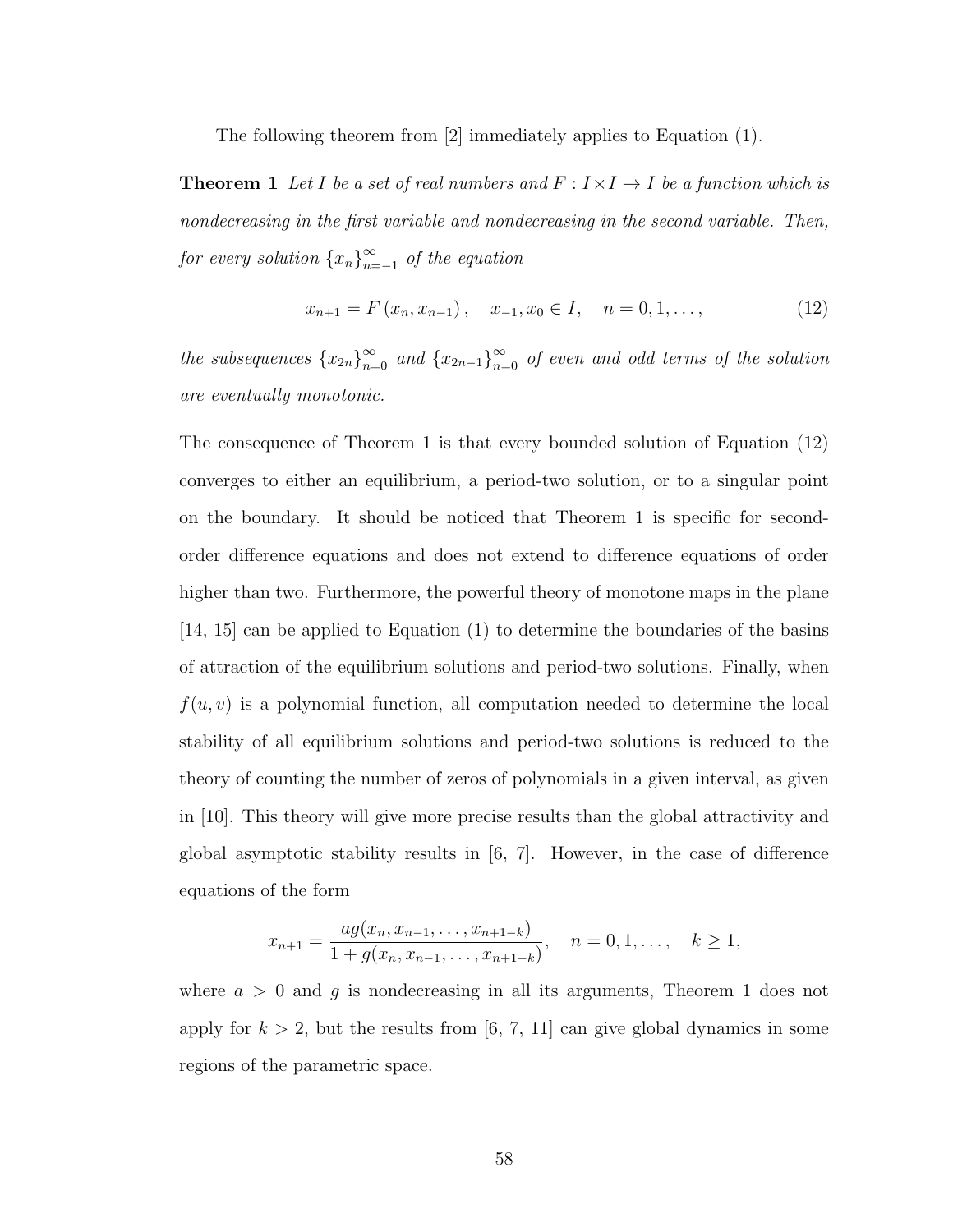The following theorem from [\[8\]](#page-91-0) is often useful in determining the global attractivity of a unique positive equilibrium.

<span id="page-72-1"></span>**Theorem 2** Let  $I \subseteq [0,\infty)$  be some open interval and assume that  $F \in C[I \times \mathbb{R})$  $I,(0,\infty)$ ] satisfies the following conditions:

(i)  $F(x, y)$  is nondecreasing in each of its arguments;

(ii) Equation [\(12\)](#page-71-0) has a unique positive equilibrium point  $\overline{x} \in I$  and the function  $F(x, x)$  satisfies the **negative feedback condition**:

$$
(x - \overline{x})(F(x, x) - x) < 0 \text{ for every } x \in I \setminus \{ \overline{x} \}.
$$

Then every positive solution of Equation  $(12)$  with initial conditions in I converges to  $\overline{x}$ .

#### 3.2 Local Stability

In this section we provide general conditions to determine the local stability of equilibrium solutions and period-two solutions.

It is clear that  $x_n \le a$  for all  $n \ge 1$ . In light of Theorem [1,](#page-71-1) since all solutions are bounded, if there are no singular points on the boundary of the domain of  $F$ , it immediately follows that all solutions to Equation [\(1\)](#page-67-0) converge to an equilibrium or period-two solution.

An equilibrium  $\bar{x}$  of Equation [\(1\)](#page-67-0) satisfies

<span id="page-72-0"></span>
$$
\overline{x}(1 + f(\overline{x}, \overline{x})) = af(\overline{x}, \overline{x}).\tag{13}
$$

Clearly  $\overline{x}_0 = 0$  is an equilibrium point if and only if  $(0, 0)$  is in the domain of f and  $f(0, 0) = 0$ .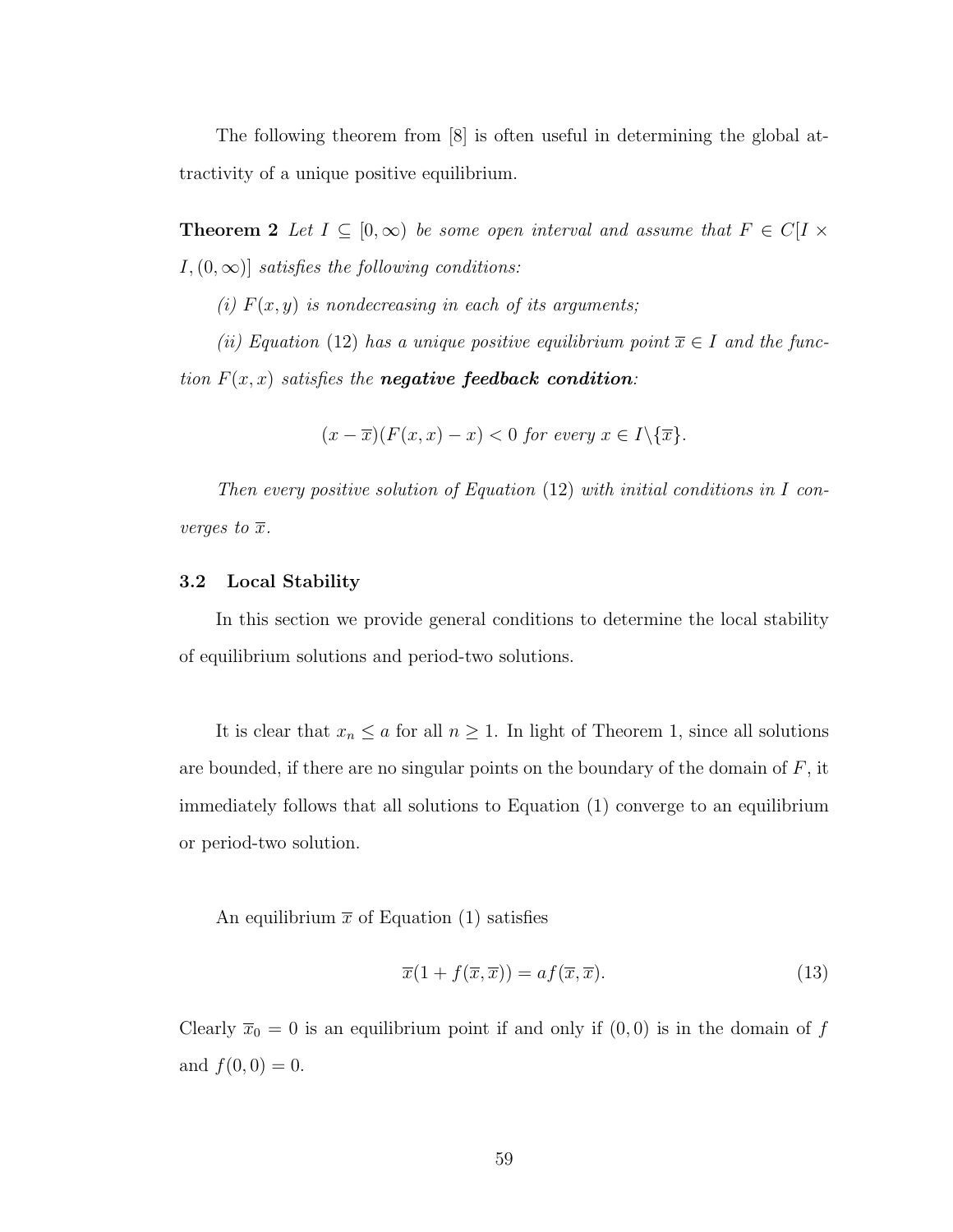The linearized equation of Equation [\(1\)](#page-67-0) about an equilibrium  $\bar{x}$  is

$$
z_{n+1} = F_u(\overline{x}, \overline{x})z_n + F_v(\overline{x}, \overline{x})z_{n-1}, \quad n = 0, 1, \dots
$$

Since f is a nondecreasing function, it follows that  $F_u(\overline{x}, \overline{x}), F_v(\overline{x}, \overline{x}) \geq 0$ . Therefore, if

<span id="page-73-0"></span>
$$
\lambda(\overline{x}) = F_u(\overline{x}, \overline{x}) + F_v(\overline{x}, \overline{x}) = \frac{a(f_u(\overline{x}, \overline{x}) + f_v(\overline{x}, \overline{x}))}{(1 + f(\overline{x}, \overline{x}))^2},
$$
(14)

then in view of Corollary 2 of [\[11\]](#page-92-0) we may conclude that

$$
\overline{x} \text{ is } \begin{cases} \begin{array}{c} \text{locally asymptotically stable} \\ \text{nonhyperbolic} \end{array} & \text{if } \lambda(\overline{x}) < 1 \\ \text{instable} \end{array} \\ \text{if } \lambda(\overline{x}) = 1 \\ \text{if } \lambda(\overline{x}) > 1. \end{cases}
$$

Further, Theorem 2.13 of [\[13\]](#page-92-1) implies that if  $\bar{x}$  is unstable, then

$$
\overline{x} \text{ is }\begin{cases}\n\text{ a repeller} & \text{if } \delta(\overline{x}) > 1 \\
\text{ nonhyperbolic} & \text{if } \delta(\overline{x}) = 1 \\
\text{ a saddle point} & \text{if } \delta(\overline{x}) < 1,\n\end{cases}
$$

where

<span id="page-73-1"></span>
$$
\delta(\overline{x}) = F_v(\overline{x}, \overline{x}) - F_u(\overline{x}, \overline{x}) = \frac{a(f_v(\overline{x}, \overline{x}) - f_u(\overline{x}, \overline{x}))}{(1 + f(\overline{x}, \overline{x}))^2}.
$$
\n(15)

Let  $(\phi, \psi)$  be a period-two solution of Equation [\(1\)](#page-67-0). The Jacobian matrix of the corresponding map  $T = G^2$ , where  $G(u, v) = (v, F(v, u))$  and F is given by Equation [\(11\)](#page-70-0), is given in Theorem 12 of [\[5\]](#page-91-1). The linearized equation evaluated at  $(\phi, \psi)$  is

$$
\lambda^{2} - TrJ_{T}(\phi, \psi)\lambda + DetJ_{T}(\phi, \psi) = 0,
$$

where

$$
Tr J_T(\phi, \psi) = D_2 F(\psi, \phi) + D_1 F(F(\psi, \phi), \psi) \cdot D_1 F(\psi, \phi) + D_2 F(F(\psi, \phi), \psi)
$$

and

$$
Det J_T(\phi, \psi) = D_2 F(F(\psi, \phi), \psi) \cdot D_2 F(\psi, \phi).
$$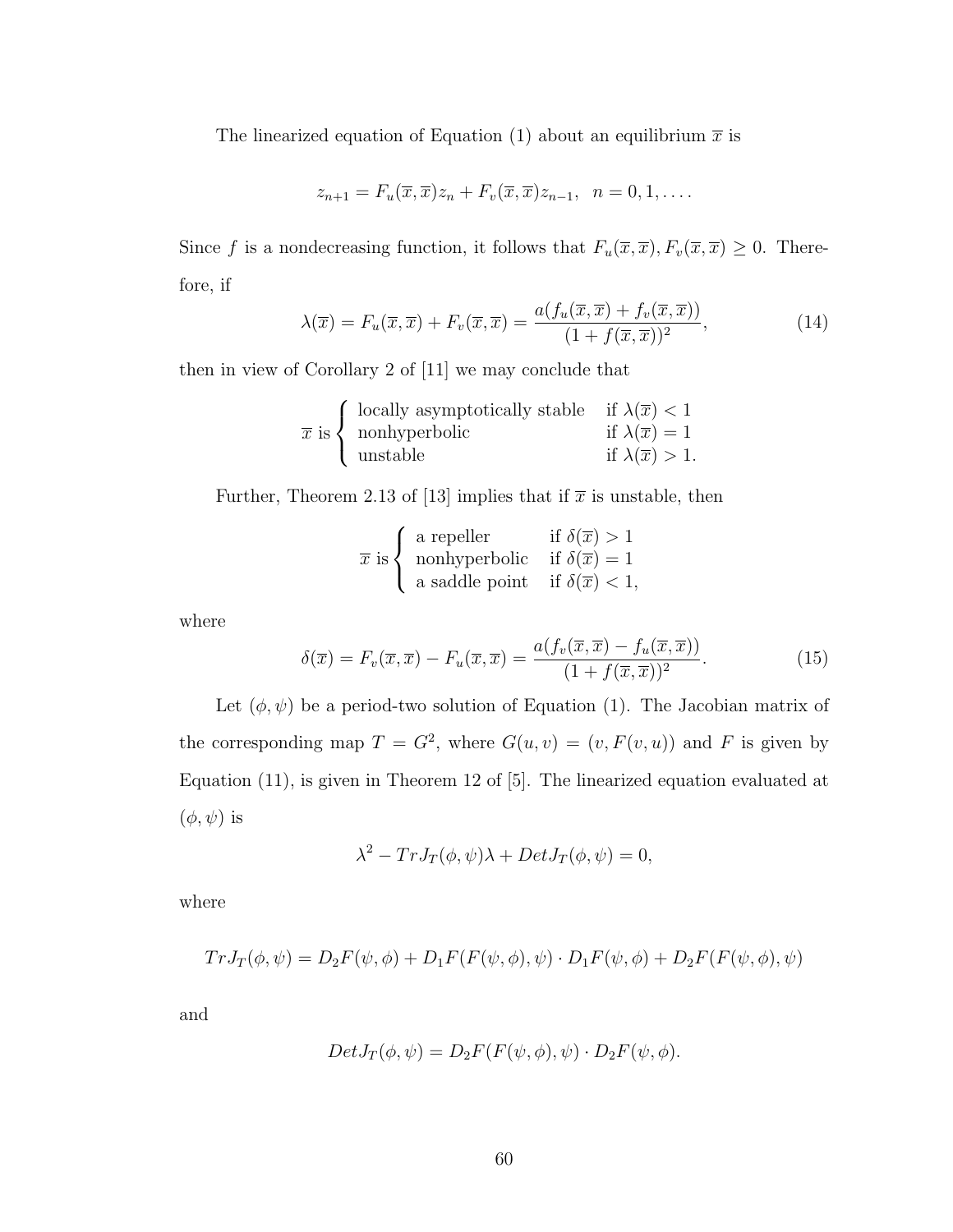#### 3.3 Examples

**3.3.1** Linear-Linear:  $f(u, v) = cu + dv$ 

We consider the difference equation

<span id="page-74-0"></span>
$$
x_{n+1} = \frac{a(cx_n + dx_{n-1})}{1 + cx_n + dx_{n-1}}, \quad n = 0, 1, ...,
$$
\n(16)

where  $c \ge 0$  and  $d > 0$ . If  $d = 0$ , then Equation [\(16\)](#page-74-0) becomes Equation [\(2\)](#page-67-1) after a reduction of parameters. Notice that  $f_u(u, v) = c$  and  $f_v(u, v) = d$ . By Equation [\(13\)](#page-72-0) we know that  $\overline{x}_0 = 0$  is always a fixed point and  $\overline{x}_+ = \frac{a(c+d)-1}{c+d}$  $\frac{a+a-1}{c+d}$  is a unique positive fixed point for  $a(c + d) > 1$ .

Since  $\lambda(\overline{x}_0) = a(c+d)$ , we have that

$$
\overline{x}_0
$$
 is 
$$
\begin{cases}\n\text{locally asymptotically stable} & \text{if } a(c+d) < 1 \\
\text{nonhyperbolic} & \text{if } a(c+d) = 1 \\
\text{unstable} & \text{if } a(c+d) > 1.\n\end{cases}
$$

Further, notice that

$$
\lambda(\overline{x}_{+}) = \frac{a(c+d)}{\left(1 + \left(\frac{a(c+d)-1}{c+d}\right) \cdot (c+d)\right)^{2}} = \frac{1}{a(c+d)} < 1
$$

for all values of parameters for which  $\bar{x}_+$  exists. Therefore

$$
\overline{x}_{+} = \frac{a(c+d)-1}{c+d}
$$
 is always locally asymptotically stable.

Note that there is an exchange in stability from  $\overline{x}_0$  to  $\overline{x}_+$  as the parametric value  $a(c+d)$  passes through 1.

We next search for period-two solutions. Suppose there exists such a solution  $\{\psi, \phi, \psi, \phi, \ldots\}$  with  $\phi \neq \psi$ . We must solve the following system:

<span id="page-74-1"></span>
$$
\begin{cases}\n\psi = \frac{af(\phi, \psi)}{1 + f(\phi, \psi)} = \frac{a(c\phi + d\psi)}{1 + c\phi + d\psi} \\
\phi = \frac{af(\psi, \phi)}{1 + f(\psi, \phi)} = \frac{a(c\psi + d\phi)}{1 + c\psi + d\phi}\n\end{cases} (17)
$$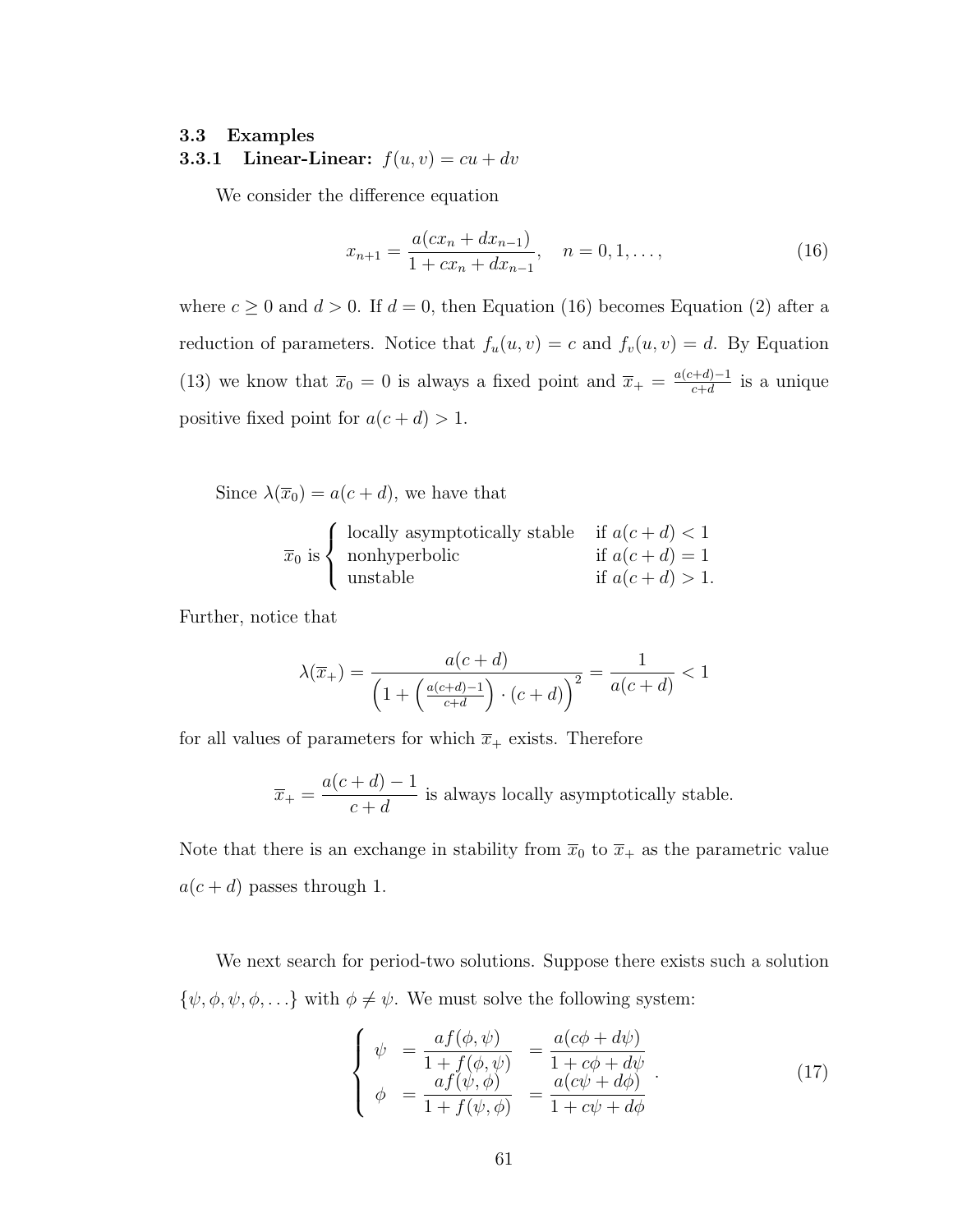Notice that

$$
\psi - \phi = \frac{a(d-c)(\psi - \phi)}{(1+c\phi + d\psi)(1+c\psi + d\phi)},
$$

whence we deduce that  $d > c$  and  $(1 + c\phi + d\psi)(1 + d\psi + d\phi) = a(d - c)$ . Now

$$
\psi + \phi = \frac{a ((c+d)(\psi + \phi) + 2(c\phi + d\psi)(c\psi + d\phi))}{a(d-c)},
$$

or equivalently,

$$
2c(\psi + \phi) + 2(c\phi + d\psi)(c\psi + d\phi) = 0.
$$

Since  $\psi + \phi > 0$ , it must be the case that  $c = 0$ , and then  $2d^2\psi\phi = 0$  so that one of either  $\phi$  or  $\psi$  equals zero. Without loss of generality assume  $\phi = 0$ . But then  $\psi = \frac{ad\psi}{1+d\psi}$ , and hence  $\psi = \frac{ad-1}{d} = \overline{x}_+$ . Thus the only non-equilibrium solution of System [\(17\)](#page-74-1) is the period-two solution  $\{\overline{x}_+, 0, \overline{x}_+, 0, \ldots\}$ , which exists for  $ad > 1$ and  $c = 0$ .

<span id="page-75-0"></span>**Theorem 3** (a) If  $a(c+d) \leq 1$ ,  $\overline{x}_0 = 0$  is a global attractor of all solutions.

(b) If  $c = 0$  and  $ad > 1$ , then there exists a minimal period-two solution  $\left\{\frac{ad-1}{d}, 0, \frac{ad-1}{d}\right\}$  $\{\frac{l-1}{d}, 0, \ldots\}$ .  $\overline{x}_+$  is a global attractor of all solutions with positive initial conditions. Any solution with exactly one initial condition equal to zero will converge to the period-two solution.

(c) If  $c > 0$  and  $a(c + d) > 1$ ,  $\overline{x}_+$  is a global attractor of all nonzero solutions.

**Proof.** (a) If  $a(c + d) \leq 1$ ,  $\overline{x}_0 = 0$  is the only equilibrium, and no period-two solutions exist. By Theorem [1](#page-71-1) all solutions must converge to zero.

(b) Suppose  $c = 0$  and  $ad > 1$ , and consider  $I = (0, \infty)$ . Notice that

$$
F(x,x) = \frac{adx}{1+dx} \geqslant x \iff \overline{x}_+ \geqslant x,
$$

and therefore by Theorem [2](#page-72-1) we have that all solutions with initial conditions in I converge to  $\overline{x}_+.$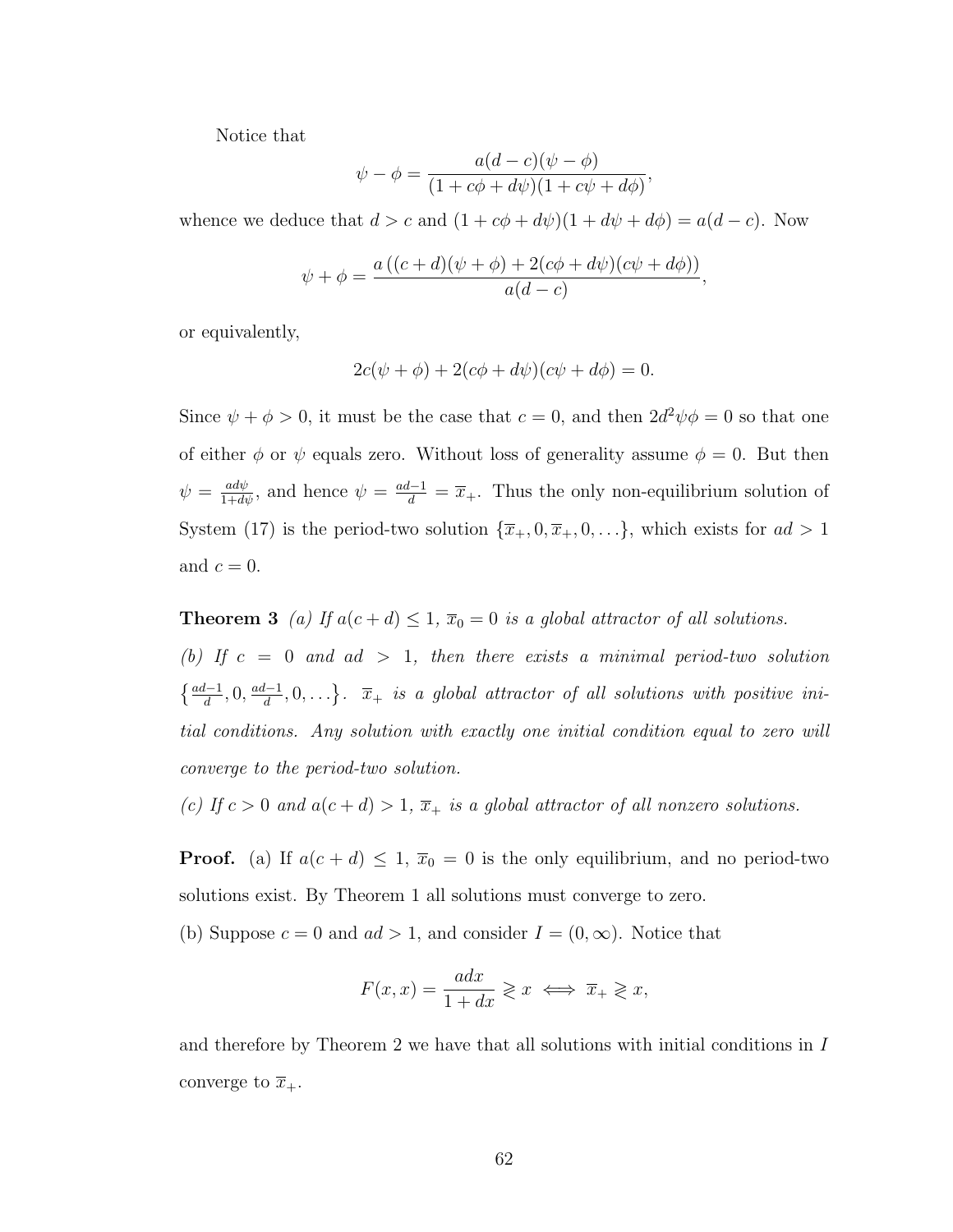Now suppose one initial condition is zero, so without loss of generality assume  $x_{-1} = 0$  and  $x_0 > 0$ . Then  $x_1 = 0$  and

$$
x_2 = \frac{adx_0}{1 + dx_0} \geqslant x_0 \iff \frac{ad - 1}{d} = \overline{x}_+ \geqslant x_0.
$$

Further, one can show  $x_2 \leq \overline{x}_+ \iff x_0 \leq \overline{x}_+$ . By induction,  $\lim_{k \to \infty} x_{2k} = \overline{x}_+$  and  $x_{2k-1} = 0$  for all  $k = 0, 1, \ldots$  Thus all solutions with exactly one initial condition equal to zero will converge to the period-two solution  $\{\overline{x}_+, 0, \overline{x}_+, 0, \ldots\}$ .

(c) When  $c > 0$  and  $a(c + d) > 1$ ,  $\overline{x}_+$  is locally asymptotically stable while  $\overline{x}_0$ is unstable. As in the proof of (b) we can employ Theorem [2](#page-72-1) to show that all solutions with positive initial conditions must converge to  $\overline{x}_+$ . Since  $c > 0$  and  $d > 0$ , if  $x_0 + x_{-1} > 0$ , then  $x_1 = F(x_0, x_{-1}) > 0$  (and also  $x_2 > 0$ ), so the solution eventually has consecutive positive terms and must converge to  $\overline{x}_+$ .

## **3.3.2** Translated Linear-Linear:  $f(u, v) = cu + dv + k$

We briefly consider the difference equation

<span id="page-76-0"></span>
$$
x_{n+1} = \frac{a(cx_n + dx_{n-1} + k)}{1 + cx_n + dx_{n-1} + k}, \quad n = 0, 1, ...,
$$
 (18)

where  $c \ge 0$ ,  $d \ge 0$ ,  $c+d > 0$ , and  $k > 0$ . (It is clear that Equation [\(18\)](#page-76-0) reduces to Equation [\(16\)](#page-74-0) in the event  $k = 0$ .) We notice in this example  $f(0, 0) = k > 0$ , so the origin cannot be an equilibrium. More specifically, an equilibrium of Equation [\(18\)](#page-76-0) must satisfy

$$
(c+d)\overline{x}^2 + (k+1-a(c+d))\overline{x} - ak = 0
$$

Since  $c + d > 0$  and  $ak > 0$  by Descartes' Rule of Signs it must be the case that there exists a unique positive equilibrium  $\overline{x}_{+}$ .

**Theorem 4** Consider Equation [\(18\)](#page-76-0) such that  $c + d > 0$  and  $k > 0$ . The unique positive equilibrium  $\overline{x}_+$  is a global attractor.

**Proof.** The result follows from an application of Theorem 1.4.8 of [\[12\]](#page-92-2).  $\Box$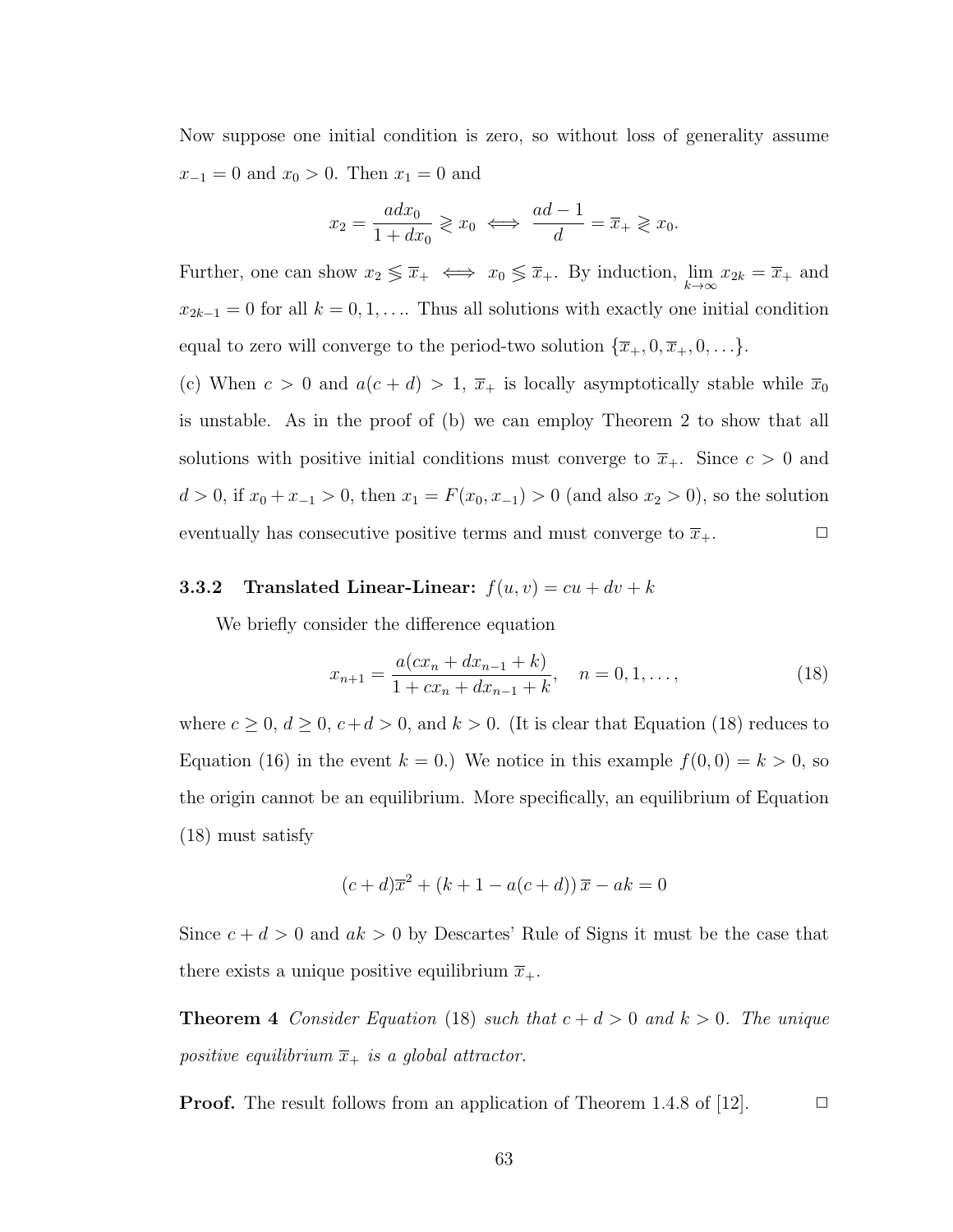# 3.3.3 Quadratic-Linear:  $f(u, v) = cu^2 + dv$

We consider the difference equation

<span id="page-77-0"></span>
$$
x_{n+1} = \frac{a(cx_n^2 + dx_{n-1})}{1 + cx_n^2 + dx_{n-1}}, \quad n = 0, 1, ....
$$
\n(19)

**Remark 1** For the analysis that follows, we will consider Equation [\(19\)](#page-77-0) with  $c > 0$ and  $d > 0$ . Notice that when  $c = 0$  Equation [\(19\)](#page-77-0) is a special case of Equation [\(16\)](#page-74-0), and the global dynamics for this case is discussed in Theorem [3.](#page-75-0) When  $d = 0$ , Equation [\(19\)](#page-77-0) is essentially Equation [\(8\)](#page-69-0), the dynamics of which may be seen in [\(9\)](#page-69-1).

An equilibrium of [\(19\)](#page-77-0) satisfies

$$
c\overline{x}^3 + d\overline{x}^2 + \overline{x} = ac\overline{x}^2 + ad\overline{x}
$$

so that all nonzero equilibria satisfy

<span id="page-77-1"></span>
$$
c\overline{x}^{2} + (d - ac)\overline{x} + (1 - ad) = 0,
$$
\n(20)

whence we easily deduce the possible solutions

$$
\overline{x}_{\pm} = \frac{ac - d \pm \sqrt{(d - ac)^2 + 4c(ad - 1)}}{2c},
$$

which are real if and only if  $R = (d - ac)^2 + 4c(ad - 1)$  satisfies  $R \ge 0$ . Notice that

<span id="page-77-2"></span>
$$
R \ge 0 \iff d^2 - 2acd + a^2c^2 + 4acd - 4c \ge 0 \iff (ac + d)^2 \ge 4c. \tag{21}
$$

Here we have that

$$
\lambda(\overline{x}) = \frac{a(2c\overline{x} + d)}{(1 + c\overline{x}^2 + d\overline{x})^2}.
$$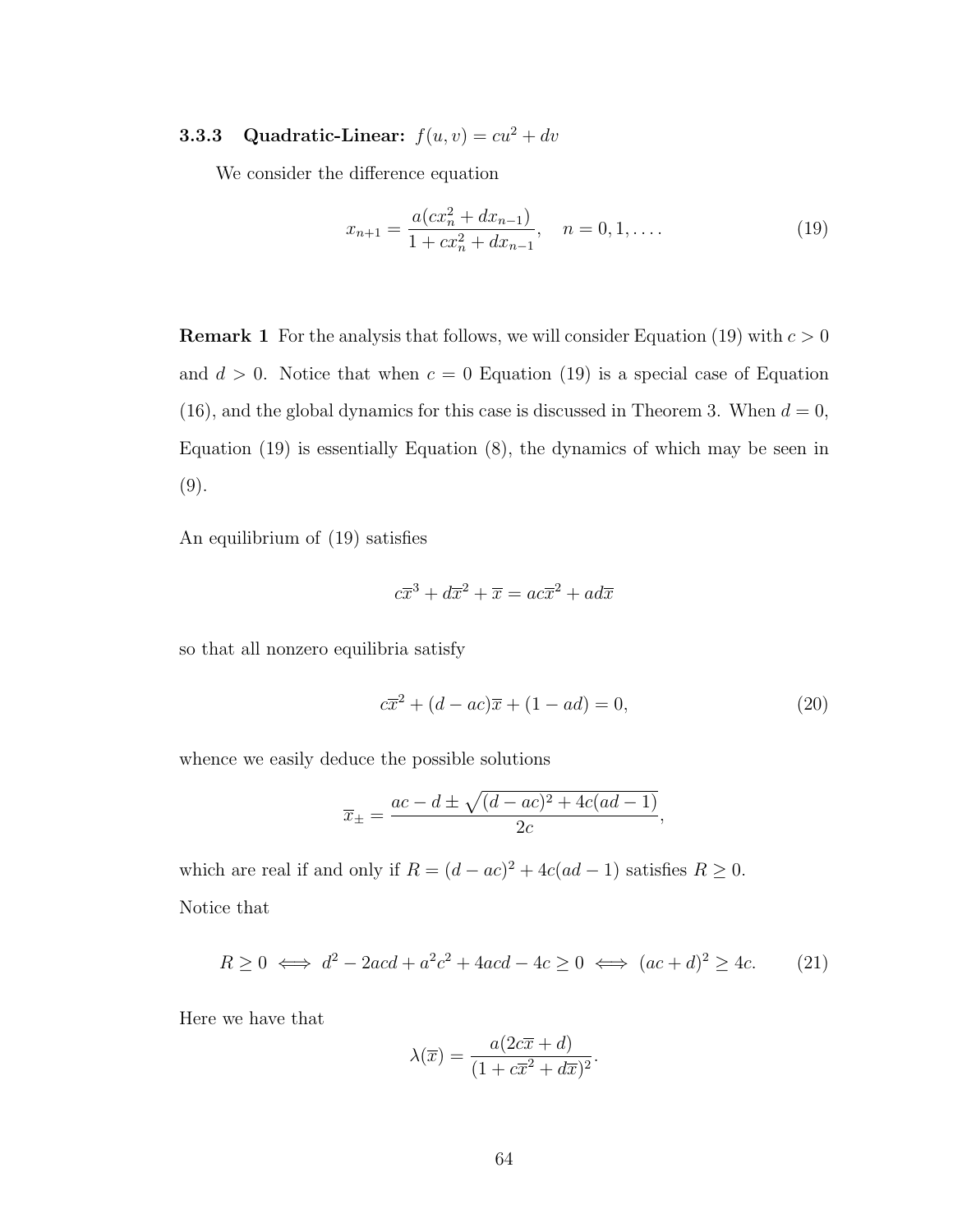**Lemma 1** Equation [\(19\)](#page-77-0) always has the zero equilibrium  $\overline{x}_0 = 0$ , and

| $\int$ locally asymptotically stable if ad < 1 |                      |
|------------------------------------------------|----------------------|
| $\overline{x}_0$ is $\langle$ nonhyperbolic    | if $ad = 1$          |
| $\int$ <i>a</i> repeller                       | <i>if ad</i> $> 1$ . |

**Proof.** The proof follows from the fact that  $\lambda(\overline{x}_0) = \delta(\overline{x}_0) = ad$ .

**Lemma 2** Assume  $c > 0$  and  $d > 0$ .

(1) Suppose either

- (a)  $d \geq ac$  and  $1 \geq ad$ , or
- (b)  $d < ac$ ,  $1 > ad$ , and  $R < 0$ .

Then Equation [\(19\)](#page-77-0) has no positive equilibria.

(2) Suppose either

 $(a)$  1 < ad, or (b)  $d < ac$  and  $1 = ad$ .

Then Equation [\(19\)](#page-77-0) has the positive equilibrium  $\overline{x}_{+}$ , and it is locally asymptotically stable.

(3) Suppose  $d < ac$ ,  $1 > ad$ , and  $R = 0$ . Then Equation [\(19\)](#page-77-0) has the positive equilibrium  $\overline{x}_{\pm}$ , and it is nonhyperbolic of stable type.

(4) Suppose  $d < ac$ ,  $1 > ad$ , and  $R > 0$ . Then Equation [\(19\)](#page-77-0) has the two positive equilibria  $\overline{x}_+$ , which is locally asymptotically stable, and  $\overline{x}_-$ , which is a saddle point.

Proof. The positivity of solutions of Equation [\(20\)](#page-77-1) follows from Descartes' Rule of Signs. Using Equation [\(14\)](#page-73-0), notice that

$$
\lambda(\overline{x}) = \frac{a(2c\overline{x} + d)}{(1 + c\overline{x}^2 + d\overline{x})^2} = \frac{a(2c\overline{x} + d)}{(a(c\overline{x} + d))^2} = \frac{2c\overline{x} + d}{a(c\overline{x} + d)^2} = \frac{1}{a(c\overline{x} + d)} + \frac{c\overline{x}}{a(c\overline{x} + d)^2}.
$$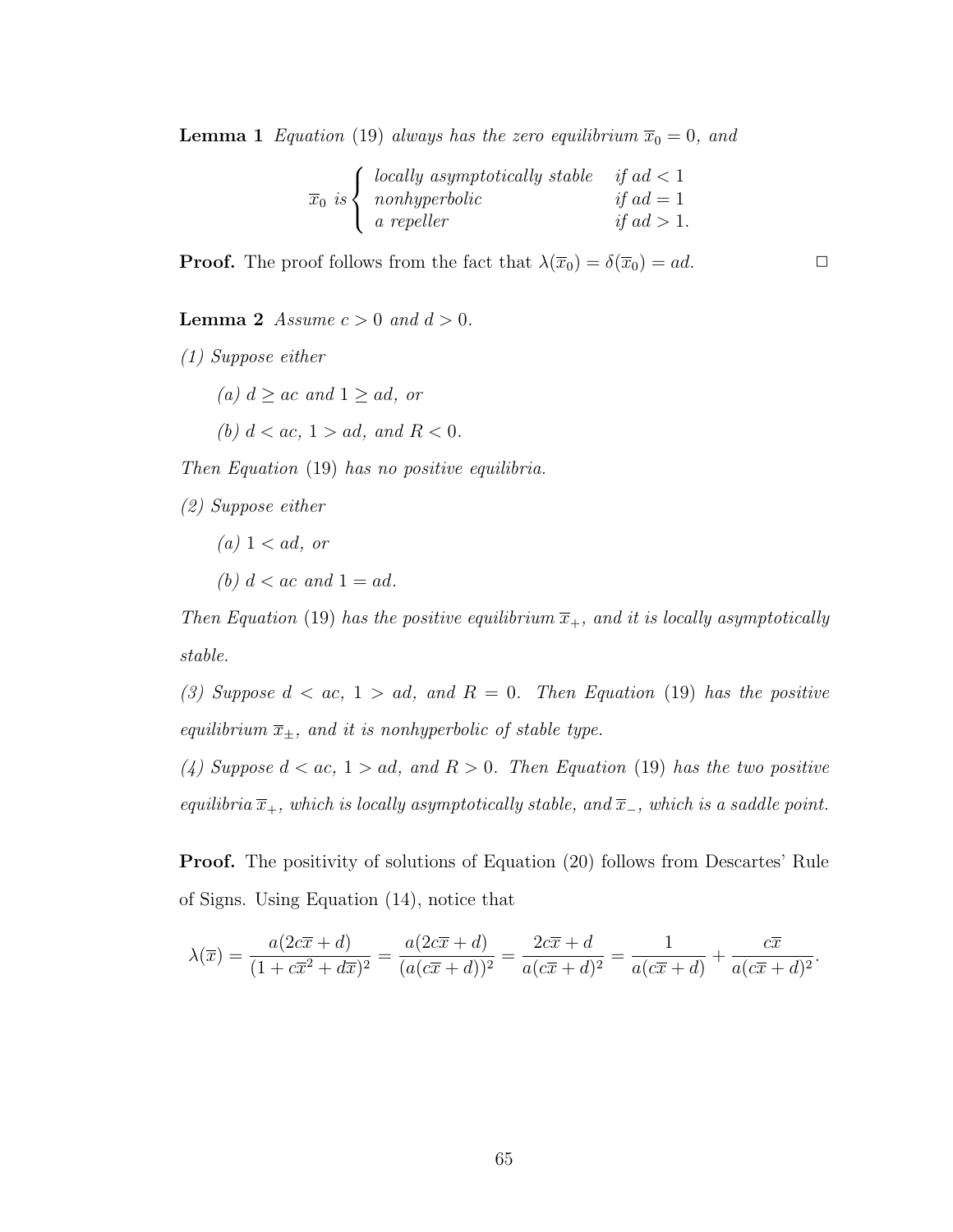Further, for the parametric values for which  $\overline{x}_+$  exists,

$$
\lambda(\overline{x}_{+}) \le 1 \iff \frac{c\overline{x}_{+}}{a(c\overline{x}_{+} + d)^{2}} \le \frac{a(c\overline{x}_{+} + d) - 1}{a(c\overline{x}_{+} + d)}
$$
  

$$
\iff c\overline{x}_{+} \le (c\overline{x}_{+} + d) (a(c\overline{x}_{+} + d) - 1) = (c\overline{x}_{+} + d)(c\overline{x}_{+}^{2} + d\overline{x}_{+})
$$
  

$$
\iff c \le (c\overline{x}_{+} + d)^{2}
$$
  

$$
\iff 4c \le (2c\overline{x}_{+} + 2d)^{2} = (ac + d + \sqrt{R})^{2},
$$

which is immediately true by Inequality [\(21\)](#page-77-2). Thus if  $R > 0$ ,  $\overline{x}_+$  is locally asymptotically stable, and if  $R = 0$ ,  $\bar{x}_{\pm}$  is nonhyperbolic. In the latter case the characteristic equation of the linearization of Equation [\(19\)](#page-77-0) about  $\overline{x}_{\pm}$ ,  $y^2 = F_u(\overline{x}_\pm, \overline{x}_\pm) y + F_v(\overline{x}_\pm, \overline{x}_\pm)$ , reduces to  $acy^2 - (ac - d)y - d = 0$ , which has characteristic values  $y_1 = 1$  and  $y_2 = -\frac{d}{da}$  $\frac{d}{ac}$ , where  $-1 < y_2 < 0$  since  $ac > d$ . Thus in this case  $\overline{x}_{\pm}$  is nonhyperbolic of stable type.

When  $\bar{x}_-$  exists,

$$
\lambda(\overline{x}_-) > 1 \iff 4c > (ac + d - \sqrt{R})^2
$$
  

$$
\iff 4c + (ac + d)\sqrt{R} > (ac + d)^2
$$
  

$$
\iff (ac + d)\sqrt{R} > (ac + d)^2 - 4c = R
$$
  

$$
\iff (ac + d)^2 > R = (ac + d)^2 - 4c,
$$

which is of course true since  $c > 0$ . To show more specifically that  $\overline{x}_-$  is a saddle point when  $R > 0$ , we must show that  $\delta(\overline{x}_-) < 1$ , where  $\delta$  is defined by Equation [\(15\)](#page-73-1). Notice

$$
\delta(\overline{x}_{-}) = \frac{a(d - 2c\overline{x}_{-})}{(1 + c\overline{x}_{-}^{2} + d\overline{x}_{-})^{2}} = \frac{a(d - 2c\overline{x}_{-})}{(a(c\overline{x}_{-} + d))^{2}} = \frac{4(d - 2c\overline{x}_{-})}{a(2c\overline{x}_{-} + 2d)^{2}} = \frac{4\left(2d - ac + \sqrt{R}\right)}{a(ac + d - \sqrt{R})^{2}},
$$

and so we have that

$$
\delta(\overline{x}_-) < 1 \iff 4\left(2d - ac + \sqrt{R}\right) < a\left(ac + d - \sqrt{R}\right)^2
$$
\n
$$
\iff \left(2 + a(ac + d)\right)\sqrt{R} < a(ac + d)^2 - 4d.
$$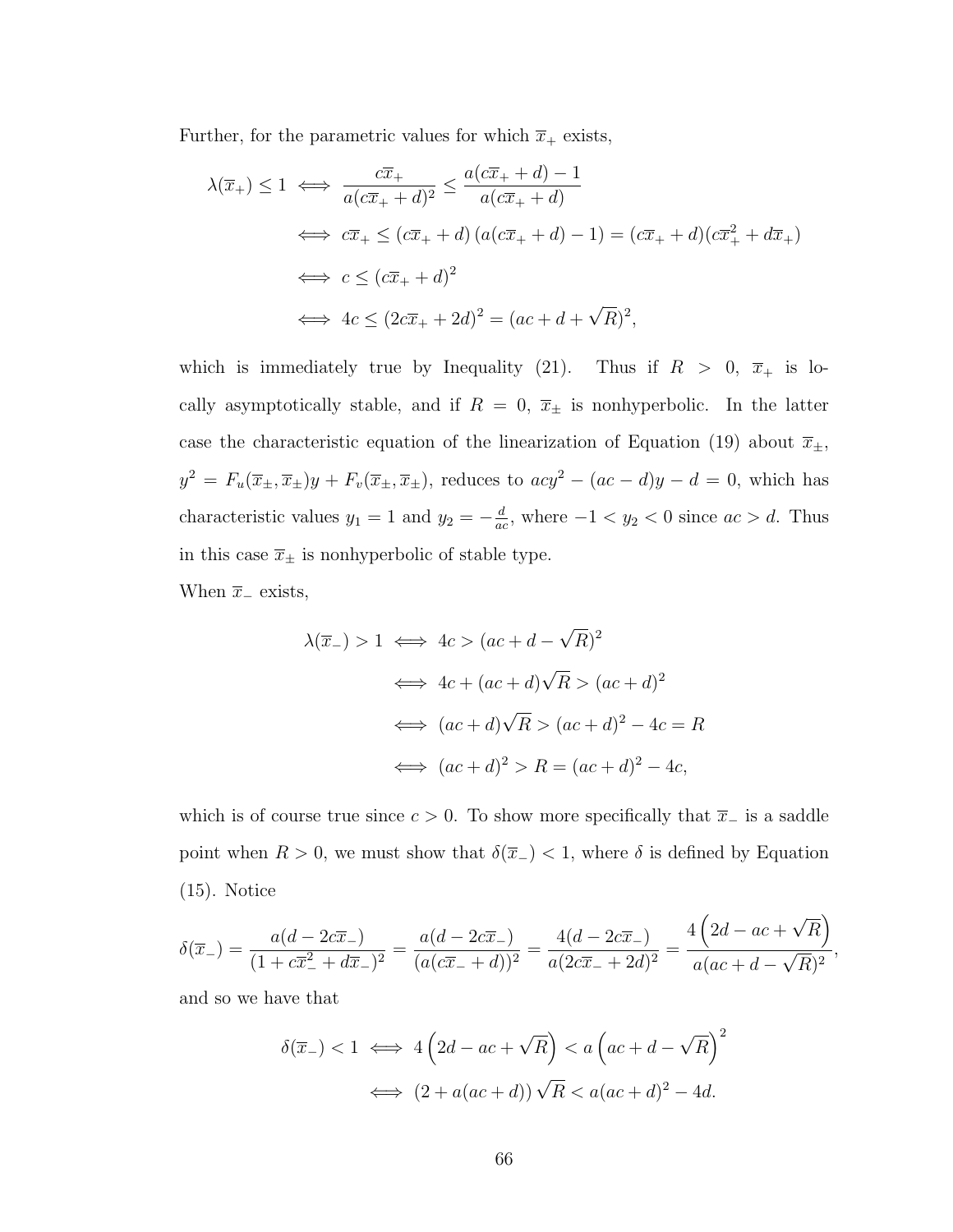The right-hand side of the latter inequality is positive since  $a(ac + d)^2 - 4d$  $4ac - 4d = 4(ac - d) > 0$  by assumption. But then

$$
\delta(\overline{x}_-) < 1 \iff (2 + a(ac + d))^2 \left( (ac + d)^2 - 4c \right) < \left( a(ac + d)^2 - 4d \right)^2
$$
\n
$$
\iff 3a^3c^2d + 6a^2cd^2 + 3ad^3 - 3a^2c^2 - 2acd - 3d^2 - 4c < 0
$$
\n
$$
\iff (ad - 1) \left( 3d^2 + 3a^2c^2 + 2c(3ad + 2) \right) < 0,
$$

which is automatically true since the latter factor is strictly positive and  $ad < 1$ . Thus indeed  $\overline{x}_-$  is a saddle point when it exists for  $R > 0$ .  $\Box$ 

**Lemma 3** There exist no minimal period-two solutions to Equation [\(19\)](#page-77-0) if  $c > 0$ and  $d > 0$ .

**Proof.** Suppose there exist  $\phi, \psi > 0$  with  $\phi \neq \psi$  such that

<span id="page-80-0"></span>
$$
\begin{cases}\n\psi = \frac{af(\phi, \psi)}{1 + f(\phi, \psi)} = \frac{a(c\phi^2 + d\psi)}{1 + c\phi^2 + d\psi} \\
\phi = \frac{af(\psi, \phi)}{1 + f(\psi, \phi)} = \frac{a(c\psi^2 + d\phi)}{1 + c\psi^2 + d\phi}\n\end{cases}
$$
\n(22)

From System [\(22\)](#page-80-0) we notice that

$$
\psi - \phi = \frac{a(c\phi^2 + d\psi)(1 + c\psi^2 + d\phi) - a(c\psi^2 + d\phi)(1 + c\phi^2 + d\psi)}{(1 + c\phi^2 + d\psi)(1 + c\psi^2 + d\phi)}
$$

$$
= \frac{a(\psi - \phi)(d - c(\psi + \phi))}{(1 + c\phi^2 + d\psi)(1 + c\psi^2 + d\phi)},
$$

whence it immediately follows that  $(1 + c\phi^2 + d\psi)(1 + c\psi^2 + d\phi) = a(d - c(\psi + \phi)).$ But then

$$
\psi + \phi = \frac{a(c\phi^2 + d\psi)(1 + c\psi^2 + d\phi) + a(c\psi^2 + d\phi)(1 + c\phi^2 + d\psi)}{(1 + c\phi^2 + d\psi)(1 + c\psi^2 + d\phi)}
$$
  
= 
$$
\frac{2(c\phi^2 + d\psi)(c\psi^2 + d\phi) + c(\psi^2 + \phi^2) + d(\psi + \phi)}{d - c(\psi + \phi)}.
$$

Thus we have that necessarily

$$
2\phi\psi = \frac{2a^2(c\phi^2 + d\psi)(c\psi^2 + d\phi)}{a(d - c(\psi + \phi))} = a\left((\psi + \phi) - \frac{c(\psi^2 + \phi^2) + d(\psi + \phi)}{d - c(\psi + \phi)}\right) > 0
$$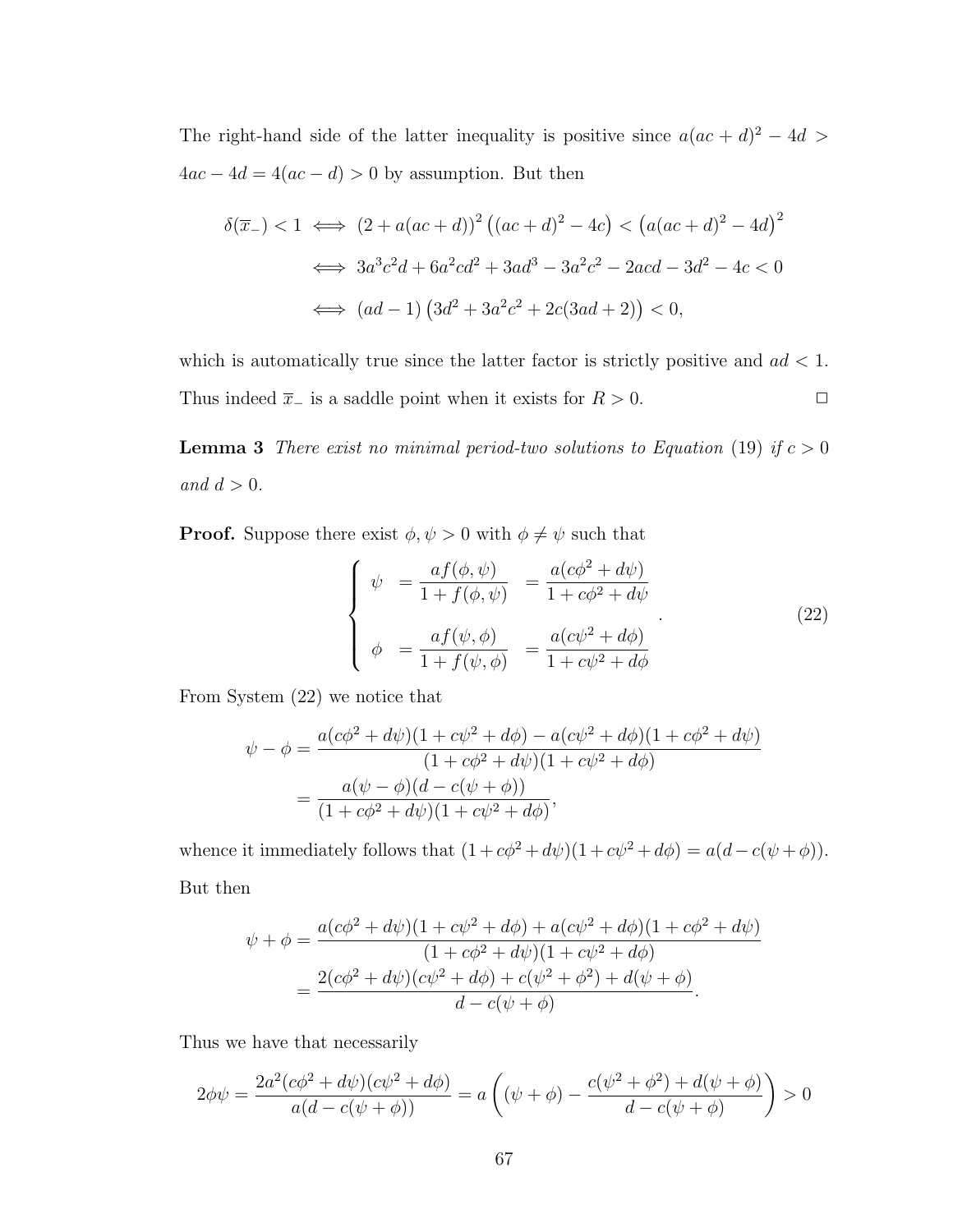since both  $\psi, \phi > 0$ . But this implies that

$$
(\psi + \phi)(d - c(\psi + \phi)) > c(\psi^2 + \phi^2) + d(\psi + \phi)
$$
  

$$
\iff d(\psi + \phi) - c(\psi + \phi)^2 > c(\psi^2 + \phi^2) + d(\psi + \phi)
$$
  

$$
\iff 0 > c(\psi^2 + \phi^2) + c(\psi + \phi)^2,
$$

a clear contradiction since  $c > 0$ .

Now suppose there exists a period-two solution  $\{\phi, \psi, \phi, \psi, \ldots\}$  with  $\phi \neq \psi$ but  $\phi \psi = 0$ . Suppose without loss of generality that  $\phi = 0$ . Now

$$
\begin{cases}\n\psi = \frac{af(0, \psi)}{1 + f(0, \psi)} = \frac{ad\psi}{1 + d\psi} \\
0 = \frac{af(\psi, 0)}{1 + f(\psi, 0)} = \frac{ac\psi^2}{1 + c\psi^2}\n\end{cases}
$$

,

which immediately leads to the contradiction  $\psi = \phi = 0$  for  $c > 0$ . Thus Equation  $(19)$  has no minimal period-two solutions.  $\Box$ 

<span id="page-81-0"></span>**Theorem 5** Assume  $c > 0$  and  $d > 0$ .

- (1) Suppose either
	- (a)  $d \geq ac$  and  $1 \geq ad$ , or
	- (b)  $d < ac, 1 > ad, and R < 0.$

Then  $\overline{x}_0$  is a global attractor of all solutions.

- (2) Suppose either
	- $(a)$  1 < ad, or
	- (b)  $d < ac$  and  $1 = ad$ .

Then  $\overline{x}_+$  is a global attractor of all nonzero solutions.

(3) Suppose  $d < ac$ ,  $1 > ad$ , and  $R = 0$ . Then the system corresponding to Equation [\(19\)](#page-77-0) has the equilibria  $E_0 = (0, 0)$ , which is locally asymptotically stable, and  $E = (\overline{x}_{\pm}, \overline{x}_{\pm})$ , which is nonhyperbolic of stable type. Then there exists a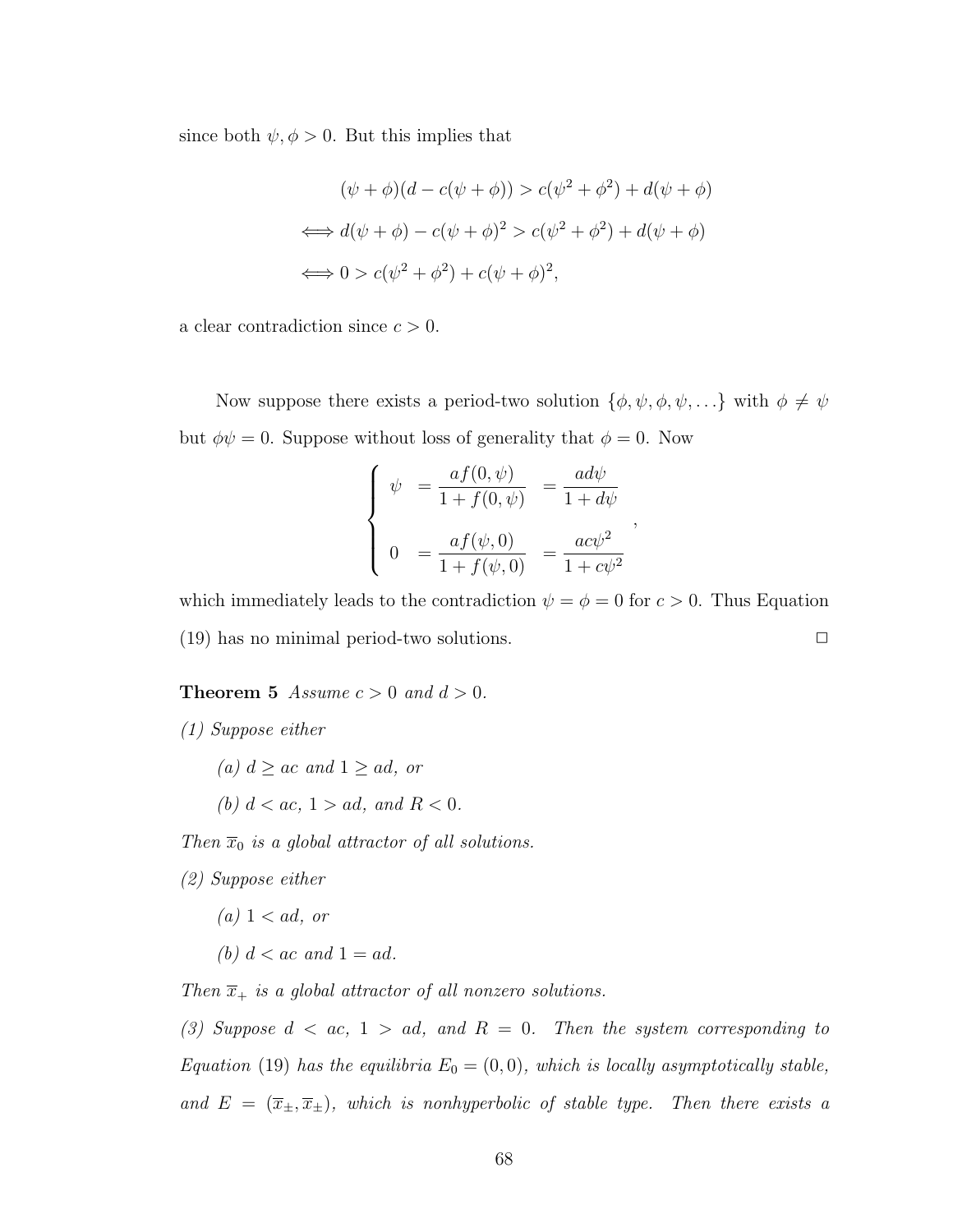continuous curve C passing through E such that C is the graph of a decreasing function. The set of initial conditions  $Q_1 = \{(x_{-1}, x_0) : x_{-1} \ge 0, x_0 \ge 0\}$  is the union of two disjoint basins of attraction, namely  $Q_1 = \mathcal{B}(E_0) \cup \mathcal{B}(E)$ , where

$$
\mathcal{B}(E_0) = \{ (x_{-1}, x_0) : (x_{-1}, x_0) \prec_{ne} (x, y) \text{ for some } (x, y) \in \mathcal{C} \},
$$
  

$$
\mathcal{B}(E) = \{ (x_{-1}, x_0) : (x, y) \prec_{ne} (x_{-1}, x_0) \text{ for some } (x, y) \in \mathcal{C} \} \cup \mathcal{C}.
$$

(4) Suppose  $d < ac$ ,  $1 > ad$ , and  $R > 0$ . Then the system corresponding to Equation [\(19\)](#page-77-0) has the equilibria  $E_0 = (0, 0)$ , which is locally asymptotically stable,  $E_1 = (\overline{x}_-, \overline{x}_-)$ , which is a saddle point, and  $E_2 = (\overline{x}_+, \overline{x}_+)$ , which is locally asymptotically stable. Then there exist two continuous curves  $\mathcal{W}^s(E_1)$  and  $\mathcal{W}^u(E_1)$ , both passing through  $E_1$ , such that  $W<sup>s</sup>(E_1)$  is the graph of a decreasing function and  $\mathcal{W}^u(E_1)$  is the graph of an increasing function. The set of initial conditions  $Q_1 = \{(x_{-1}, x_0): x_{-1} \ge 0, x_0 \ge 0\}$  is the union of three disjoint basins of attraction, namely  $Q_1 = \mathcal{B}(E_0) \cup \mathcal{B}(E_1) \cup \mathcal{B}(E_2)$ , where  $\mathcal{B}(E_1) = \mathcal{W}^s(E_1)$ ,

$$
\mathcal{B}(E_0) = \{(x_{-1}, x_0) : (x_{-1}, x_0) \prec_{ne} (x, y) \text{ for some } (x, y) \in \mathcal{W}^s(E_1)\}, \text{ and}
$$
  

$$
\mathcal{B}(E_2) = \{(x_{-1}, x_0) : (x, y) \prec_{ne} (x_{-1}, x_0) \text{ for some } (x, y) \in \mathcal{W}^s(E_1)\}.
$$

Proof. (1) The proof in this case follows from Theorem [1](#page-71-1) as well as Lemmas [1,](#page-47-0) [2,](#page-48-0) and [3](#page-50-0) since  $\bar{x}_0 = 0$  is the sole equilibrium of Equation [\(19\)](#page-77-0).

(2) The proof used to show that all solutions with positive initial conditions converge to  $\bar{x}_+$  follows from an application of Theorem [2](#page-72-1) (as used above in the proof of Theorem [3\)](#page-75-0). Notice that  $x_1 = F(x_0, x_{-1}) > 0$  if either  $x_0 > 0$  or  $x_{-1} > 0$ (and similar for  $x_2$ ), so  $I = (0, \infty)$  is an attracting and invariant interval. Thus all nonzero solutions must converge to  $\overline{x}_+$ .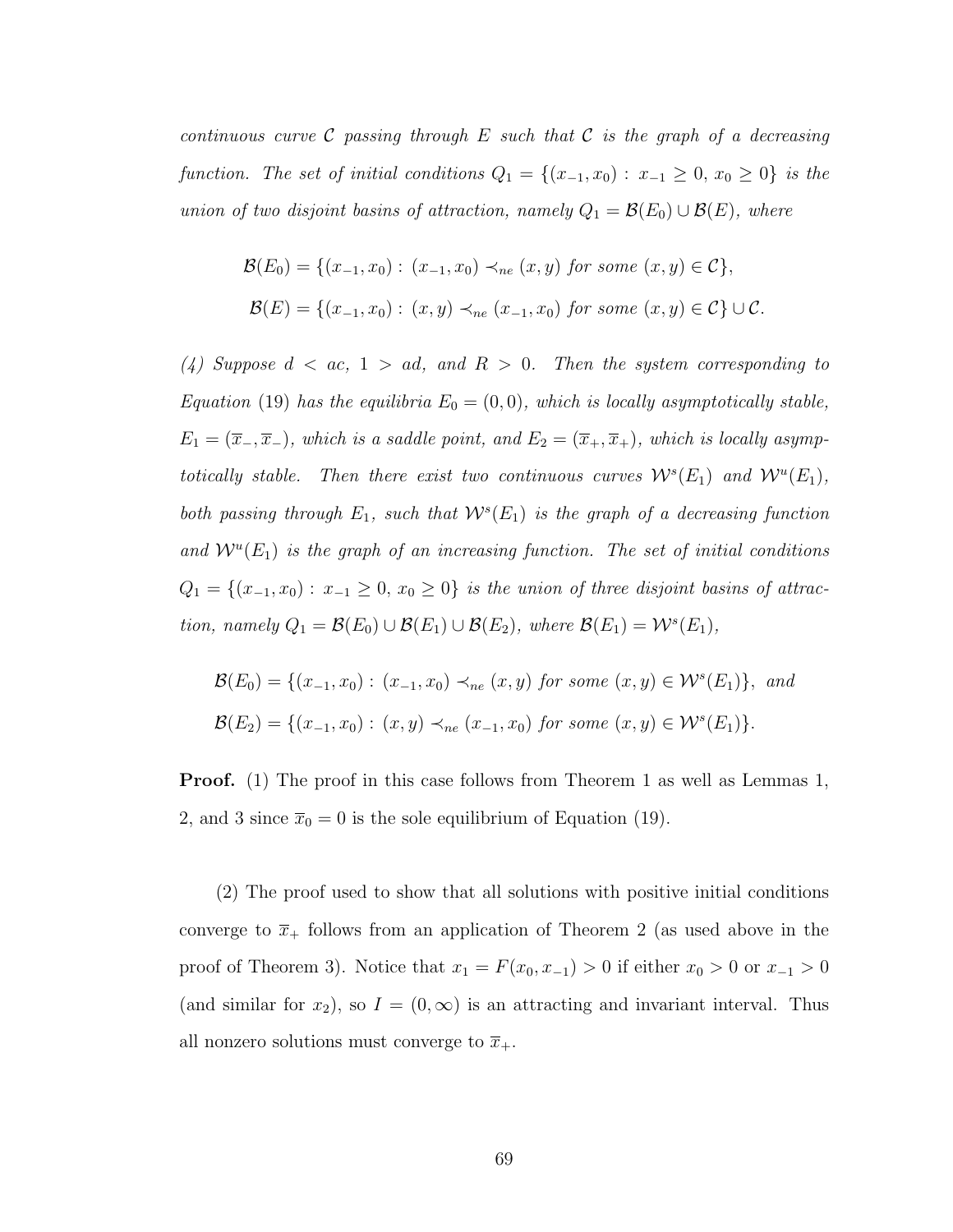(3) The proof follows from an application of Theorems 1-4 of [\[15\]](#page-92-3) applied to the cooperative second iterate of the map corresponding to Equation [\(19\)](#page-77-0). The proof is completely analogous to the proof of Theorem 5 in [\[3\]](#page-91-2), so we omit the details.

(4) The proof follows from an immediate application of Theorem 5 in [\[3\]](#page-91-2).  $\Box$ 

# 3.3.4 Linear-Quadratic:  $f(u, v) = cu + dv^2$

We consider the difference equation

<span id="page-83-0"></span>
$$
x_{n+1} = \frac{a(cx_n + dx_{n-1}^2)}{1 + cx_n + dx_{n-1}^2}, \quad n = 0, 1, ....
$$
 (23)

**Remark 2** For the analysis that follows, we will consider Equation [\(23\)](#page-83-0) with  $c > 0$ and  $d > 0$ . Notice that when  $d = 0$  Equation [\(23\)](#page-83-0) becomes Equation [\(2\)](#page-67-1) after a reduction of parameters. When  $c = 0$ , Equation [\(23\)](#page-83-0) is a two-parameter version of Equation [\(8\)](#page-69-0) with delay.

An equilibrium of [\(23\)](#page-83-0) satisfies

$$
d\overline{x}^3 + c\overline{x}^2 + \overline{x} = ac\overline{x} + ad\overline{x}^2
$$

so that all nonzero equilibria satisfy

<span id="page-83-1"></span>
$$
d\overline{x}^{2} + (c - ad)\overline{x} + (1 - ac) = 0,
$$
\n(24)

whence we easily deduce the possible solutions

$$
\overline{x}_{\pm} = \frac{ad - c \pm \sqrt{(c - ad)^2 + 4d(ac - 1)}}{2d},
$$

which are real if and only if  $R = (c - ad)^2 + 4d(ac - 1) \ge 0$ . Notice that

<span id="page-83-2"></span>
$$
R \ge 0 \iff c^2 - 2acd + a^2d^2 + 4acd - 4d \ge 0 \iff (ad + c)^2 \ge 4d. \tag{25}
$$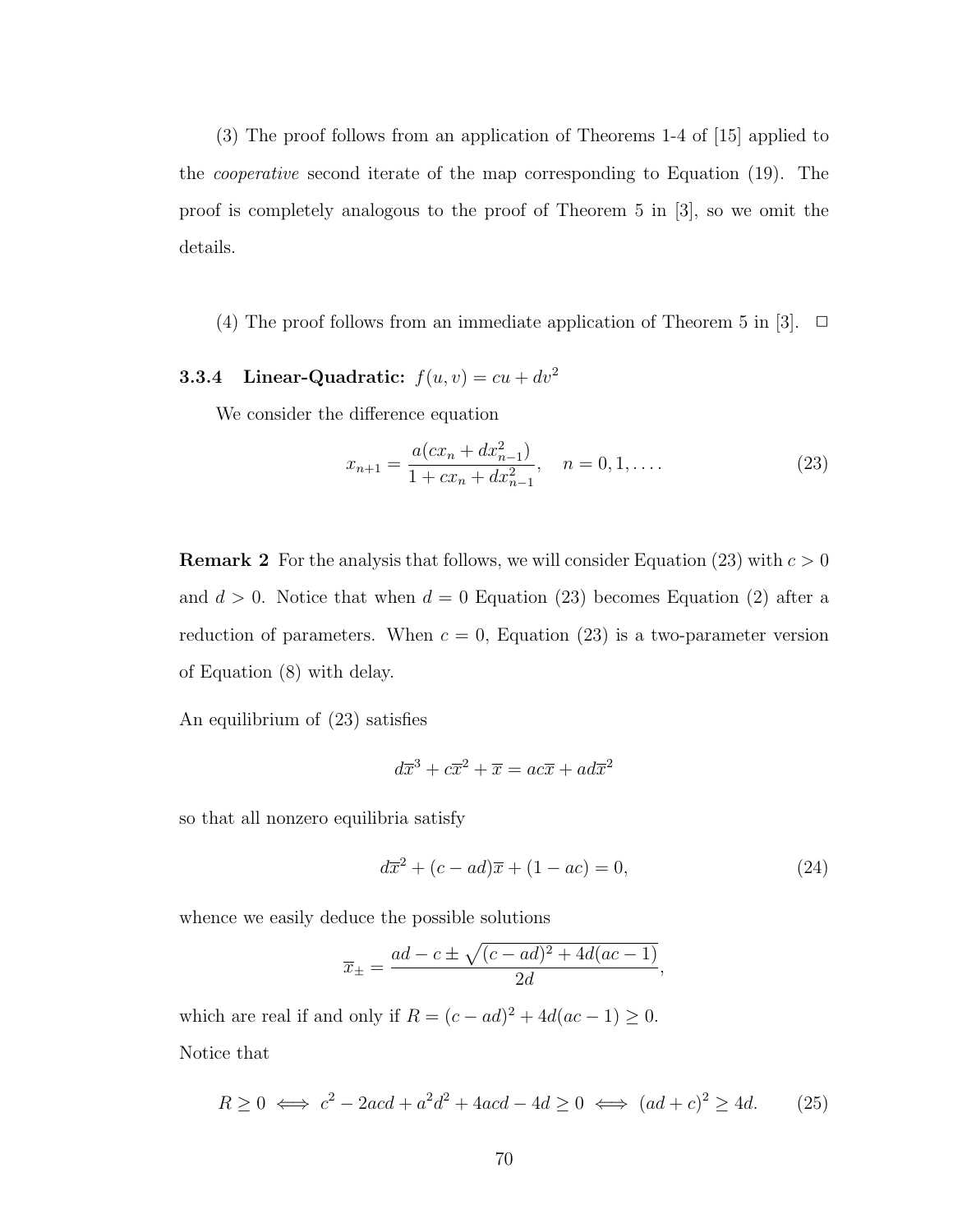Here we have that

$$
\lambda(\overline{x}) = \frac{a(c + 2d\overline{x})}{(1 + c\overline{x} + d\overline{x}^2)^2}.
$$

**Lemma 4** Equation [\(23\)](#page-83-0) always has the zero equilibrium  $\overline{x}_0 = 0$ , and

$$
\overline{x}_0 is \begin{cases} locally \ asymptotically \ stable & if \ ac < 1 \\ nonhyperbolic & if \ ac = 1 \\ unstable & if \ ac > 1. \end{cases}
$$

**Proof.** The proof follows from the fact that  $\lambda(\overline{x}_0) = ac$ .

**Lemma 5** Assume  $c > 0$  and  $d > 0$ .

(1) Suppose either

(a)  $c \geq ad$  and  $1 \geq ac$ , or

(b)  $c < ad$ ,  $1 > ac$ , and  $R < 0$ .

Then Equation [\(23\)](#page-83-0) has no positive equilibria.

(2) Suppose either

- $(a)$  1 < ac, or
- (b)  $c < ad$  and  $1 = ac$ .

Then Equation [\(23\)](#page-83-0) has the positive equilibrium  $\overline{x}_{+}$ , and it is locally asymptotically stable.

(3) Suppose  $c < ad$ ,  $1 > ac$ , and  $R = 0$ . Then Equation [\(23\)](#page-83-0) has the positive equilibrium  $\overline{x}_{\pm}$ , and it is nonhyperbolic of stable type.

(4) Suppose  $c < ad$ ,  $1 > ac$ , and  $R > 0$ . Then Equation [\(19\)](#page-77-0) has the two positive equilibria  $\overline{x}_+$ , which is locally asymptotically stable, and  $\overline{x}_-$ , which is unstable.

Let 
$$
K = a^2d^2 + 14acd - 3c^2 - 3a^3cd^2 - 6a^2c^2d - 3ac^3 - 4d
$$
.

- (i) If  $K < 0$ , then  $\overline{x}_-$  is a saddle point.
- (ii) If  $K > 0$ , then  $\overline{x}_-$  is a repeller.
- (iii) If  $K = 0$ , then  $\overline{x}_{-}$  is nonhyperbolic of unstable type.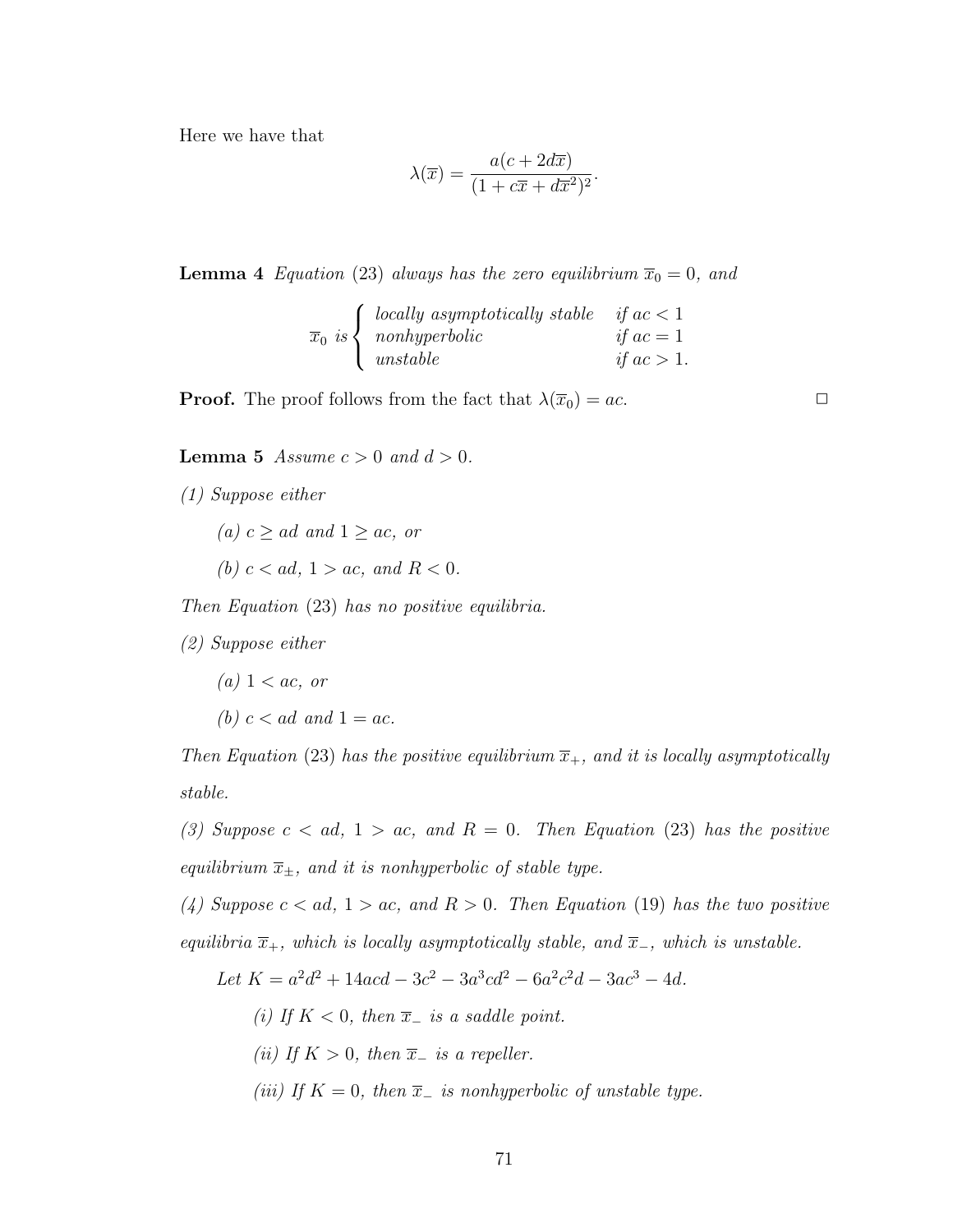**Proof.** The positivity of solutions of Equation  $(24)$  follows from Descartes' Rule of Signs. Much of the local stability analysis is symmetric to the considerations in the proof of Lemma [2.](#page-48-0) Notice that

$$
\lambda(\overline{x}) = \frac{a(c + 2d\overline{x})}{(1 + c\overline{x} + d\overline{x}^2)^2} = \frac{a(c + 2d\overline{x})}{(a(c + d\overline{x}))^2} = \frac{c + 2d\overline{x}}{a(c + d\overline{x})^2} = \frac{1}{a(c + d\overline{x})} + \frac{d\overline{x}}{a(c + d\overline{x})^2}.
$$

For the parametric values for which  $\overline{x}_+$  exists,

$$
\lambda(\overline{x}_{+}) \le 1 \iff \frac{d\overline{x}_{+}}{a(c+d\overline{x}_{+})^{2}} \le \frac{a(c+d\overline{x}_{+})-1}{a(c+d\overline{x}_{+})}
$$
  

$$
\iff d\overline{x}_{+} \le (c+d\overline{x}_{+}) (a(c+d\overline{x}_{+})-1) = (c+d\overline{x}_{+}) (c\overline{x}_{+}+d\overline{x}_{+}^{2})
$$
  

$$
\iff d \le (c+d\overline{x}_{+})^{2}
$$
  

$$
\iff 4d \le (2c+2d\overline{x}_{+})^{2} = (ad+c+\sqrt{R})^{2},
$$

which is immediately true by Inequality [\(25\)](#page-83-2). Thus if  $R > 0$ ,  $\overline{x}_+$  is locally asymptotically stable, and if  $R = 0$ ,  $\bar{x}_{\pm}$  is nonhyperbolic. In the latter case the characteristic equation of the linearization of Equation [\(19\)](#page-77-0) about  $\overline{x}_{\pm}$ ,  $y^2 = F_u(\overline{x}_\pm, \overline{x}_\pm) y + F_v(\overline{x}_\pm, \overline{x}_\pm)$ , reduces to  $ady^2 - cy + c - ad = 0$ , which has characteristic values  $y_1 = 1$  and  $y_2 = \frac{c - ad}{ad}$ , where  $-1 < y_2 < 0$  since  $ad > c$ . Thus in this case  $\overline{x}_{\pm}$  is nonhyperbolic of stable type.

When  $\bar{x}_-$  exists,

$$
\lambda(\overline{x}_-) > 1 \iff 4d > (ad + c - \sqrt{R})^2
$$
  

$$
\iff 4d + (ad + c)\sqrt{R} > (ad + c)^2
$$
  

$$
\iff (ad + c)\sqrt{R} > (ad + c)^2 - 4d = R
$$
  

$$
\iff (ad + c)^2 > R = (ad + c)^2 - 4d
$$

which is of course true since  $d > 0$ . To more specifically classify  $\overline{x}_-$ , we must calculate  $\delta(\overline{x}_-)$ . Notice

$$
\delta(\overline{x}_{-}) = \frac{a(2d\overline{x}_{-} - c)}{(1 + c\overline{x}_{-} + d\overline{x}_{-}^{2})^{2}} = \frac{a(2d\overline{x}_{-} - c)}{(a(c + d\overline{x}_{-}))^{2}} = \frac{4(2d\overline{x}_{-} - c)}{a(2c + 2d\overline{x}_{-})^{2}} = \frac{4\left(ad - 2c - \sqrt{R}\right)}{a(ad + c - \sqrt{R})^{2}},
$$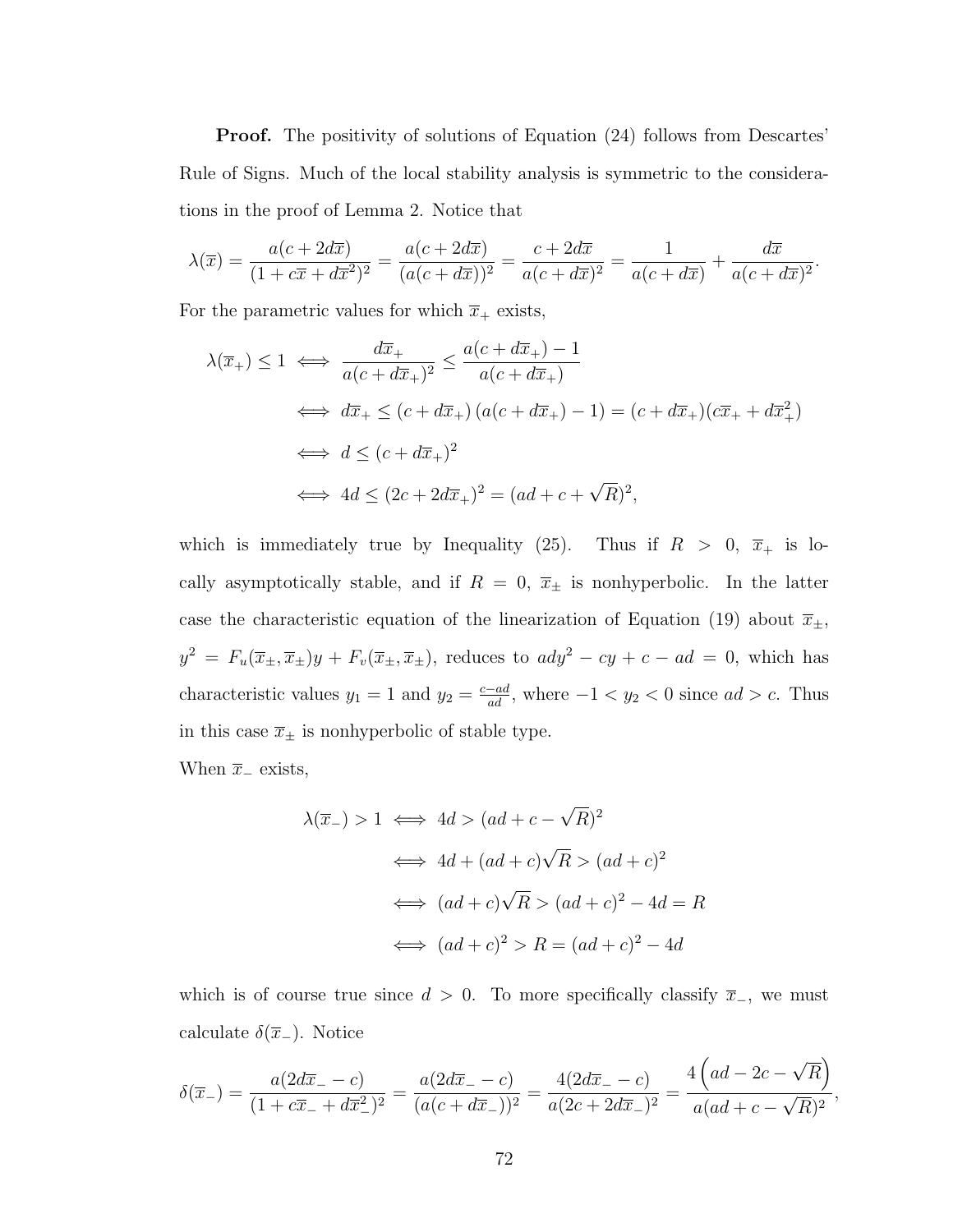and so we have that

$$
\delta(\overline{x}_-) \geq 1 \iff 4\left(ad - 2c - \sqrt{R}\right) \geq a\left(ad + c - \sqrt{R}\right)^2
$$
  

$$
\iff (a(ad + c) - 2)\sqrt{R} \geq a(ad + c)^2 - 4ad + 4c = aR + 4c.
$$

Notice that  $R > 0$  automatically implies  $a(ad + c) > 2$ , as

$$
0 < (ad + c)2 - 4d
$$
\n
$$
= a2d2 + 2acd + c2 - 4d
$$
\n
$$
< a2d2 + 2acd + a2d2 - 4d
$$
\n
$$
= 2d(a(ad + c) - 2)
$$

since  $c < ad$ . Therefore we may square both sides to obtain

$$
\delta(\overline{x}_{-}) \geq 1 \iff (a(ad+c)-2)^{2}R \geq (aR+4c)^{2}
$$
  
\n
$$
\iff R(a^{2}(ad+c)^{2} - 4a(ad+c) + 4) \geq a^{2}R^{2} + 8acR + 16c^{2}
$$
  
\n
$$
\iff R(a^{2}R - 4ac + 4) \geq a^{2}R^{2} + 8acR + 16c^{2}
$$
  
\n
$$
\iff R(1 - 3ac) - 4c^{2} \geq 0
$$
  
\n
$$
\iff a^{2}d^{2} + 14acd - 3c^{2} - 3a^{3}cd^{2} - 6a^{2}c^{2}d - 3ac^{3} - 4d \geq 0.
$$

Thus if

<span id="page-86-0"></span>
$$
K = a^2d^2 + 14acd - 3c^2 - 3a^3cd^2 - 6a^2c^2d - 3ac^3 - 4d,
$$
\n(26)

K < 0 implies  $\overline{x}_-$  is a saddle point and  $K > 0$  implies it is a repeller. If  $K = 0$ ,  $\bar{x}_-$  is nonhyperbolic, and we expect in such case it to be nonhyperbolic of unstable type. Indeed one can show that in the event  $K = 0$ , the characteristic equation of the linearization of Equation [\(23\)](#page-83-0) about  $\overline{x}_-$ ,  $y^2 = F_u(\overline{x}_-,\overline{x}_-)y + F_v(\overline{x}_-,\overline{x}_-)$ , has roots  $y_1 = -1$  and  $y_2 = F_u(\overline{x}_-,\overline{x}_-) + 1 > 1$ , which immediately shows the desired  $r$ esult.  $\Box$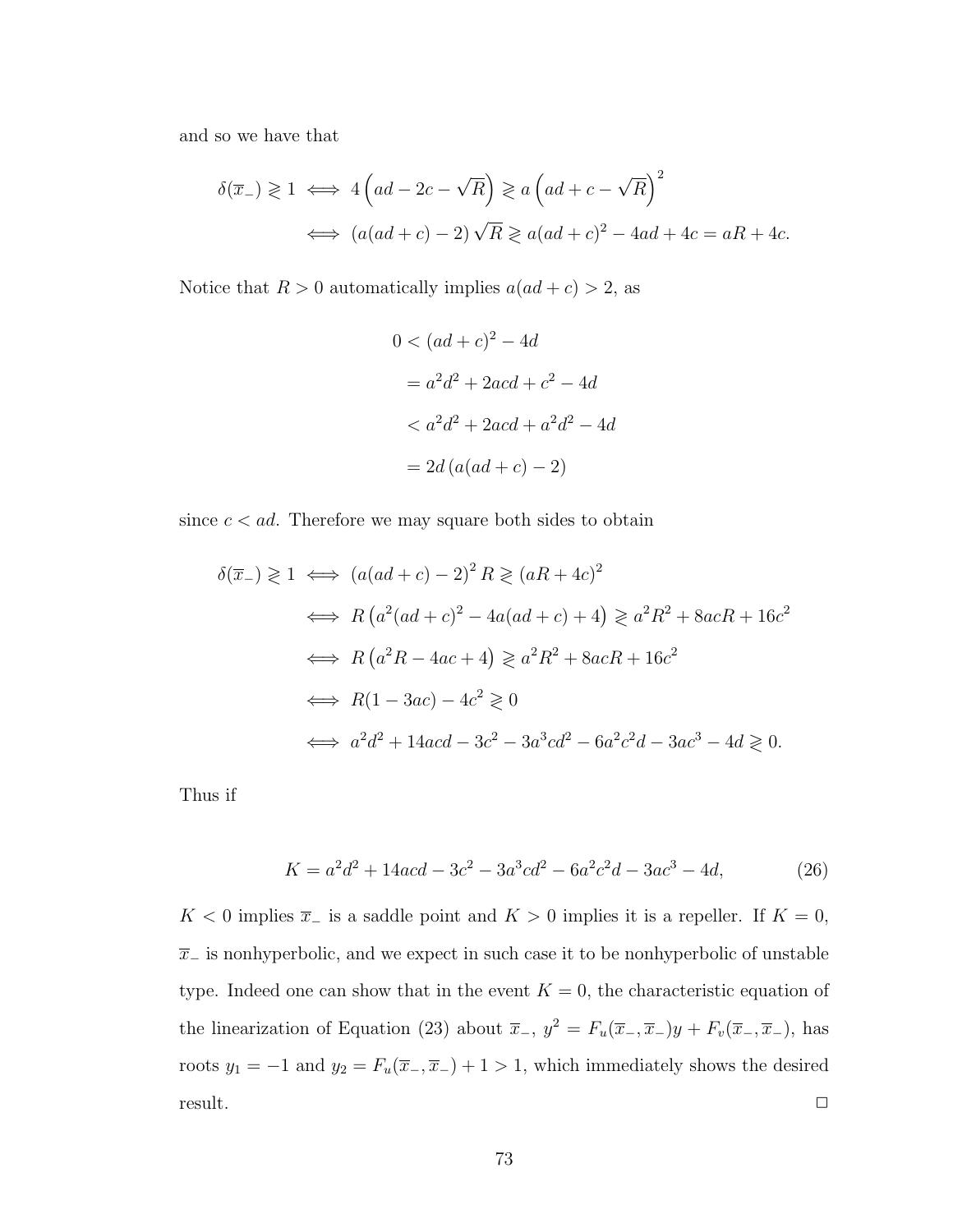The investigation of the existence of periodic solutions of Equation [\(23\)](#page-83-0) is an interesting one that involves a thorough analysis of potential parametric cases. This analysis will reveal the potential for the existence of several nonzero periodic solutions. The juxtaposition of Equation [\(19\)](#page-77-0) with Equation [\(23\)](#page-83-0) illustrates an interesting phenomenon in which, loosely speaking, the dominance of the delay term  $x_{n-1}^2$  contributes to the possibility of periodic solutions arising.

A minimal period-two solution  $\{\phi, \psi, \phi, \psi, \ldots\}$  with  $\phi, \psi > 0$  and  $\phi \neq \psi$  must satisfy

<span id="page-87-0"></span>
$$
\begin{cases}\n\psi = \frac{af(\phi, \psi)}{1 + f(\phi, \psi)} = \frac{a(c\phi + d\psi^2)}{1 + c\phi + d\psi^2} \\
\phi = \frac{af(\psi, \phi)}{1 + f(\psi, \phi)} = \frac{a(c\psi + d\phi^2)}{1 + c\psi + d\phi^2}\n\end{cases} (27)
$$

Eliminating either  $\psi$  or  $\phi$  from System [\(27\)](#page-87-0) we obtain

$$
(d\phi^{2} + (c - ad)\phi + (1 - ac)) h(\phi) = 0,
$$

or

$$
(d\psi^{2} + (c - ad)\psi + (1 - ac)) h(\psi) = 0,
$$

where

$$
h(x) = -d^3x^6 + d^2(c + 2ad)x^5 - d(c^2 + 2d + 3acd + a^2d^2)x^4
$$
\n
$$
+ d(c + 3ac^2 + 2ad + 3a^2cd)x^3 - (c^2 + ac^3 + d + 2acd + 3a^2c^2d + a^3cd^2)x^2
$$
\n
$$
+ ac(1 + ac)(2c + ad)x - a^2c^2(1 + ac).
$$
\n(28)

Since  $dx^2 + (c - ad)x + (1 - ac) \neq 0$  for any x that is not a solution of the equilibrium equation [\(24\)](#page-83-1), minimal period-two solutions must be the solutions of the equation

<span id="page-87-2"></span><span id="page-87-1"></span>
$$
h(x) = 0.\t\t(29)
$$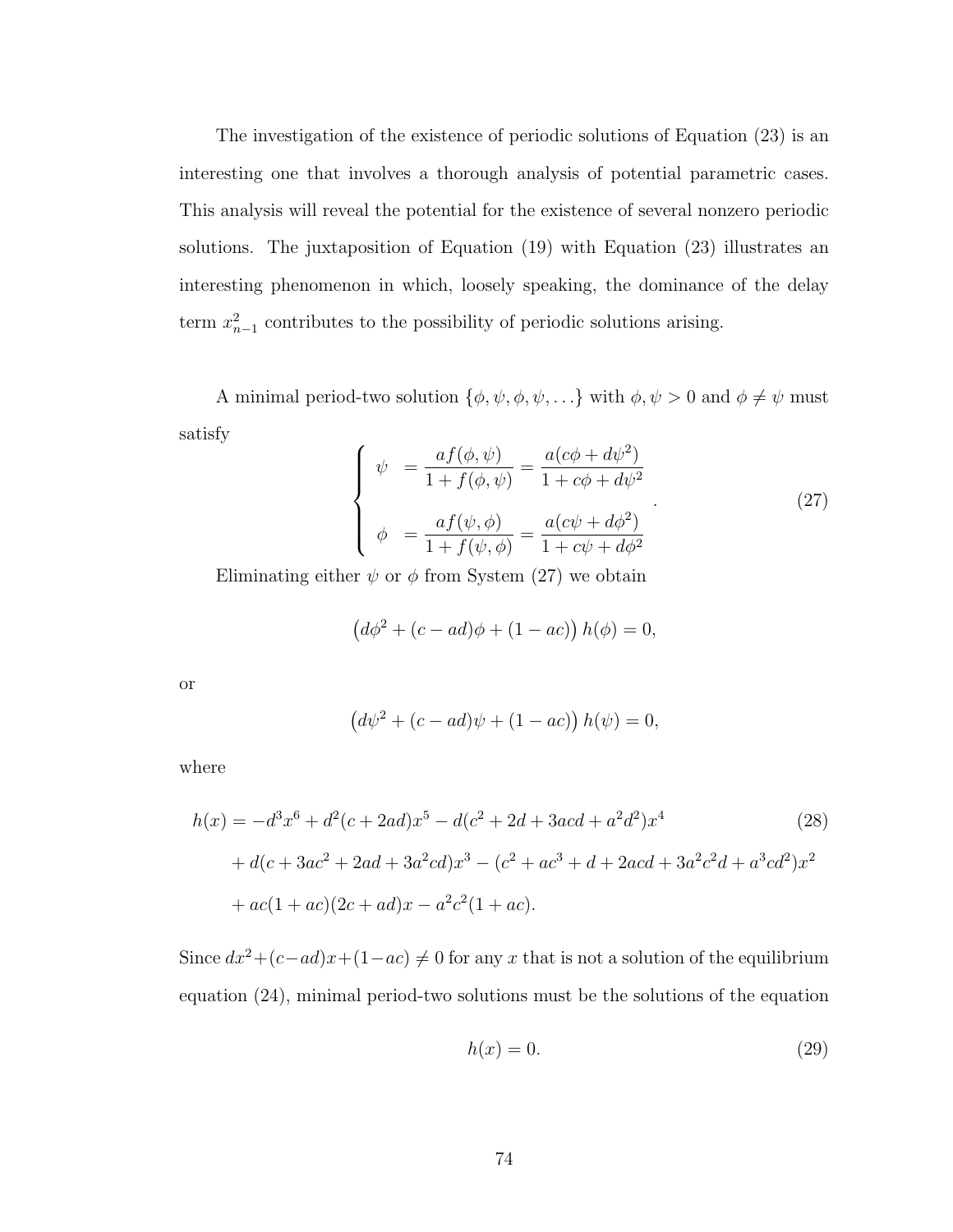**Lemma 6** Any real solutions of Equation [\(29\)](#page-87-1) are positive numbers for  $c, d > 0$ , and there exist up to 3 minimal period-two solutions of Equation [\(23\)](#page-83-0). Furthermore, let  $K$  be as defined in Equation [\(26\)](#page-86-0), and define the following expressions:

$$
J = 4a^{5}cd^{4} - 8a^{4}c^{2}d^{3} + 12a^{3}c^{3}d^{2} - 24a^{3}cd^{3} - 8a^{2}c^{4}d + 28a^{2}c^{2}d^{2} - a^{2}d^{3} + 4ac^{5}
$$
  
+ 
$$
4ac^{3}d + 32acd^{2} + 4c^{4} + 8c^{2}d + 4d^{2}
$$

$$
\Delta_1 = 6d^6
$$
\n
$$
\Delta_2 = d^{10} (8a^2d^2 - 16acd - 7c^2 - 24d)
$$
\n
$$
\Delta_3 = -2d^{12} (8a^5cd^5 + 13a^4c^2d^4 + 10a^3c^3d^3 - 44a^3cd^4 + 4a^2c^4d^2 - 34a^2c^2d^3 - 4a^2d^4 - 19ac^5d + 14ac^3d^2 + 44acd^3 + 6c^6 + 7c^4d + 5c^2d^2 + 16d^3)
$$
\n
$$
\Delta_4 = c^2d^{13} (-16a^9cd^8 - 12a^8c^2d^7 + 24a^7c^3d^6 + 152a^7cd^7 - 68a^6c^4d^5 + 80a^6c^2d^6 + 8a^6d^7 + 48a^5c^5d^4 - 164a^5c^3d^5 - 464a^5cd^6 - 60a^4c^6d^3 + 20a^4c^4d^4 - 180a^4c^2d^5 - 64a^4d^6 + 56a^3c^7d^2 - 332a^3c^5d^3 + 388a^3c^3d^4 + 488a^3cd^5 - 48a^2c^8d + 272a^2c^6d^2 + 255a^2c^4d^3 + 152a^2c^2d^4 + 136a^2d^5 + 24ac^9 + 8ac^7d + 124ac^5d^2 + 180ac^3d^3 - 152acd^4 + 24c^8 + 68c^6d + 32c^4d^2 - 44c^2d^3 - 32d^4)
$$
\n
$$
\Delta_5 = 2c^4d^{13}J (3a^8c^2d^6 + 2a^7cd^6 - 18a^6c^2d^5 - a^6d^6 + 6a^5c^5d^3 + 10a^5c^3d^4 - 8a^5cd^5 - 10a^4c^4d^3 + 44a^4c^2d^4 + 6a^4d^5 + 54a^3c^5d^2 - 25a^3c^3d^3 -
$$

(1) If  $\Delta_i > 0$  for all  $2 \leq i \leq 6$  then Equation [\(29\)](#page-87-1) has six real roots. Consequently, Equation [\(23\)](#page-83-0) has three minimal period-two solutions.

(2) If  $\Delta_j \leq 0$  for some  $2 \leq j \leq 5$  and  $\Delta_i > 0$  for  $i \neq j$ , then Equation [\(29\)](#page-87-1) has two distinct real roots and two pairs of conjugate imaginary roots. Consequently,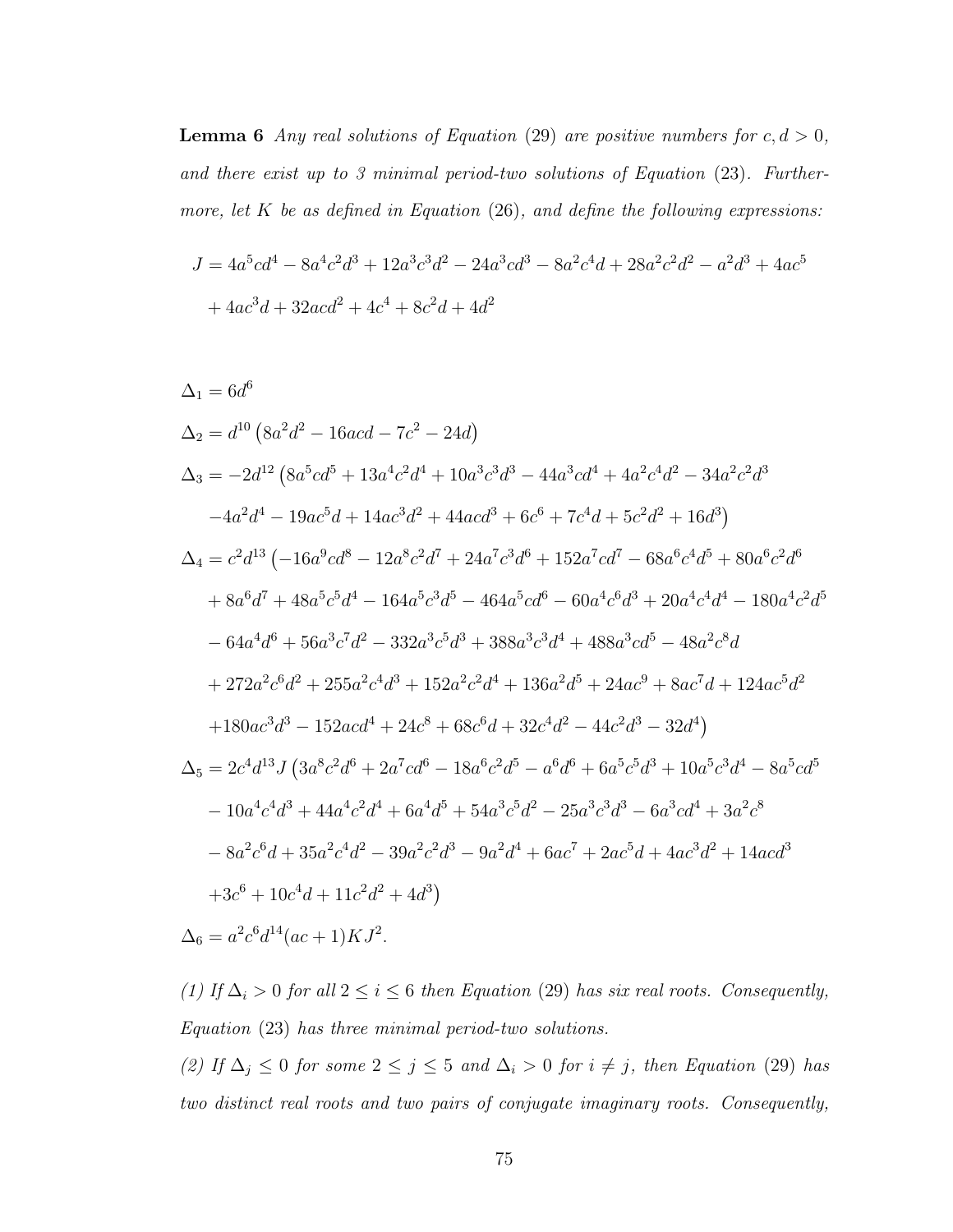Equation [\(23\)](#page-83-0) has one minimal period-two solution.

(3) If  $\Delta_i \leq 0$ ,  $\Delta_{i+1} \geq 0$  (such that at least one of these is strict) for some  $2 \leq i \leq 4$ , and if  $\Delta_6$  < 0, then Equation [\(29\)](#page-87-1) has three pairs of conjugate imaginary roots. Consequently, Equation [\(23\)](#page-83-0) has no minimal period-two solutions.

**Proof.** The proof of the first statement follows from Descartes' Rule of Signs. Let disc(h) denote the  $12 \times 12$  discrimination matrix as defined in [\[10\]](#page-91-3):

$$
disc(h) = \begin{bmatrix} a_6 & a_5 & a_4 & a_3 & a_2 & a_1 & a_0 & 0 & 0 & 0 & 0 & 0 & 0 \\ 0 & 6a_6 & 5a_5 & 4a_4 & 3a_3 & 2a_2 & a_1 & 0 & 0 & 0 & 0 & 0 \\ 0 & a_6 & a_5 & a_4 & a_3 & a_2 & a_1 & a_0 & 0 & 0 & 0 & 0 \\ 0 & 0 & 6a_6 & 5a_5 & 4a_4 & 3a_3 & 2a_2 & a_1 & 0 & 0 & 0 & 0 \\ 0 & 0 & a_6 & a_5 & a_4 & a_3 & a_2 & a_1 & a_0 & 0 & 0 & 0 \\ 0 & 0 & 0 & 6a_6 & 5a_5 & 4a_4 & 3a_3 & 2a_2 & a_1 & 0 & 0 & 0 \\ 0 & 0 & 0 & 0 & 6a_6 & 5a_5 & 4a_4 & 3a_3 & 2a_2 & a_1 & 0 & 0 \\ 0 & 0 & 0 & 0 & 6a_6 & 5a_5 & 4a_4 & 3a_3 & 2a_2 & a_1 & 0 \\ 0 & 0 & 0 & 0 & 0 & 6a_6 & 5a_5 & 4a_4 & 3a_3 & 2a_2 & a_1 & a_0 \\ 0 & 0 & 0 & 0 & 0 & 6a_6 & 5a_5 & 4a_4 & 3a_3 & 2a_2 & a_1 & a_0 \\ 0 & 0 & 0 & 0 & 0 & 0 & 6a_6 & 5a_5 & 4a_4 & 3a_3 & 2a_2 & a_1 \end{bmatrix}
$$

.

Here  $a_k$  equals the coefficient of the degree-k term of h as defined in Equation [\(28\)](#page-87-2); that is,  $a_6 = -d^3$ ,  $a_5 = d^2(c + 2ad)$ ,  $a_4 = -d(c^2 + 2d + 3acd + a^2d^2)$ ,  $a_3 = d(c + 3ac^2 + 2ad + 3a^2cd), a_2 = -(c^2 + ac^3 + d + 2acd + 3a^2c^2d + a^3cd^2), a_1 =$  $ac(1+ac)(2c+ad)$ , and  $a_0 = -a^2c^2(1+ac)$ . Let  $\Delta_k$  denote the determinant of the submatrix of disc(h) formed by its first 2k rows and 2k columns for  $k = 1, 2, ..., 6$ . Then the values of  $\Delta_k$  are listed above, and the veracity of the statements above may now be verified by employing Theorem 1 of [\[10\]](#page-91-3). Notice that  $\Delta_1 > 0$  for all  $d > 0$ .

Remark 3 The parametric conditions discussed above do not exhaust all of the parametric space but cover a substantial region of parameters for which Equation [\(23\)](#page-83-0) possesses hyperbolic dynamics.

We will use the sufficient conditions provided in Lemmas [4,](#page-51-0) [5,](#page-52-0) and [6](#page-53-0) to realize some global dynamic scenarios provided in [\[3\]](#page-91-2). We will not investigate the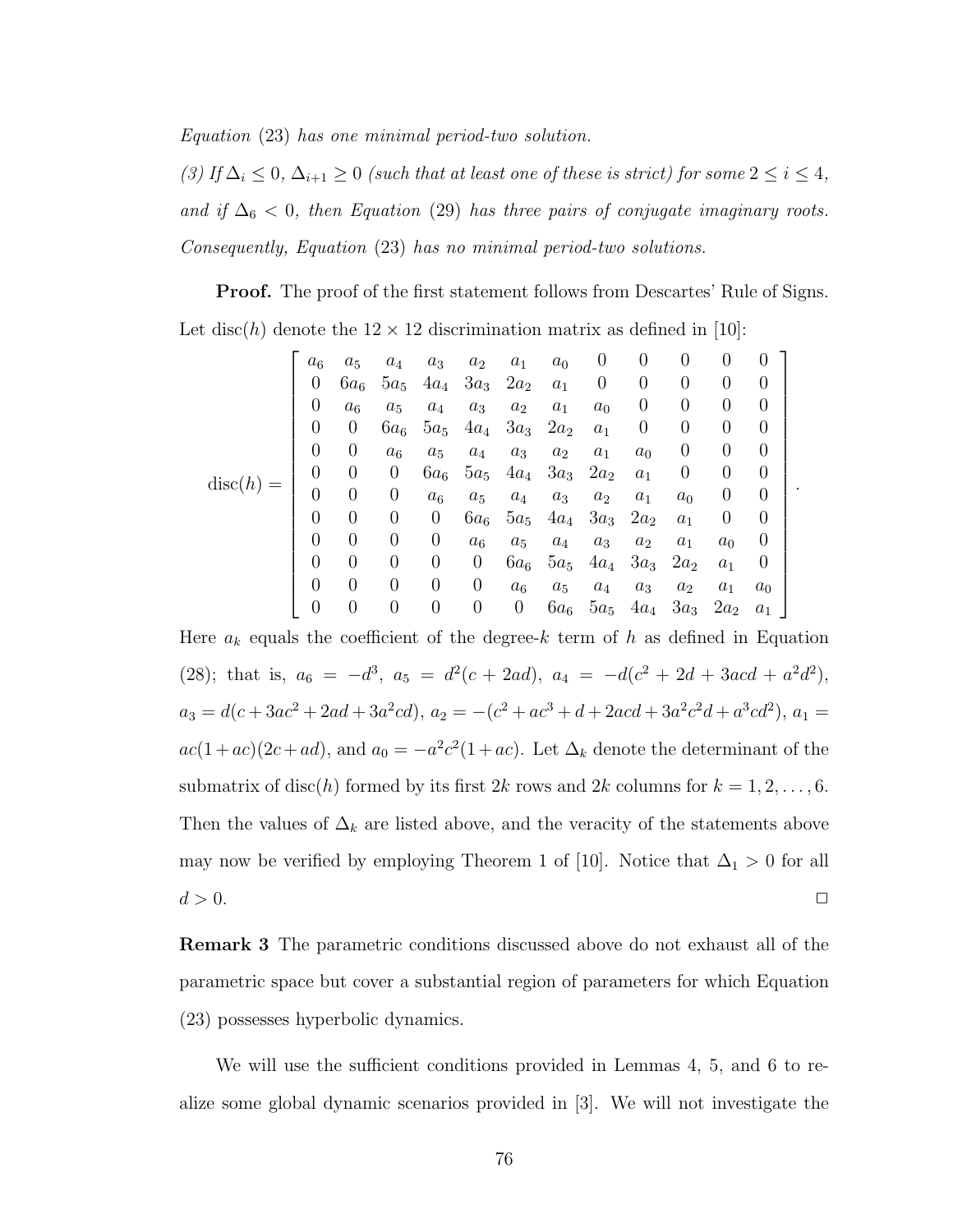dynamics of Equation [\(23\)](#page-83-0) when it has one or no positive fixed point since in such cases the dynamics should be similar to the dynamics of Equation [\(19\)](#page-77-0) discussed in Theorem [5.](#page-81-0) The following theorem relies on results from [\[3\]](#page-91-2) and summarizes potential hyperbolic dynamic scenarios for Equation [\(23\)](#page-83-0) in the event it possesses three fixed points and zero, one, or three pairs of hyperbolic period-two points. See also the statement and proof of Theorem 11 in [\[3\]](#page-91-2).

**Theorem 6** Assume  $0 < c < ad$  and  $ac < 1$  such that  $R > 0$ .

(i) If  $\Delta_i$  > 0 for all 2  $\leq i \leq 6$  then Eq. [\(23\)](#page-83-0) has three equilibria  $\overline{x}_0 < \overline{x}_- < \overline{x}_+$ , where  $\overline{x}_0$  and  $\overline{x}_+$  are locally asymptotically stable and  $\overline{x}_-$  is a repeller, and three minimal period-two solutions  $\{\phi_1, \psi_1\}$ ,  $\{\phi_2, \psi_2\}$ , and  $\{\phi_3, \psi_3\}$ . Here  $(\phi_1, \psi_1) \prec_{ne} (\phi_2, \psi_2) \prec_{ne} (\phi_3, \psi_3)$ ,  $\{\phi_1, \psi_1\}$  and  $\{\phi_3, \psi_3\}$  are saddle points, and  $\{\phi_2, \psi_2\}$  is locally asymptotically stable. The global behavior of Eq. [\(23\)](#page-83-0) is described by Theorem 8 of [\[3\]](#page-91-2). For example, this happens for  $a = 1$ ,  $c = \frac{389}{2176}$ , and  $d = \frac{249}{64}.$ 

(ii) If  $\Delta_j \leq 0$  for some  $2 \leq j \leq 5$  and  $\Delta_i > 0$  for  $i \neq j$ , then Eq. [\(23\)](#page-83-0) has three equilibria  $\overline{x}_0 < \overline{x}_- < \overline{x}_+$ , where  $\overline{x}_0$  and  $\overline{x}_+$  are locally asymptotically stable and  $\overline{x}_-$  is a repeller, and one period-two solution  $\{\phi_1, \psi_1\}$ , which is a saddle point. The global behavior of Eq.  $(23)$  is described by Theorem  $\tilde{ }$  of  $[3]$ . For example, this happens for  $a=1, c=\frac{1}{5}$  $\frac{1}{5}$ , and  $d = \frac{237}{64}$ .

(iii) If  $\Delta_i \leq 0$  and  $\Delta_{i+1} \geq 0$  (such that at least one of these is strict) for some  $2 \le i \le 4$ , and if  $\Delta_6 < 0$ , then Eq. [\(23\)](#page-83-0) has three equilibria  $\overline{x}_0 < \overline{x}_- < \overline{x}_+$ , where  $\overline{x}_0$  and  $\overline{x}_+$  are locally asymptotically stable and  $\overline{x}_-$  is a saddle point, and no period-two solution. The global behavior of Eq. [\(23\)](#page-83-0) is described by Theorem 5 of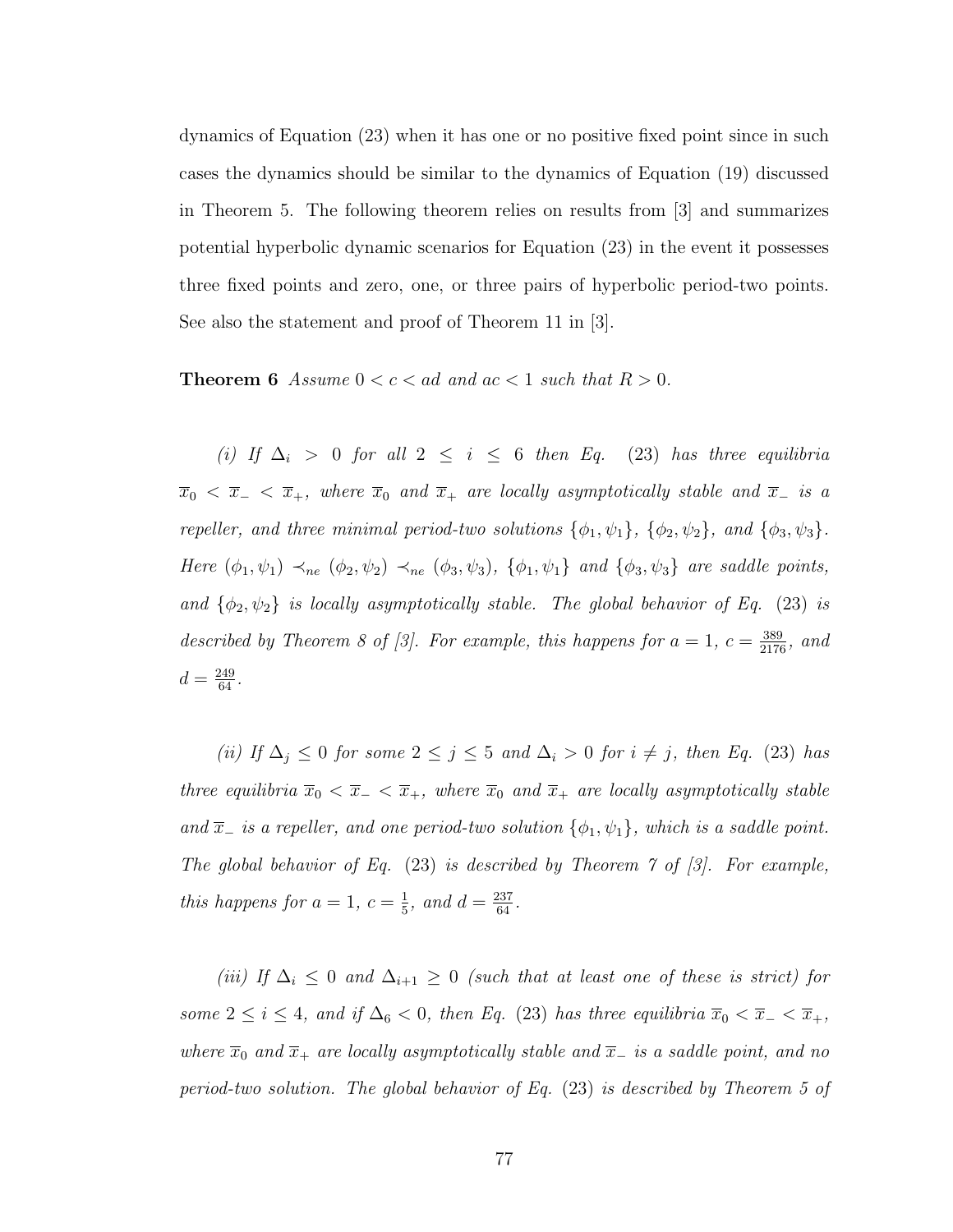[\[3\]](#page-91-2). For example, this happens for  $a = 1$ ,  $c = \frac{493}{1024}$ , and  $d = \frac{157}{48}$ .

Equation  $(23)$  exhibits global dynamics similar to that of Equation  $(10)$ , which was investigated in [\[3\]](#page-91-2). Therefore, we pose the following conjecture.

Conjecture 1 There exists a topological conjugation between the maps in Equations  $(10)$  and  $(23)$ .

#### List of References

- [1] L. J. S. Allen. An Introduction to Mathematical Biology, Prentice Hall, 2006.
- [2] A. M. Amleh, E. Camouzis and G. Ladas, On the Dynamics of a Rational Difference Equation, Part 1. *Inter. J. Difference Equ.*, 3(1): 135, 2008.
- <span id="page-91-2"></span>[3] A. Bilgin, M. R. S. Kulenović and E. Pilav, Basins of Attraction of Period-Two Solutions of Monotone Difference Equations. Adv. Difference Equ., (2016), 2016: 74.
- [4] A. Bilgin and M. R. S. Kulenović, Global Asymptotic Stability for Discrete Single Species Population Models, Discrete Dyn. Nat. Soc., Volume 2017, 2017, 15 p.
- <span id="page-91-1"></span>[5] A. Brett and M. R. S. Kulenović, Basins of Attraction of Equilibrium Points of Monotone Difference Equations. Sarajevo J. Math., 5(18): 211-233, 2009.
- [6] A. Brett, E. J. Janowski and M. R. S. Kulenović, Global Asymptotic Stability for Linear Fractional Difference Equation, J. Difference Equations, 1(2014), 12 p.
- [7] M. DiPippo, E. J. Janowski and M. R. S. Kulenović, Global Asymptotic Stability for Quadratic Fractional Difference Equation, Adv. Difference Equ., (2015), 2015:179, 13 p.
- <span id="page-91-0"></span>[8] E. A. Grove, C. M. Kent, R. Levins, G. Ladas, and S. Valicenti, Global Stability in Some Population Models, Proceedings of the Fourth International Conference on Difference Equations and Applications, August 27-31, 1998, Poznan, Poland, Gordon and Breach Science Publishers, 2000, 149-176.
- [9] C. S. Holling, The functional response of predators to prey density and its role in mimicry and population regulation, Memoirs of the Entomological Society of Canada, vol. 97, supplement 45, pp. 560, 1965.
- <span id="page-91-3"></span>[10] X. Hou, L. Yang, and Z. Zeng, Complete discrimination system for polynomials. Sci. China Ser. E, 39(6), 628-646 (1996).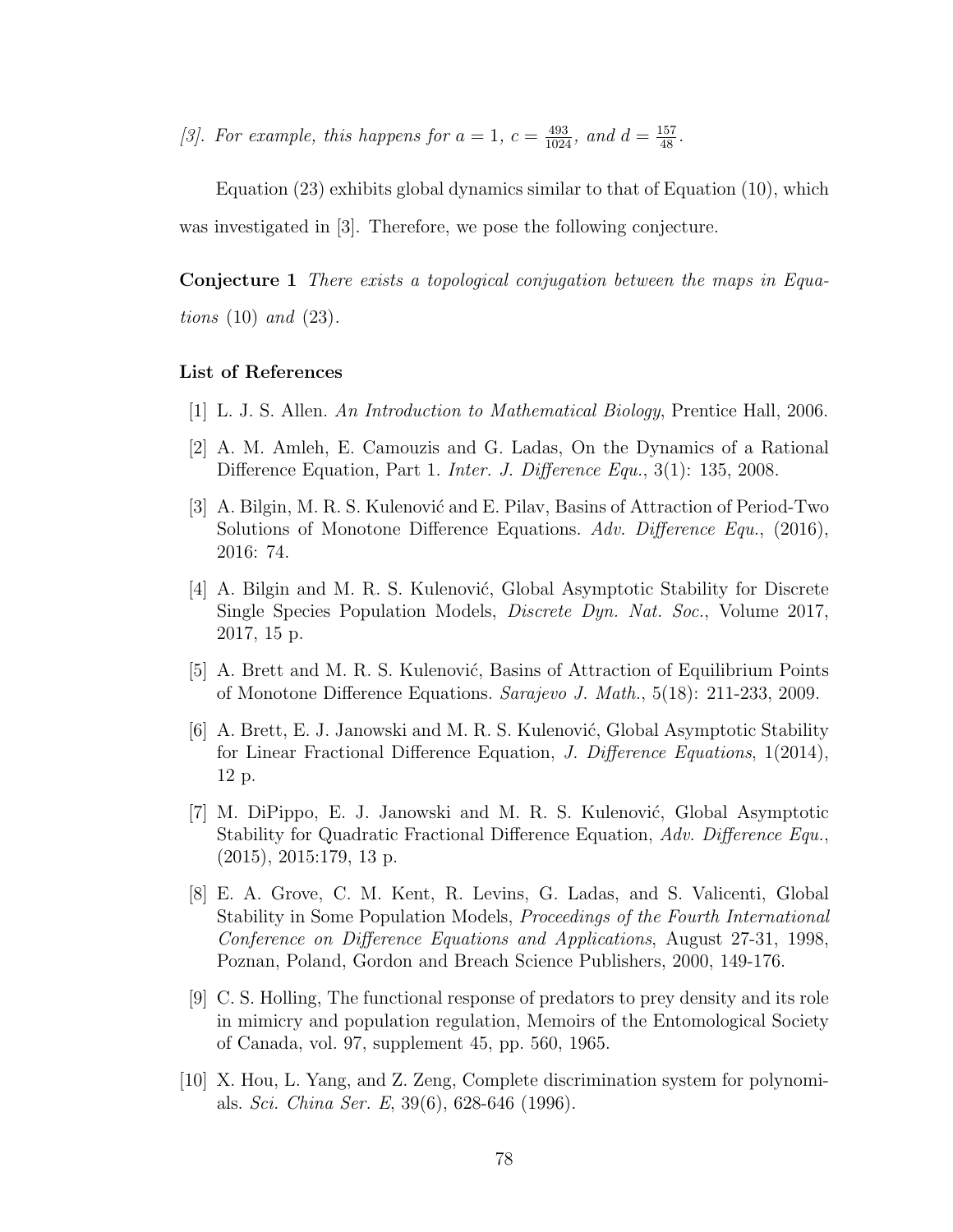- <span id="page-92-0"></span>[11] E. J. Janowski and M. R. Kulenović, Attractivity and global stability for linearizable difference equations, Comp. Math. Appl. 57(2009), 15921607.
- <span id="page-92-2"></span>[12] M. R. S. Kulenović and G. Ladas. Dynamics of Second Order Rational Difference Equations. Chapman & Hall/CRC, Boca Raton, FL, 2002.
- <span id="page-92-1"></span>[13] M. R. S. Kulenović and O. Merino. *Discrete Dynamical Systems and Difference* Equations with Mathematica. Chapman & Hall/CRC, Boca Raton, FL, 2002.
- [14] M. R. S. Kulenović and O. Merino, Global bifurcations for competitive systems in the plane. Discrete Contin. Dyn. Systm. Ser. B, 12 (2009), 133-149.
- <span id="page-92-3"></span>[15] M. R. S. Kulenović and O. Merino, Invariant manifolds for competitive discrete systems in the plane, Int. J. Bifur. Chaos, 20 (2010), 2471-2486.
- [16] M. R. S. Kulenović and A. A. Yakubu, Compensatory versus Overcompensatory Dynamics in Density-dependent Leslie Models, J. Difference Equ. Appl. 10 (2004), 1251-1266.
- [17] H. L. Smith and H. Thieme, Persistence and global stability for a class of discrete time structured population models, *Disc. and Cont. Dynam. Systems*-A, (33), 4627–4646.
- [18] H. L. Smith, Bacterial Growth. Arizona State University. 14 June 2006. https://math.la.asu.edu/ halsmith/bacteriagrow.pdf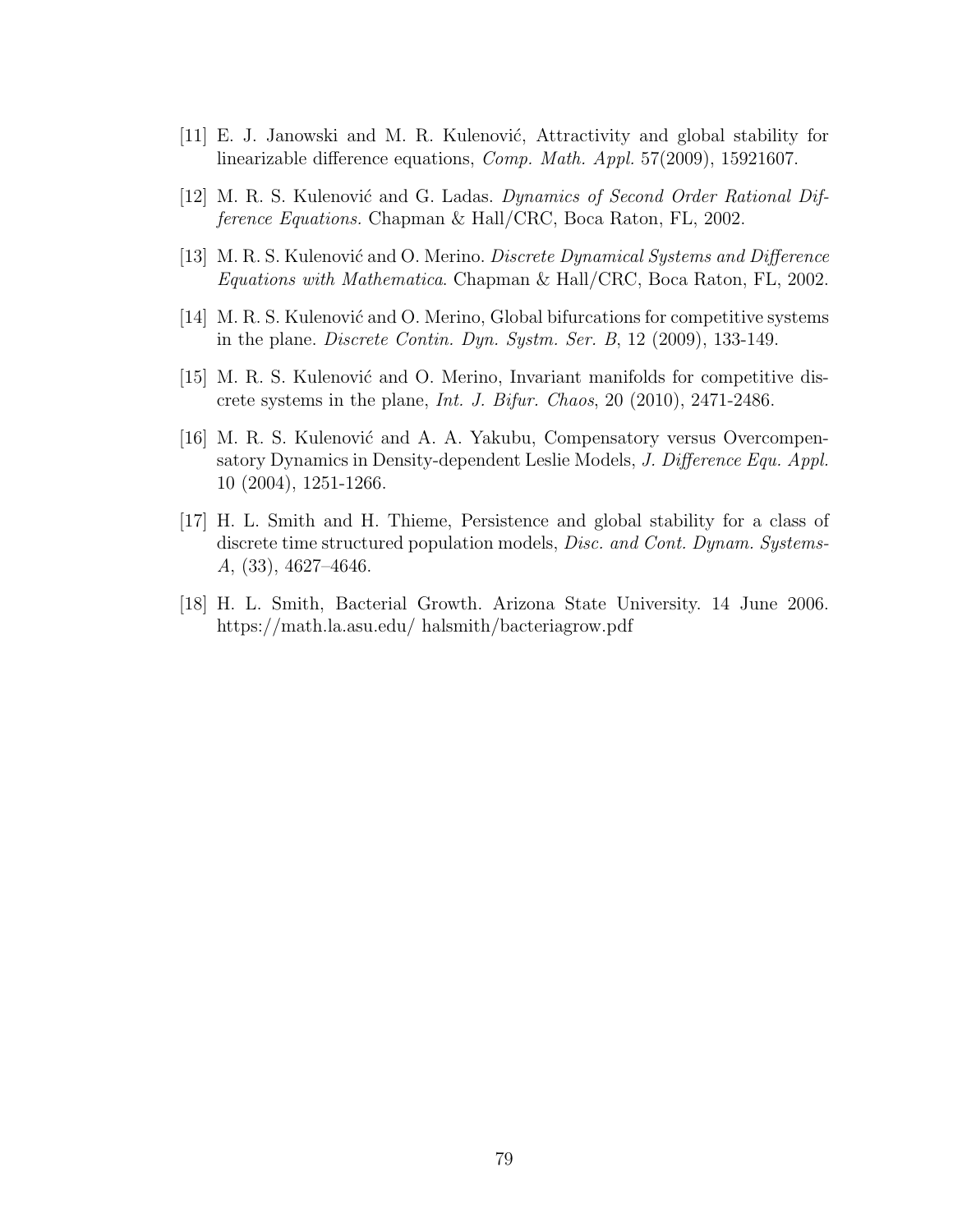## MANUSCRIPT 4

# Higher-Order and Transcendental-Type Generalized Beverton-Holt Equations

M.R.S. Kulenović and Elliott J. Bertrand

Publication Status:

To be submitted to Mathematical Methods in Applied Sciences

Keywords: Beverton-Holt, transcendental, attractivity, difference equation, higher order, global, local stability

AMS 2010 Mathematics Subject Classification: 39A20, 39A30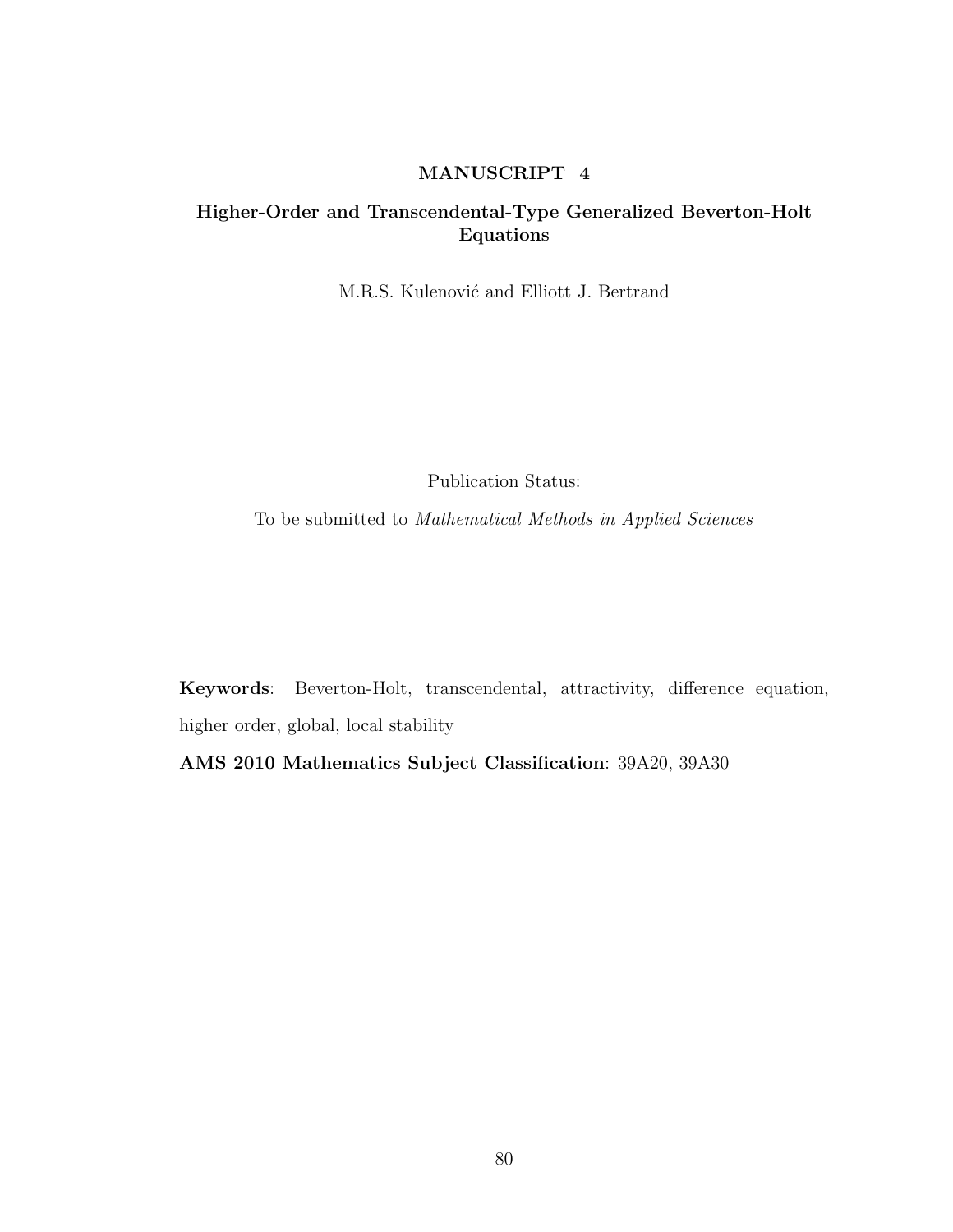## Abstract

We investigate generalized Beverton-Holt difference equations of order k of the form

$$
x_{n+1} = \frac{af(x_n, x_{n-1}, \dots, x_{n+1-k})}{1 + f(x_n, x_{n-1}, \dots, x_{n+1-k})}, \quad n = 0, 1, \dots, k \ge 1,
$$

where f is a function nondecreasing in all arguments,  $a > 0$ , and  $x_0, x_{-1}, \ldots, x_{1-k} \geq 0$  such that the solution is defined. We will discuss several interesting examples of such equations involving transcendental functions and present some general theory. In particular, we will analyze the global dynamics of the class of difference equations for which  $f(x, \ldots, x)$  is chosen to be a concave function. Moreover, we give sufficient conditions to guarantee this equation has a unique positive and globally attracting fixed point.

## 4.1 Introduction and Preliminaries

Consider the following order- $k$  difference equation:

<span id="page-94-0"></span>
$$
x_{n+1} = \frac{af(x_n, x_{n-1}, \dots, x_{n+1-k})}{1 + f(x_n, x_{n-1}, \dots, x_{n+1-k})}, \quad n = 0, 1, \dots, \quad k \ge 1,
$$
 (1)

where  $f$  is a continuous function nondecreasing in all arguments, the parameter  $a$ is a positive real number, and the initial conditions  $x_0, x_{-1}, \ldots, x_{1-k}$  are arbitrary nonnegative numbers such that the solution is defined. We assume  $f$  is never identically equal to the zero function.

Equation [\(1\)](#page-94-0) is a generalization of the first-order Beverton-Holt equation

<span id="page-94-1"></span>
$$
x_{n+1} = \frac{ax_n}{1 + x_n},
$$
\n(2)

where  $a > 0$  and  $x_{-1}, x_0 \ge 0$ . Global dynamics are known and may be summarized as follows:

$$
\lim_{n \to \infty} x_n = \begin{cases} 0 & \text{if } a \le 1 \\ a - 1 & \text{if } a > 1 \text{ and } x_0 > 0. \end{cases}
$$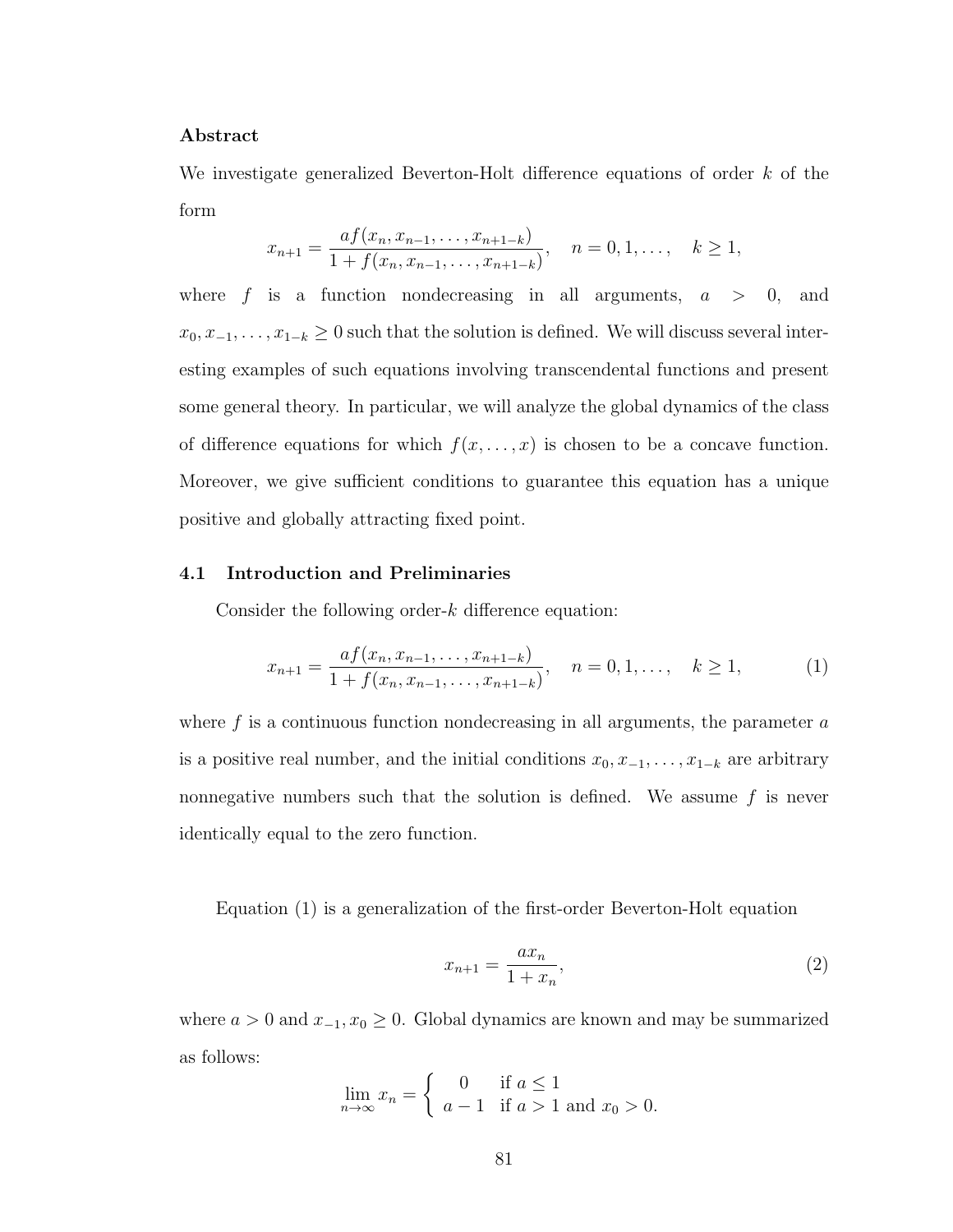Many variations of Equation [\(2\)](#page-94-1) have been studied. The form of the model actually predates its use by Beverton and Holt; see [\[12\]](#page-110-0). German biochemist Leonor Michaelis and Canadian physician Maud Menten used the model in their study of enzyme kinetics in 1913. Additionally, Jacques Monod, a French biochemist, happened upon the model empirically in his study of microorganism growth around 1942. It was not until 1957 that fisheries scientists Ray Beverton and Sidney Holt used the model in their study of population dynamics.

For instance, the so-called Monod system of differential equations is given by

<span id="page-95-0"></span>
$$
\frac{dS}{dt} = -\frac{1}{\gamma} N \frac{rS}{a+S}, \quad \frac{dN}{dt} = N \frac{rS}{a+S},\tag{3}
$$

where  $N(t)$  is the concentration of bacteria at time t,  $\frac{dN}{dt}$  is the growth rate of the bacteria,  $S(t)$  is the concentration of the nutrient, r is the maximum growth rate of the bacteria, k is a half-saturation constant, and the constant  $\gamma$  is called the growth yield; see [\[12\]](#page-110-0). Both Equation [\(2\)](#page-94-1) and System [\(3\)](#page-95-0) contain the function  $f(x) = rx/(a + x)$  known as the Monod function, Michaelis-Menten function, Beverton-Holt function, or Holling function of the first kind; see [\[3,](#page-109-0) [9\]](#page-109-1). Some global dynamic scenarios of several two-generation models using this function were investigated in [\[2\]](#page-109-2).

The Beverton-Holt function is an increasing and concave function and we will prove some global attractivity results for general difference equations with a transition function that is increasing and concave along the diagonal. More precisely, we will prove some global attractivity results for Equation [\(1\)](#page-94-0), where  $f(x, \ldots, x)$  is an increasing and concave function.

<span id="page-95-1"></span>The following theorem from [\[1\]](#page-109-3) applies to Equation [\(1\)](#page-94-0) when  $k = 2$ .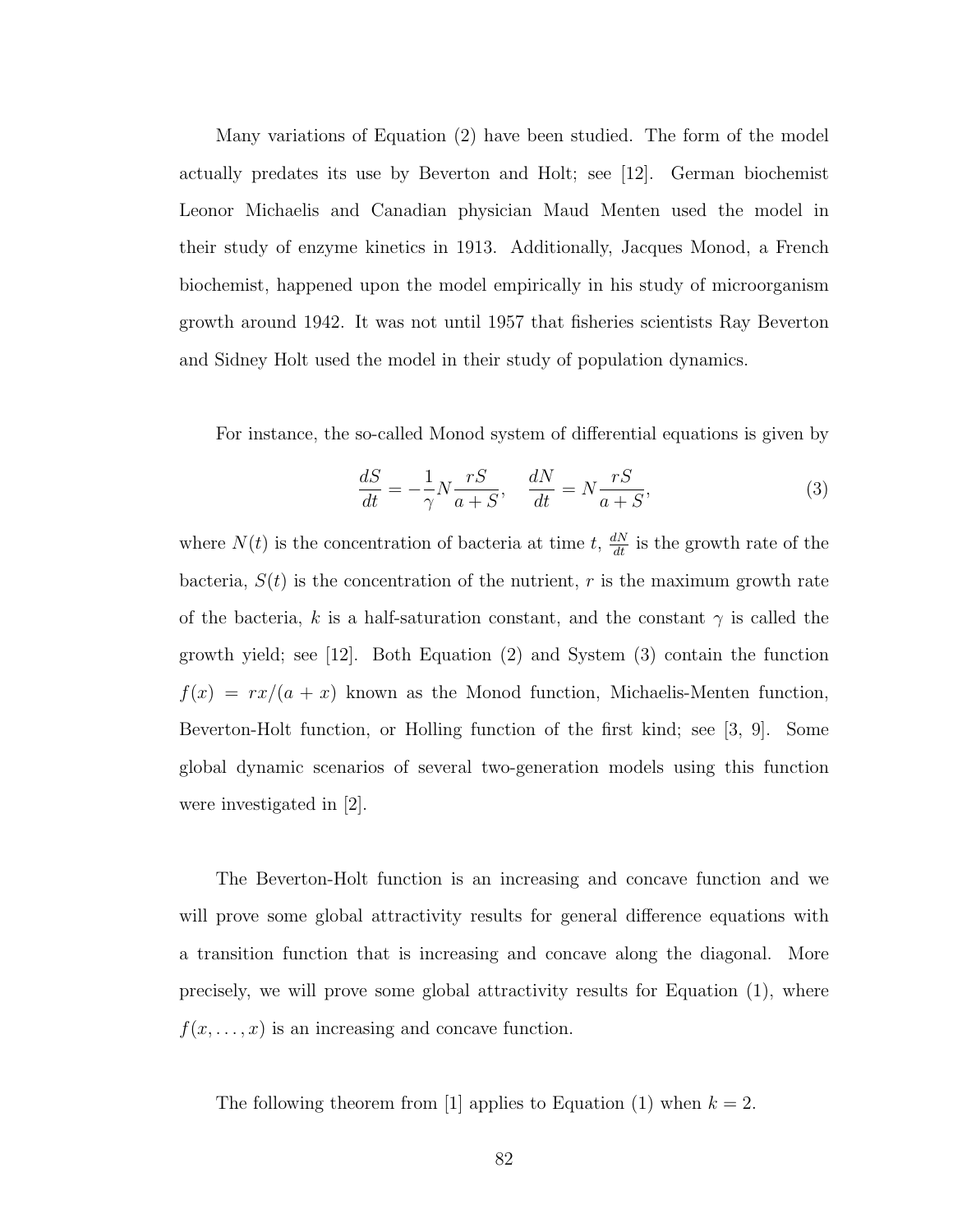**Theorem 1** Let I be a set of real numbers and  $F : I \times I \rightarrow I$  be a function which is nondecreasing in both variables. Then, for every solution  $\{x_n\}_{n=1}^{\infty}$  $\sum_{n=-1}^{\infty}$  of the equation

<span id="page-96-0"></span>
$$
x_{n+1} = F(x_n, x_{n-1}), \quad x_{-1}, x_0 \in I, \quad n = 0, 1, \dots,
$$
\n<sup>(4)</sup>

the subsequences  ${x_{2n}}_{n=0}^{\infty}$  and  ${x_{2n-1}}_{n=0}^{\infty}$  of even and odd terms of the solution are eventually monotonic.

The consequence of Theorem [1](#page-95-1) is that every bounded solution of Equation [\(4\)](#page-96-0) converges to either an equilibrium, a period-two solution, or to a singular point on the boundary. Notice that Theorem [1](#page-95-1) does not apply if  $k > 2$ , but the results from [\[5,](#page-109-4) [7,](#page-109-5) [10\]](#page-110-1) can give global dynamics in some regions of the parametric space. In the case  $k > 2$ , Equation [\(1\)](#page-94-0) may have periodic solutions of different periods and even chaos; see [\[6\]](#page-109-6).

The following theorem from [\[8\]](#page-109-7) applies to the kth-order Equation [\(1\)](#page-94-0) and will be instrumental in establishing our main result.

Theorem 2 Consider the equation

<span id="page-96-1"></span>
$$
x_{n+1} = F(x_n, x_{n-1}, \dots, x_{n+1-k}), \quad x_0, x_{-1}, \dots, x_{1-k} \in I, \quad n = 0, 1, \dots,
$$
 (5)

where  $I \subseteq [0, \infty)$  is some open interval, and assume that  $F \in C[I^k, (0, \infty)]$ satisfies the following conditions:

(i)  $F$  is nondecreasing in each of its arguments;

(ii) Equation [\(5\)](#page-96-1) has a unique positive equilibrium point  $\overline{x} \in I$  and the function F satisfies the negative feedback condition:

$$
(x-\overline{x})(F(x,\ldots,x)-x) < 0 \text{ for every } x \in I \setminus \{\overline{x}\}.
$$

Then every positive solution of Equation [\(5\)](#page-96-1) with initial conditions  $x_0, x_{-1}, \ldots, x_{1-k}$  in I converges to  $\overline{x}$ .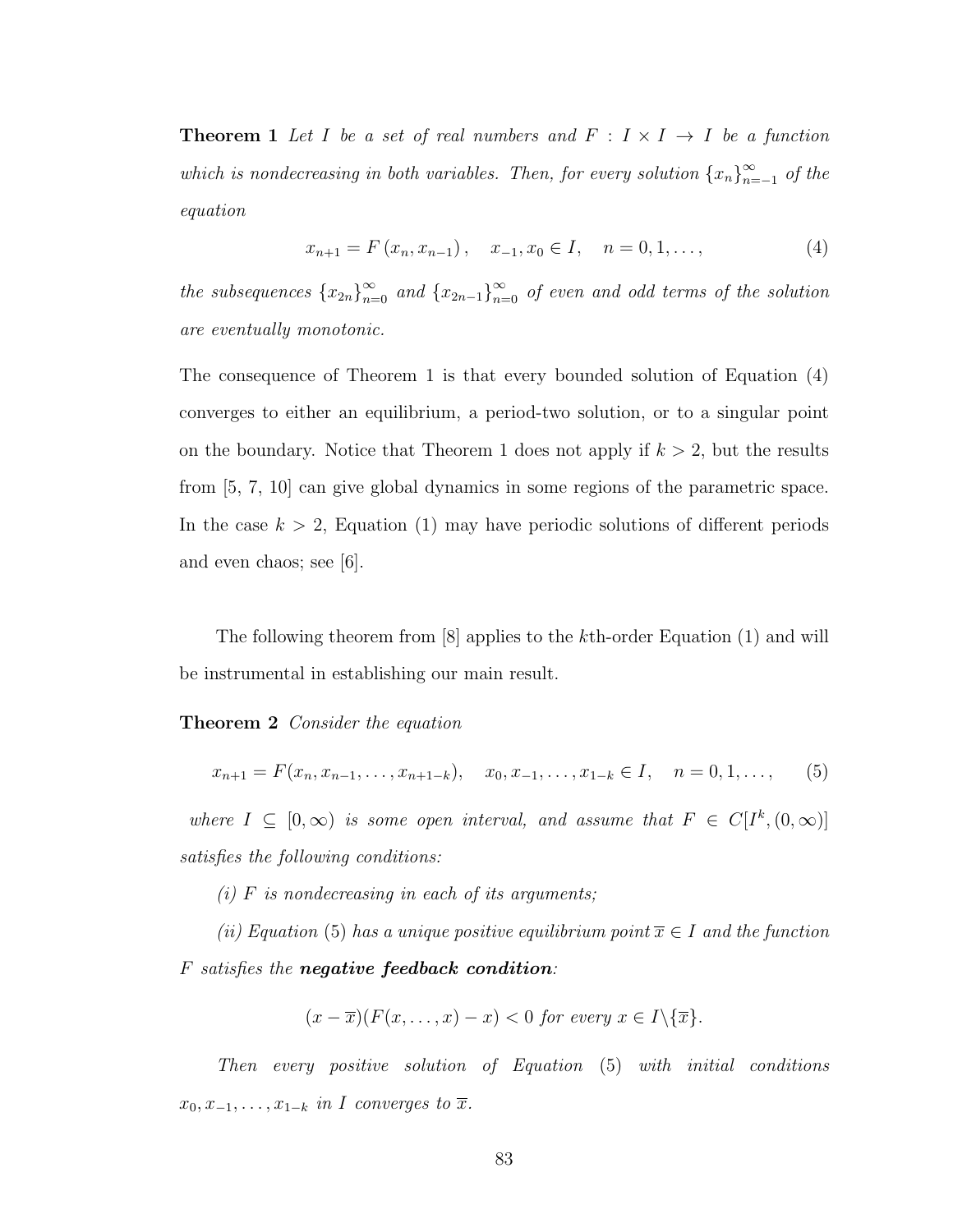#### 4.2 General Stability Results and Global Attractivity

Let the function  $F : [0, \infty)^k \to [0, a)$  be defined as follows:

<span id="page-97-0"></span>
$$
F(u_1, \ldots, u_k) = \frac{af(u_1, \ldots, u_k)}{1 + f(u_1, \ldots, u_k)}.
$$
\n(6)

Using Equation [\(6\)](#page-97-0), Equation [\(1\)](#page-94-0) may be rewritten as  $x_{n+1}$  =  $F(x_n, x_{n-1}, \ldots, x_{n+1-k})$  for all  $n = 0, 1, \ldots$ , where F is a nondecreasing function in all its variables. It is clear that  $0 \leq x_n < a$  for all  $n \geq 1$ .

It will be useful to examine the multivariable functions  $f$  and  $F$  along the diagonal. For convenience, make the following definitions:

<span id="page-97-2"></span><span id="page-97-1"></span>
$$
g(x) = f(x, \dots, x) \tag{7}
$$

$$
G(x) = F(x, \dots, x). \tag{8}
$$

An equilibrium  $\bar{x}$  of Equation [\(1\)](#page-94-0) satisfies

<span id="page-97-3"></span>
$$
\overline{x}\left(1+g(\overline{x})\right) = ag(\overline{x}).\tag{9}
$$

Clearly  $\overline{x}_0 = 0$  is an equilibrium point if and only if  $g(0) = f(0, \ldots, 0) = 0$ .

## 4.2.1 Local Stability of an Equilibrium

The linearized equation of Equation [\(1\)](#page-94-0) about an equilibrium  $\bar{x}$  is

$$
z_{n+1} = F_{u_1}(\overline{x}, \ldots, \overline{x}) z_n + \ldots + F_{u_k}(\overline{x}, \ldots, \overline{x}) z_{n+1-k}, \quad n = 0, 1, \ldots
$$

Set

<span id="page-97-4"></span>
$$
\lambda(\overline{x})_k = \sum_{i=1}^k F_{u_i}(\overline{x}, \dots, \overline{x}) = \frac{a \sum_{i=1}^k f_{u_i}(\overline{x}, \dots, \overline{x})}{(1 + f(\overline{x}, \dots, \overline{x}))^2}.
$$
(10)

In view of Corollary 2 in [\[10\]](#page-110-1) we have the following result:

**Theorem 3** Let  $\overline{x}$  be an equilibrium of Equation [\(1\)](#page-94-0). Then

$$
\overline{x} \text{ is }\begin{cases} \text{ locally asymptotically stable} & \text{if } \lambda(\overline{x})_k < 1\\ \text{nonhyperbolic} & \text{if } \lambda(\overline{x})_k = 1\\ \text{unstable} & \text{if } \lambda(\overline{x})_k > 1. \end{cases}
$$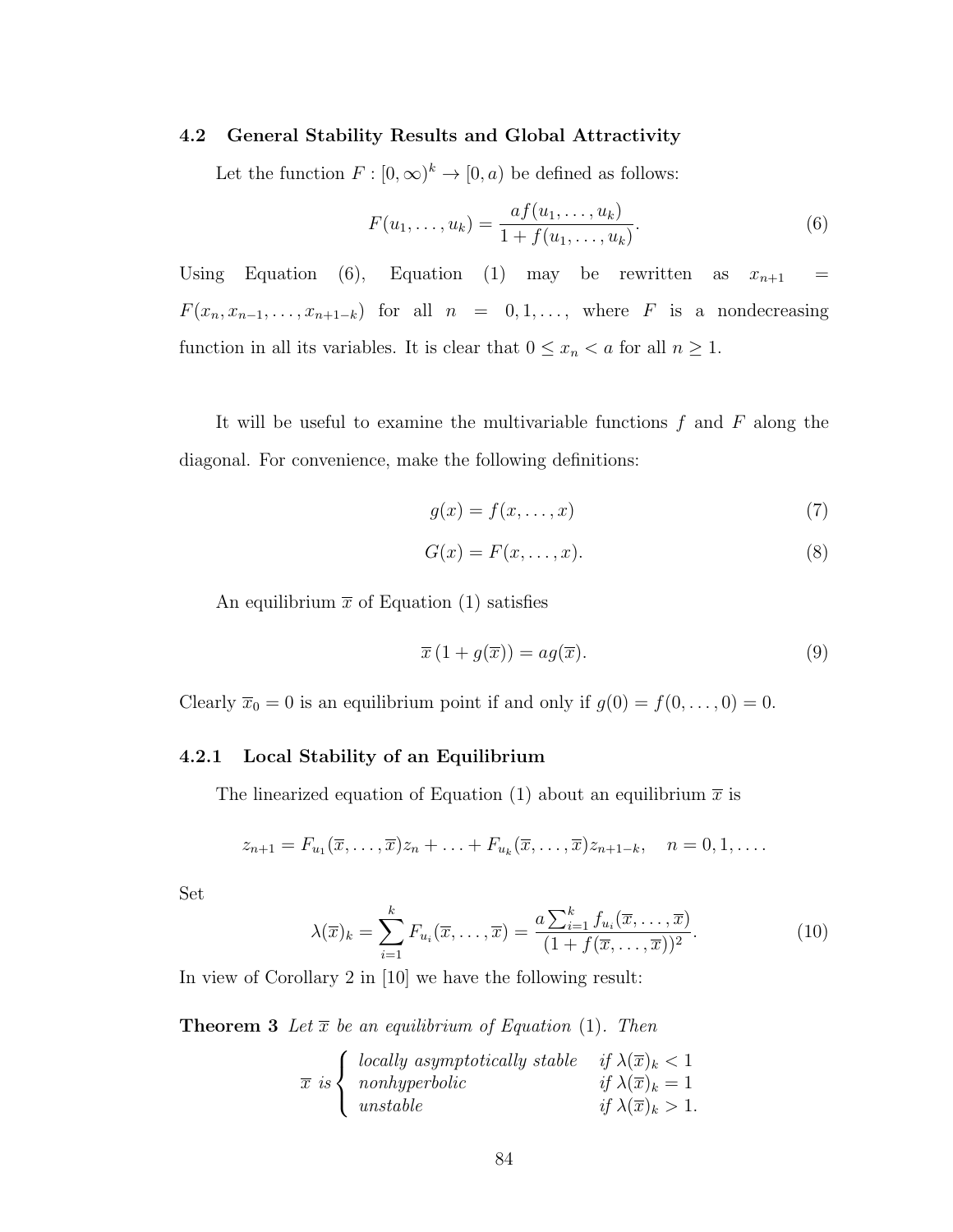# 4.2.2 Existence and Global Attractivity of a Unique Positive Equilibrium

We will now establish several sufficient conditions under which Equation [\(1\)](#page-94-0) will have a unique positive fixed point. Recall the definitions of  $G$  and  $g$  given in Equations [\(7\)](#page-97-1) and [\(8\)](#page-97-2).

Lemma 1 Suppose G is twice differentiable and satisfies the following three conditions:

(*i*)  $G(0) = 0$ , (*ii*)  $G'(0) > 1$ , and (iii)  $G''(x) < 0$  for all  $x \in (0, a)$ . Then Equation [\(1\)](#page-94-0) has a unique positive equilibrium.

**Remark 1** Notice that  $G(0) = 0$  if and only if  $g(0) = 0$ . If indeed  $G(0) = g(0) = 0$ then  $G'(0) = ag'(0)$ . Further, since  $x \geq 0$ , we interpret derivatives at zero in the right-handed sense.

**Proof.** First we will show that there exists a positive equilibrium for Equation [\(1\)](#page-94-0). First, let  $H(x) = G(x) - x$ . Notice that  $H(0) = 0$  and  $H(a) < 0$ , as

$$
H(a) = G(a) - a = F(a, ..., a) - a = \frac{af(a, ..., a)}{1 + f(a, ..., a)} - a < a - a = 0.
$$

Also,  $H'(0) = G'(0) - 1 > 0$  by assumption (ii) and hence H is increasing at  $x = 0$ ; by continuity of H', for any sufficiently small  $\delta > 0$  it must be the case that  $H(\delta) > 0$ . But since  $H(\delta) > 0$  and  $H(a) < 0$ , by the Intermediate Value Theorem there exists some point  $p \in (\delta, a)$  such that  $H(p) = 0$ . But this immediately implies that  $G(p) = p$ , and hence p is a fixed point of Equation [\(1\)](#page-94-0), as required.

Next we will show this fixed point is unique. Suppose there are two fixed points  $p_1, p_2 > 0$  of Equation [\(1\)](#page-94-0) such that  $p_1 < p_2$ . Since  $G''(x) < 0$  for all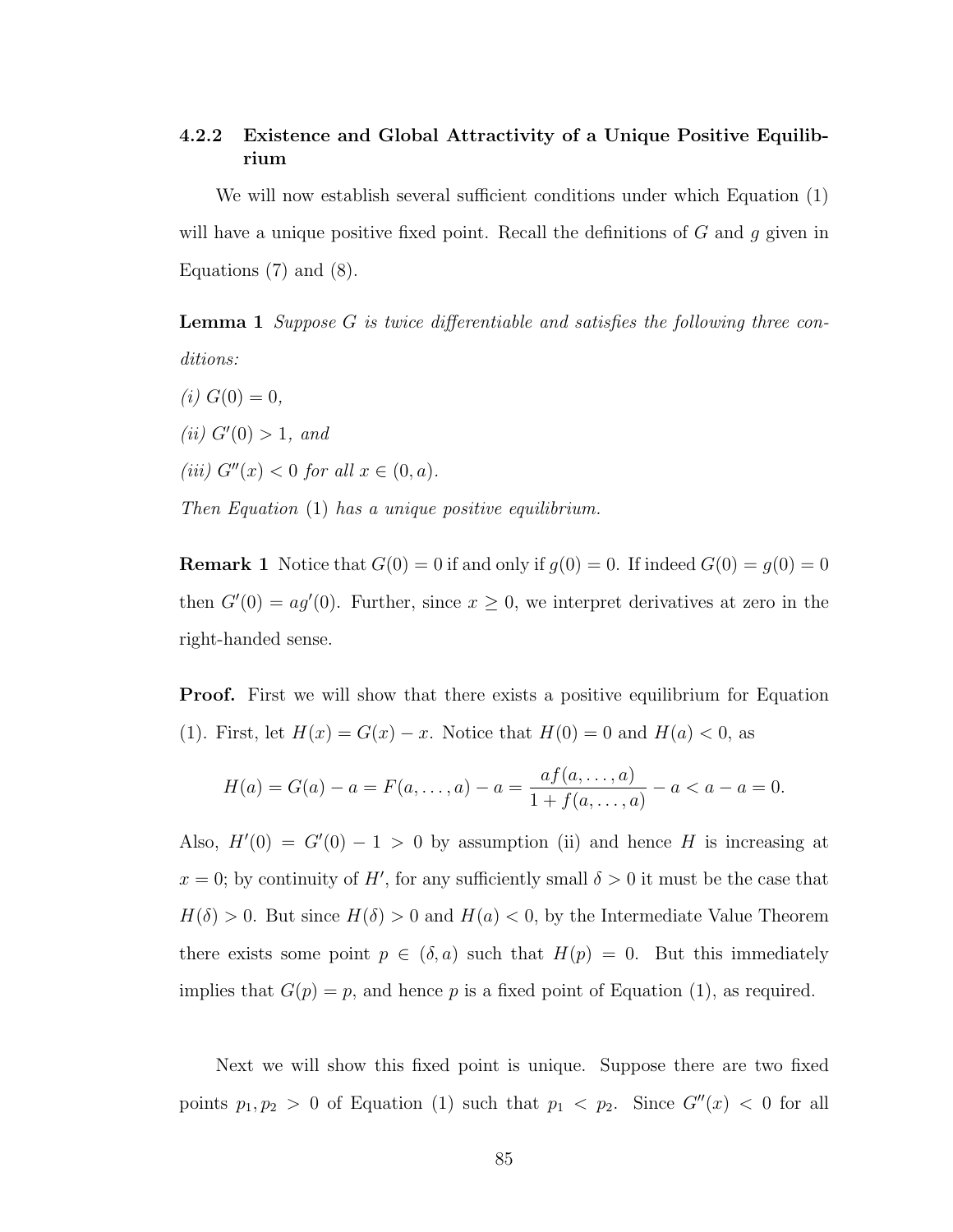$x \in (0, a)$ , the function is *strictly* concave on this interval; that is, for all  $t \in (0, 1)$ and all  $x, y \in (0, \infty)$  with  $x \neq y$ ,

<span id="page-99-0"></span>
$$
G(tx + (1-t)y) > tG(x) + (1-t)G(y).
$$
\n(11)

Let  $b \in (0, p_1)$  be arbitrary and set  $t = \frac{p_2 - p_1}{p_2 - b}$  $\frac{p_2-p_1}{p_2-b}$ . Notice that  $t \in (0,1)$  since  $0 < b <$  $p_1 < p_2$ . By Inequality [\(11\)](#page-99-0), if  $x = b$  and  $y = p_2$ , we obtain the following:

$$
G(t b + (1 - t)p_2) > t G(b) + (1 - t)G(p_2)
$$
  
\n
$$
\iff G\left(\left(\frac{p_2 - p_1}{p_2 - b}\right)b + \left(1 - \frac{p_2 - p_1}{p_2 - b}\right)p_2\right) > \left(\frac{p_2 - p_1}{p_2 - b}\right)G(b) + \left(1 - \frac{p_2 - p_1}{p_2 - b}\right)p_2
$$
  
\n
$$
\iff p_1 = G(p_1) > \frac{G(b)(p_2 - p_1) + p_2(p_1 - b)}{p_2 - b}
$$
  
\n
$$
\iff p_1(p_2 - b) - p_2(p_1 - b) > G(b)(p_2 - p_1)
$$
  
\n
$$
\iff b > G(b).
$$

Therefore for each  $b \in (0, p_1)$ ,  $H(b) = G(b) - b < 0$ . However, this contradicts our initial claim that  $H(\delta) > 0$  for  $\delta > 0$  small enough and hence we have a contradiction.  $\Box$ 



Figure 6. Illustration of Lemma [1,](#page-47-0) where  $G'(0) > 1$ .

**Lemma 2** Suppose  $G$  is twice differentiable and satisfies the following three conditions: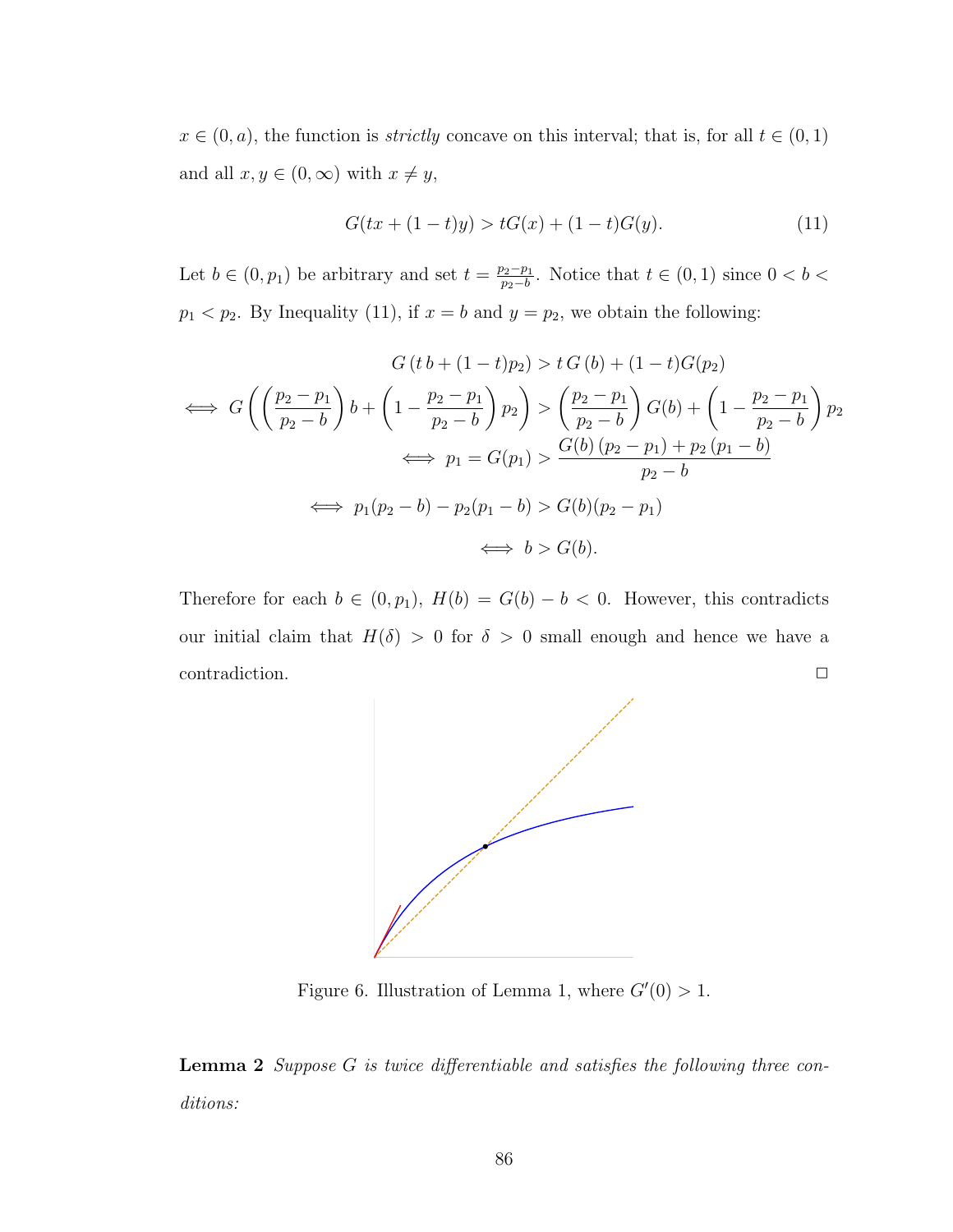- (*i*)  $G(0) = 0$ ,
- (ii)  $G'(0) \leq 1$ , and

(*iii*)  $G''(x) < 0$  for all  $x \in (0, a)$ .

Then there exists no positive fixed point for Equation [\(1\)](#page-94-0).

**Proof.** If  $H(x) = G(x) - x$ , then  $H'(x) = G'(x) - 1$  and  $H''(x) = G''(x)$ , so in particular  $H''(x) < 0$  for all  $x \in (0, a)$ . For any  $x \in (0, a]$  we may apply the Mean Value Theorem to H' over  $[0, x]$  to conclude that there exists some  $c \in (0, x)$  such that

$$
\frac{H'(x) - H'(0)}{x - 0} = H''(c).
$$

But since  $H''(c) < 0$ , we have that  $H'(x) < H'(0) \leq 0$  and hence H is strictly decreasing for all  $x \in (0, a)$ . But since  $H(0) = 0$ , we have that  $H(x) < 0$  (and hence  $G(x) < x$  for all  $x \in (0, a)$ , and therefore in this case there exist no positive fixed points for  $G$ .



Figure 7. Illustration of Lemma [2,](#page-48-0) where  $G'(0) \leq 1$ .

<span id="page-100-0"></span>**Theorem 4** Under the hypotheses of Lemma [1,](#page-47-0) the unique positive equilibrium of [\(1\)](#page-94-0) is a global attractor of all solutions with positive initial conditions.

**Proof.** By Lemma [1,](#page-47-0) Equation [\(1\)](#page-94-0) has a unique positive fixed point p. Now  $H(x) = G(x) - x$  is continuous and has only one positive root (at  $x = p$ ) such that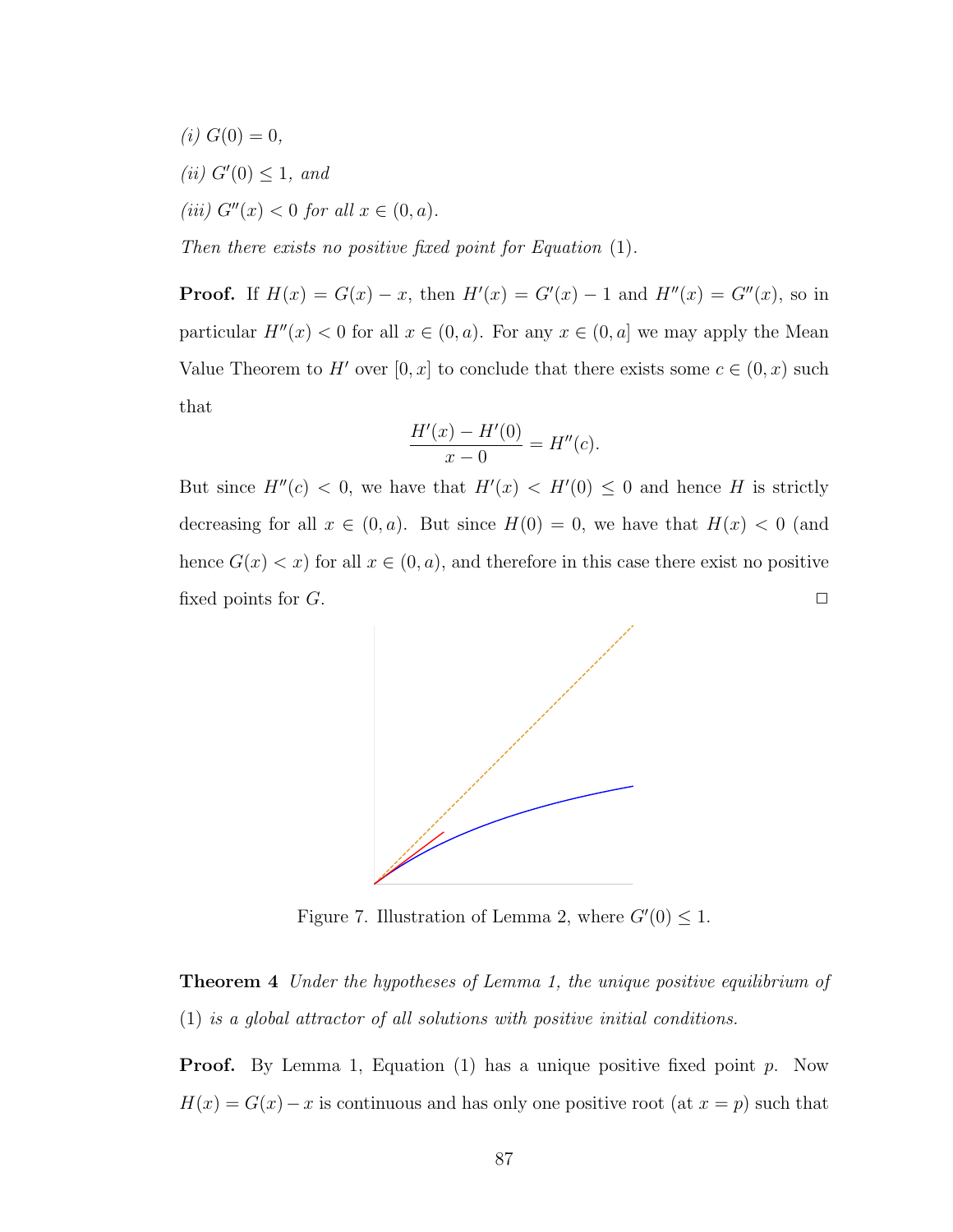it does not change sign on  $(0, p)$  or  $(p, a)$ ; in particular,  $H(x) > 0$  for  $x \in (0, p)$ and  $H(x) < 0$  for  $x \in (p, a)$ . If  $I = (0, a)$ , we have that indeed  $(x - p)(G(x) - x) <$ 0 for all  $x \in I \setminus \{p\}$ . By Theorem [2,](#page-96-1) we have that every positive solution with initial conditions in I converges to p. Since  $(0, a)$  is an attracting, invariant interval for all solutions with positive initial conditions, the proof is complete.  $\Box$ 

**Remark 2** If  $(0, a)$  is an attracting interval for all nonzero solutions, including those with initial conditions that are not all necessarily positive, then the results of Theorem [4](#page-100-0) (and later Corollary [1\)](#page-20-0) will give a complete classification of global dynamics for any choice of initial conditions.

<span id="page-101-0"></span>**Theorem 5** Under the hypotheses of Lemma [2,](#page-48-0) the zero equilibrium is a global attractor of all solutions.

**Proof.** By Lemma [2,](#page-48-0) Equation [\(1\)](#page-94-0) has only the zero equilibrium in the invariant interval  $[0, a]$ . But then the kth-order extension of Theorems 1.4.8 and A.0.1 of [\[11\]](#page-110-2) will apply to this equation. Since this interval is attracting, all solutions must converge to the zero equilibrium.  $\Box$ 

**Corollary 1** Suppose  $g(x)$  is a strictly concave function on  $(0, a)$ .

(1) Under hypotheses  $(i)$  and  $(ii)$  of Lemma [1,](#page-47-0) the unique positive equilibrium of Equation [\(1\)](#page-94-0) is a global attractor of all solutions with positive initial conditions. (2) Under hypotheses (i) and (ii) of Lemma [2,](#page-48-0) the zero equilibrium is a global attractor of all solutions.

**Proof.** Since  $g(x) = f(x, \ldots, x)$  is strictly concave for  $0 < x < a$ ,  $g''(x) < 0$ . An immediate computation yields

$$
G''(x) = \frac{a\left[g''(x)\left(1+g(x)\right)-2\left(g(x)\right)^2\right]}{\left(1+g(x)\right)^3} < 0.
$$

Thus condition (iii) is satisfied for Lemmas [1](#page-47-0) and [2,](#page-48-0) and the proof follows from an application of Theorems [4](#page-100-0) and [5.](#page-101-0)  $\Box$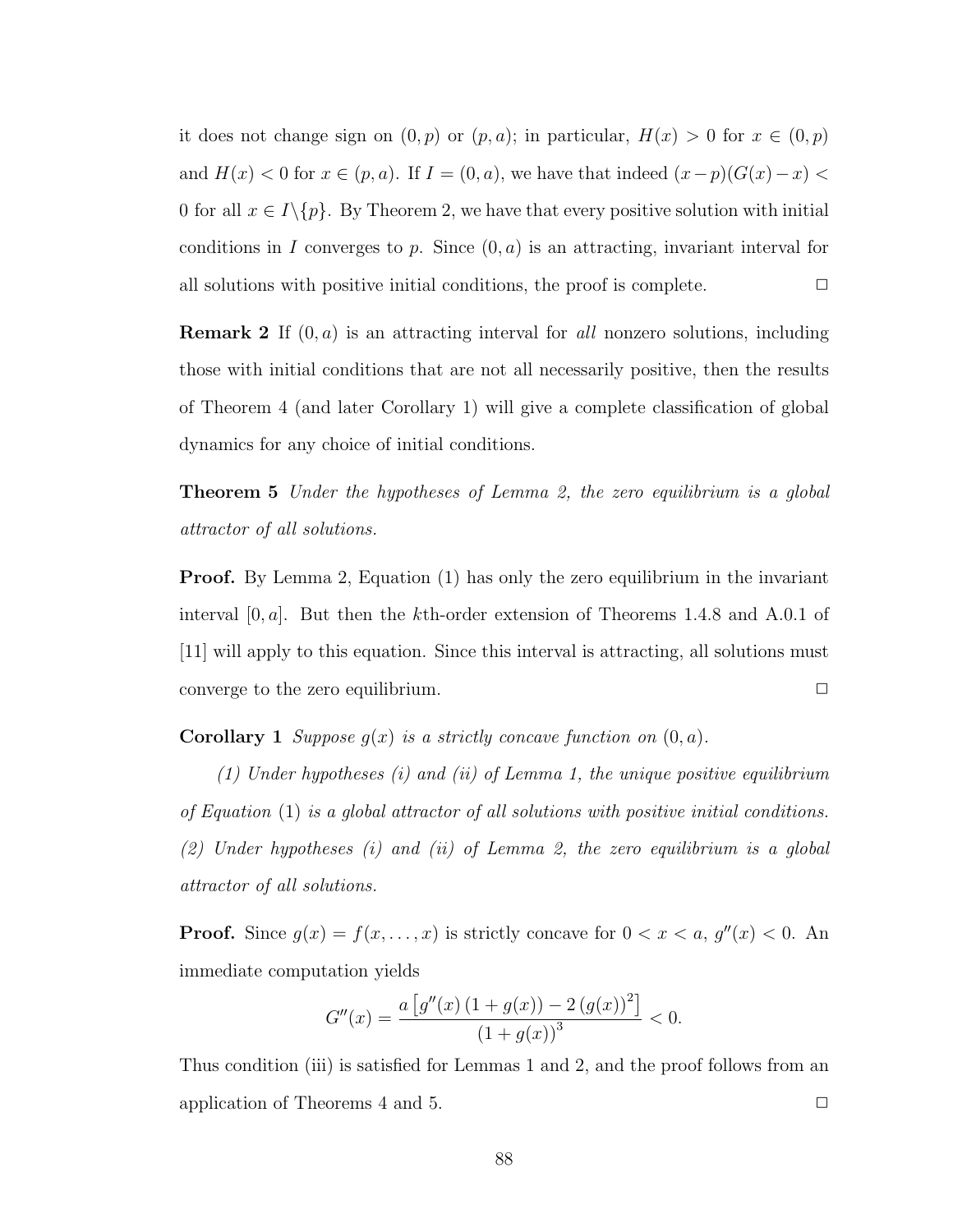**Remark 3** Corollary [1](#page-20-0) shows that  $g(x)$  being concave is a sufficient but not necessary condition for  $G(x)$  to be concave. For the case  $k = 2$ , consider  $f(u, v) = pu^2 + qv$ . If  $a = 1, p = 1, q = 2$ , then

$$
g''(x) = \frac{d^2}{dx^2} \left( f(x, x) \right) = 2 > 0 \text{ yet } G''(x) = \frac{d^2}{dx^2} \left( F(x, x) \right) = \frac{-6}{(1+x)^4} < 0,
$$

so for these values  $G(x)$  is concave even though  $g(x)$  is convex.

Despite the utility of the above results, there certainly exist scenarios in which neither the function  $q(x)$  nor  $G(x)$  is concave on the interval  $(0, a)$ . In such situations it is useful to have the following theorem, which provides a sufficient condition to guarantee the existence (or nonexistence) of a unique positive fixed point that is a global attractor of positive solutions..

**Theorem 6** Let  $g(x) > 0$  for all  $x > 0$ . If

<span id="page-102-1"></span><span id="page-102-0"></span>
$$
xg'(x) < g(x)\left(g(x) + 1\right) \tag{12}
$$

for all  $x \in (0, a)$ , then Equation [\(1\)](#page-94-0) has at most one positive fixed point. [\(1\)](#page-94-0) If  $G(0) = g(0) = 0$  and  $G'(0) = ag'(0) > 1$ , then Equation (1) has precisely one positive fixed point, and it is a global attractor of all solutions with positive initial conditions.

(2) If  $G(0) = g(0) = 0$  and  $G'(0) = ag'(0) \le 1$ , then Equation [\(1\)](#page-94-0) has only the zero equilibrium, and it is a global attractor of all solutions.

**Proof.** Solve Equation [\(9\)](#page-97-3) for a to find that

$$
a = \frac{x}{g(x)} + x.
$$

Set  $u(x) = \frac{x}{g(x)} + x$ . If  $u(x)$  is an injective (or monotone) function, then it intersects the line  $y = a$  at most once. Setting  $u'(x) > 0$  and rearranging will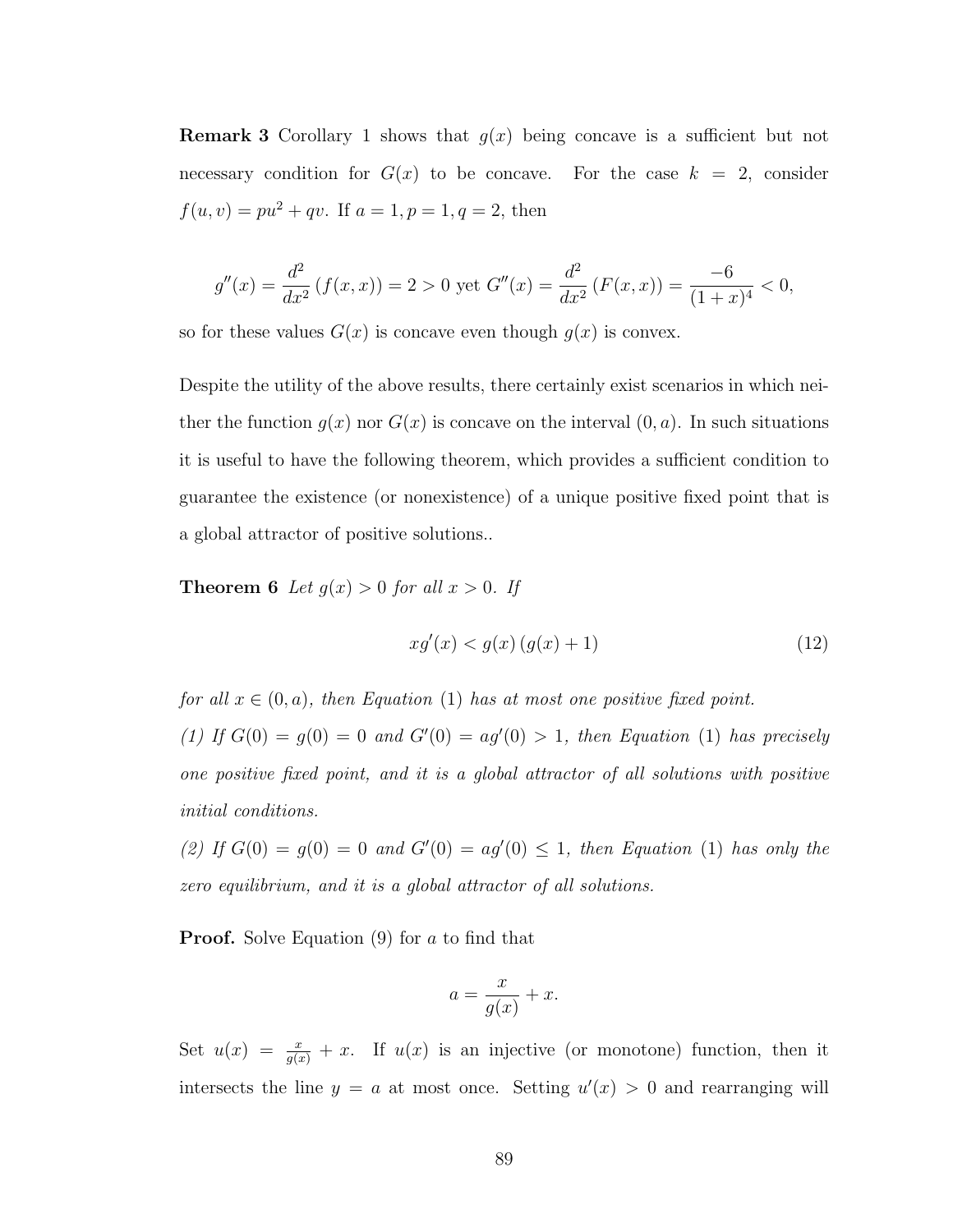establish the main claim.

To prove the remaining claims, suppose  $u'(x) > 0$ . By l'Hôpital's Rule,

<span id="page-103-0"></span>
$$
\lim_{x \to 0^+} u(x) = \lim_{x \to 0^+} \frac{x}{g(x)} + x = \lim_{x \to 0^+} \frac{1}{g'(x)} = \frac{1}{g'(0)}.
$$
\n(13)

Now  $\lim_{x\to 0^+} u(x) < a$  implies there exists exactly one positive fixed point of Equation [\(1\)](#page-94-0), so Equation [\(13\)](#page-103-0) establishes the hypothesis of (1). As in the proof of Theorem [4,](#page-100-0) the global attractivity of the unique fixed point will again follow from Theorem [2.](#page-96-1)

If  $\lim_{x\to 0^+} u(x) \ge a$ , then Equation [\(1\)](#page-94-0) has only the zero equilibrium since u is increasing, and Equation [\(13\)](#page-103-0) establishes the hypothesis of (2). Again we may employ the order-k generalization of Theorems 1.4.8 and A.0.1 of [\[11\]](#page-110-2) to obtain the global attractivity of the zero equilibrium, and the proof is complete.  $\Box$ 

Remark 4 In some cases the veracity of Inequality [\(12\)](#page-102-0) of Theorem [6](#page-102-1) may imply the concavity condition required by Theorems [4](#page-100-0) or [5](#page-101-0) or Corollary [1,](#page-20-0) but the hypotheses of the latter results may be easier to verify.

#### 4.3 Examples

In most of the provided examples we will focus on equations of second order for concision. However, all results can be generalized to corresponding equations of any order.

**4.3.1** Exponential:  $f(u, v) = p(1 - e^{-u}) + q(1 - e^{-v})$ 

We consider the equation

<span id="page-103-1"></span>
$$
x_{n+1} = \frac{a\left(p(1 - e^{-x_n}) + q(1 - e^{-x_{n-1}})\right)}{1 + p(1 - e^{-x_n}) + q(1 - e^{-x_{n-1}})}, \quad n = 0, 1, \dots,
$$
\n(14)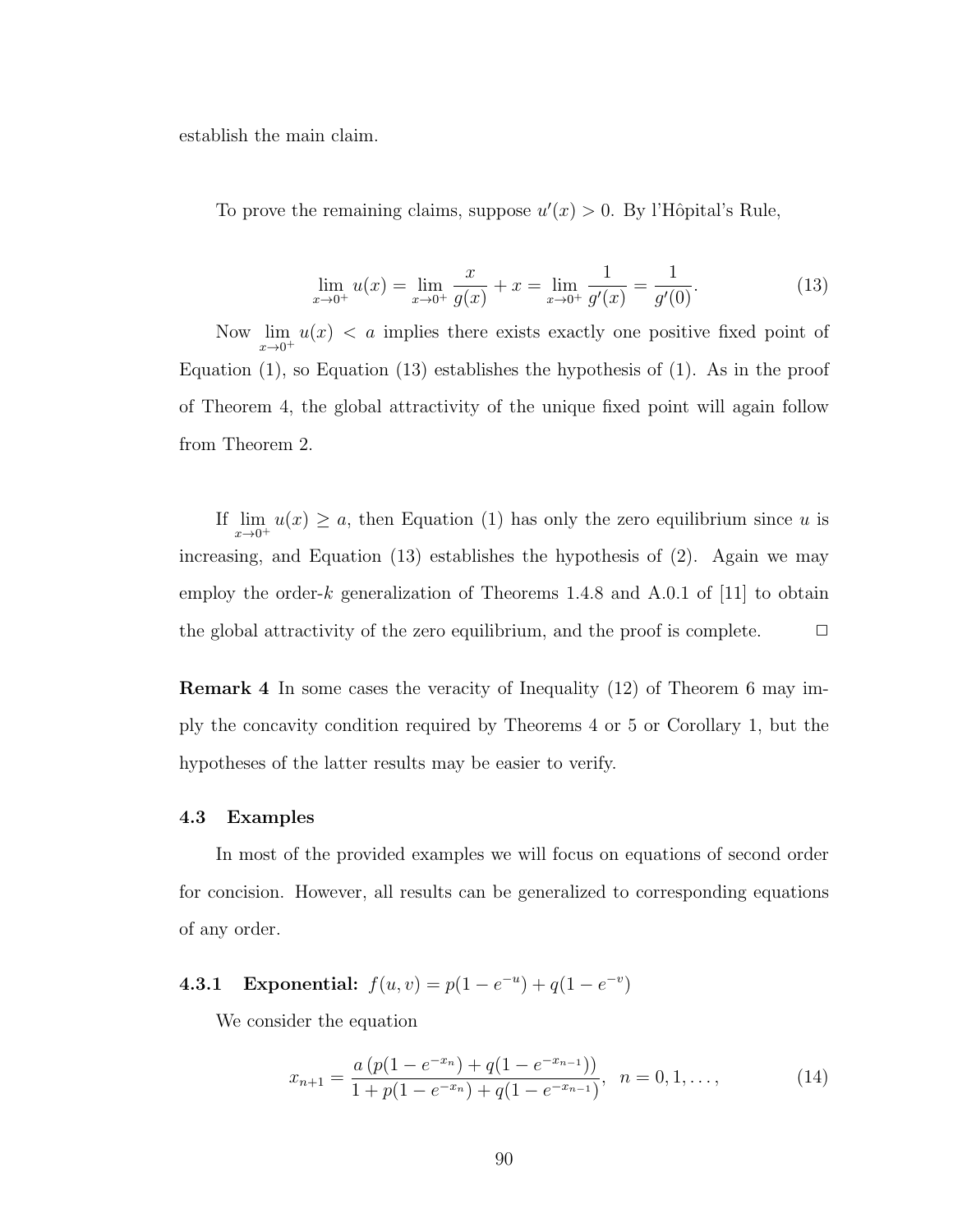where  $p, q > 0$ . An equilibrium  $\bar{x}$  of Equation [\(14\)](#page-103-1) satisfies the following:

$$
\overline{x} = \frac{a(p+q)(1 - e^{-\overline{x}})}{1 + (p+q)(1 - e^{-\overline{x}})}.
$$

In particular,  $\bar{x}_0 = 0$  has  $\lambda(\bar{x}_0) = a(p+q)$ , so

$$
\overline{x}_0
$$
 is 
$$
\begin{cases}\n\text{locally asymptotically stable} & \text{if } a(p+q) < 1 \\
\text{nonhyperbolic} & \text{if } a(p+q) = 1 \\
\text{unstable} & \text{if } a(p+q) > 1.\n\end{cases}
$$

The following results give the global dynamics of Equation [\(14\)](#page-103-1).

<span id="page-104-1"></span>**Theorem 7** (1) If  $a(p+q) > 1$ , then there exists a unique positive equilibrium  $\overline{x}_+$ , and it is a global attractor of all nonzero solutions. (2) If  $a(p+q) \leq 1$ , then  $\overline{x}_0 = 0$  is a global attractor of all solutions.

**Proof.** Notice  $G(0) = 0$ ,  $G'(0) = ag'(0) = a(p+q)$ , and  $g''(x) = \frac{d^2}{dx^2} (f(x,x)) =$  $-e^{-x}(p+q) < 0$ . Moreover, if  $x_{-1}+x_0 > 0$ , then  $x_1 = F(x_0, x_{-1}) > 0$  since  $p, q > 0$ , and so also must  $x_2$  be positive. Thus all solutions enter the attracting, invariant interval  $(0, a)$ . In view of Remark [2,](#page-31-0) the result follows by a direct application of  $Corollary 1.$  $Corollary 1.$ 

We may also consider the k<sup>th</sup>-order equation

<span id="page-104-0"></span>
$$
x_{n+1} = \frac{a \sum_{i=0}^{k-1} p_i (1 - e^{-x_{n-i}})}{1 + \sum_{i=0}^{k-1} p_i (1 - e^{-x_{n-i}})}, \quad n = 0, 1, ..., \tag{15}
$$

where  $p_i \geq 0$  for  $i = 0, \ldots, k-1$ . We can establish global results for Equation [\(15\)](#page-104-0) by immediately applying Corollary [1.](#page-20-0)

Theorem  $8$  (1) If a  $\sum_{ }^{k-1}$  $\dot{i}=0$  $p_i > 1$ , then there exists a unique positive equilibrium  $\overline{x}_+,$ and it is a global attractor of all solutions with positive initial conditions.  $(2)$  If a  $\sum_{i=1}^{k-1}$  $i=0$  $p_i \leq 1$ , then  $\overline{x}_0 = 0$  is a global attractor of all solutions.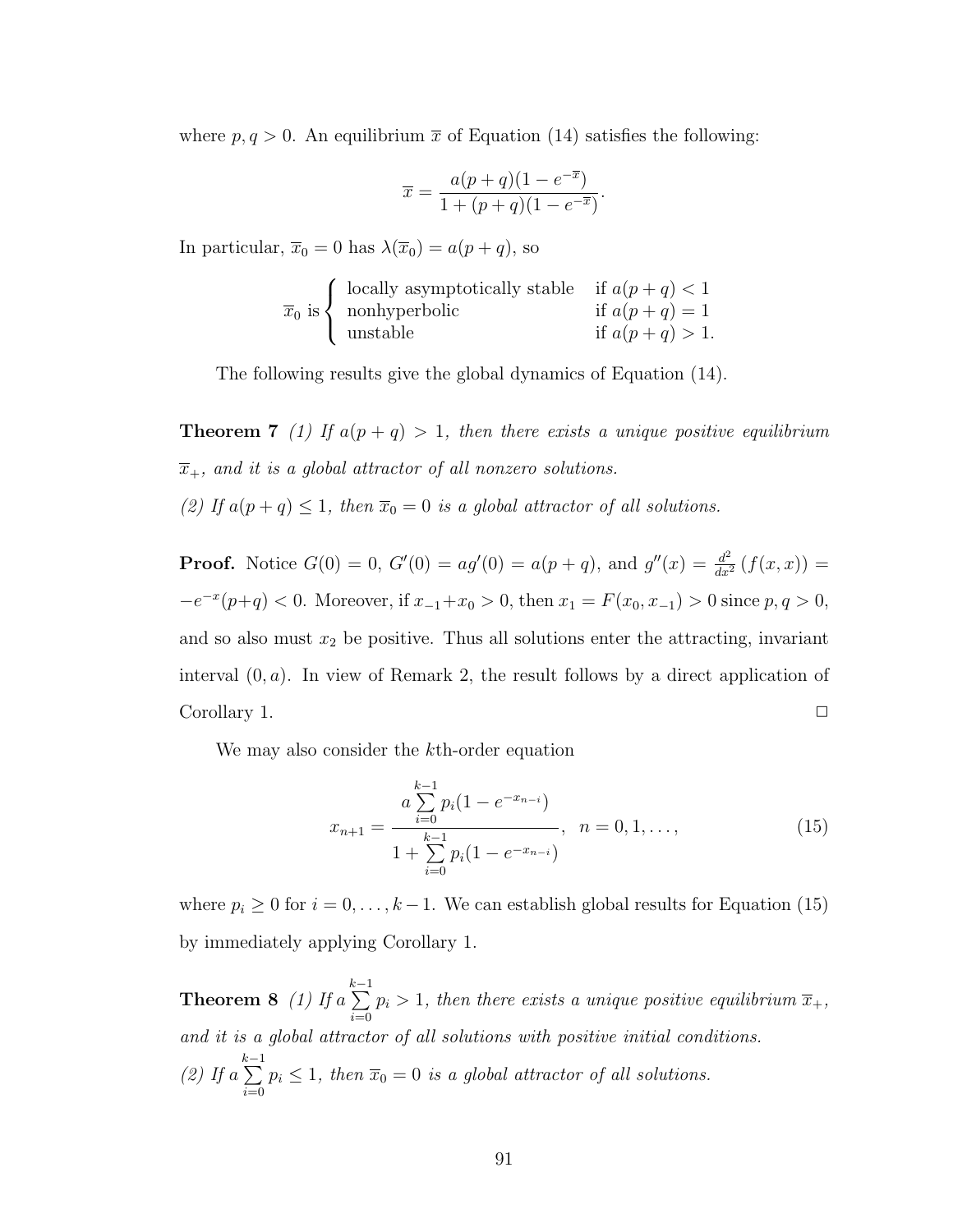However, notice that we cannot necessarily establish global dynamics for all values of the nonnegative parameters and initial conditions. Equation [\(15\)](#page-104-0) may have a variety of periodic solutions in which some of the entries in the periodic cycle equal zero. However, the above result captures the substantial global dynamics for all solutions with positive initial conditions.

# **4.3.2** Inverse Tangent:  $f(u, v) = p \arctan(u) + q \arctan(v)$

We next consider the equation

<span id="page-105-0"></span>
$$
x_{n+1} = \frac{a (p \arctan(x_n) + q \arctan(x_{n-1}))}{1 + p \arctan(x_n) + q \arctan(x_{n-1})}, \quad n = 0, 1, ..., \tag{16}
$$

where  $p, q > 0$ . An equilibrium  $\bar{x}$  of Equation [\(16\)](#page-105-0) satisfies the following:

$$
\overline{x} = \frac{a(p+q) \arctan(\overline{x})}{1 + (p+q) \arctan(\overline{x})}.
$$

Again  $\overline{x}_0 = 0$  has  $\lambda(\overline{x}_0) = a(p+q)$ , so

$$
\overline{x}_0
$$
 is 
$$
\begin{cases}\n\text{locally asymptotically stable} & \text{if } a(p+q) < 1 \\
\text{nonhyperbolic} & \text{if } a(p+q) = 1 \\
\text{unstable} & \text{if } a(p+q) > 1.\n\end{cases}
$$

Notice that, as in the previous second-order example,  $G(0) = 0$ ,  $G'(0) =$  $a(p+q)$ , and  $g''(x) = \frac{d^2}{dx^2} (f(x,x)) = -\frac{2x(p+q)}{(1+x^2)^2}$  $\frac{2x(p+q)}{(1+x^2)^2}$  < 0. It is clear that the global dynamics of Equation [\(16\)](#page-105-0) are described exactly by Theorem [7.](#page-104-1)

**Remark 5** There are a wealth of other functions f such that  $g(x)$  is concave and Corollary [1](#page-20-0) applies to Equation [\(1\)](#page-94-0). Second-order examples include the logarithmic function  $f_1(u, v) = \log((1 + u)^p(1 + v)^q)$  as well as the shifted sigmoid function  $f_2(u, v) = \frac{p}{1 + e^{-u}} + \frac{q}{1 + e^{-v}} - \frac{p + q}{2} = \frac{p}{2}$  $\frac{p}{2}\tanh(\frac{u}{2}) + \frac{q}{2}\tanh(\frac{v}{2}).$ 

**4.3.3 Trigonometric:**  $f(u, v) = p(u + sin(u)) + q(v + sin(v))$ 

Consider the equation

<span id="page-105-1"></span>
$$
x_{n+1} = \frac{a\left(p\left(x_n + \sin(x_n)\right) + q\left(x_{n-1} + \sin(x_{n-1})\right)\right)}{1 + p\left(x_n + \sin(x_n)\right) + q\left(x_{n-1} + \sin(x_{n-1})\right)}, \quad n = 0, 1, \dots, \tag{17}
$$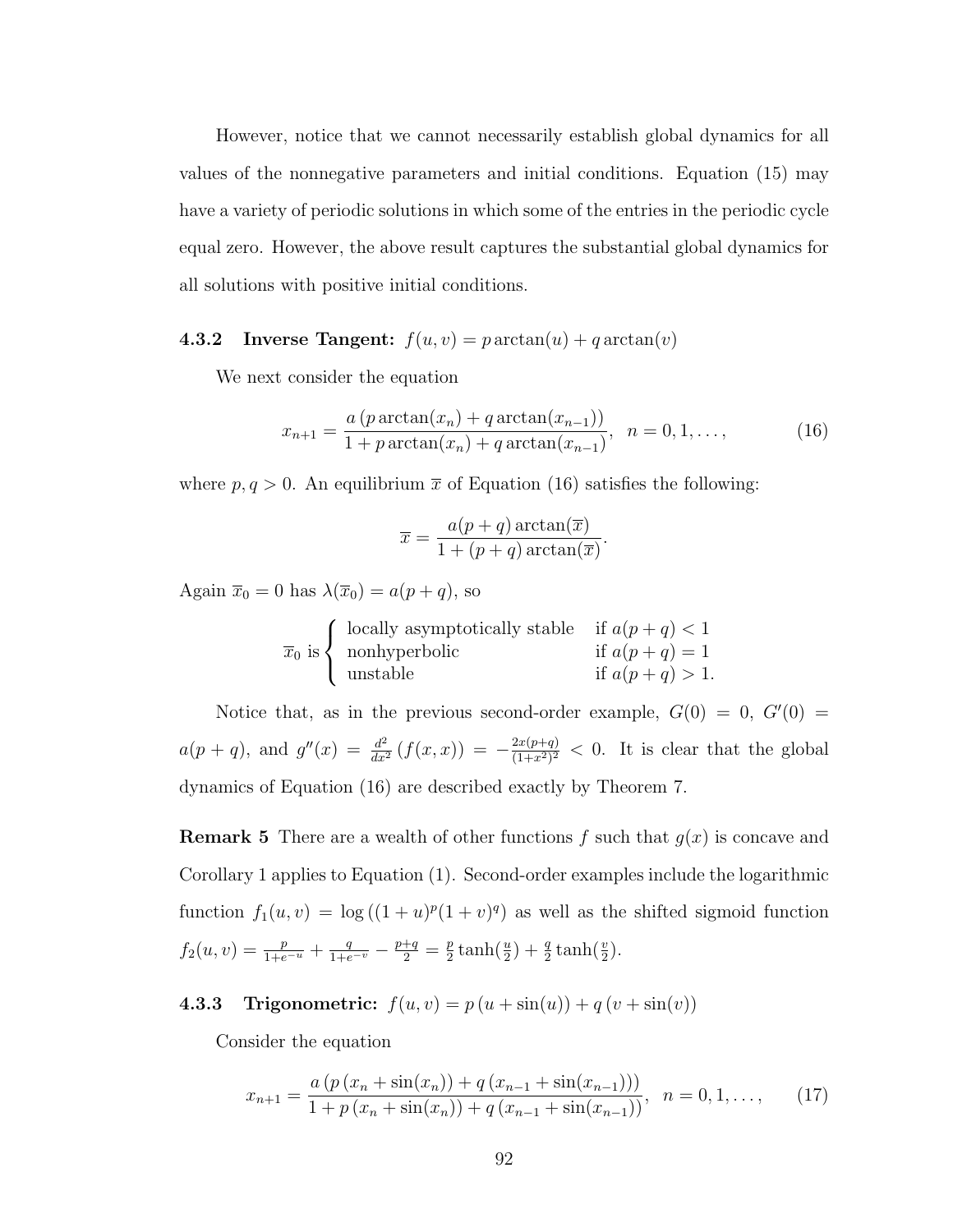where  $p, q > 0$ . Notice that  $f_u(u, v) = p(1 + \cos(u)) \ge 0$  and  $f_v(u, v) = q(1 + \cos(v)) \geq 0$ . The second-order difference equation  $x_{n+1} = \frac{1}{2}$  $\frac{1}{2}f(x_n, x_{n-1})$  for  $p = q = 1$  was investigated in Example 1 of [\[4\]](#page-109-8).

The applicability of Corollary [1](#page-20-0) is limited by the fact that  $g(x) = (p +$  $q$ )(sin(x) + x) is strictly concave only when  $sin(x) > 0$ , and therefore global results can only be obtained for  $a \leq \pi$ . Using the full strength of Theorems [4](#page-100-0) and [5](#page-101-0) will also have limitations for any choice of  $a > 0$ ; the interval  $[0, a]$  is always invariant for Equation [\(17\)](#page-105-1), but a larger value of a would prescribe the need for a larger interval over which  $G(x)$  should be concave. Instead we may consider applying Theorem [6.](#page-102-1)

**Theorem 9** Suppose that, for all  $x \in (0, a)$ ,

<span id="page-106-0"></span>
$$
x\cos(x) < (p+q)(\sin(x) + x)^2 + \sin(x). \tag{18}
$$

(1) If  $2a(p+q) > 1$ , then Equation [\(17\)](#page-105-1) has precisely one positive fixed point, and it is a global attractor of all solutions with positive initial conditions. (2) If  $2a(p+q) \leq 1$ , then Equation [\(17\)](#page-105-1) has only the zero equilibrium, and it is a

global attractor of all solutions.

Remark 6 Verifying Inequality [\(18\)](#page-106-0) in general appears to be difficult, although for specific values of p and q this hypothesis should be able to be easily checked. For example, if  $p = q = 1$ , this condition is immediately satisfied and leads to a global exchange of stability result as a passes through the critical value  $\frac{1}{4}$ . In general, *Mathematica* verifies this inequality should hold for all  $x > 0$  when approximately  $p+q > 0.2015$ . For p and q smaller than this threshold, multiple equilibria or even interior periodic solutions may exist.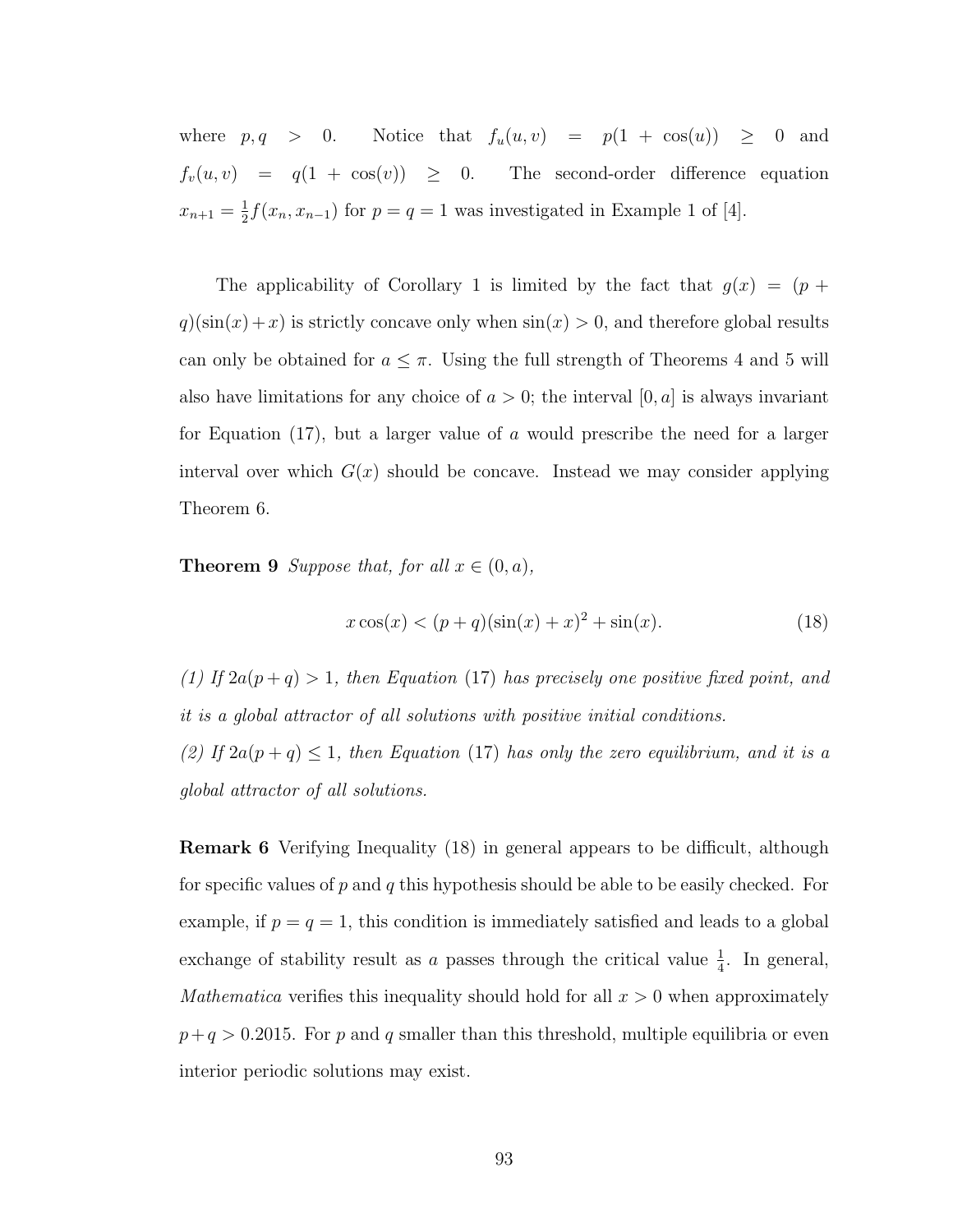### 4.3.4 Order-k Linear

Consider the equation

<span id="page-107-0"></span>
$$
x_{n+1} = \frac{a \sum_{i=0}^{k-1} c_i x_{n-i}}{1 + \sum_{i=0}^{k-1} c_i x_{n-i}}, \quad n = 0, 1, ..., \tag{19}
$$

where  $c_i \geq 0$  for  $i = 1, ..., k - 1$ . An equilibrium  $\bar{x}$  of Equation [\(19\)](#page-107-0) satisfies the following:

$$
\overline{x} = \frac{a \sum_{i=0}^{k-1} c_i \overline{x}}{1 + \sum_{i=0}^{k-1} c_i \overline{x}}.
$$

Using Equation [\(10\)](#page-97-4) we see that  $\overline{x}_0 = 0$  has  $\lambda(\overline{x}_0)_k = a$  $\sum_{ }^{k-1}$  $i=0$  $c_i$ , so

$$
\overline{x}_0
$$
 is  
 
$$
\begin{cases} \text{locally asymptotically stable} & \text{if } a \sum_{i=0}^{k-1} c_i < 1\\ \text{nonhyperbolic} & \text{if } a \sum_{i=0}^{k-1} c_i = 1\\ \text{unstable} & \text{if } a \sum_{i=0}^{k-1} c_i > 1. \end{cases}
$$

If a  $\sum_{i=1}^{k-1}$  $i=0$  $c_i > 1$ , then Equation [\(19\)](#page-107-0) has the unique positive equilibrium

$$
\overline{x}_{+} = \frac{a\left(\sum_{i=0}^{k-1} c_i\right) - 1}{\sum_{i=0}^{k-1} c_i}.
$$

Since

$$
\lambda(\overline{x}_{+})_k = \frac{1}{a \sum_{i=0}^{k-1} c_i} < 1,
$$

we have that  $\overline{x}_+$  is locally asymptotically stable whenever it exists.

**Theorem 10** (1) If a  $\sum_{ }^{k-1}$  $i=0$  $c_i \leq 1$ , then  $\overline{x}_0$  is a global attractor of all solutions.  $(2)$  If a  $\sum_{ }^{k-1}$  $i=0$  $c_i > 1$ , then  $\overline{x}_+$  is a global attractor of all solutions with positive initial conditions.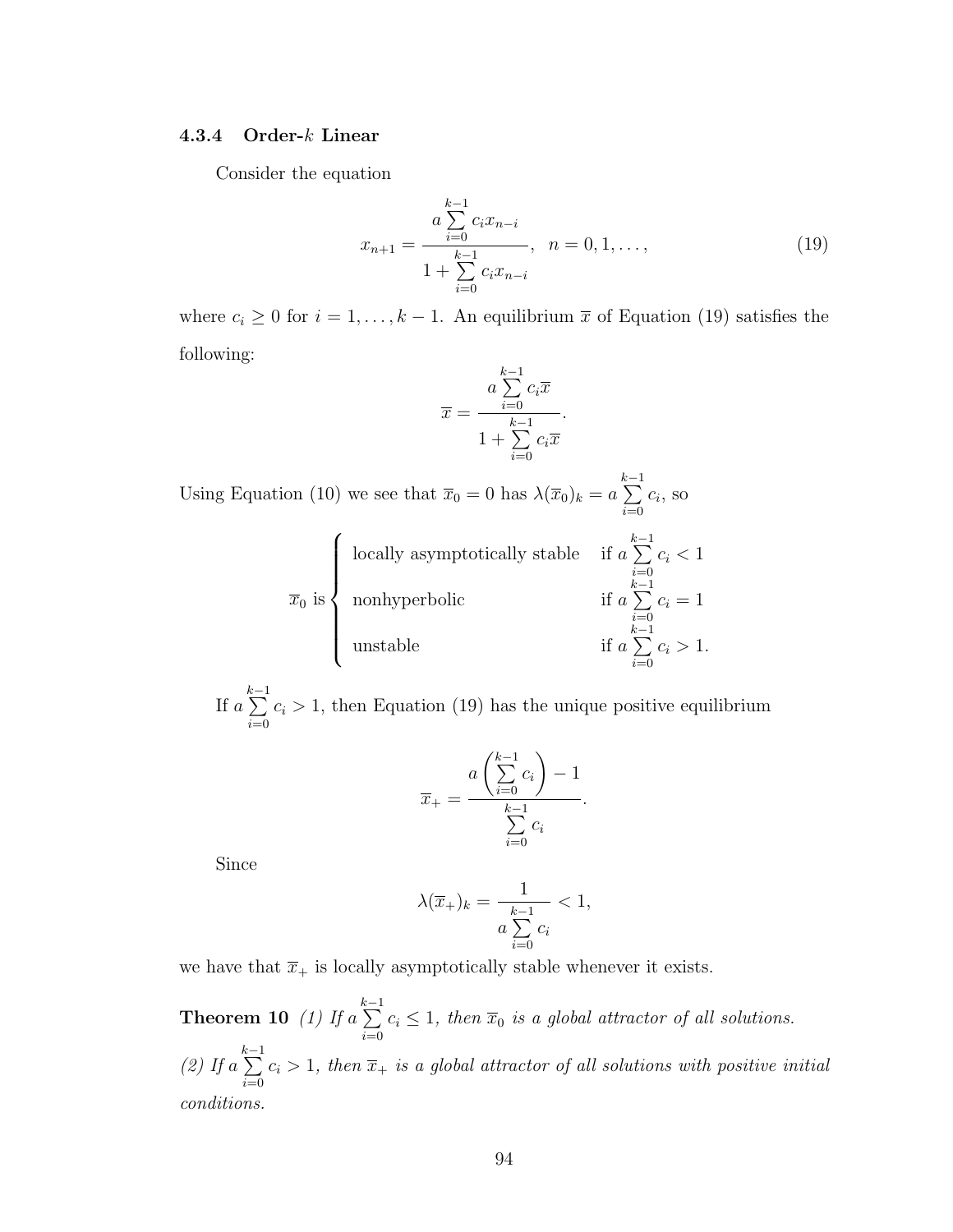Proof. (1) The proof is the same as that of Theorem [5.](#page-101-0)

(2) Notice that

$$
x_{n+1} - \overline{x}_{+} = \frac{a \sum_{i=0}^{k-1} c_{i} x_{n-i}}{1 + \sum_{i=0}^{k-1} c_{i} x_{n-i}} - \frac{a \sum_{j=0}^{k-1} c_{j} - 1}{\sum_{j=0}^{k-1} c_{j}}
$$
  
\n
$$
= \frac{a \sum_{j=0}^{k-1} c_{j} \sum_{i=0}^{k-1} c_{i} x_{n-i} - \left(1 + \sum_{i=0}^{k-1} c_{i} x_{n-i}\right) \left(a \sum_{j=0}^{k-1} c_{j} - 1\right)}{\left(1 + \sum_{i=0}^{k-1} c_{i} x_{n-i}\right) \sum_{j=0}^{k-1} c_{j}}
$$
  
\n
$$
= \frac{\sum_{i=0}^{k-1} c_{i} x_{n-i} - \left(a \sum_{j=0}^{k-1} c_{j} - 1\right)}{\left(1 + \sum_{i=0}^{k-1} c_{i} x_{n-i}\right) \sum_{j=0}^{k-1} c_{j}}
$$
  
\n
$$
= \frac{\sum_{i=0}^{k-1} c_{i} \left(x_{n-i} - \overline{x}_{+}\right) + \sum_{j=0}^{k-1} c_{j} \left(\overline{x}_{+} - a\right) + 1}{\left(1 + \sum_{i=0}^{k-1} c_{i} x_{n-i}\right) \sum_{j=0}^{k-1} c_{j}}
$$
  
\n
$$
= \frac{\sum_{i=0}^{k-1} c_{i} \left(x_{n-i} - \overline{x}_{+}\right)}{\left(1 + \sum_{i=0}^{k-1} c_{i} x_{n-i}\right) \sum_{j=0}^{k-1} c_{j}}
$$

Make the substitution  $y_n = x_n - \overline{x}_+$  to obtain

$$
y_{n+1} = \sum_{l=0}^{k-1} \left( \frac{c_l}{\left(1 + \sum_{i=0}^{k-1} c_i x_{n-i}\right) \sum_{j=0}^{k-1} c_j} \cdot y_{n-l} \right).
$$

Let

$$
g_l = \frac{c_l}{\left(1 + \sum_{i=0}^{k-1} c_i x_{n-i}\right) \sum_{j=0}^{k-1} c_j}
$$

to see that

$$
\sum_{l=0}^{k-1}|g_l| = \frac{1}{1 + \sum_{i=0}^{k-1} c_i x_{n-i}} \le \frac{1}{1+M} < 1
$$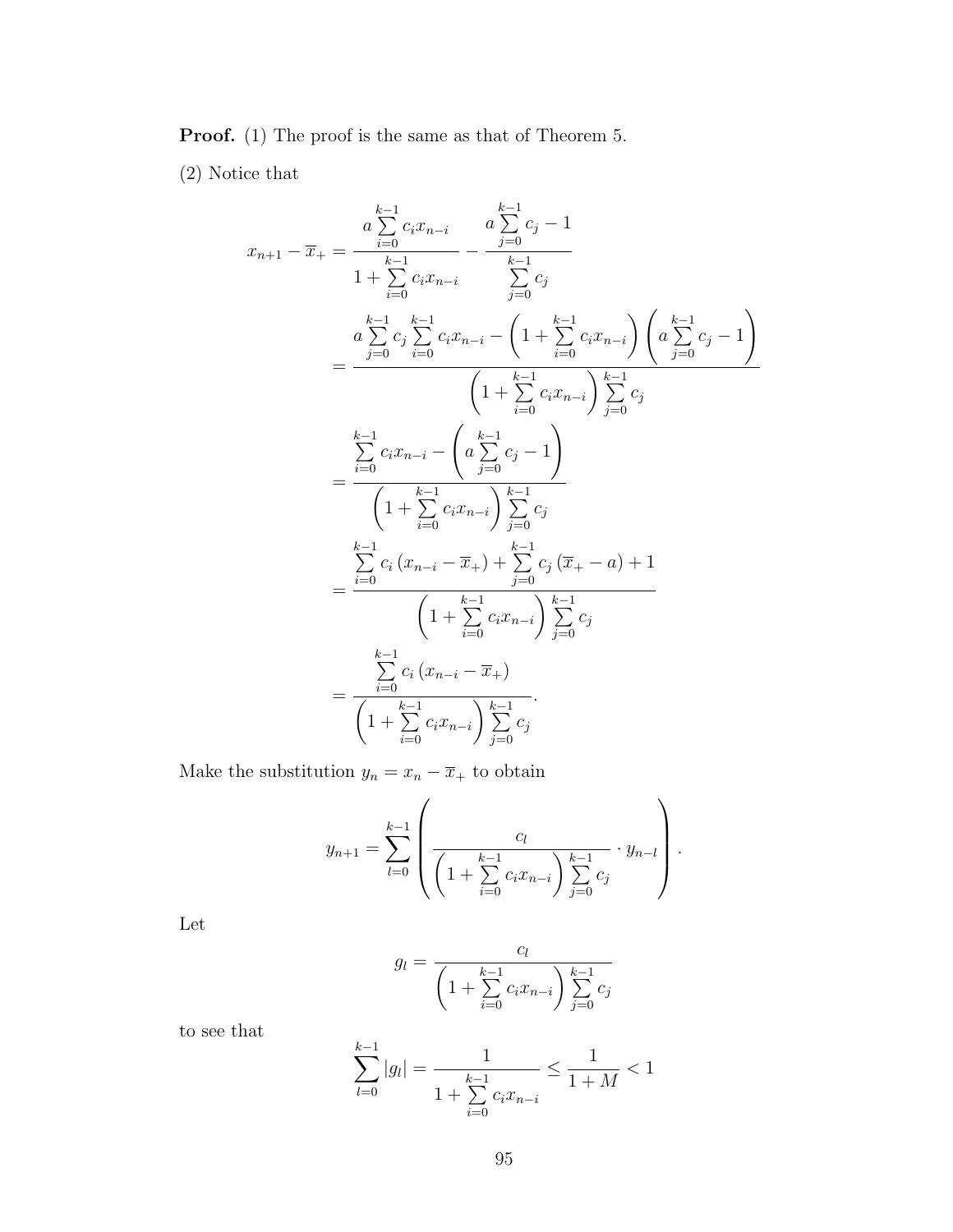for some  $M > 0$  so long as  $\sum_{ }^{k-1}$  $i=0$  $c_i x_{n-i} > 0$ . The latter is true by assumption since  $c_i > 0$  for at least one i and the initial conditions satisfy  $x_{1-j} > 0$  for each  $j = 1, \ldots, k$ . By Theorem 1 of [\[10\]](#page-110-0),  $\lim_{n \to \infty} y_n = 0$ , and hence  $\lim_{n \to \infty} x_n = \overline{x}_+$ .

Remark 7 Theorem [10](#page-107-0) is proven using the powerful linearization technique discussed in [\[10\]](#page-110-0). However, we could also use Theorems [4](#page-100-0) and [5](#page-101-0) to arrive at the same result.

## List of References

- [1] A. M. Amleh, E. Camouzis and G. Ladas, On the Dynamics of a Rational Difference Equation, Part 1. *Inter. J. Difference Equ.*, 3(1): 135, 2008.
- [2] A. Bilgin, M. R. S. Kulenović and E. Pilav, Basins of Attraction of Period-Two Solutions of Monotone Difference Equations. Adv. Difference Equ., (2016), 2016: 74.
- [3] A. Bilgin and M. R. S. Kulenović, Global Asymptotic Stability for Discrete Single Species Population Models, Discrete Dyn. Nat. Soc., Volume 2017,2017, 15 p.
- [4] A. Brett and M. R. S. Kulenović, Basins of Attraction of Equilibrium Points of Monotone Difference Equations. Sarajevo J. Math., 5(18): 211-233, 2009.
- [5] A. Brett, E. J. Janowski and M. R. S. Kulenović, Global Asymptotic Stability for Linear Fractional Difference Equation, J. Difference Equations, 1(2014), 12 p.
- [6] E. Denette, M. R. S. Kulenović and E. Pilav, Birkhoff normal forms, KAM theory and time reversal symmetry for certain rational map, Mathematics, MDPI, 2016; 4(1): 20.
- [7] M. DiPippo, E. J. Janowski and M. R. S. Kulenović, Global Asymptotic Stability for Quadratic Fractional Difference Equation, Adv. Difference Equ., (2015), 2015:179, 13 p.
- [8] E. A. Grove, C. M. Kent, R. Levins, G. Ladas, and S. Valicenti, Global Stability in Some Population Models, Proceedings of the Fourth International Conference on Difference Equations and Applications, August 27-31, 1998, Poznan, Poland, Gordon and Breach Science Publishers, 2000, 149-176.
- [9] C. S. Holling, The functional response of predators to prey density and its role in mimicry and population regulation, Memoirs of the Entomological Society of Canada, vol. 97, supplement 45, pp. 560, 1965.